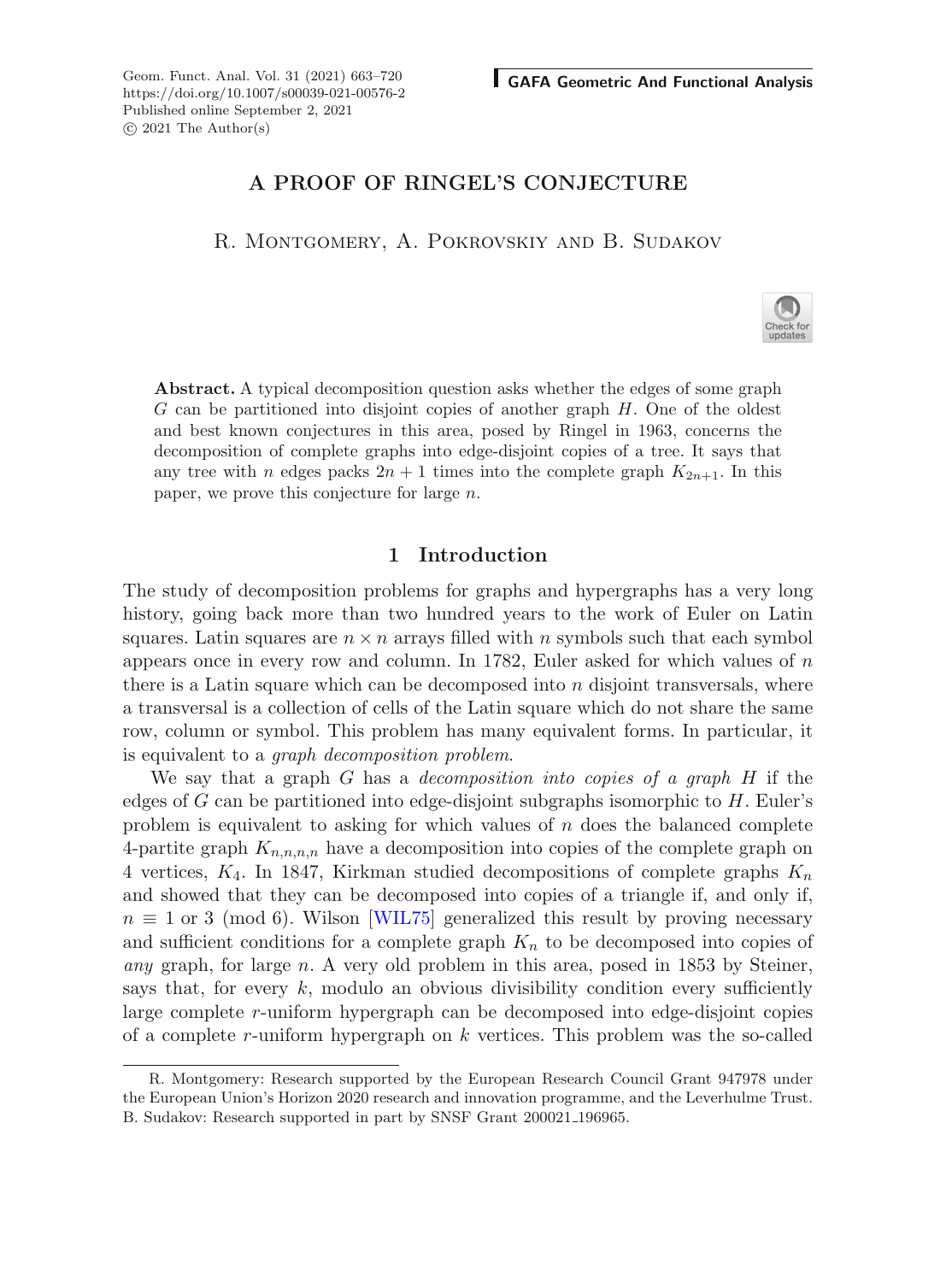"existence of designs" question and has practical relevance to experimental designs. It was resolved only very recently in spectacular work by Keevash [\[KEE14](#page-56-0)] (see the subsequent work of [\[GKLO\]](#page-56-1) for an alternative proof of this result). Over the years graph and hypergraph decomposition problems have been extensively studied and by now this has become a vast topic with many exciting results and conjectures (see, for example, [\[GAL09](#page-56-2), [WOZ04](#page-57-1), [YAP88\]](#page-57-2)).

In this paper, we study decompositions of complete graphs into large trees, where a tree is a connected graph with no cycles. By large we mean that the size of the tree is comparable with the size of the complete graph (in contrast with the existence of designs mentioned above, where the decompositions are into small subgraphs). The earliest such result was obtained more than a century ago by Walecki. In 1882 he proved that a complete graph  $K_n$  on an even number of vertices can be partitioned into edge-disjoint Hamilton paths. A Hamilton path is a path which visits every vertex of the parent graph exactly once. Since paths are a very special kind of tree it is natural to ask which other large trees can be used to decompose a complete graph. This question was raised by Ringel [\[RIN63](#page-56-3)], who in 1963 made the following appealing conjecture on the decomposition of complete graphs into edge-disjoint copies of a tree with roughly half the size of the complete graph.

<span id="page-1-1"></span>CONJECTURE 1.1. *The complete graph*  $K_{2n+1}$  *can be decomposed into copies of any tree with* n *edges.*

Ringel's conjecture is one of the oldest and best known open conjectures on graph decompositions. It has been established for many very special classes of trees such as caterpillars, trees with  $\leq 4$  leaves, firecrackers, diameter  $\leq 5$  trees, symmetrical trees, trees with  $\leq$  35 vertices, and olive trees (see Chapter 2 of [\[GAL09](#page-56-2)] and the references therein). There have also been some partial general results in the direction of Ringel's conjecture. Typically, for these results, an extensive technical method is developed which is capable of almost-packing any appropriately-sized collection of certain sparse graphs, see, e.g., [\[BHPT16,](#page-56-4) [MRS16,](#page-56-5) [FLM17](#page-56-6), [KKOT19](#page-56-7)]. In partic-ular, Joos, Kim, Kühn and Osthus [\[JKKO19](#page-56-8)] have proved Ringel's conjecture for very large bounded-degree trees. Ferber and Samotij [\[FS16](#page-56-9)] obtained an almostperfect packing of almost-spanning trees with maximum degree  $O(n/\log n)$ , thus giving an approximate version of Ringel's conjecture for trees with maximum degree  $O(n/\log n)$ . A different proof of this was obtained by Adamaszek, Allen, Grosu, and Hladký [\[AAGH20](#page-55-0)], using graph labellings. Allen, Böttcher, Hladký and Piguet [\[ABHP19\]](#page-56-10) almost-perfectly packed arbitrary spanning graphs with maximum degree  $O(n/\log n)$  and constant degeneracy<sup>[1](#page-1-0)</sup> into large complete graphs. Recently Allen, Böttcher, Clemens, and Taraz [\[ABCT19](#page-56-11)] found perfect packings of complete graphs into specified graphs with maximum degree  $o(n/\log n)$ , constant degeneracy, and linearly many leaves. To tackle Ringel's conjecture, the above mentioned papers developed many powerful techniques based on the application of probabilistic methods

<span id="page-1-0"></span><sup>&</sup>lt;sup>1</sup> A graph is *d*-degenerate if each induced subgraph has a vertex of degree  $\leq d$ . Trees are exactly the 1-degenerate, connected graphs.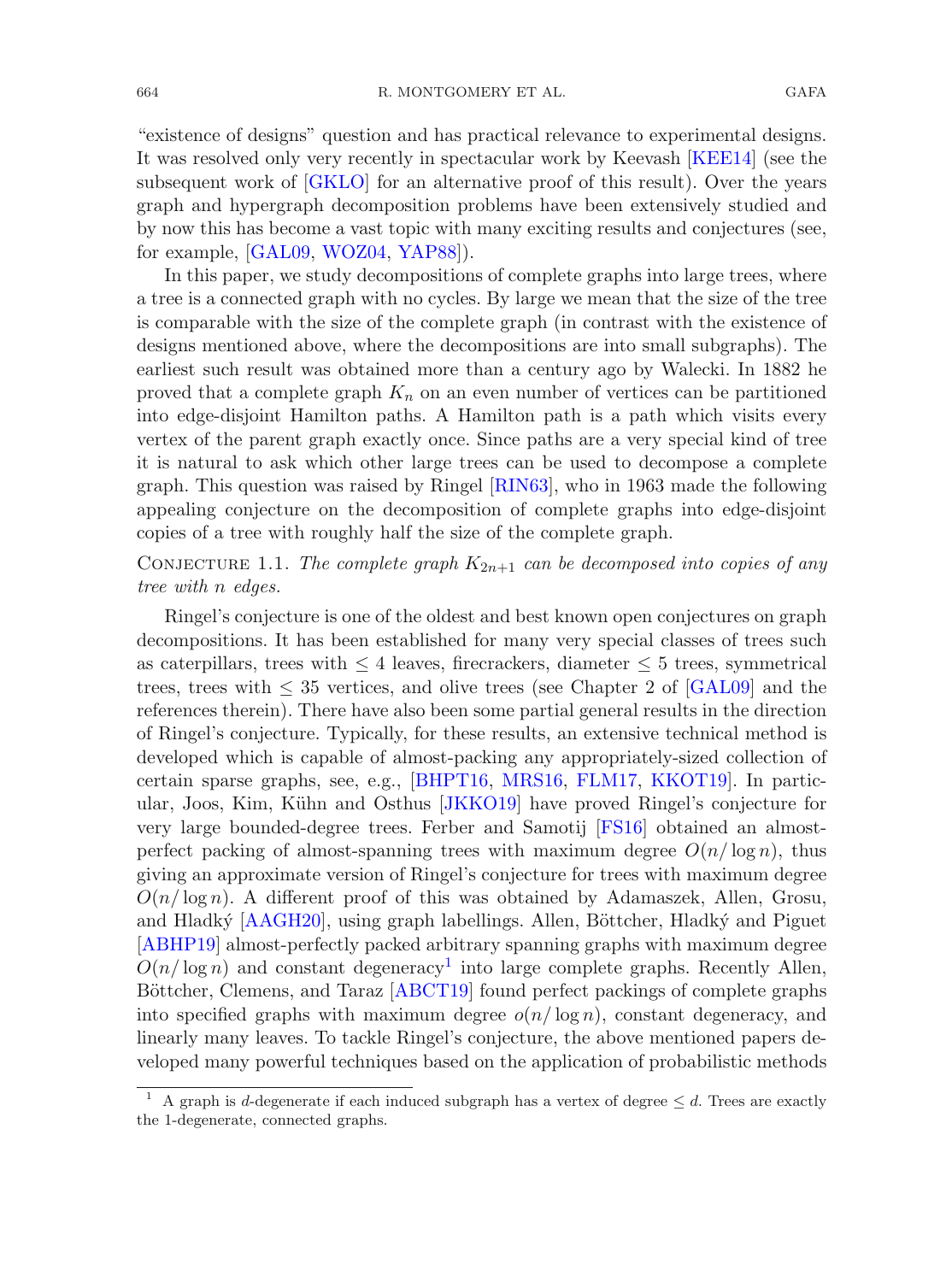and Szemerédi's regularity lemma. Yet, despite the variety of these techniques, they all have the same limitation, requiring that the maximum degree of the tree should be much smaller than n.

A lot of the work on Ringel's Conjecture has used the *graceful labelling* approach. This is an elegant approach proposed by Rósa [\[ROS66](#page-57-3)]. For an  $(n+1)$ -vertex tree T a bijective labelling of its vertices  $f: V(T) \to \{0, \ldots, n\}$  is called graceful if the values  $|f(x) - f(y)|$  are distinct over the edges  $(x, y)$  of T. In 1967 Rósa conjectured that every tree has a graceful labelling. This conjecture has attracted a lot of attention in the last 50 years but has only been proved for some special classes of trees, see e.g., [\[GAL09](#page-56-2)]. The most general result for this problem was obtained by Adamaszek, Allen, Grosu, and Hladký [\[AAGH20](#page-55-0)] who proved it asymptotically for trees with maximum degree  $O(n/\log n)$ . The main motivation for studying graceful labellings is that one can use them to prove Ringel's conjecture. Indeed, given a graceful labelling  $f: V(T) \to \{0, \ldots, n\}$ , think of it as an embedding of T into  $\{0, \ldots, 2n\}$ . Using addition modulo  $2n+1$ , consider  $2n+1$  cyclic shifts  $T_0, \ldots, T_{2n}$  of T, where the tree  $T_i$  is an isomorphic copy of T whose vertices are  $V(T_i) = \{f(v) + i \mid v \in V(T)\}\$ and whose edges are  $E(T_i) = \{(f(x) + i, f(y) + i) | (x, y) \in E(T)\}\.$  It is easy to check that the fact that f is graceful implies that the trees  $T_i$  are edge disjoint and therefore decompose  $K_{2n+1}$ .

Rósa also introduced a related proof approach to Ringel's conjecture called " $\rho$ valuations". We describe it using the language of "rainbow subgraphs", since this is the language which we ultimately use in our proofs. A *rainbow* copy of a graph H in an edge-coloured graph G is a subgraph of G isomorphic to H whose edges have different colours. Rainbow subgraphs are important because many problems in combinatorics can be rephrased as problems asking for rainbow subgraphs (for example the problem of Euler on Latin squares mentioned above). Ringel's conjecture is implied by the existence of a rainbow copy of every  $n$ -edge tree T in the following edge-colouring of the complete graph  $K_{2n+1}$ , which we call the *near distance* (ND-) *colouring*. Let  $\{0, 1, \ldots, 2n\}$  be the vertex set of  $K_{2n+1}$ . Colour the edge ij by colour k, where  $k \in [n]$ , if either  $i = j + k$  or  $j = i + k$  with addition modulo  $2n + 1$ . Kotzig [\[ROS66\]](#page-57-3) noticed that if the ND-coloured  $K_{2n+1}$  contains a rainbow copy of a tree T, then  $K_{2n+1}$  can be decomposed into copies of T by taking  $2n+1$  cyclic shifts of the original rainbow copy, as explained above (see also Figure [1\)](#page-3-0). Motivated by this and Ringel's Conjecture, Kotzig conjectured that the ND-coloured  $K_{2n+1}$  contains a rainbow copy of every tree on  $n$  edges. To see the connection with graceful labellings, observe that such a labelling of the tree  $T$  is equivalent to a rainbow copy of this tree in the ND-colouring whose vertices are  $\{0,\ldots,n\}$ . Clearly, specifying exactly the vertex set of the tree adds an additional restriction which makes it harder to find such a rainbow copy.

In [\[MPS20](#page-56-12)] we gave a new approach for embedding large trees (with no degree restrictions) into edge-colourings of complete graphs, and used this to prove Conjecture [1.1](#page-1-1) asymptotically. Here, we further develop and refine this approach,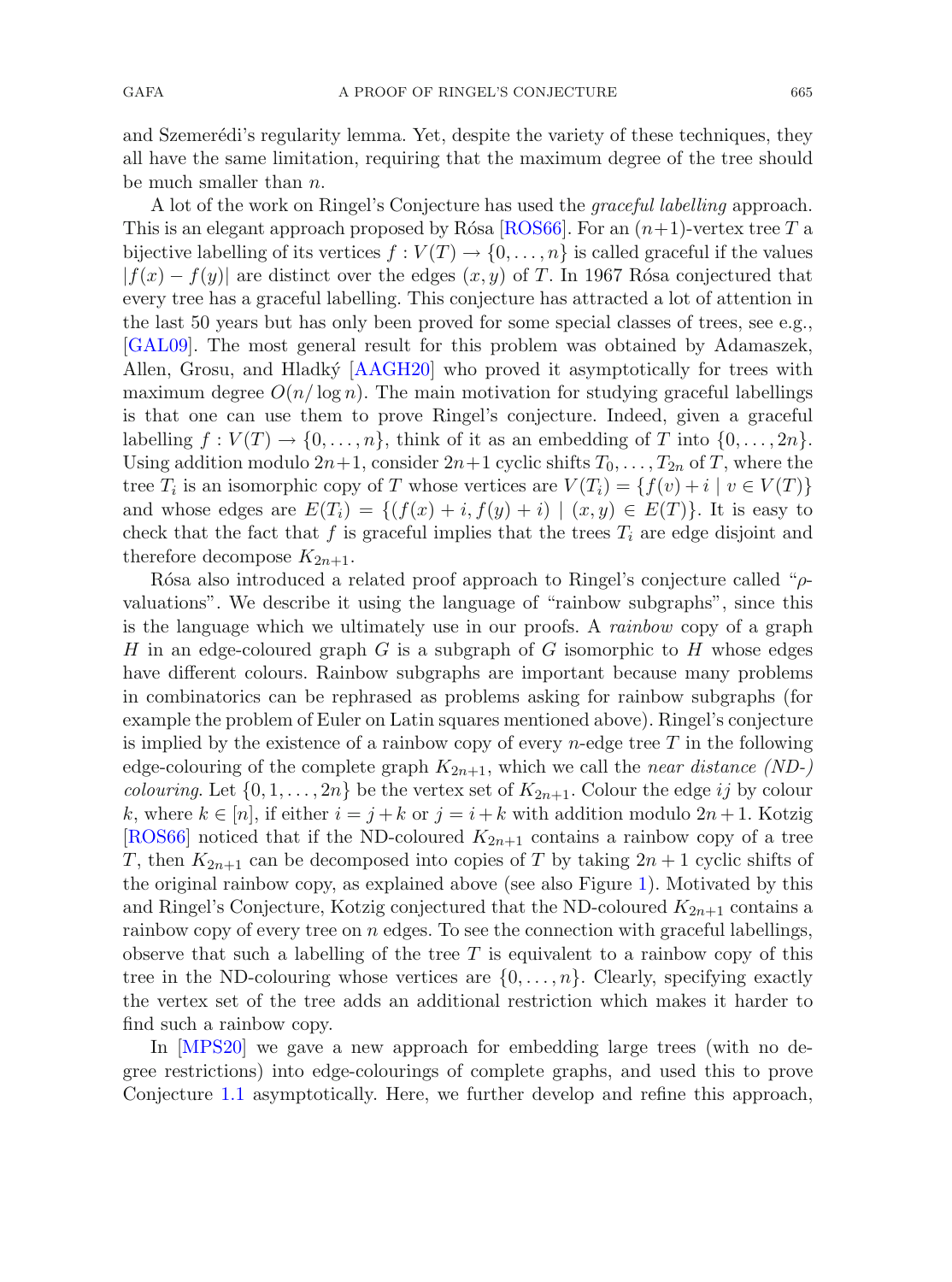

<span id="page-3-0"></span>Figure 1: The ND-colouring of  $K_9$  and a rainbow copy of a tree T with four edges. The colour of each edge corresponds to its Euclidean length. By taking cyclic shifts of this tree around the centre of the picture we obtain 9 disjoint copies of the tree decomposing  $K_9$  (and thus a proof of Ringel's Conjecture for this particular tree). To see that this gives 9 disjoint trees, notice that edges must be shifted to other edges of the same colour (since shifts are isometries).

<span id="page-3-1"></span>combining it with several critical new ideas to prove Ringel's conjecture for large complete graphs.

**Theorem 1.2.** For every sufficiently large n the complete graph  $K_{2n+1}$  can be *decomposed into copies of any tree with* n *edges.*

To prove Theorem [1.2,](#page-3-1) instead of working directly with tree decompositions, or studying graceful labellings, we prove for large n that every ND-coloured  $K_{2n+1}$ contains a rainbow copy of every  $n$ -edge tree (see Theorem [2.1\)](#page-4-0). Then, we obtain a decomposition of the complete graph by considering cyclic shifts of one copy of a given tree (as in Figure [1\)](#page-3-0). The existence of such a cyclic decomposition was separately conjectured by Kotzig [\[ROS66](#page-57-3)]. Therefore, this also gives a proof of the conjecture by Kotzig for large n.

As outlined in Section [2,](#page-4-1) our proof introduces three key new methods (discussed later as **M1**, **M2** and **M3**). Firstly, when dealing with trees with very high degree vertices, we use a completely deterministic approach for finding a rainbow copy of the tree. This approach heavily relies on features of the ND-colouring and produces something very close to a graceful labelling of the tree.

Secondly, we need techniques to embed 99% of any tree T randomly into the NDcolouring in a rainbow fashion. Our techniques here are based on the probabilistic methods in [\[MPS20](#page-56-12)], except we need the random embedding to maintain some degree of independence between the vertices and the colours used for this embedding. High degree vertices in T force dependencies between the vertices and the colours used on any randomized embedding of large subgraphs of T. These dependencies were a major barrier to generalising previous random approaches to Ringel's Conjecture to trees with high degree vertices. Maintaining some independence between vertices and colours here is a subtle task and a critical part of our proof.

Finally, having embedded  $99\%$  of the tree T, we complete the embedding using *absorption*. This is a particularly challenging task, and so we prepare for it during our initial embedding by carefully constructing an *absorbing structure* which assists with the precise task of completing the embedding while using each unused colour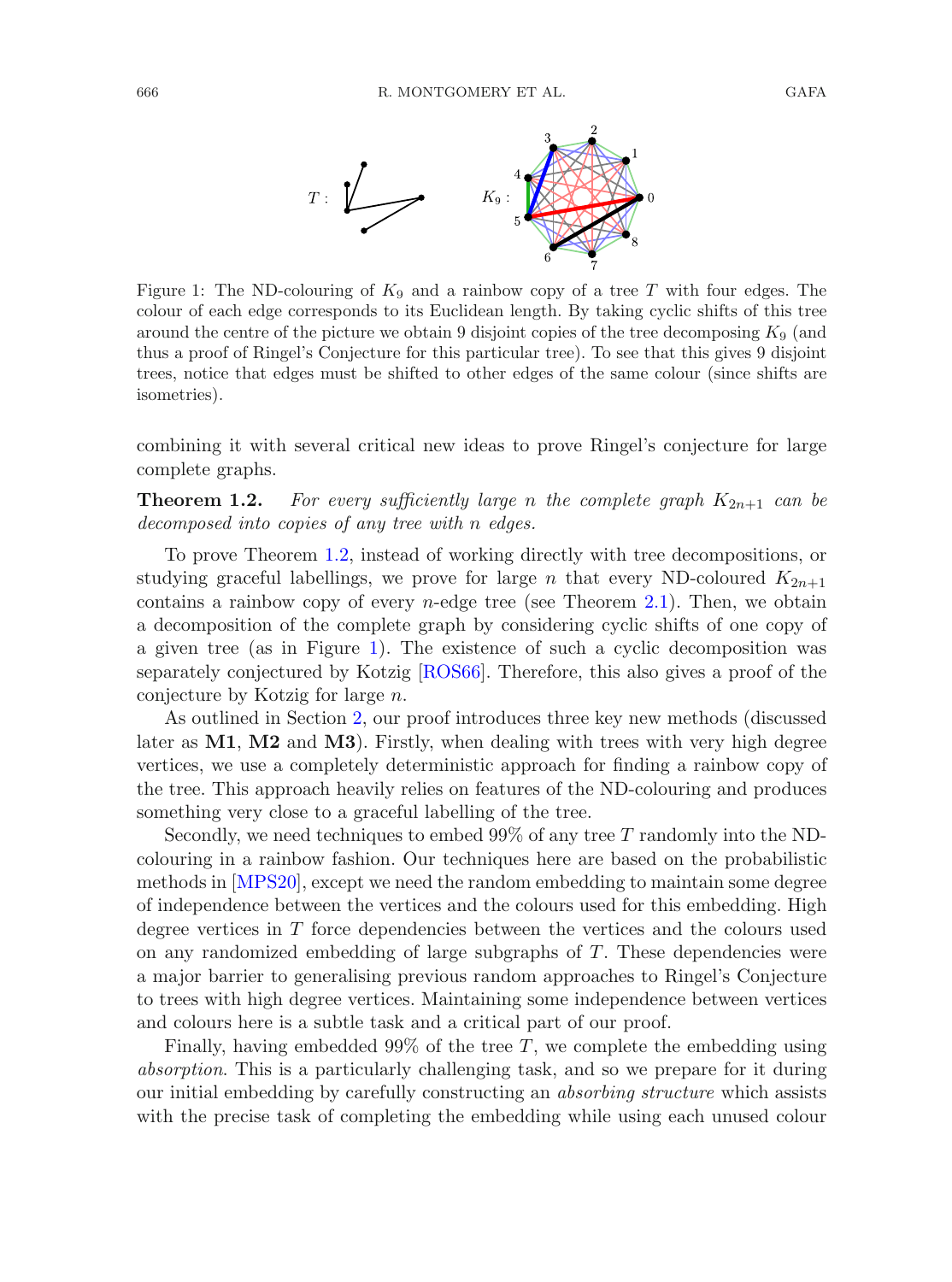GAFA A PROOF OF RINGEL'S CONJECTURE 667

exactly once. Absorption is a general outline introduced by Rödl, Rucinski and Szemerédi [\[RRS06](#page-56-13)], which has since been implemented in many different settings using a variety of creative constructions. The novelty of our use is in the interplay of our constructions with the randomized parts of our embedding, the constructions themselves, and the use of absorption to embed graphs with high degree vertices.

Our theorem is the first general result giving a perfect decomposition of a graph into subgraphs with arbitrary degrees. As we mentioned, all previous comparable results placed a bound on the maximum degree of the subgraphs into which the complete graph was decomposed. Therefore, we hope that further development of our techniques can help overcome this "bounded degree barrier" in other problems as well.

# <span id="page-4-0"></span>**2 Proof Outline**

<span id="page-4-1"></span>From the discussion in the introduction, to prove Theorem [1.2](#page-3-1) it is sufficient to prove the following result.

**Theorem 2.1.** For sufficiently large n, every ND-coloured  $K_{2n+1}$  has a rainbow *copy of every* n*-edge tree.*

That is, for large n, and each  $(n + 1)$ -vertex tree T, we seek a rainbow copy of T in the ND-colouring of the complete graph with  $2n + 1$  vertices,  $K_{2n+1}$ . Our approach varies according to which of 3 cases the tree T belongs to. For some small  $\delta > 0$ , we show that, for every large n, every  $(n + 1)$ -vertex tree falls in one of the following 3 cases (see Lemma [3.5\)](#page-18-0), where a bare path is one whose internal vertices have degree 2 in the parent tree.

- A T has at least  $\delta^6 n$  non-neighbouring leaves.
- B T has at least  $\delta n/800$  vertex-disjoint bare paths with length  $\delta^{-1}$ .
- C Removing leaves next to vertices adjacent to at least  $\delta^{-4}$  leaves gives a tree with at most  $n/100$  vertices.

As defined above, our cases are not mutually disjoint. In practice, we will only use our embeddings for trees in Case A and B which are not in Case C. In [\[MPS20](#page-56-12)], we developed methods to embed any  $(1 - \epsilon)n$ -vertex tree in a rainbow fashion into any 2-factorized  $K_{2n+1}$ , where *n* is sufficiently large depending on  $\epsilon$ . A colouring is a *2-factorization* if every vertex is adjacent to exactly 2 edges of each colour. In this paper, we embed any  $(n + 1)$ -vertex tree T in a rainbow fashion into a specific 2-factorized colouring of  $K_{2n+1}$ , the ND-colouring, when n is large. To do this, we introduce three key new methods, as follows.

**M1** We use our results from [\[MPS19\]](#page-56-14) to suitably randomize the results of [\[MPS20](#page-56-12)]. This allows us to randomly embed a  $(1 - \epsilon)n$ -vertex tree into any 2-factorized  $K_{2n+1}$ , so that the image is rainbow and has certain random properties. These properties allow us to apply a case-appropriate *finishing lemma* with the uncovered colours and vertices.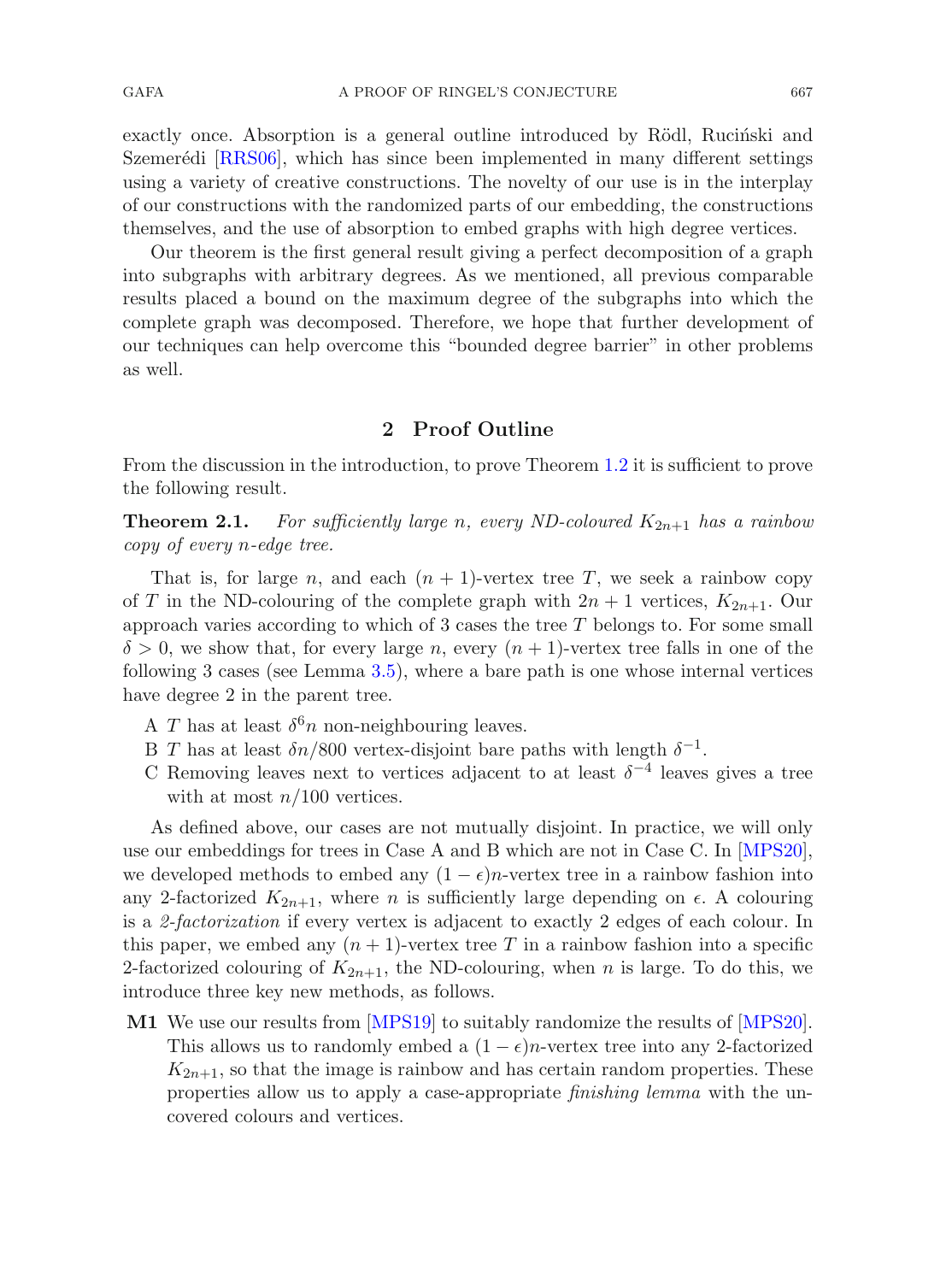**M2** We use a new implementation of absorption to embed a small part of T while using some vertices in a random subset of  $V(K_{2n+1})$  and exactly the colours in a random subset of  $C(K_{2n+1})$ . This uses different *absorption structures* for trees in Case A and in Case B, and in each case gives the finishing lemma for that case.

**M3** We use an entirely new, deterministic, embedding for trees in Case C.

For trees in Cases A and B, we start by finding a random rainbow copy of most of the tree using **M1**, as outlined in Section [2.1.](#page-5-0) Then, we embed the rest of the tree using uncovered vertices and exactly the unused colours using **M2**, which gives a finishing lemma for each case. These finishing lemmas are discussed in Section [2.2.](#page-7-0) We use **M3** to embed trees in Case C, which is essentially independent of our embeddings of trees in Cases A and B. This method is outlined in Section [2.3.](#page-11-0) In Section [2.4,](#page-12-0) we state our main lemmas and theorems, and prove Theorem [2.1](#page-4-0) subject to these results.

The rest of the paper is structured as follows. Following details of our notation, in Section [3](#page-15-0) we recall and prove various preliminary results. We then prove the finishing lemma for Case A in Section [4](#page-29-0) and the finishing lemma for Case B in Section [5](#page-34-0) (together giving **M2**). In Section [6,](#page-44-0) we give our randomized rainbow embedding of most of the tree (**M1**). In Section [7,](#page-50-0) we embed the trees in Case C with a deterministic embedding (**M3**). Finally, in Section [8,](#page-54-0) we make some concluding remarks.

<span id="page-5-0"></span>**2.1 M1: Embedding almost all of the tree randomly in Cases A and B.** For a tree T in Case A or B, we carefully choose a large subforest,  $T'$  say, of T, which contains almost all the edges of T. We find a rainbow copy  $\hat{T}'$  of T' in the ND-colouring of  $K_{2n+1}$  (which exists due to [\[MPS20\]](#page-56-12)), before applying a finishing lemma to extend  $T'$  to a rainbow copy of T. Extending to a rainbow copy of T is a delicate business — we must use exactly the  $n - e(T)$  unused colours. Not every rainbow copy of  $T'$  will be extendable to a rainbow copy of  $T$ . However, by combining our methods in [\[MPS19](#page-56-14)] and [\[MPS20\]](#page-56-12), we can take a random rainbow copy  $\hat{T}'$  of  $T'$ and show that it is likely to be extendable to a rainbow copy of  $T$ . Therefore, some rainbow copy of T must exist in the ND-colouring of  $K_{2n+1}$ .

As  $\hat{T}'$  is random, the sets  $\bar{V} := V(K_{2n+1})\backslash V(\hat{T})$  and  $\bar{C} := C(K_{2n+1})\backslash C(\hat{T})$  will also be random. The distributions of  $\overline{V}$  and  $\overline{C}$  will be complicated, but we will not need to know them. It will suffice that there will be large (random) subsets  $V \subseteq \overline{V}$ and  $C \subseteq C$  which each do have a nice, known, distribution. Here, for example,  $V \subseteq V(K_{2n+1})$  has a nice distribution if there is some q so that each element of  $V(K_{2n+1})$  appears independently at random in V with probability  $q$  — we say here that V is q-random if so, and analogously we define a q-random subset  $C \subseteq C(K_{2n+1})$ (see Section [3.2\)](#page-16-0). A natural combination of the techniques in [\[MPS19,](#page-56-14) [MPS20](#page-56-12)] gives the following.

<span id="page-5-1"></span>**Theorem 2.2.** For each  $\epsilon > 0$ , the following holds for sufficiently large n. Let K<sub>2n+1</sub> *be* 2-factorized and let T' be a forest on  $(1 - \epsilon)n$  vertices. Then, there is a *randomized subgraph*  $\hat{T}'$  *of*  $K_{2n+1}$  *and random subsets*  $V \subseteq V(K_{2n+1}) \setminus V(\hat{T}')$  *and*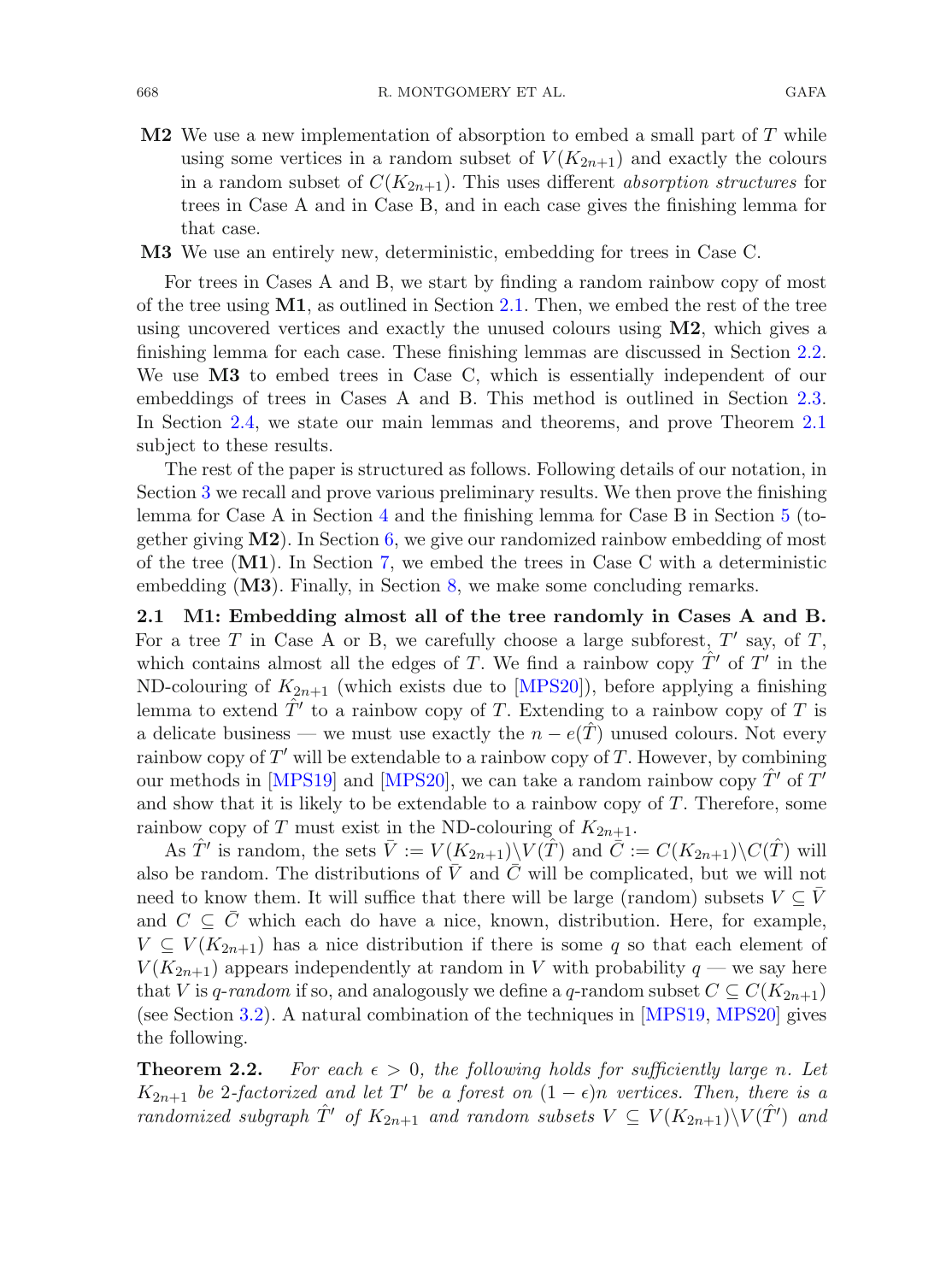$C \subseteq C(K_{2n+1}) \backslash C(\hat{T}')$  such that the following hold for some  $p := p(T')$  (defined *precisely in Theorem [2.5\)](#page-12-1).*

- **A1**  $\hat{T}'$  *is a rainbow copy of*  $T'$  *with high probability.*
- **A2** V *is*  $(p+\epsilon)/6$ *-random and* C *is*  $(1-\epsilon)\epsilon$ *-random.* (V and C may depend on *each other.)*

We will apply a variant of Theorem [2.2](#page-5-1) (see Theorem [2.5\)](#page-12-1) to subforests of trees in Cases A and B, and there we will have that  $p \gg \epsilon$ . Note that, then, C will likely be much smaller than V. This reflects that  $\hat{T}' \subseteq K_{2n+1}$  will contain fewer than n out of  $2n + 1$  vertices, while  $C(K_{2n+1})\backslash C(\hat{T}')$  contains exactly  $n - e(\hat{T}')$  out of n colours.

As explained in  $[MPS20]$  $[MPS20]$ , in general the sets  $V$  and  $C$  cannot be independent, and this is in fact why we need to treat trees in Case C separately. In order to finish the embedding in Cases A and B, we need, essentially, to find *some* independence between the sets  $V$  and  $C$  (as discussed below). The embedding is then as follows for some small  $\delta$  governing the case division, with  $\epsilon = \delta^6$  in Case A and  $\bar{\epsilon} \gg \delta$  in Case B. Given an  $(n+1)$ -vertex tree T in Case A or B we delete either  $\epsilon n$  non-neighbouring leaves (Case A) or  $\bar{\epsilon}n/k$  vertex-disjoint bare paths with length  $k = \delta^{-1}$  (Case B) to obtain a forest  $T'$ . Using (a variant of) Theorem [2.2,](#page-5-1) we find a randomized rainbow copy  $\hat{T}'$  of  $T'$  along with some random vertex and colour sets and apply a finishing lemma to extend this to a rainbow copy of T.

After a quick note on the methods in [\[MPS19](#page-56-14)] and [\[MPS20](#page-56-12)], we will discuss the finishing lemmas, and explain why we need some independence, and how much independence is needed.

*Randomly embedding nearly-spanning trees.* In [\[MPS20\]](#page-56-12), we embedded a  $(1 - \epsilon)n$ vertex tree T into a 2-factorization of  $K_{2n+1}$  by breaking it down mostly into large stars and large matchings. For each of these, we embedded the star or matching using its own random set of vertices and random set of colours (which were not necessarily independent of each other). In doing so, we used almost all of the colours in the random colour set, but only slightly less than one half of the vertices in the random vertex set. (This worked as we had more than twice as many vertices in  $K_{2n+1}$  than in T.) For trees not in Case C, a substantial portion of a large subtree was broken down into matchings. By embedding these matchings more efficiently, using results from [\[MPS19](#page-56-14)], we can use a smaller random vertex set. This reduction allows us to have, disjointly from the embedded tree, a large random vertex subset  $V$ .

More precisely, where  $q, \epsilon \gg n^{-1}$ , using a random set V of 2qn vertices and a random set C of qn colours, in [\[MPS20\]](#page-56-12) we showed that, with high probability, from any set  $X \subseteq V(K_{2n+1})\backslash V$  with  $|X| \leq (1-\epsilon)qn$ , there was a C-rainbow matching from X into V. Dividing V randomly into two sets  $V_1$  and  $V_2$ , each with qn vertices, and using the results in  $[MPS19]$ , we can use  $V_1$  to find the C-rainbow matching (see Lemma [3.18\)](#page-24-0). Thus, we gain the random set  $V_2$  of  $qn$  vertices which we do not use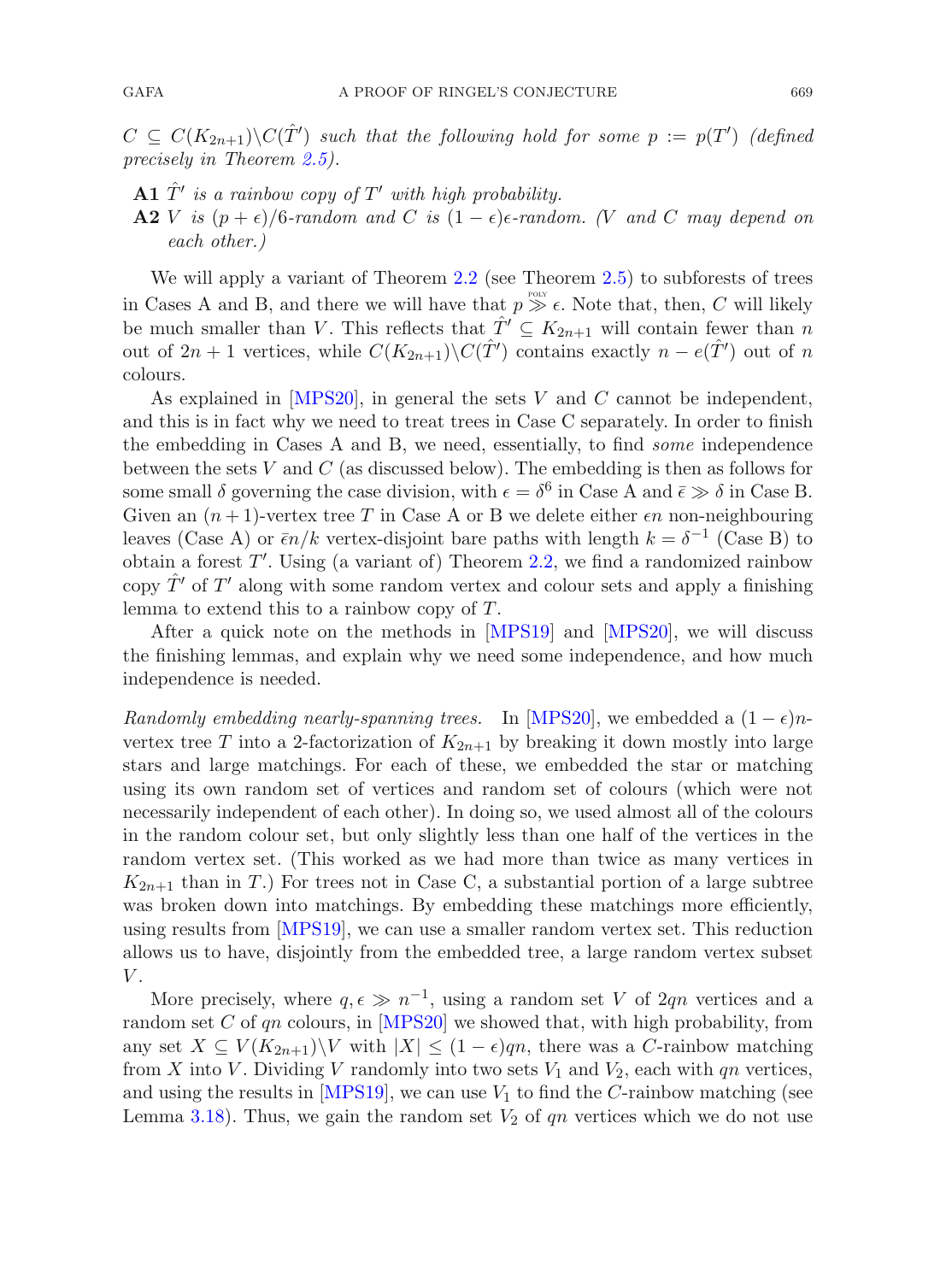for the embedding of T, and we can instead use it to extend this to an  $(n+1)$ -vertex tree in  $K_{2n+1}$ . Roughly speaking, if in total pn vertices of T are embedded using matchings, then we gain altogether a random set of around pn vertices.

If a tree is not in Case C, then the subtree/subforest we embed using these techniques has plenty of vertices embedded using matchings, so that in this case we will be able to take  $p > 10^{-3}$  when we apply the full version of Theorem [2.2](#page-5-1) (see Theorem [2.5\)](#page-12-1). Therefore, we will have many spare vertices when adding the remaining  $\epsilon n$  vertices to the copy of T. Our challenges are firstly that we need to use exactly all the colours not used on the copy of  $T'$  and secondly that there can be a lot of dependence between the sets  $V$  and  $C$ . We first discuss how we ensure that we use every colour.

<span id="page-7-0"></span>**2.2 M2: Finishing the embedding in Cases A and B.** To find trees using every colour in an ND-coloured  $K_{2n+1}$  we prove two *finishing lemmas* (Lemma [2.6](#page-13-0)) and  $2.7$ ). These lemmas say that, for a given randomized set of vertices V and a given randomized set of colours  $C$ , we can find a rainbow matching/path-forest which uses exactly the colours in  $C$ , while using some of the vertices from  $V$ . These lemmas are used to finish the embedding of the trees in Cases A and B, where the last step is to (respectively) embed a matching or path-forest that we removed from the tree T to get the forest T'. Applying (a version of) Theorem [2.2](#page-5-1) we get a random rainbow copy  $\hat{T'}$  of  $T'$  and random sets  $\bar{V} = V(K_n) \backslash V(\hat{T}')$  and  $\bar{C} = C(K_n) \backslash C(\hat{T}')$ .

In order to apply the case-appropriate finishing lemma, we need some independence between V and C, for reasons we now discuss for Case A, and then Case B. Next, we discuss the independence property we use and how we achieve this independence. (Essentially, this property is that  $V$  and  $C$  contain two small random subsets which are independent of each other.) Finally, we discuss the absorption ideas for Case A and Case B.

*Finishing with matchings (for Case A).* In Case A, we take the  $(n+1)$ -vertex tree T and remove a large matching of leaves,  $M$  say, to get a tree,  $T'$  say, that can be embedded using Theorem [2.2.](#page-5-1) This gives a random copy,  $\hat{T}'$  say, of T' along with random sets  $V \subseteq V(K_{2n+1}) \backslash V(\hat{T}')$  and  $C \subseteq C(K_{2n+1}) \backslash C(\hat{T}')$  which are  $(p+\epsilon)/6$ random and  $(1-\epsilon)\epsilon$ -random respectively. For trees not in Case C we will have  $p \gg \epsilon$ . Let  $X \subseteq V(\hat{T}')$  be the set of vertices we need to add neighbours to as leaves to make  $T'$  into a copy of T.

We would like to find a perfect matching from X to  $\overline{V} := V(K_{2n+1})\backslash V(\hat{T}')$  with exactly the colours in  $\overline{C} := C(K_{2n+1})\backslash C(\hat{T}')$ , using that  $V \subseteq \overline{V}$  and  $C \subseteq \overline{C}$ . (A perfect matching from X to  $\overline{V}$  is such a matching covering every vertex in X.) Unfortunately, there may be some  $x \in X$  with no edges with colour in C leading to V. (If C and V were independent, then this would not happen with high probability.) If this happens, then the desired matching will not exist.

In Case B, a very similar situation to this may occur, as discussed below, but in Case A there is another potential problem. There may be some colour  $c \in C$  which does not appear between  $X$  and  $V$ , again preventing the desired matching existing.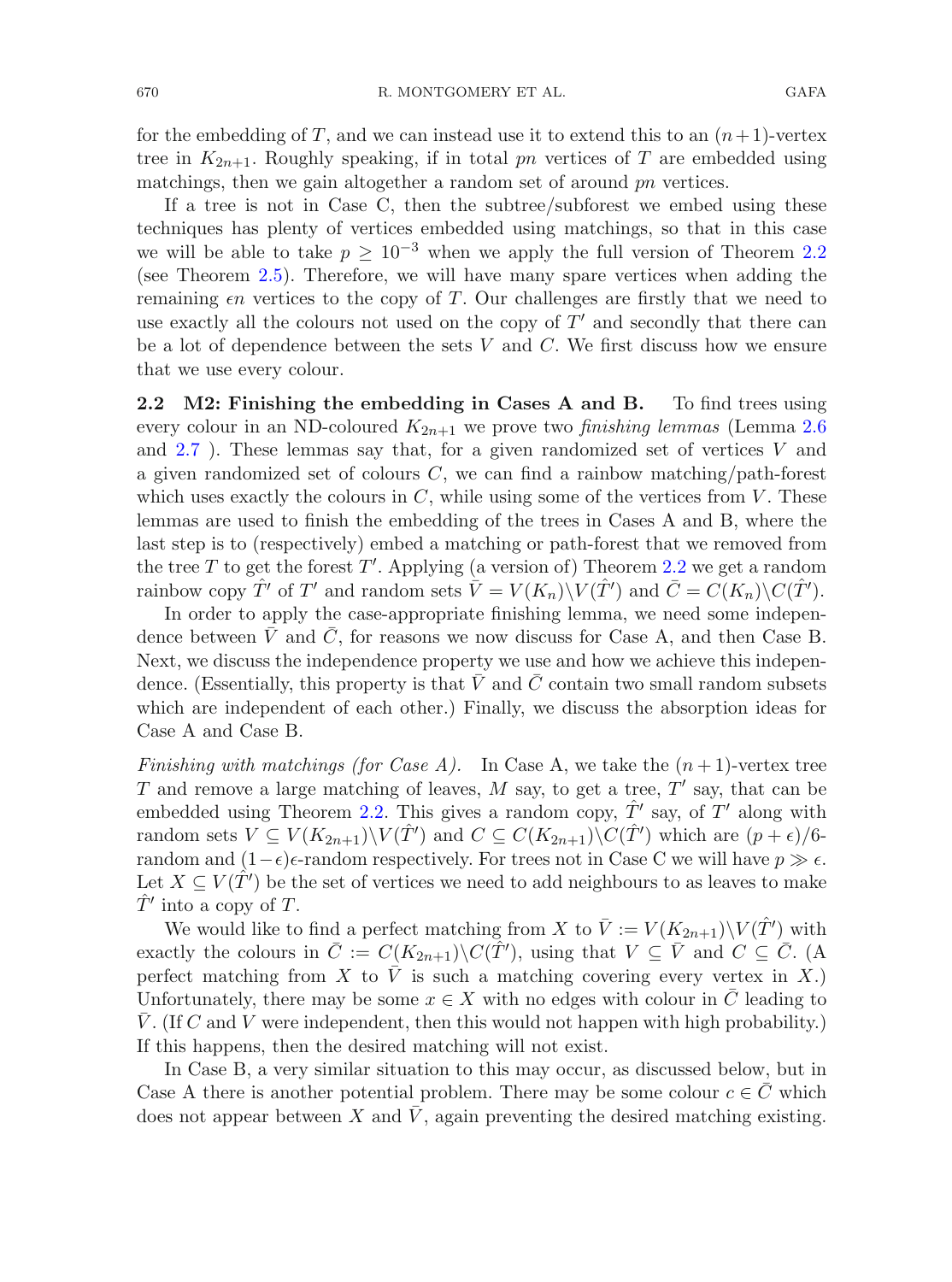This we will avoid by carefully embedding a small part of  $T'$  so that every colour appears between X and  $\overline{V}$  on plenty of edges.

*Finishing with paths (for Case B).* In Case B, we take the  $(n + 1)$ -vertex tree T and remove a set of vertex-disjoint bare paths to get a forest,  $T'$  say, that can be embedded using Theorem [2.2.](#page-5-1) This gives a random copy,  $T'$  say, of T' along with random sets  $V \subseteq V(K_{2n+1}) \backslash V(\hat{T}')$  and  $C \subseteq C(K_{2n+1}) \backslash C(\hat{T}')$  which are  $(p+\epsilon)/6$ random and  $(1 - \epsilon)\epsilon$ -random respectively. For trees not in Case C we will have  $p \gg \epsilon$ .

Let  $\ell$  and  $X = \{x_1, \ldots, x_{\ell}, y_1, \ldots, y_{\ell}\} \subseteq V(\hat{T}')$  be such that to get a copy of T from  $\hat{T}'$  we need to add vertex-disjointly a suitable path between  $x_i$  and  $y_i$ , for each  $i \in [\ell]$ . We would like to find these paths with interior vertices in  $\overline{V} :=$  $V(K_{2n+1})\backslash V(\hat{T}')$  so that their edges are collectively rainbow with exactly the colours in  $\overline{C} := C(K_{2n+1})\backslash C(\hat{T}')$ , using that  $V \subseteq \overline{V}$  and  $C \subseteq \overline{C}$ . Unfortunately, there may be some  $x \in X$  with no edges with colour in  $\overline{C}$  leading to V. (If C and V were independent, then, again, this would not happen with high probability.) If this happens, then the desired paths will not exist.

Note that the analogous version of the second problem in Case A does not arise in Case B. Here, it is likely that every colour appears on many edges within  $V$ , so that we can use any colour by putting an appropriate edge within  $V$  in the middle of one of the missing paths.

*Retaining some independence.* To avoid the problem common to Cases A and B, when proving our version of Theorem  $2.2$  (that is, Theorem  $2.5$ ), we set aside small random sets  $V_0$  and  $C_0$  early in the embedding, before the dependence between colours and vertices arises. This gives us a version of Theorem [2.2](#page-5-1) with the additional property that, for some  $\mu \ll \epsilon$ , there are additional random sets  $V_0 \subseteq V(K_{2n+1}) \setminus (V(\hat{T}') \cup V)$  and  $C_0 \subseteq C(K_{2n+1}) \setminus (C(\hat{T}') \cup C)$  such that the following holds in addition to **A1** and **A2**.

**A3**  $V_0$  is a  $\mu$ -random subset of  $V(K_{2n+1}), C_0$  is a  $\mu$ -random subset of  $C(K_{2n+1}),$ and they are independent of each other.

Then, by this independence, with high probability, every vertex in  $K_{2n+1}$  will have at least  $\mu^2 n/2$  adjacent edges with colour in  $C_0$  going into the set  $V_0$  (see Lemma [3.15\)](#page-23-0).

To avoid the problem that only arises in Case A, consider the set  $U \subseteq V(T')$  of vertices which need leaves added to them to reach  $T$  from  $T'$ . By carefully embedding a small subtree of  $T'$  containing plenty of vertices in  $U$ , we ensure that, with high probability, each colour appears plenty of times between the image of  $U$  and  $V_0$ . That is, we have the following additional property for some  $1/n \ll \xi \ll \mu$ .

**A4** With high probability, if Z is the copy of U in  $\hat{T}'$ , then every colour in  $C(K_{2n+1})$ , has at least  $\xi n$  edges between Z and  $V_0$ .

Of course, **A3** and **A4** do not show that our desired matching/path-collection exists, only that (with high probability) there is no single colour or vertex preventing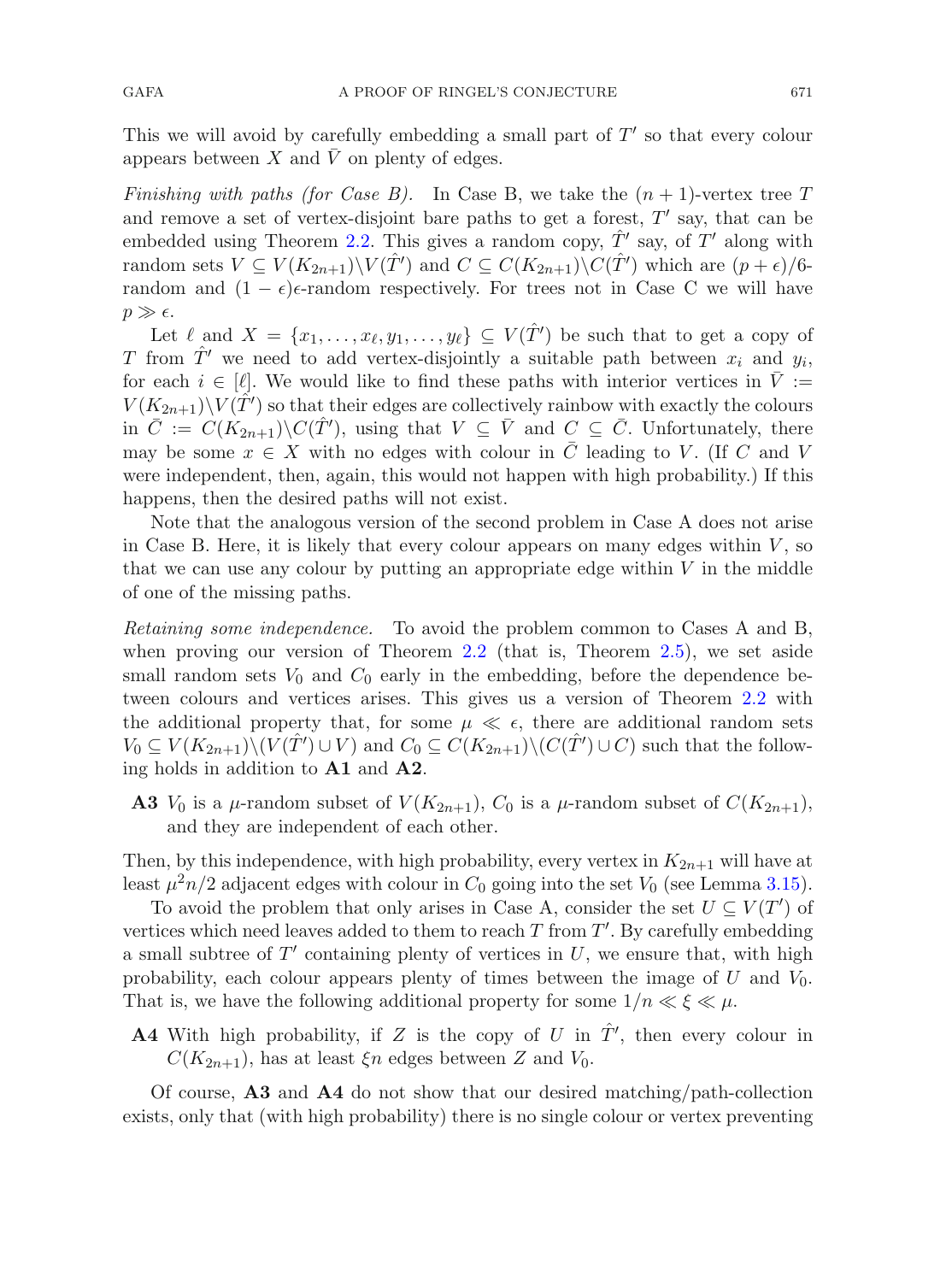its existence. To move from this to find the actual matching/path-collection we use *distributive absorption*.

*Distributive absorption.* To prove our finishing lemmas, we use an *absorption strategy*. Absorption has its origins in work by Erdős, Gyárfás and Pyber [\[EGP91\]](#page-56-15) and Krivelevich [\[KRI97](#page-56-16)], but was codified by Rödl, Ruciński and Szemerédi [\[RRS06](#page-56-13)] as a versatile technique for extending approximate results into exact ones. For both Case A and Case B we use a new implementation of *distributive absorption*, a method introduced by the first author in [\[MON19](#page-56-17)].

To describe our absorption, let us concentrate on Case A. Our methods in Case B are closely related, and we comment on these afterwards. To recap, we have a random rainbow tree  $\hat{T}'$  in the ND-colouring of  $K_{2n+1}$  and a set  $X \subseteq V(\hat{T})$ , so that we need to add a perfect matching from X into  $\bar{V} = V(K_{2n+1})\backslash V(\hat{T}')$  to make  $\hat{T}'$ into a copy of T. We wish to add this matching in a rainbow fashion using (exactly) the colours in  $C = C(K_{2n+1})\backslash C(T)$ .

To use distributive absorption, we first show that for any set  $\hat{C} \subseteq C(K_{2n+1})$  of at most 100 colours, we can find a set  $D \subseteq \overline{C} \backslash C$  and sets  $X' \subseteq X$  and  $V' \subseteq \overline{V}$  with  $|D| \leq 10^3$ ,  $|V'| \leq 10^4$  and  $|X'| = |D| + 1$ , so that the following holds.

**B1** Given any colour  $c \in \hat{C}$ , there is a perfect  $(D \cup \{c\})$ -rainbow matching from  $X'$  to  $V'$ .

We call such a triple  $(D, X', V')$  a *switcher* for  $\hat{C}$ . AS  $|\bar{C}| = |X|$ , a perfect  $(\bar{C}\backslash D)$ rainbow matching from  $X\backslash X'$  into  $V\backslash V'$  uses all but 1 colour in  $\overline{C}\backslash D$ . If we can find such a matching whose unused colour, c say, lies in  $\ddot{C}$ , then, using **B1**, we can find a perfect  $(D \cup \{c\})$ -rainbow matching from X' to V'. Then, the two matchings combined form a perfect  $\overline{C}$ -rainbow matching from X into V, as required.

The switcher outlined above only gives us a tiny local variability property, reducing finding a large perfect matching with exactly the right number of colours to finding a large perfect matching with one spare colour so that the unused colour lies in a small set (the set  $\overline{C}$ ). However, by finding many switchers for carefully chosen sets  $\hat{C}$ , we can build this into a global variability property. These switchers can be found using different vertices and colours (see Section [4.1\)](#page-29-1), so that matchings found using the respective properties **B1** can be combined in our embedding.

We choose different sets  $\hat{C}$  for which to find a switcher by using an auxillary graph as a template. This template is a *robustly matchable bipartite graph* — a bipartite graph, K say, with vertex classes U and  $Y \cup Z$  (where Y and Z are disjoint), with the following property.

**B2** For any set  $Z^* \subseteq Z$  with size  $|U| - |Y|$ , there is a perfect matching in K between U and  $Y \cup Z^*$ .

Such bipartite graphs were shown to exist by the first author [\[MON19\]](#page-56-17), and, furthermore, for large m and  $\ell \leq m$ , we can find such a graph with maximum degree at most 100,  $|U| = 3m$ ,  $|Y| = 2m$  and  $|Z| = m + \ell$  (see Lemma [4.2\)](#page-30-0). To use the template, we take disjoint sets of colours,  $C' = \{c_v : v \in Y\}$  and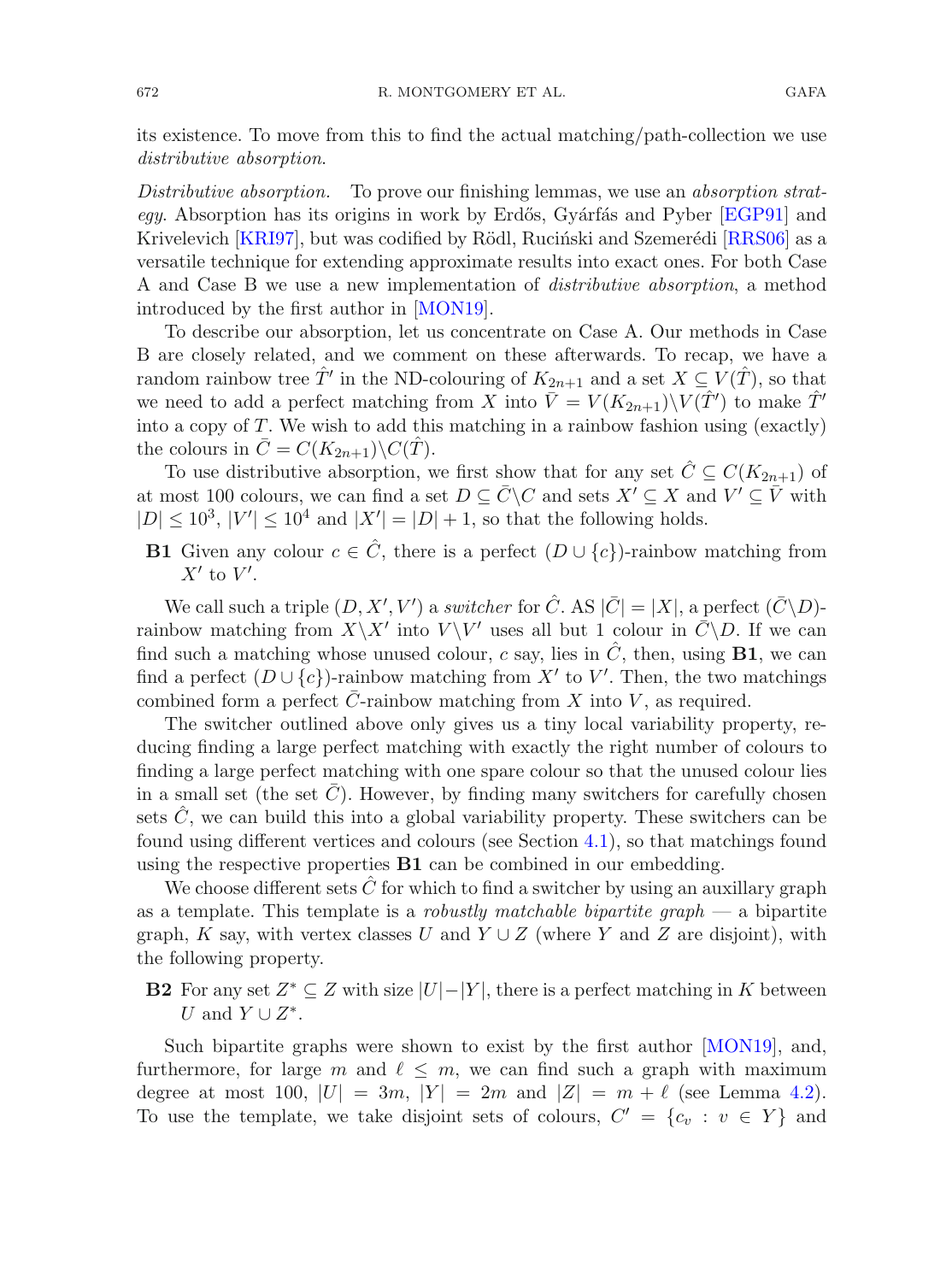$C'' = \{c_v : v \in Z\}$  in  $\overline{C}$ . For each  $u \in U$ , we find a switcher  $(D_u, X_u, V_u)$  for the set of colours  $\{c_v : v \in N_K(u)\}$ . Furthermore, we do this so that the sets  $D_u$  are disjoint and in  $\bar{C}\setminus (C'\cup C'')$ , and the sets  $X_u$ , and  $V_u$ , are disjoint and in X, and  $\bar{V}$ , respectively. We can then show we have the following property.

**B3** For any set  $C^* \subseteq C''$  of m colours, there is a perfect  $(C^* \cup C' \cup (\cup_{u \in U} D_u))$ rainbow matching from  $\cup_{u\in U}X_u$  into  $\cup_{u\in U}V_u$ .

Indeed, to see this, take any set of  $C^* \subseteq C''$  of m colours, let  $Z^* = \{v : c_v \in C^*\}$ and note that  $|Z^*| = m$ . By **B3**, there is a perfect matching in K from U into  $Y \cup Z^*$ , corresponding to the function  $f: U \to Y \cup Z^*$  say. For each  $u \in U$ , using that  $(D_u, X_u, V_u)$  is a switcher for  $\{c_v : v \in N_K(u)\}\$  and  $uf(u) \in E(K)$ , find a perfect  $(D_u \cup \{c_{f(u)}\})$ -rainbow matching  $M_u$  from  $X_u$  to  $V_u$ . As the sets  $D_u$ ,  $X_u$ ,  $V_u$ ,  $u \in U$ , are disjoint,  $\cup_{u \in U} M_u$  is a perfect  $(C^* \cup C' \cup (\cup_{u \in U} D_u))$ -rainbow matching from  $\cup_{u\in U} X_u$  into  $\cup_{u\in U} V_u$ , as required.

Thus, we have a set of colours  $C''$  from which we are free to use any  $\ell$  colours, and then use the remaining colours together with  $C' \cup (\cup_{u \in U} D_u)$  to find a perfect rainbow matching from  $\cup_{u\in U}X_u$  into  $\cup_{u\in U}V_u$ . By letting m be as large as allowed by our construction methods, and  $C''$  be a random set of colours, we have a useful *reservoir* of colours, so that we can find a structure in T using  $\ell$  colours in  $C''$ , and then finish by attaching a matching to  $\cup_{u\in U}X_u$ .

We have two things to consider to fit this final step into our proof structure, which we discuss below. Firstly, we can only absorb colours in  $C''$ , so after we have covered most of the colours, we need to cover the unused colours outside of  $C''$ (essentially achieved by **C2** below). Secondly, we find our switchers greedily using random sets of vertices and colours. This greedy selection means that the remnants of these random sets (those vertices/colours not used in the switchers) no longer have a good random distribution, and so they are less useful for other parts of our embedding. However, we must use these remnant colours as we have exactly the right number of colours to use for the full embedding. Inherently, as they are left over from our construction of the switchers, there are more remnant colours that we could hope to absorb. Therefore, we add further sets of random vertices/colours and find a rainbow matching using a very high proportion of vertices/colours so that the new remnant vertices/colours are greatly reduced (essentially achieved by **C1** below). There are then few enough remnant colours to be absorbed to finish the embedding (if, as discussed above, they lie in  $C''$ ).

*Creating our finishing lemmas using absorption.* To recap, we wish to find a perfect  $C$ -rainbow matching from  $X$  into  $V$ . To do this, it is sufficient to find partitions  $X = X_1 \cup X_2 \cup X_3$ ,  $V = V_1 \cup V_2 \cup V_3$  and  $C = C_1 \cup C_2 \cup C_3$  with the following properties.

- **C1** There is a perfect  $C_1$ -rainbow matching from  $X_1$  into  $V_1$ .
- **C2** Given any set of colours  $C' \subseteq C_1$  with  $|C'| \leq |C_1| |X_1|$ , there is a perfect  $(C_2 \cup C')$ -rainbow matching from  $X_2$  into  $V_2$  which uses each colour in  $C'$ .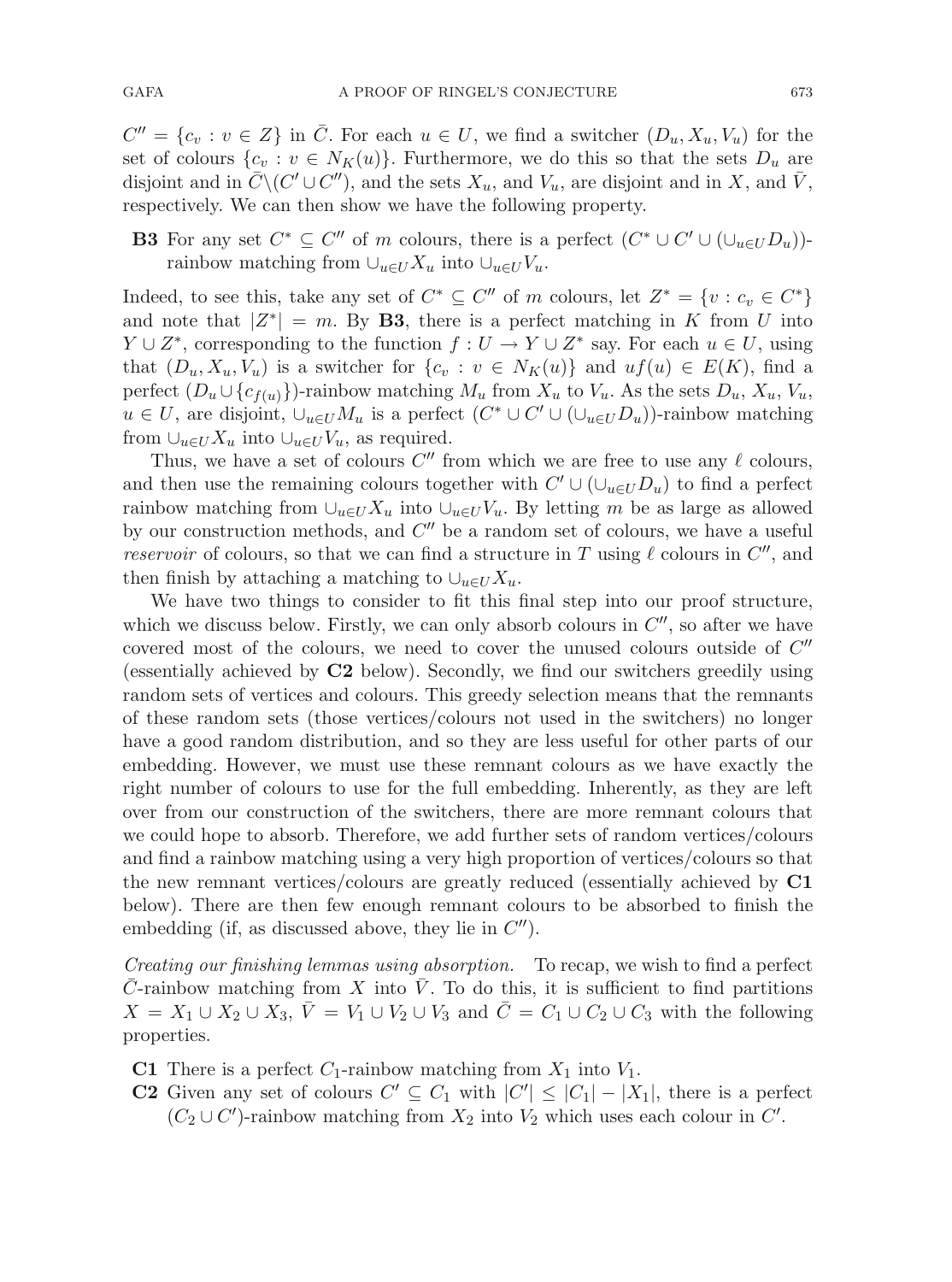**C3** Given any set of colours  $C'' \subseteq C_2$  with size  $|X_3| - |C_3|$ , there is a perfect  $(C'' \cup C_3)$ -rainbow matching from  $X_3$  into  $V_3$ .

Finding such a partition requires the combination of all our methods for Case A. In brief, however, we develop **C1** using a result from [\[MPS19\]](#page-56-14) (see Lemma [3.18\)](#page-24-0), we develop **C2** using the condition **A4**, and we develop **C3** using the distributive absorption strategy outlined above.

If we can find such a partition, then we can easily show that the matching we want must exist. Indeed, given such a partition, then, using  $C1$ , let  $M_1$  be a perfect  $C_1$ -rainbow matching from  $X_1$  into  $V_1$ , and let  $C' = C_1 \setminus C(M_1)$ . Using **C2**, let  $M_2$ be a perfect  $(C_2 \cup C')$ -rainbow matching from  $X_2$  into  $V_2$  which uses each colour in  $C'$ , and let  $C'' = (C_2 \cup C') \setminus C(M) = C_2 \setminus C(M)$ . Finally, noting that  $|C''| + |C_3| =$  $|\bar{C}|-|X_1|-|X_2|=|X_3|$ , using **C3**, let  $M_3$  be a perfect  $(C''\cup C_3)$ -rainbow matching from  $X_3$  into  $V_3$ . Then,  $M_1 \cup M_2 \cup M_3$  is a  $\overline{C}$ -rainbow matching from X into  $\overline{V}$ .

The above outline also lies behind our embedding in Case B, where we finish instead by embedding  $\ell$  paths vertex-disjointly between certain vertex pairs, for some  $\ell$ . Instead of the partition  $X_1 \cup X_2 \cup X_3$  we have a partition  $[\ell] = I_1 \cup I_2 \cup I_3$ , and, instead of each matching from  $X_i$  to  $V_i$ ,  $i \in [3]$ , we find a set of vertex-disjoint  $x_j, y_j$ -paths,  $j \in I_i$ , with interior vertices in  $V_i$  which are collectively  $C_i$ -rainbow. The main difference is how we construct switchers using paths instead of matchings (see Section [5.1\)](#page-35-0).

<span id="page-11-0"></span>**2.3** M3: The embedding in Case C. After large clusters of adjacent leaves are removed from a tree in Case C, few vertices remain. We remove these large clusters, from the tree,  $T$  say, to get the tree  $T'$ , and carefully embed  $T'$  into the ND-colouring using a deterministic embedding. The image of this deterministic embedding occupies a small interval in the ordering used to create the ND-colouring. Furthermore, the embedded vertices of  $T'$  which need leaves added to create a copy of T are well-distributed within this interval. These properties will allow us to embed the missing leaves using the remaining colours. This is given more precisely in Section [7,](#page-50-0) but in order to illustrate this in the easiest case, we will give the embedding when there is exactly one vertex with high degree.

Our embedding in this case is rather simple. Removing the leaves incident to a very high degree vertex, we embed the rest of the tree into  $[n]$  so that the high degree vertex is embedded to 1. The missing leaves are then embedded into  $[2n+1]\backslash[n]$ using the unused colours.

<span id="page-11-1"></span>**Theorem 2.3.** (One large vertex). Let  $n \geq 10^6$ . Let  $K_{2n+1}$  be ND-coloured, and *let* T *be an*  $(n + 1)$ *-vertex tree containing a vertex*  $v_1$  *which is adjacent to*  $\geq 2n/3$ *leaves. Then,*  $K_{2n+1}$  *contains a rainbow copy of T.* 

*Proof.* See Figure [2](#page-12-2) for an illustration of this proof. Let  $T'$  be  $T$  with the neighbours of  $v_1$  removed and let  $m = |T'|$ . By assumption,  $|T'| \le n/3 + 1$ . Order the vertices of  $T'-v_1$  as  $v_2,\ldots,v_m$  so that  $T[v_1,\ldots,v_i]$  is a tree for each  $i\in[m]$ . Embed  $v_1$  to 1 in  $K_{2n+1}$ , and then greedily embed  $v_2,\ldots,v_m$  in turn to some vertex in [n] so that the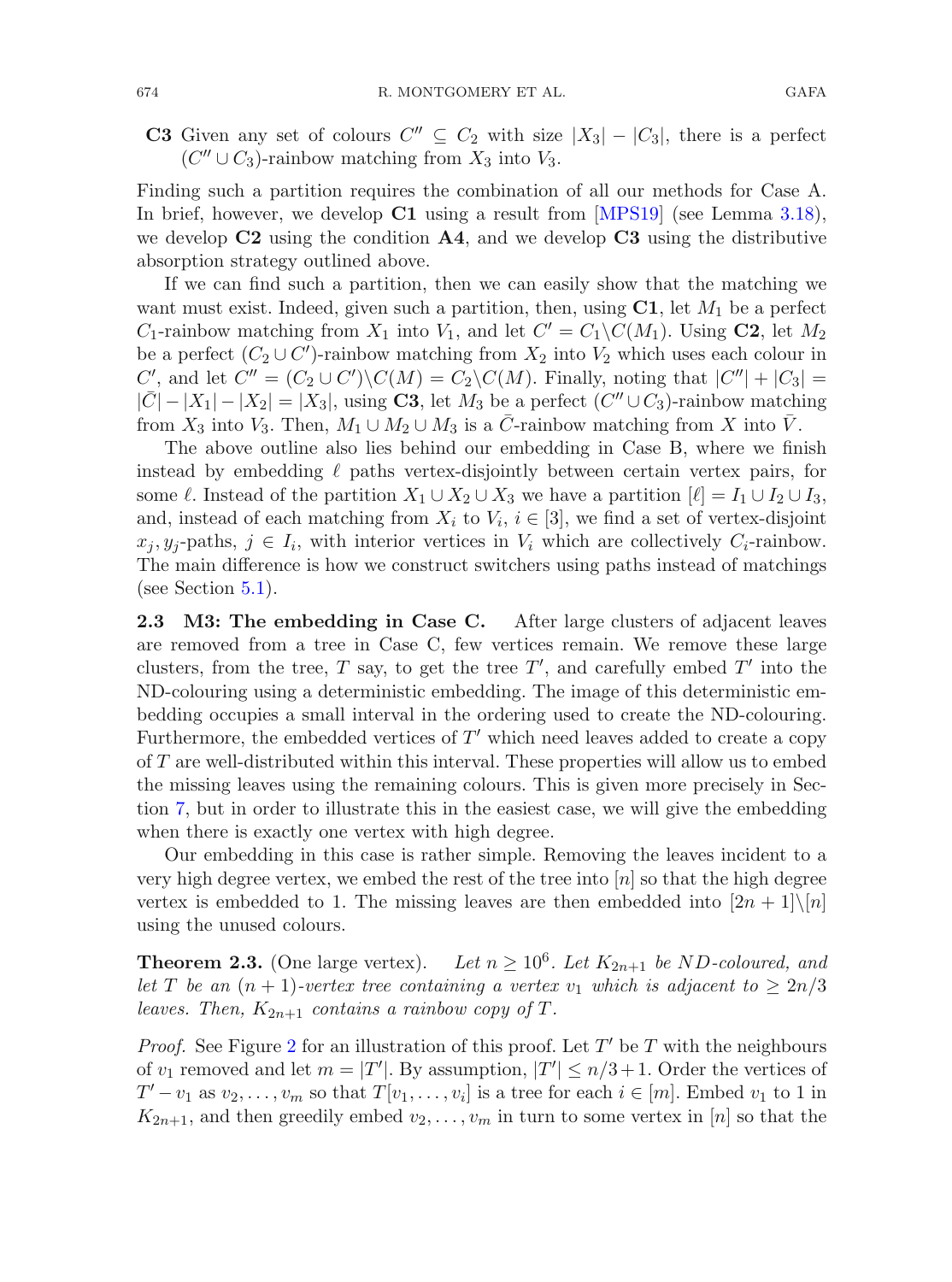

<span id="page-12-2"></span>Figure 2: Embedding the tree in Case C when there is 1 vertex with many leaves as neighbours.

copy of T' which is formed is rainbow in  $K_{2n+1}$ . This is possible since at each step at most  $|T'| \leq n/3$  of the vertices in [n] are occupied, and at most  $e(T') \leq n/3 - 1$ colours are used. Since the ND-colouring has 2 edges of each colour adjacent to each vertex, this forbids at most  $n/3 + 2(n/3 - 1) = n - 2$  vertices in [n]. Thus, we can embed each  $v_i, 2 \leq i \leq m$  using an unoccupied vertex in [n] so that the edge from  $v_i$  to  $v_1, \ldots, v_{i-1}$  has a colour that we have not yet used. Let S' be the resulting rainbow copy of  $T'$ , so that  $V(S') \subseteq [n]$ .

Let S be S' together with the edges between 1 and  $2n + 2 - c$  for every  $c \in$  $[n]\backslash C(S')$ . Note that the neighbours added are all bigger than n, and so the resulting graph is a tree. There are exactly  $n-e(T')$  edges added, so S is a copy of T. Finally, for each  $c \in [n] \backslash C(S')$ , the edge from 1 to  $2n + 2 - c$  is colour c, so the resulting tree is rainbow.

The above proof demonstrates the main ideas of our strategy for Case C. Notice that the above proof has two parts — first we embed the small tree  $T'$ , and then we find the neighbours of the high degree vertex  $v_1$ . In order to ensure that the final tree is rainbow we choose the neighbours of  $v_1$  in some interval  $[n+1, 2n]$  which is disjoint from the copy of  $T'$ , and to which every colour appears from the image of  $v_1$ . This way, we were able to use every colour which was not present on the copy of T'. When there are multiple high degree vertices  $v_1, \ldots, v_\ell$  the strategy is the same — first we embed a small rainbow tree T' containing  $v_1, \ldots, v_\ell$ , then we embed the neighbours of  $v_1, \ldots, v_\ell$ . This is done in Section [7.](#page-50-0)

<span id="page-12-0"></span>**2.4 Proof of Theorem [2.1.](#page-4-0)** Here we will state our main theorems and lemmas, which are proved in later sections, and combine them to prove Theorem [2.1.](#page-4-0) First, we have our randomized embedding of a  $(1 - \epsilon)n$ -vertex tree, which is proved in Section [6.](#page-44-0) For convenience we use the following definition.

<span id="page-12-1"></span>DEFINITION 2.4. Given a vertex set  $V \subseteq V(G)$  of a graph G, we say V is  $\ell$ -replete in G if  $G[V]$  contains at least  $\ell$  edges of every colour in G. Given, further,  $W \subseteq V(G)\backslash V$ , we say  $(W, V)$  is  $\ell$ -replete in G if at least  $\ell$  edges of every colour in G appear in G between W and V. When  $G = K_{2n+1}$ , we simply say that V and  $(W, V)$  are *-replete*.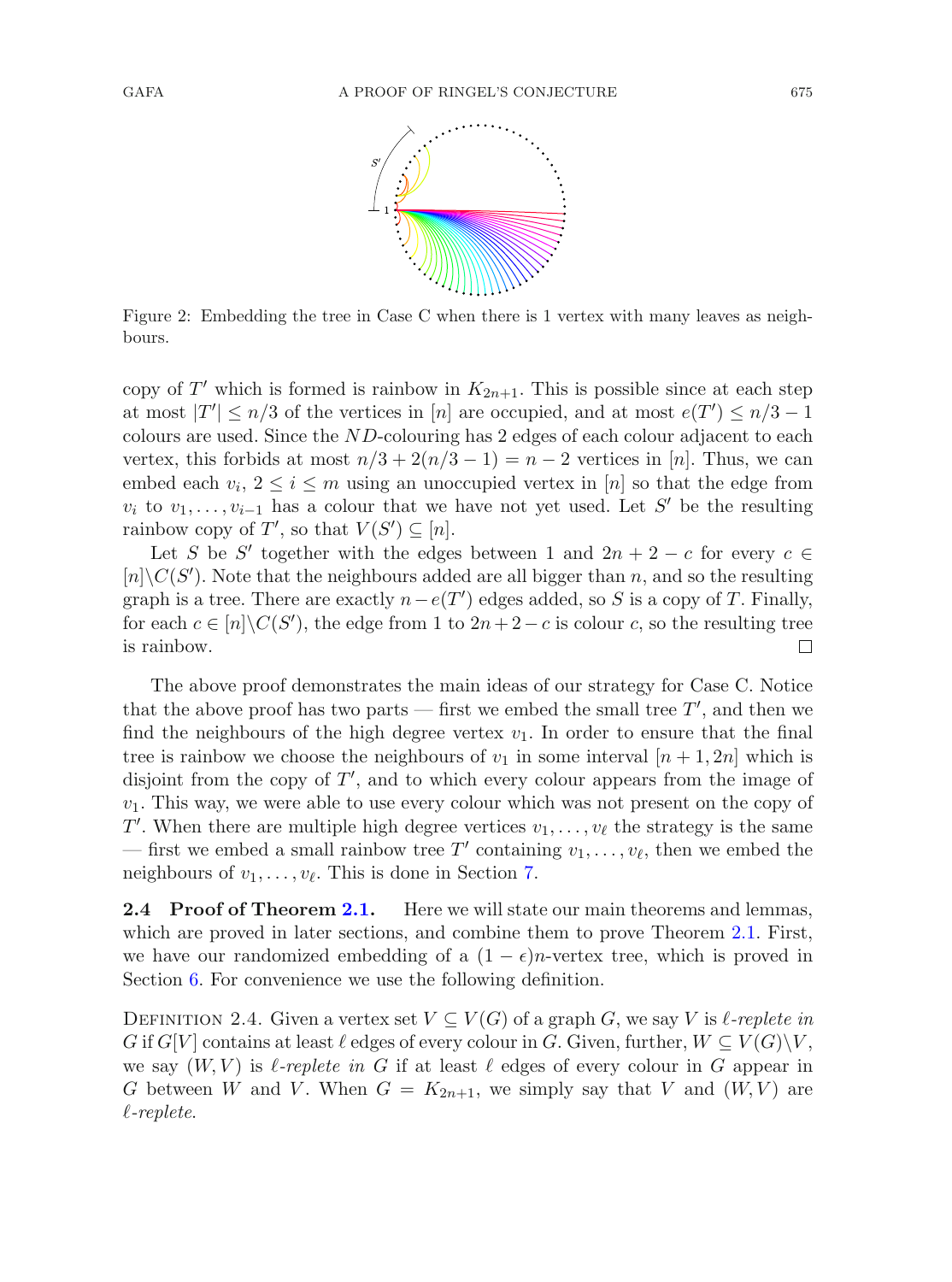**Theorem 2.5.** (Randomised tree embeddings). *Let*  $1/n \ll \xi \ll \mu \ll \eta \ll \epsilon \ll 1$  $and \xi \ll 1/k \ll 1/\kappa^{p_{\text{olW}}} \log^{-1} n$ . Let  $K_{2n+1}$  be ND-coloured, let T' be a  $(1-\epsilon)n$ -vertex forest and let  $U \subseteq V(T')$  *contain* on *vertices. Let* p *be such that removing leaves around vertices next to*  $\geq k$  *leaves from*  $T'$  *gives a forest with pn vertices.* 

*Then, there is a random subgraph*  $\hat{T}' \subseteq K_{2n+1}$  *and disjoint random subsets*  $V, V_0 \subseteq V(K_{2n+1}) \backslash V(\hat{T}')$  and  $C, C_0 \subseteq C(K_{2n+1}) \backslash C(\hat{T}')$  such that the following hold.

**D1** *With high probability,*  $\hat{T}'$  *is a rainbow copy of*  $T'$  *in which, if*  $W$  *is the copy of* U, then  $(W, V_0)$  is  $(\xi n)$ -replete,

**D2**  $V_0$  *and*  $C_0$  *are*  $\mu$ -random and independent of each other, and

**D3** *V is*  $(p+\epsilon)/6$ *-random and C is*  $(1 - \eta)\epsilon$ *-random.* 

<span id="page-13-0"></span>Next, we have the two finishing lemmas, which are proved in Sections [4](#page-29-0) and [5](#page-34-0) respectively.

LEMMA 2.6. (The finishing lemma for Case A). Let  $1/n \ll \xi \ll \mu \ll \eta \ll \epsilon \ll p \le$ 1*. Let*  $K_{2n+1}$  *be* 2-factorized. Suppose that  $V, V_0$  are disjoint subsets of  $V(K_{2n+1})$ *which are p- and*  $\mu$ *-random respectively. Suppose that*  $C$ ,  $C_0$  *are disjoint subsets in*  $C(K_{2n+1})$ *, so that* C *is*  $(1 - \eta)\epsilon$ -random, and  $C_0$  *is*  $\mu$ -random and independent of V0*. Then, with high probability, the following holds.*

*Given any disjoint sets*  $X, Z \subseteq V(K_{2n+1})\setminus (V \cup V_0)$  *with*  $|X| = \epsilon n$ , so that  $(X, Z)$ *is* ( $\xi$ n)-replete, and any set  $D \subseteq C(K_{2n+1})$  with  $|D| = \epsilon n$  and  $C_0 \cup C \subseteq D$ , there is *a perfect* D-rainbow matching from X into  $V \cup V_0 \cup Z$ .

Note that in the following lemma we implicitly assume that  $m$  is an integer. That is, we assume an extra condition on n, k and  $\epsilon$ . We remark on this further in Section [3.1.](#page-15-1)

<span id="page-13-1"></span>LEMMA 2.7. (The finishing lemma for Case B). Let  $1/n \ll 1/k \ll \mu \ll \eta \ll \epsilon \ll$  $p \leq 1$  *be such that*  $k = 7 \mod 12$  *and* 695 $|k|$ *. Let*  $K_{2n+1}$  *be* 2-factorized Suppose *that*  $V, V_0$  *are disjoint subsets of*  $V(K_{2n+1})$  *which are p- and*  $\mu$ *-random respectively. Suppose that*  $C, C_0$  *are disjoint subsets in*  $C(K_{2n+1})$ *, so that*  $C$  *is*  $(1 - \eta)\epsilon$ -random, and  $C_0$  *is*  $\mu$ -random and independent of  $V_0$ . Then, with high probability, the following *holds with*  $m = \epsilon n/k$ .

*For any set*  $\{x_1, \ldots, x_m, y_1, \ldots, y_m\} \subseteq V(K_{2n+1})\setminus (V \cup V_0)$ *, and any set*  $D \subseteq$  $C(K_{2n+1})$  *with*  $|D| = mk$  *and*  $C \cup C_0 \subseteq D$ *, the following holds. There is a set of vertex-disjoint*  $x_i, y_i$ -paths with length  $k, i \in [m]$ , which have interior vertices in  $V \cup V_0$  *and which are collectively D-rainbow.* 

<span id="page-13-2"></span>Finally, the following theorem, proved in Section [7,](#page-50-0) will allow us to embed trees in Case C.

**Theorem 2.8.** (Embedding trees in Case C). Let  $n \geq 10^6$ . Let  $K_{2n+1}$  be ND*coloured, and let* T *be a tree on*  $n+1$  *vertices with a subtree*  $T'$  *with*  $\ell := |T'| \leq n/100$ *such that*  $T'$  *has vertices*  $v_1, \ldots, v_\ell$  *so that adding*  $d_i \geq \log^4 n$  *leaves to each*  $v_i$ produces T. Then,  $K_{2n+1}$  *contains a rainbow copy of* T.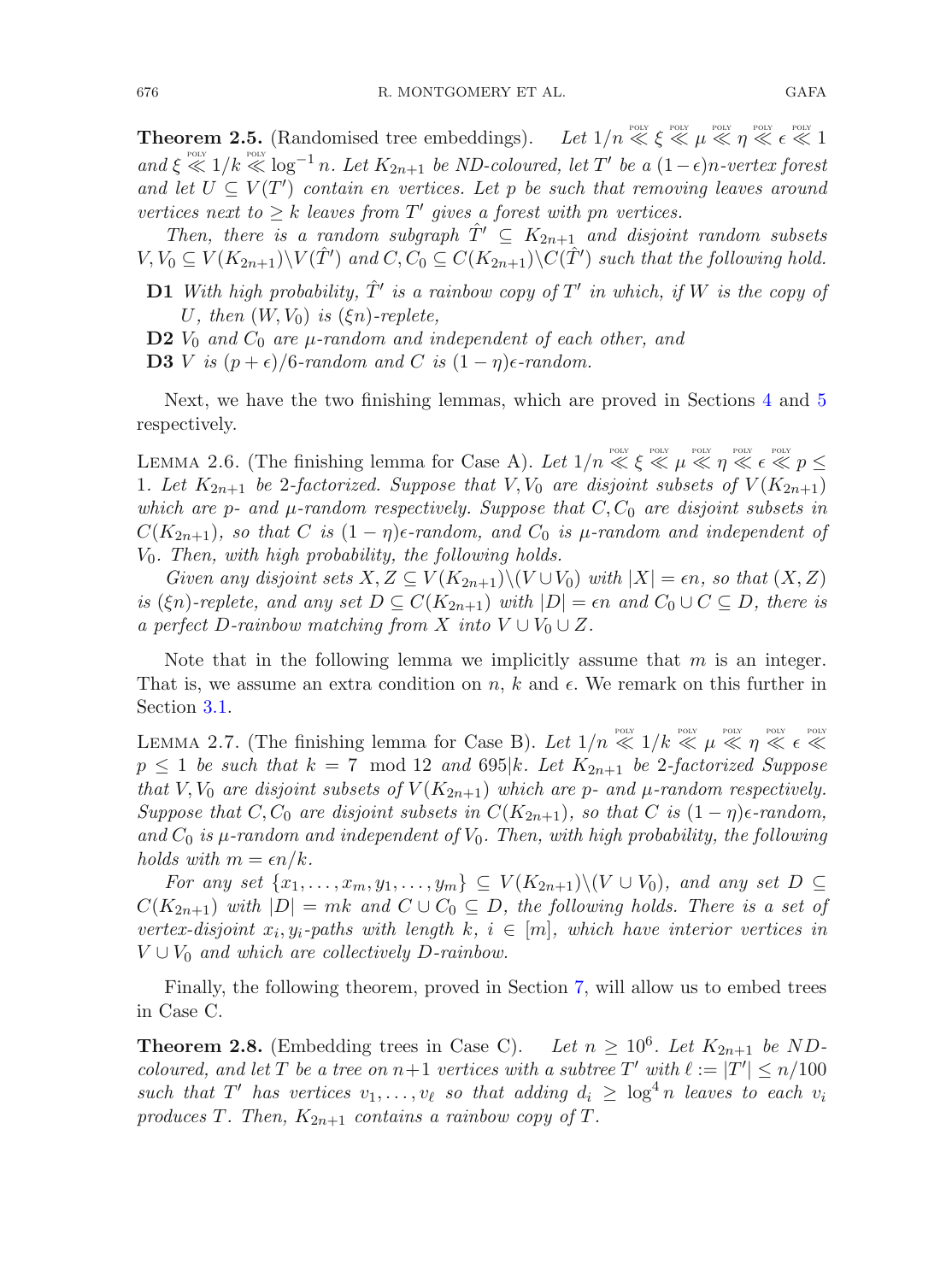We can now combine these results to prove Theorem [2.1.](#page-4-0) We also use a simple lemma concerning replete random sets, Lemma [3.14,](#page-22-0) which is proved in Section [3.](#page-15-0) As used below, it implies that if  $V_0$  and  $V_1$ , with  $V_1 \subseteq V_0 \subseteq V(K_{2n+1})$ , are  $\mu$ - and  $\mu/2$ -random respectively, then, given any randomised set X such that  $(X, V_0)$  is with high probability replete (for some parameter), then  $(X, V_1)$  is also with high probability replete (for some suitably reduced parameter).

*Proof (Proof of Theorem [2.1\)](#page-4-0).* Choose  $\xi, \mu, \eta, \delta, \bar{\mu}, \bar{\eta}$  and  $\bar{\epsilon}$  such that  $1/n \ll \xi \ll$  $\mu \ll \eta \ll \delta \ll \bar{\mu} \ll \bar{\eta} \ll \bar{\epsilon} \ll \log^{-1} n$  and  $k = \delta^{-1}$  is an integer such that  $k = 7$ mod 12 and 695|k. Let T be an  $(n + 1)$ -vertex tree and let  $K_{2n+1}$  be ND-coloured. By Lemma [3.5,](#page-18-0) T is in Case A, B or C for this  $\delta$ . If T is in Case C, then Theorem [2.8](#page-13-2) implies that  $K_{2n+1}$  has a rainbow copy of T. Let us assume then that T is not in Case C. Let  $k = \delta^{-4}$ , and note that, as T is not in Case C, removing from T leaves around any vertex adjacent to at least k leaves gives a tree with at least  $n/100$ vertices.

If T is in Case A, then let  $\epsilon = \delta^6$ , let L be a set of  $\epsilon n$  non-neighbouring leaves in T, let  $U = N_T(L)$  and let  $T' = T - L$ . Let p be such that removing from T' leaves around any vertex adjacent to at least  $k$  leaves gives a tree with  $pn$  vertices. Note that each leaf of  $T'$  which is not a leaf of T must be adjacent to a vertex in L in T. Note further that, if a vertex in T is next to fewer than k leaves in T, but at least k leaves in  $T'$ , then all but at most  $k - 1$  of those leaves in  $T'$  must have a neighbour in L in T. Therefore,  $p > 1/100 - (k+1)\epsilon > 1/200$ .

By Theorem [2.5,](#page-12-1) there is a random subgraph  $\hat{T}' \subseteq K_{2n+1}$  and random subsets  $V, V_0 \subseteq V(K_{2n+1}) \backslash V(\hat{T}')$  and  $C, C_0 \subseteq C(K_{2n+1}) \backslash C(\hat{T}')$  such that **D1–D3** hold. Using **D2**, let  $V_1, V_2 \subseteq V_0$  be disjoint  $(\mu/2)$ -random subsets of  $V(K_{2n+1})$ .

By Lemma [2.6](#page-13-0) (applied with  $\xi' = \xi/4$ ,  $\mu' = \mu/2$ ,  $\eta = \eta$ ,  $\epsilon = \epsilon$ ,  $p' = (p + \epsilon)/6$ ,  $V = V, C = C, V'_0 = V_1$ , and  $C'_0$  a  $(\mu/2)$ -random subset of  $C_0$ ) and **D2** –**D3**, and by **D1** and Lemma [3.14,](#page-22-0) with high probability we have the following properties.

- **E1** Given any disjoint sets  $X, Z \subseteq V(K_{2n+1})\setminus (V \cup V_1)$  so that  $|X| = \epsilon n$  and  $(X, Z)$ is  $(\xi n/4)$ -replete, and any set  $D \subseteq C(K_{2n+1})$  with  $|D| = \epsilon n$  and  $C_0 \cup C \cup D$ , there is a perfect D-rainbow matching from X into  $V \cup V_1 \cup Z$ .
- **E2**  $\hat{T}'$  is a rainbow copy of T' in which, letting W be the copy of U,  $(W, V_2)$  is  $(\xi n/4)$ -replete.

Let  $D = C(K_{2n+1}) \backslash C(\hat{T}')$ , so that  $C_0 \cup C \subseteq D$ , and, as  $\hat{T}'$  is rainbow by **E2**,  $|D| = \epsilon n$ . Let W be the copy of U in  $\hat{T}'$ . Then, using **E1** with  $Z = V_2$  and **E2**, let M be a perfect D-rainbow matching from W into  $V \cup V_1 \cup V_2 \subseteq V \cup V_0$ . As  $V \cup V_0$ is disjoint from  $V(\hat{T}')$ ,  $\hat{T}' \cup M$  is a rainbow copy of T. Thus, a rainbow copy of T exists with high probability in the ND-colouring of  $K_{2n+1}$ , and hence certainly some such rainbow copy of  $T$  must exist.

If T is in Case B, then recall that  $k = \delta^{-1}$  and let  $m = \overline{\epsilon}n/k$ . Let  $P_1, \ldots, P_m$  be vertex-disjoint bare paths with length k in T. Let  $T'$  be T with the interior vertices of  $P_i, i \in [m]$ , removed. Let p be such that removing from T' leaves around any vertex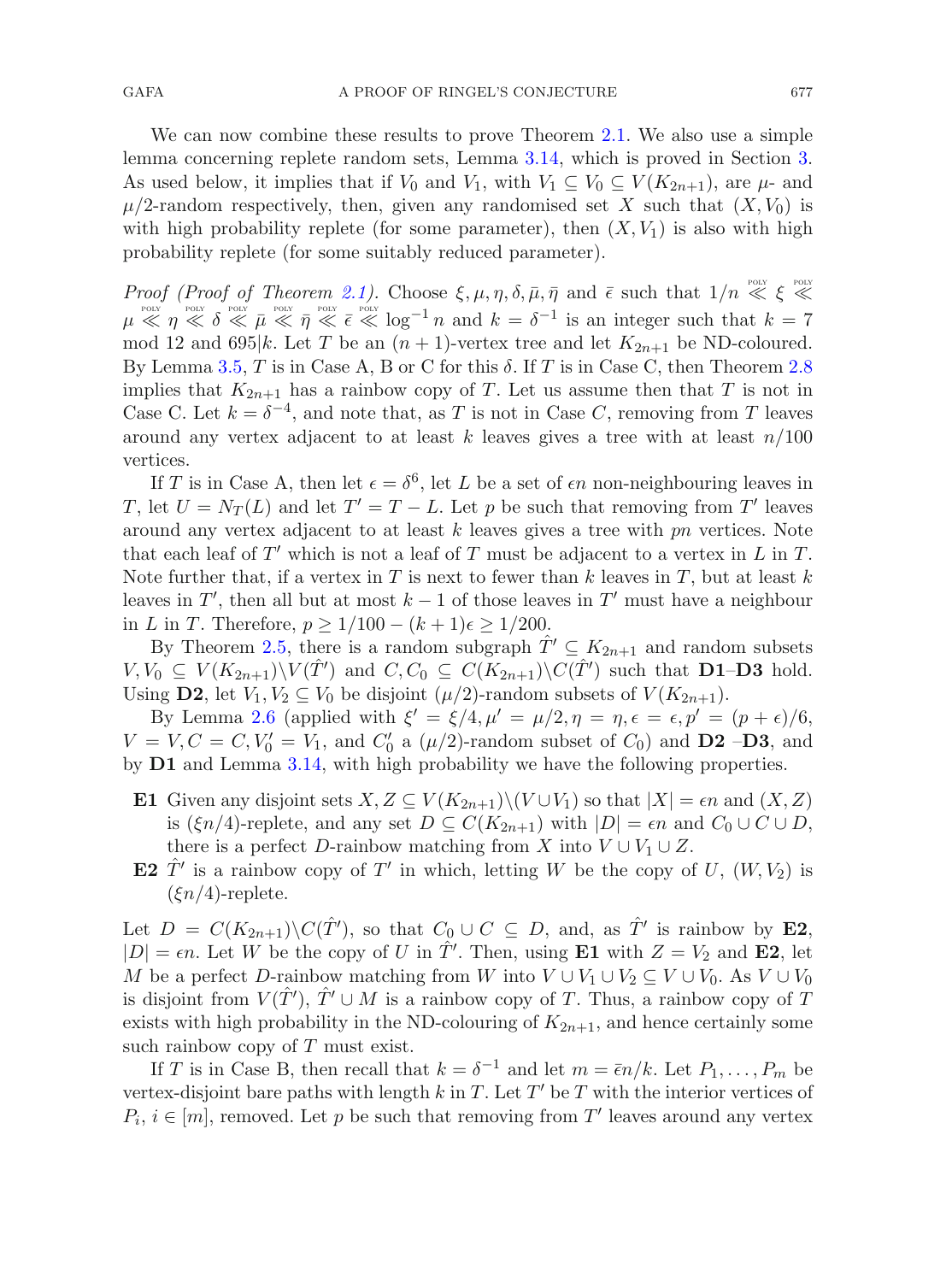adjacent to at least k leaves gives a forest with  $pn$  vertices. Note that (reasoning similarly to as in Case A)  $p \ge 1/100 - 2(k+1)m \ge 1/200$ .

By Theorem [2.5,](#page-12-1) there is a random subgraph  $\hat{T}' \subseteq K_{2n+1}$  and disjoint random subsets  $V, V_0 \subseteq V(K_{2n+1}) \setminus V(\hat{T}')$  and  $C, C_0 \subseteq C(K_{2n+1}) \setminus C(\hat{T}')$  such that **D1-D3** hold with  $\xi = \xi$ ,  $\mu = \bar{\mu}$ ,  $\eta = \bar{\eta}$  and  $\epsilon = \bar{\epsilon}$ . By Lemma [2.7](#page-13-1) and **D1** –**D3**, and by **D1**, with high probability we have the following properties.

**F1** For any set  $\{x_1,\ldots,x_m,y_1,\ldots,y_m\} \subseteq V(K_{2n+1})\setminus (V\cup V_0)$  and any set  $D \subseteq$  $C(K_{2n+1})$  with  $|D| = mk$  and  $C_0 \cup C \subseteq D$ , there is a set of vertex-disjoint paths  $x_i, y_i$ -paths with length k,  $i \in [m]$ , which have interior vertices in  $V \cup V_0$ and which are collectively D-rainbow.

**F2**  $\hat{T}'$  is a rainbow copy of  $T'$ .

Let  $D = C(K_{2n+1}) \backslash C(\hat{T}')$ , so that  $C_0 \cup C \subseteq D$ , and, as  $\hat{T}'$  is rainbow by **F2**,  $|D| = \epsilon n$ . For each path  $P_i$ ,  $i \in [m]$ , let  $x_i$  and  $y_i$  be the copy of the endvertices of  $P_i$  in  $\hat{T}'$ . Using **F1**, let  $Q_i$ ,  $i \in [m]$ , be a set of vertex-disjoint  $x_i, y_i$ -paths with length k,  $i \in [m]$ , which have interior vertices in  $V \cup V_0$  and which are collectively D-rainbow. As  $V \cup V_0$  is disjoint from  $V(\hat{T}'), \hat{T}' \cup (\cup_{i \in [m]} Q_i)$  is a rainbow copy of T. Thus, a rainbow copy of T exists with high probability in the ND-colouring of  $K_{2n+1}$ , and hence certainly some such rainbow copy of T must exist.  $\Box$ 

## **3 Preliminary Results and Observations**

<span id="page-15-1"></span><span id="page-15-0"></span>**3.1 Notation.** For a coloured graph G, we denote the set of vertices of G by  $V(G)$ , the set of edges of G by  $E(G)$ , and the set of colours of G by  $C(G)$ . For a coloured graph G, disjoint sets of vertices  $A, B \subseteq V(G)$  and a set of colours  $C \subseteq C(G)$  we use  $G[A, B, C]$  to denote the subgraph of G consisting of colour C edges from A to B, and  $G[A, C]$  to be the graph of the colour C edges within A. For a single colour c, we denote the set of colour c edges from A to B by  $E_c(A, B)$ .

A coloured graph is *globally* k*-bounded* if every colour is on at most k edges. For a set of colours C, we say that a graph  $H$  is "C-rainbow" if  $H$  is rainbow and  $C(H) \subseteq C$ . We say that a collection of graphs  $H_1, \ldots, H_k$  is *collectively* rainbow if their union is rainbow. A star is a tree consisting of a collection of leaves joined to a single vertex (which we call the *centre*). A *star forest* is a graph consisting of vertex disjoint stars.

For any reals  $a, b \in \mathbb{R}$ , we say  $x = a \pm b$  if  $x \in [a - b, a + b]$ . **Asymptotic notation.**

For any  $C \geq 1$  and  $x, y \in (0, 1]$ , we use " $x \ll_C y$ " to mean " $x \leq \frac{y^C}{C}$ ". We will write " $x \ll y$ " to mean that there is some absolute constant C for which the proof works with " $x \ll y$ " replaced by " $x \ll_C y$ ". In other words the proof works if y is a small but fixed power of x. This notation compares to the more common notation  $x \ll y$ which means "there is a fixed positive continuous function  $f$  on  $(0, 1]$  for which the remainder of the proof works with " $x \ll y$ " replaced by " $x \leq f(y)$ ". (Equivalently, " $x \ll y$ " can be interpreted as "for all  $x \in (0,1]$ , there is some  $y \in (0,1]$  such that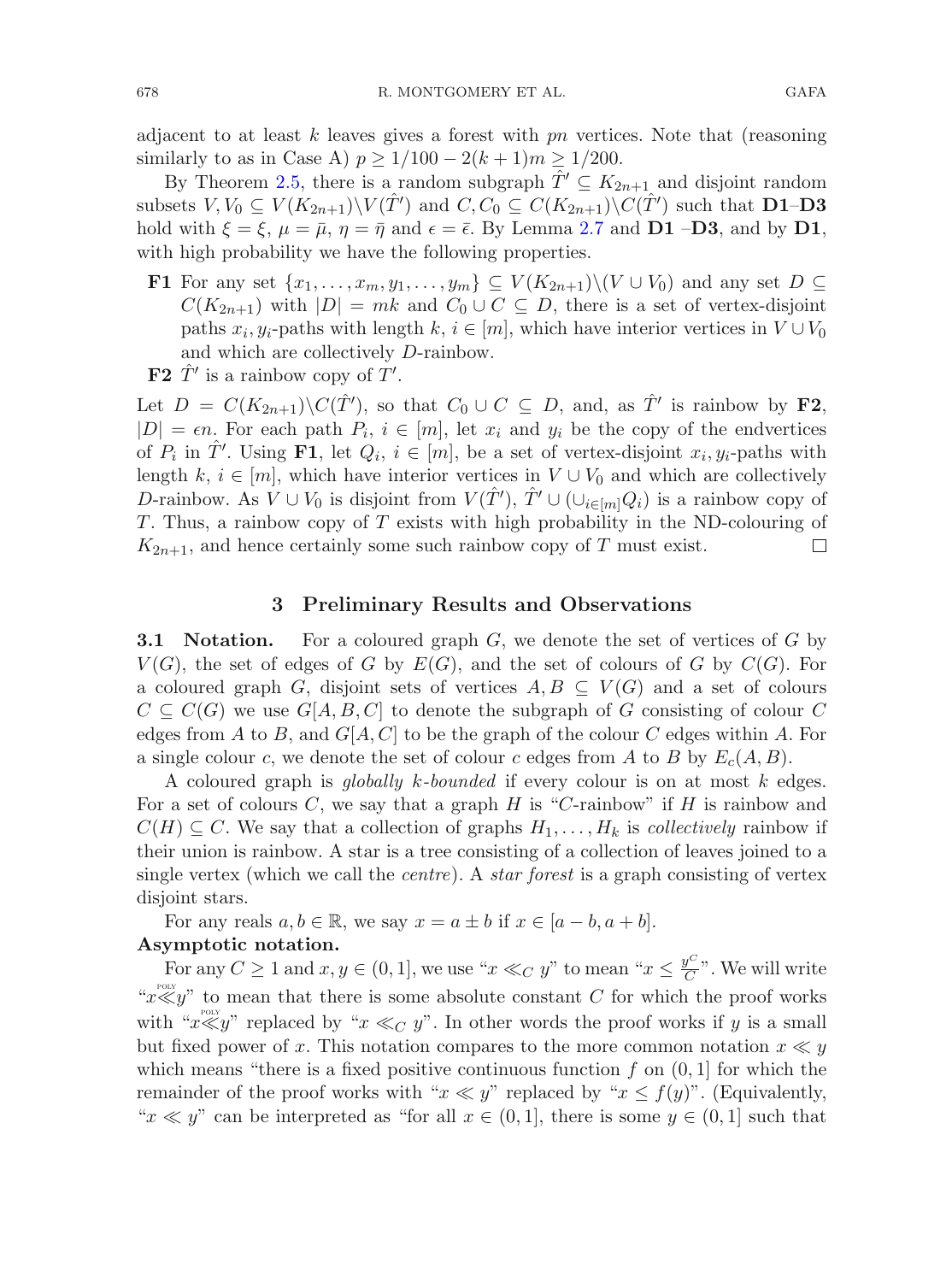the remainder of the proof works with x and y".) The two notations " $x \ll y$ " and " $x \ll y$ " are largely interchangeable — most of our proofs remain correct with all instances of " $\ll$ " replaced by " $\ll$ ". The advantage of using " $\ll$ " is that it proves polynomial bounds on the parameters (rather than bounds of the form "for all  $\epsilon > 0$ and sufficiently large  $n$ "). This is important towards the end of this paper, where the proofs need polynomial parameter bounds.

While the constants C will always be implicit in each instance of " $x \ll y$ ", it is possible to work them out explicitly. To do this one should go through the lemmas in the paper and choose the constants  $C$  for a lemma after the constants have been chosen for the lemmas on which it depends. This is because an inequality  $x \ll_C y$  in a lemma may be needed to imply an inequality  $x \ll_{C'} y$  for a lemma it depends on. Within an individual lemma we will often have several inequalities of the form  $x \ll y$ . There the constants C need to be chosen in the reverse order of their occurrence in the text. The reason for this is the same  $\sim$  as we prove a lemma we may use an inequality  $x \ll_C y$  to imply another inequality  $x \ll_{C'} y$  (and so we should choose  $C'$  before choosing  $C$ ).

Throughout the paper, there are four operations we perform with the " $x \ll y$ " notation:

- (a) We will use  $x_1 \ll x_2 \ll \cdots \ll x_k$  to deduce finitely many inequalities of the form  $\mathcal{L}(x_1,\ldots,x_k) \leq q(x_1,\ldots,x_k)$ " where p and q are monomials with non-negative coefficients and  $\min\{i : p(0,\ldots,0,x_{i+1},\ldots,x_k)=0\} < \min\{j : q(0,\ldots,0,x_{j+1},\ldots,x_k)\}$  $(x_1, x_k) = 0$ , e.g.  $1000x_1 \leq x_2^5 x_4^2 x_5^3$  is of this form.
- (b) We will use  $x \ll y$  to deduce finitely many inequalities of the form " $x \ll_C y$ " for a fixed constant C.
- (c) For  $x \ll y$  and fixed constants  $C_1, C_2$ , we can choose a variable z with  $x \ll_{C_1} C_2$  $z \ll_{C_2} y$ .
- (d) For  $n^{-1} \ll 1$  and any fixed constant C, we can deduce  $n^{-1} \ll_C \log^{-1} n \ll_C 1$ .

See [\[MPS19](#page-56-14)] for a detailed explanation of why the above operations are valid.

**Rounding.** In several places, we will have, for example, constants  $\epsilon$  and integers  $n, k$ such that  $1/n \ll \epsilon, 1/k$  and require that  $m = \epsilon n/k$  is an integer, or even divisible by some other small integer. Note that we can arrange this easily with a very small alteration in the value of  $\epsilon$ . For example, to apply Lemma [2.7](#page-13-1) we assume that m is an integer, and therefore in the proof of Theorem [2.1,](#page-4-0) when we choose  $\bar{\epsilon}$  we make sure that when this lemma is applied with  $\epsilon = \bar{\epsilon}$  the corresponding value for m is an integer.

<span id="page-16-0"></span>**3.2 Probabilistic tools.** For a finite set  $V$ , a p-random subset of  $V$  is a set formed by choosing every element of V independently at random with probability  $p$ . If V is not specified, then we will implicitly assume that V is  $V(K_{2n+1})$  or  $C(K_{2n+1}),$ where this will be clear from context. If  $A, B \subseteq V$  with A p-random and B q-random, we say that A and B are *disjoint* if every  $v \in V$  is in A with probability p, in B with probability q, and outside of  $A\cup B$  with probability  $1-p-q$  (and this happens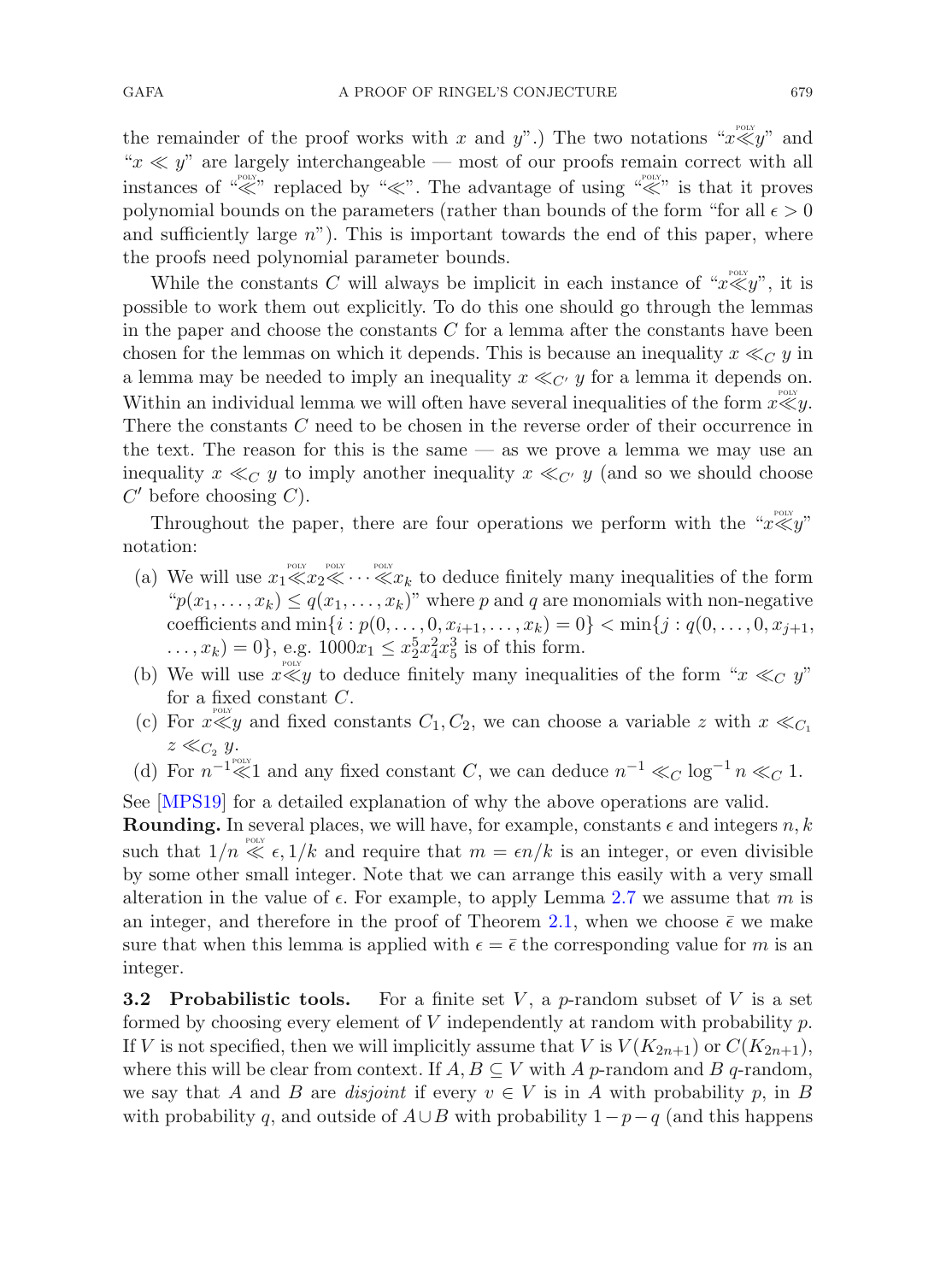independently for each  $v \in V$ ). We say that a p-random set A is independent from a q-random set B if the choices for A and B are made independently, that is, if  $\mathbb{P}(A = A' \wedge B = B') = \mathbb{P}(A = A')\mathbb{P}(B = B')$  for any outcomes A' and B' of A and B.

Often, we will have a p-random subset X of V and divide it into two disjoint  $(p/2)$ -random subsets of V. This is possible by choosing which subset each element of X is in independently at random with probability  $1/2$  using the following simple lemma.

<span id="page-17-2"></span>LEMMA 3.1. (Random subsets of random sets). *Suppose that*  $X, Y : \Omega \to 2^V$  *where* X is a p-random subset of V and  $Y|X$  is a q-random subset of X *(i.e. the distribution of* Y *conditional on the event* " $X = X'$ " *is that of a q-random subset of*  $X'$ *). Then* Y *is a* (pq)*-random subset of* V *.*

*Proof.* First notice that, to show a set  $X \subseteq V$  is (pq)-random, it is sufficient to show that  $\mathbb{P}(S \subseteq X) = (pq)^{|S|}$  for all  $S \subseteq V$  (for example, by using inclusion-exclusion). Now, we prove the lemma. Since X is p-random we have  $\mathbb{P}(S \subseteq X) = p^{|S|}$ . Since  $Y|X$  is q-random, we have  $\mathbb{P}(S \subseteq Y | S \subseteq X) = q^{|S|}$ . This gives  $\mathbb{P}(S \subseteq Y) = \mathbb{P}(S \subseteq Y)$  $Y|S \subseteq X|\mathbb{P}(S \subseteq X) = (pq)^{|S|}$  for every set  $S \subseteq V$ .

We will use the following standard form of Azuma's inequality and a Chernoff Bound. For a probability space  $\Omega = \prod_{i=1}^n \Omega_i$ , a random variable  $X : \Omega \to \mathbb{R}$  is  $k$ -Lipschitz if changing  $\omega \in \Omega$  in any one coordinate changes  $X(\omega)$  by at most k.

<span id="page-17-0"></span>Lemma 3.2. (Azuma's Inequality). *Suppose that* X *is* k*-Lipschitz and influenced by*  $\leq m$  *coordinates in*  $\{1, \ldots, n\}$ *. Then, for any*  $t > 0$ *,* 

$$
\mathbb{P}(|X-\mathbb{E}(X)|>t)\leq 2e^{\frac{-t^2}{mk^2}}.
$$

<span id="page-17-1"></span>Notice that the bound in the above inequality can be rewritten as  $\mathbb{P}(X \neq \mathbb{E}(X) \pm \mathbb{E}(X))$  $t) \leq 2e^{\frac{-t^2}{mk^2}}.$ 

Lemma 3.3. (Chernoff Bound). *Let* X *be a binomial random variable with parameters*  $(n, p)$ *. Then, for each*  $\epsilon \in (0, 1)$ *, we have* 

$$
\mathbb{P}(|X - pn| > \epsilon pn) \le 2e^{-\frac{pn\epsilon^2}{3}}.
$$

For an event X in a probability space depending on a parameter n, we say "X" holds with high probability" to mean "X holds with probability  $1-o(1)$ " where  $o(1)$ is some function  $f(n)$  with  $f(n) \to 0$  as  $n \to \infty$ . We will use this definition for the following operations.

- **Chernoff variant:** For  $\epsilon \gg n^{-1}$ , if X is a p-random subset of [n], then, with high probability,  $|X| = (1 \pm \epsilon)pn$ .
- **Azuma variant:** For  $\epsilon \gg n^{-1}$  and fixed k, if Y is a k-Lipschitz random variable influenced by at most n coordinates, then, with high probability,  $Y = \mathbb{E}(Y) \pm \epsilon n$ .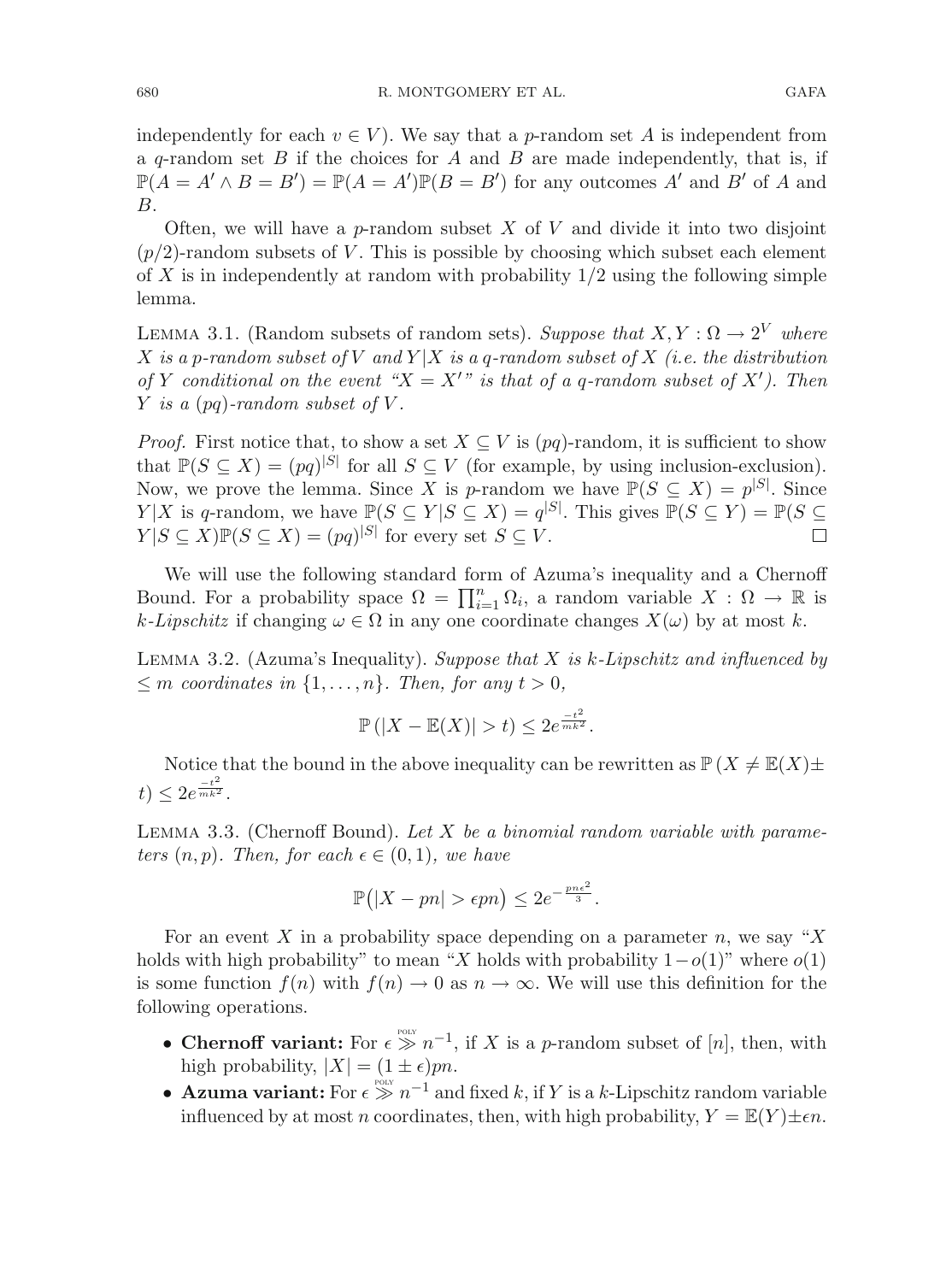• **Union bound variant:** For fixed  $k$ , if  $X_1, \ldots, X_k$  are events which hold with high probability then they simultaneously occur with high probability.

The first two of these follow directly from Lemmas [3.2](#page-17-0) and [3.3,](#page-17-1) the latter from the union bound.

**3.3 Structure of trees.** Here, we gather lemmas about the structure of trees. Most of these lemmas say something about the leaves and bare paths of a tree. It is easy to see that a tree with few leaves must have many bare paths. The most common version of this is the following well known lemma.

<span id="page-18-1"></span>LEMMA 3.4. ( $[MON19]$  $[MON19]$ ). For any integers  $n, k > 2$ , a tree with n vertices either has *at least* n/4k *leaves or a collection of at least* n/4k *vertex disjoint bare paths, each with length* k*.*

As a corollary of this lemma we show that every tree either has many bare paths, many non-neighbouring leaves, or many large stars. This lemma underpins the basic case division for this paper. The rest of the proofs focus on finding rainbow copies of the three types of trees.

LEMMA 3.5. (Case division). Let  $1 \gg \delta \gg n^{-1}$ . Every n-vertex tree satisfies one of *the following:*

- <span id="page-18-0"></span>A *There are at least*  $\delta n/800$  *vertex-disjoint bare paths with length at least*  $\delta^{-1}$ *.*
- B *There are at least*  $\delta^6 n$  *non-neighbouring leaves.*
- C *Removing leaves next to vertices adjacent to at least* δ−<sup>4</sup> *leaves gives a tree with at most* n/100 *vertices.*

*Proof.* Take T and remove leaves around any vertex adjacent to at least  $\delta^{-4}$  leaves, and call the resulting tree T'. If T' has at most  $n/100$  vertices then we are in Case C. Assume then, that  $T'$  has at least  $n/100$  vertices.

By Lemma [3.4](#page-18-1) applied with  $n' = |T'|$  and  $k = \lceil \delta^{-1} \rceil$ , the tree T' either has at least  $\delta n/600$  vertex disjoint bare paths with length at least  $\delta^{-1}$  or at least  $\delta n/600$ leaves. In the first case, as vertices were deleted next to at most  $\delta^4 n$  vertices to get T' from T, T has at least  $\delta n/600 - \delta^4 n \geq \delta n/800$  vertex disjoint bare paths with length at least  $\delta^{-1}$ , so we are in Case B.

In the second case, if there are at least  $\delta n/1200$  leaves of T' which are also leaves of T, then, as there are at most  $\delta^{-4}$  of these leaves around each vertex in T', T has at least  $(\delta n/1200)/\delta^{-4} \geq \delta^6 n$  non-neighbouring leaves, so we are in Case A. On the other hand, if there are not such a number of leaves of  $T'$  which are leaves of  $T$ , then T' must have at least  $\delta n/1200$  leaves which are not leaves of T, and which therefore are adjacent to a leaf in T. Thus, T has at least  $\delta n/1200 \ge \delta^6 n$  non-neighbouring leaves, and we are also in Case A. leaves, and we are also in Case A.

<span id="page-18-2"></span>We say a set of subtrees  $T_1, \ldots, T_\ell \subseteq T$  divides a tree T if  $E(T_1) \cup \cdots \cup E(T_\ell)$  is a partition of  $E(T)$ . We use the following lemma.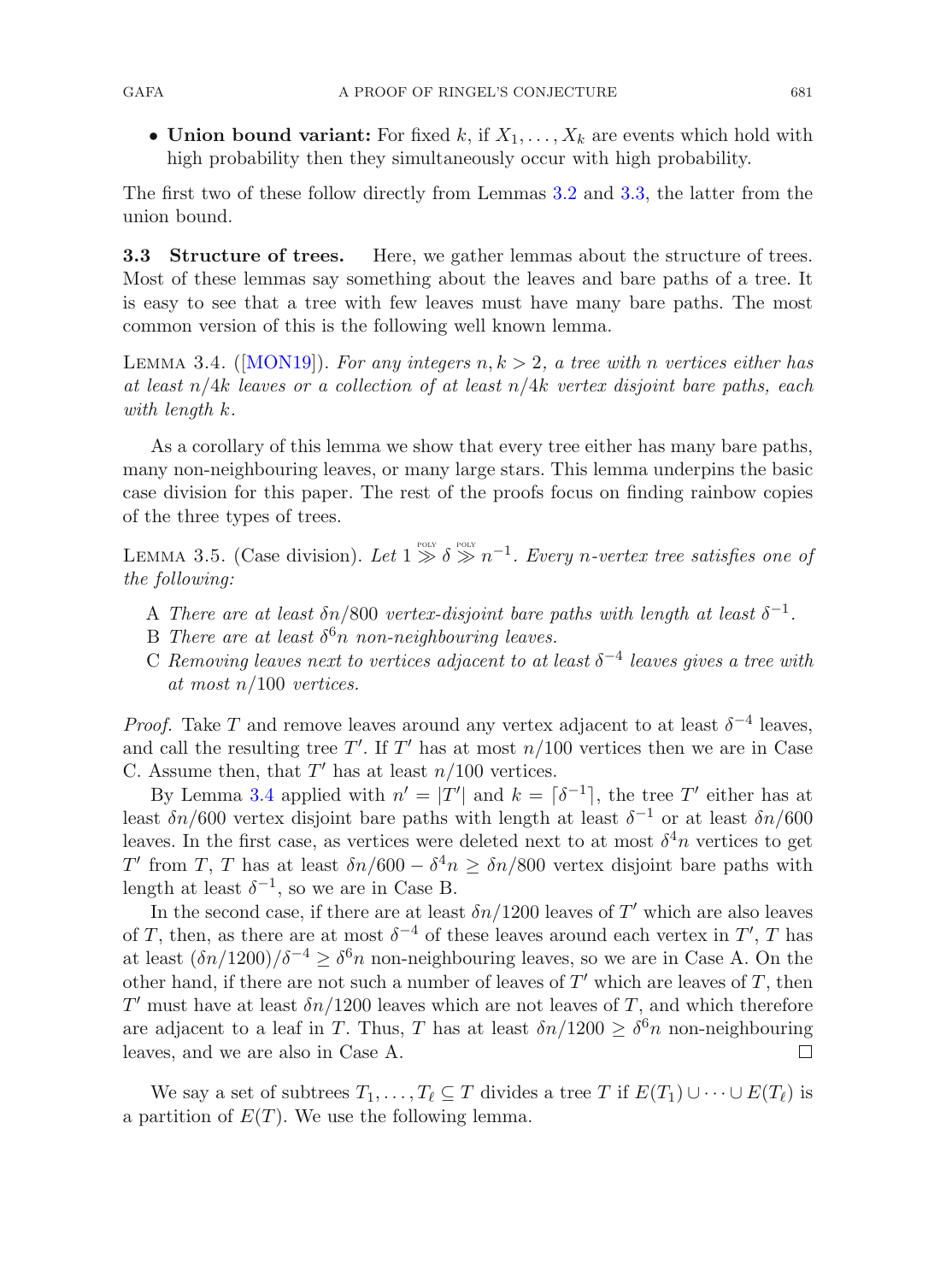LEMMA 3.6. ([\[MON19](#page-56-17)]). Let  $n, m \in \mathbb{N}$  satisfy  $1 \leq m \leq n/3$ . Given any tree T with n *vertices and a vertex*  $t \in V(T)$ *, we can find two trees*  $T_1$  *and*  $T_2$  *which divide*  $T$  *so that*  $t \in V(T_1)$  *and*  $m \leq |T_2| \leq 3m$ *.* 

<span id="page-19-0"></span>Iterating this, we can divide a tree into small subtrees.

LEMMA 3.7. Let T be a tree with at least m vertices, where  $m \geq 2$ . Then, for some s, there is a set of subtrees  $T_1, \ldots, T_s$  which divide T so that  $m \leq |T_i| \leq 4m$  for each  $i \in [s]$ .

*Proof.* We prove this by induction on |T|, noting that it is trivially true if  $|T| \leq 4m$ . Suppose then  $|T| > 4m$  and the statement is true for all trees with fewer than |T| vertices and at least m vertices. By Lemma [3.6,](#page-18-2) we can find two trees  $T_1$  and S which divide T so that  $m \leq |T_1| \leq 3m$ . As  $|T| > 4m$ , we have  $m < |S| < |T|$ , so there must be a set of subtrees  $T_2,\ldots,T_s$ , for some s, which divide S so that  $m \leq |T_i| \leq 4m$  for each  $2 \leq i \leq s$ . The subtrees  $T_1, \ldots, T_s$  then divide  $T$ , with  $m \leq |T_i| \leq 4m$  for each  $i \in [s]$ .  $m \leq |T_i| \leq 4m$  for each  $i \in [s]$ .

<span id="page-19-1"></span>For embedding trees in Cases A and B, we will need a finer understanding of the structure of trees. In fact, every tree can be built up from a small tree by successively adding leaves, bare paths, and stars, as follows.

Lemma 3.8. ([\[MPS20\]](#page-56-12)). *Given integers* d *and* n*,* μ > 0 *and a tree* T *with at most n vertices, there are integers*  $\ell \leq 10^4 d\mu^{-2}$  *and*  $j \in \{2, ..., \ell\}$  *and a sequence of*  $subgraphs T_0 \subseteq T_1 \subseteq \cdots \subseteq T_\ell = T$  *such that* 

- **G1** *for each*  $i \in [\ell] \setminus \{1, j\}$ *,*  $T_i$  *is formed from*  $T_{i-1}$  *by adding non-neighbouring leaves,*
- **G2** <sup>T</sup><sup>j</sup> *is formed from* <sup>T</sup>j−<sup>1</sup> *by adding at most* μn *vertex-disjoint bare paths with length* 3*,*
- **G3** T<sup>1</sup> *is formed from* T<sup>0</sup> *by adding vertex-disjoint stars with at least* d *leaves each, and*
- **G4**  $|T_0| \leq 2\mu n$ .

The following variation will be more convenient to use here. It shows that an arbitrary tree T can be built out of a preselected, small subtree  $T_1$  by a sequence of operations. It is important to control the starting tree as it allows us to choose which part of the tree will form our absorbing structure.

For forests  $T' \subseteq T$ , we say that T is obtained from T' by *adding a matching of leaves* if all the vertices in  $V(T)\backslash V(T')$  are non-neighbouring leaves in T.

<span id="page-19-2"></span>LEMMA 3.9. (Tree splitting). Let  $1 \geq d^{-1} \gg n^{-1}$ . Let T be a tree with  $|T| = n$  $and U \subseteq V(T)$  *with*  $|U| \ge n/d^3$ . Then, there are forests  $T_1^{\text{small}} \subseteq T_2^{\text{stars}} \subseteq T_3^{\text{match}} \subseteq$  $T_4^{\text{paths}} \subseteq T_5^{\text{match}} = T$  *satisfying the following.* 

**H1**  $|T_1^{\text{small}}|$  ≤  $n/d$  *and*  $|U \cap T_1^{\text{small}}|$  ≥  $n/d^6$ *.* 

 $\bf H2$   $T_2^{\text{stars}}$  is formed from  $T_1^{\text{small}}$  by adding vertex-disjoint stars of size at least  $d$ .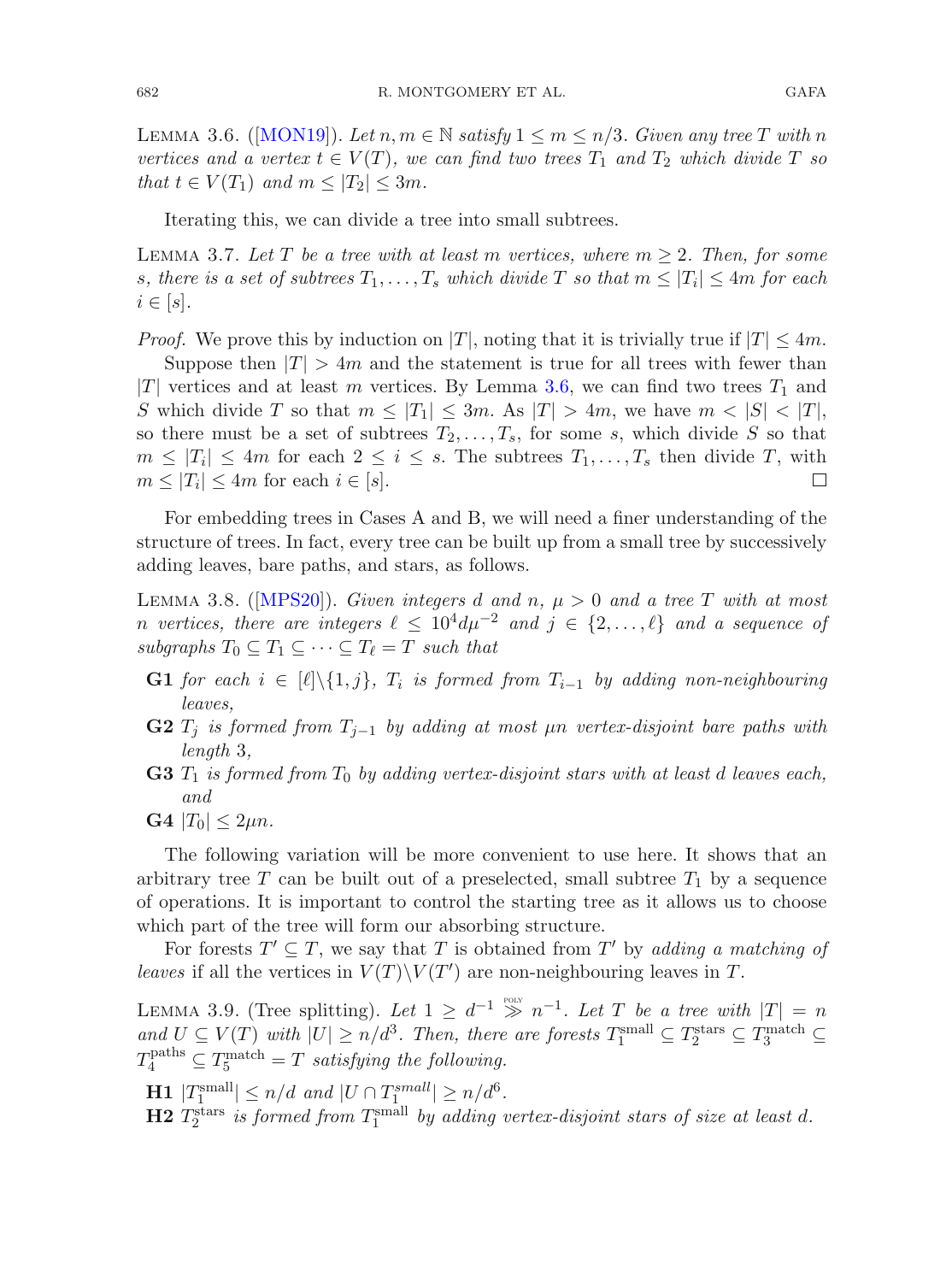- **H3**  $T_3^{\text{match}}$  is formed from  $T_2^{\text{stars}}$  by adding a sequence of  $d^8$  matchings of leaves.
- $\bf H4$   $T_4^{\rm paths}$  is formed from  $T_3^{\rm match}$  by adding at most  $n/d$  vertex-disjoint paths of *length* 3*.*
- $\bf H5$   $T_5^{\rm match}$  is formed from  $T_4^{\rm paths}$  by adding a sequence of  $d^8$  matchings of leaves.

*Proof.* First, we claim that there is a subtree  $T_0$  of order  $\leq n/2d^2$  containing at least  $n/d^6$  vertices of U. To find this, use Lemma [3.7](#page-19-0) to find  $s \leq 32d^2$  subtrees  $T_1, \ldots, T_s$ which divide T so that  $n/16d^2 \leq |T_i| \leq n/2d^2$  for each  $i \in [s]$ . As each vertex in U must appear in some tree  $T_i$ , there must be some tree  $T_k$  which contains at least  $|U|/32d^2 \ge n/d^6$  vertices in U, as required.

Let T' be the n-vertex tree formed from T by contracting  $T_k$  into a single vertex  $v_0$ and adding  $e(T_k)$  new leaves at  $v_0$  (called "dummy" leaves). Notice that Lemma [3.8](#page-19-1) applies to  $T'$  with  $d = d, \mu = d^{-3}, n = n$  which gives a sequence of forests  $T'_0, \ldots, T'_{\ell}$ for  $\ell \leq 10^4 d^7 \leq d^8$ . Notice that  $v_0 \in T'_0$ . Indeed, by construction, every vertex which is not in  $T'_0$  can have at most  $\ell$  leaves in  $T'_\ell = T'$ . Since  $v_0$  has at least  $e(T_k) > \ell$ leaves in  $T'$ , it must be in  $T'_0$ . For each  $i = 0, \ldots, \ell$ , let  $T''_i$  be  $T'_i$  with  $T_k$  uncontracted and any dummy leaves of  $v_0$  deleted. Let  $T_2^{\text{stars}} = T_1''$ ,  $T_3^{\text{match}} = T_{j-1}''$ ,  $T_4^{\text{paths}} = T_j''$ ,  $T_5^{\text{match}} = T''_l$ . Let  $T_1^{\text{small}}$  be  $T''_0$  together with the  $T''_1$ -leaves of any  $v \in T_k$  for which  $|N_{T''_1}(v)\setminus N_{T''_0}(v)| < d$ . We do this because when we uncontract  $T_k$  the leaves which were attached to  $v_0$  in  $T'_0$  are now attached to vertices of  $T_k$ . If they form a star of size less than d we cannot add them when we form  $T_2^{\text{stars}}$  without violating **H2** so we add them already when we form  $T_{\frac{1}{2}}^{\text{small}}$ . Since we are adding at most d leaves for every vertex of  $T_k$ , we have  $|T_1^{\text{small}}| \leq d|T_k| + |T_0'| \leq n/d$  so **H1** holds. This ensures that at least d leaves are added to vertices of  $T_1^{\text{small}}$  to form  $T_2^{\text{stars}}$  so  $H2$ holds. The remaining conditions  $H3 - H5$  are immediate from the application of Lemma [3.8.](#page-19-1)  $\Box$ 

# **3.4 Pseudorandom properties of random sets of vertices and colours.** Suppose that  $K_{2n+1}$  is 2-factorized. Choose a p-random set of vertices  $V \subseteq V(K_{2n+1})$ and a q-random set of colours  $C \subseteq C(K_{2n+1})$ . What can be said about the subgraph  $K_{2n+1}[V,C]$  consisting of edges within the set V with colour in C? What "pseudorandomness" properties is this subgraph likely to have? In this section, we gather lemmas giving various such properties. The setting of the lemmas is quite varied, as are the properties they give. For example, sometimes the sets  $V$  and  $C$  are chosen independently, while sometimes they are allowed to depend on each other arbitrarily. We split these lemmas into three groups based on the three principal settings.

<span id="page-20-0"></span>**Dependent vertex/colour sets.** In this setting, our colour set  $C \subseteq C(K_{2n+1})$  is prandom, and the vertex set is  $V(K_{2n+1})$  (i.e., it is 1-random). Our pseudorandomness condition is that the number of edges between any two sizeable disjoint vertex sets is close to the expected number. Though a lemma of this kind was first proved in [\[APS17](#page-56-18)], the precise pseudorandomness condition we will use here is in the following version from [\[MPS20\]](#page-56-12). A colouring is *locally* k*-bounded* if every vertex is adjacent to at most k edges of each colour.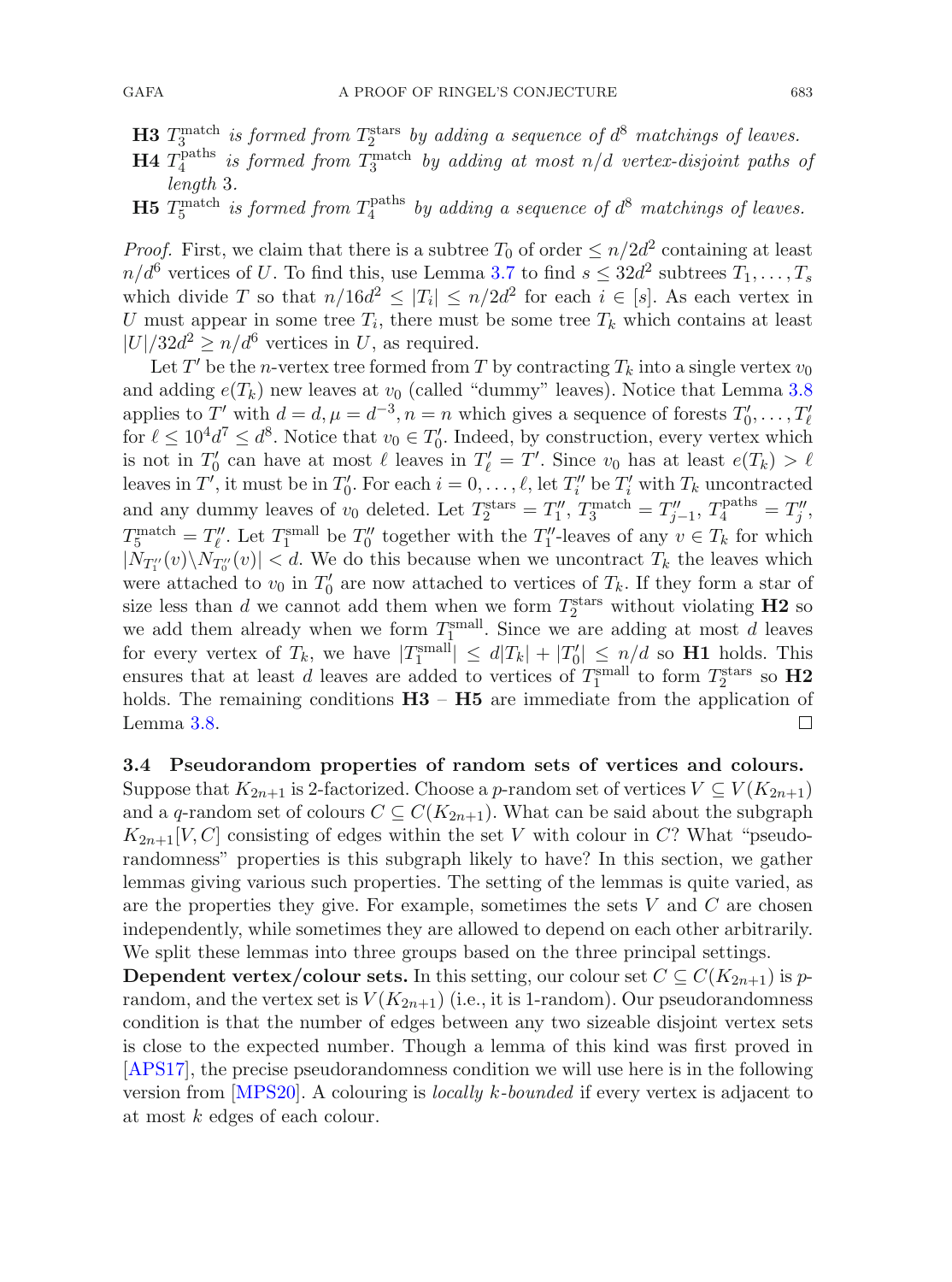684 R. MONTGOMERY ET AL. GAFA

LEMMA 3.10. ([\[MPS20\]](#page-56-12)). Let  $k \in \mathbb{N}$  be constant and let  $\epsilon, p \geq n^{-1/100}$ . Let  $K_n$ *have a locally k-bounded colouring and suppose*  $G$  *is a subgraph of*  $K_n$  *chosen by including the edges of each colour independently at random with probability* p*. Then, with probability*  $1-o(n^{-1})$ *, for any disjoint sets*  $A, B \subseteq V(G)$ *, with*  $|A|, |B| \geq n^{3/4}$ *,* 

<span id="page-21-0"></span>
$$
\big|e_G(A,B)-p|A||B|\big|\leq \epsilon p|A||B|.
$$

If  $V \subseteq V(K_{2n+1})$  is a p-random set of vertices, then the edges going from V to  $V(K_{2n+1})\backslash V$  are typically pseudorandomly coloured. The lemma below is a version of this. Here "pseudorandomly coloured" means that most colours have at most a little more than the expected number of colours leaving V.

LEMMA 3.11. ([\[MPS20\]](#page-56-12)). Let k be constant and  $\epsilon, p \geq n^{-1/10^3}$ . Let  $K_n$  have a locally  $k$ -bounded colouring and let V be a p-random subset of  $V(K_n)$ . Then, with probability 1 −  $o(n^{-1})$ *, for each*  $A ⊆ V(K_n) \ V$  *with*  $|A| ≥ n^{1/4}$ *, for all but at most en colours there are at most*  $(1 + \epsilon)pk|A|$  *edges of that colour between* V *and* A.

A random vertex set V likely has the property from Lemma [3.11.](#page-21-0) A random colour set  $C$  likely has the property from Lemma [3.10.](#page-20-0) If we combine these two properties, we can get a property involving  $C$  and  $V$  that is likely to hold. Importantly, this will be true even if  $C$  and  $V$  are not independent of each other. Doing this, we get the following lemma.

<span id="page-21-1"></span>LEMMA 3.12. (Nearly-regular subgraphs). Let  $p, \gamma \geqslant n^{-1}$  and let  $K_{2n+1}$  be 2*factorized. Let*  $V \subseteq V(K_{2n+1})$ *, and*  $C \subseteq C(K_{2n+1})$  *with*  $V$   $p/2$ -random and  $C$ p*-random (possibly depending on each other). The following holds with probability*  $1 - o(n^{-1})$ .

*For every*  $U \subseteq V(K_{2n+1}) \backslash V$  *with*  $|U| = pn$ *, there are subsets*  $U' \subseteq U, V' \subseteq$  $V, C' \subseteq C$  with  $|U'| = |V'| = (1 \pm \gamma)|U|$  so that  $G = K_{2n+1}[U', V', C']$  is globally  $(1 + \gamma)p^2n$ -bounded, and every vertex  $v \in V(G)$  has  $d_G(v) = (1 \pm \gamma)p^2n$ .

*Proof.* Choose  $\alpha$  and  $\epsilon$  so that  $p, \gamma \gg \alpha \gg \epsilon \gg n^{-1}$ . With high probability, by Lemma [3.10,](#page-20-0) Lemma [3.11](#page-21-0) (with  $k = 2$ ,  $n' = 2n + 1$ , and  $p' = p/2$ ) and Chernoff's bound, we can assume the following occur simultaneously.

- (i) For any disjoint  $A, B \subseteq V(K_{2n+1})$  with  $|A|, |B| \ge (2n+1)^{3/4}, |E_C(A, B)| =$  $(1 \pm \epsilon)p|A||B|.$
- (ii) For any  $A \subseteq V(K_{2n+1})\backslash V$  with  $|A| \geq (2n+1)^{1/4}$ , for all but at most  $\epsilon n$  colours there are at most  $(1 + \epsilon)p|A|$  edges of that colour between A and V.
- (iii)  $|V| = (1 \pm \epsilon)pn$ .

Let  $U \subseteq V(K_{2n+1})\backslash V$  with  $|U| = pn$  be arbitrary. Let  $\hat{C} \subseteq C$  be the subset of colours  $c \in C$  with  $|E_c(U, V)| > (1 + \epsilon)p|U|$ . Note that, from (ii), we have  $|\hat{C}| \leq \epsilon n$ .

Let  $\hat{U}^+ \subseteq U$  and  $\hat{V}^+ \subseteq V$  be subsets of vertices v with  $d_{K_{2n+1}[U,V,C]}(v) > (1+\epsilon)$  $\alpha$ ) $p^2n$ , and let  $\hat{U}^- \subseteq U$  and  $\hat{V}^- \subseteq V$  be subsets of vertices v with  $d_{K_{2n+1}[U,V,C]}(v)$  $(1 - \alpha)p^2n$ .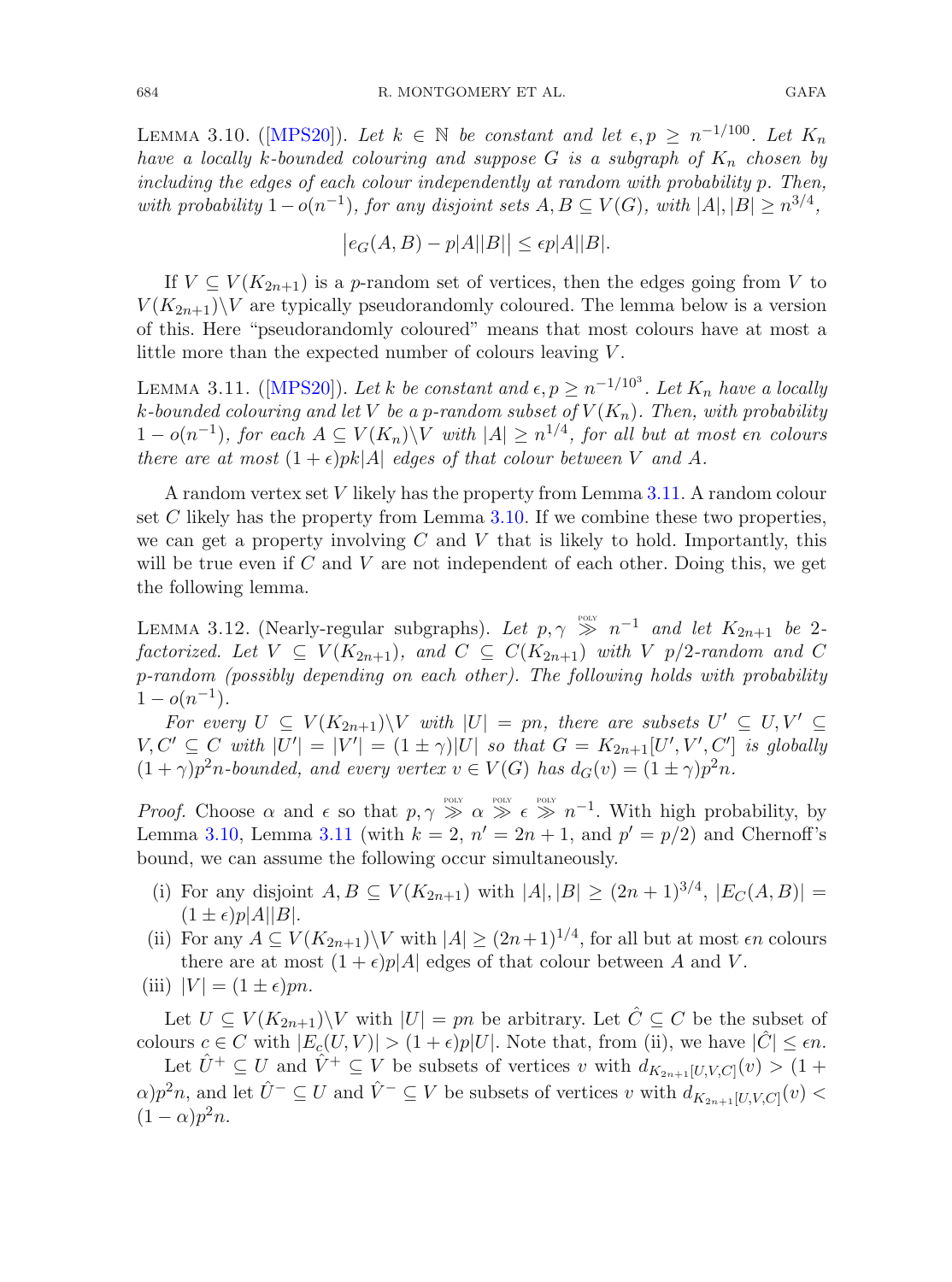<span id="page-22-1"></span>

Now,  $|E_C(U^+,V)|>|U^+|(1+\alpha)p^2n\geq (1+\epsilon)p|U^+||V|$  by the definition of  $U^+$ and (iii). Therefore, as, by (iii),  $|V| \ge (1 - \epsilon)pn > (2n+1)^{3/4}$ , from (i) we must have  $|U^+| \leq (2n+1)^{3/4} \leq \epsilon n$ . Similarly, we have  $|U^-|, |V^+|, |V^-| \leq \epsilon n$ .

Let  $\hat{U} = U^+ \cup U^-$  and Let  $\hat{V} = V^+ \cup V^-$ . We have  $|U \backslash \hat{U}|, |V \backslash \hat{V}| \ge (1 \pm \epsilon)pn \pm 2\epsilon n$ . Therefore, we can choose subsets  $U' \subseteq U \setminus \hat{U}$  and  $V' \subseteq V \setminus \hat{V}$  with  $|U'| = |V'| =$  $pn - 3\epsilon n = (1 \pm \gamma)pn$ . Note that, by (iii) and as  $|U| = pn$ ,  $|U \setminus U'|$ ,  $|V \setminus V'| \leq 4\epsilon n$ . Let  $C' = C \setminus \hat{C}$  and set  $G = K_{2n+1}[U', V', C']$ . For each  $v \in U' \cup V'$  we have  $d_G(v) =$  $(1 \pm \alpha)p^2n\pm 2|\hat{C}| \pm |U \setminus U'| \pm |V \setminus V'| = (1 \pm \gamma)p^2n$ . For each  $c \in C'$  we have  $|E_c(U, V)| \le$  $(1+\epsilon)p|U| \leq (1+\gamma)p^2n$ .

**Deterministic colour sets and random vertex sets.** The following lemma bounds the number of edges each colour typically has within a random vertex set.

LEMMA 3.13. (Colours inside random sets). Let  $p, \gamma \gg n^{-1}$  and let  $K_{2n+1}$  be 2*factorized. Let*  $V \subseteq V(K_{2n+1})$  *be p*-random. With high probability, every colour has  $(1 \pm \gamma)2p^2n$  *edges inside V*.

*Proof.* For an edge  $e \in E(K_{2n+1})$  we have  $\mathbb{P}(e \in E(K_{2n+1}[V])) = p^2$ . By linearity of expectation, for any colour  $c \in C(K_{2n+1})$ , we have  $\mathbb{E}(|E_c(V)|) = p^2(2n+1)$ . Note that  $|E_c(V)|$  is 2-Lipschitz and affected by  $\leq 2n+1$  coordinates. By Azuma's inequality, we have  $\mathbb{P}(|E_c(V)| \neq (1 \pm \gamma)2p^2n) \leq e^{-\gamma^2 p^4 n/100} = o(n^{-1})$ . The result follows by a union bound over all the colours. follows by a union bound over all the colours.

Recall that for any two sets  $U, V \subseteq V(G)$  inside a coloured graph G, we say that the pair  $(U, V)$  is k-replete if every colour of G occurs at least k times between U and V . We will use the following auxiliary lemma about how this property is inherited by random subsets.

<span id="page-22-0"></span>LEMMA 3.14. (Repletion between random sets). Let  $q, p \gg n^{-1}$  and let  $K_{2n+1}$  be 2-factorized. Suppose that  $A, B \subseteq V(K_{2n+1})$  are disjoint randomized sets with the *pair*  $(A, B)$  pn-replete with high probability. Let  $V \subseteq V(K_{2n+1})$  be q-random and *independent of*  $A, B$ *. Then with high probability the pair*  $(A, B \cap V)$  *is*  $(qpn/2)$ *replete.*

*Proof.* Fix some choice A' of A and B' of B for which the pair  $(A', B')$  is pnreplete. As V is independent of  $A, B$ , for each edge e between A and B we have  $\mathbb{P}(e \cap B \cap V \neq \emptyset | A = A', B = B') = q$ . Therefore, for any colour c, conditional on " $A = A'$ ,  $B = B''$ ", we have  $\mathbb{E}(|E_c(A, B \cap V)|) = q|E_c(A, B)| \ge qpn$ . Note that  $|E_c(A, B \cap V)|$  is 2-Lipschitz and affected by  $\leq 2n + 1$  coordinates. By Azuma's inequality, we have  $\mathbb{P}(|E_c(A, B \cup V)| < qpn/2 | A = A', B = B') \le e^{-q^2p^2n/100} = o(1)$ . Thus, with probability  $1 - o(1)$ , conditioned on  $A = A', B = B'$  we have that  $(A, B \cap V)$  is  $(qn/2)$ -replete.

This was all under the assumption that  $A = A'$  and  $B = B'$ . Therefore using that  $(A, B)$  is pn-replete with high probability, we have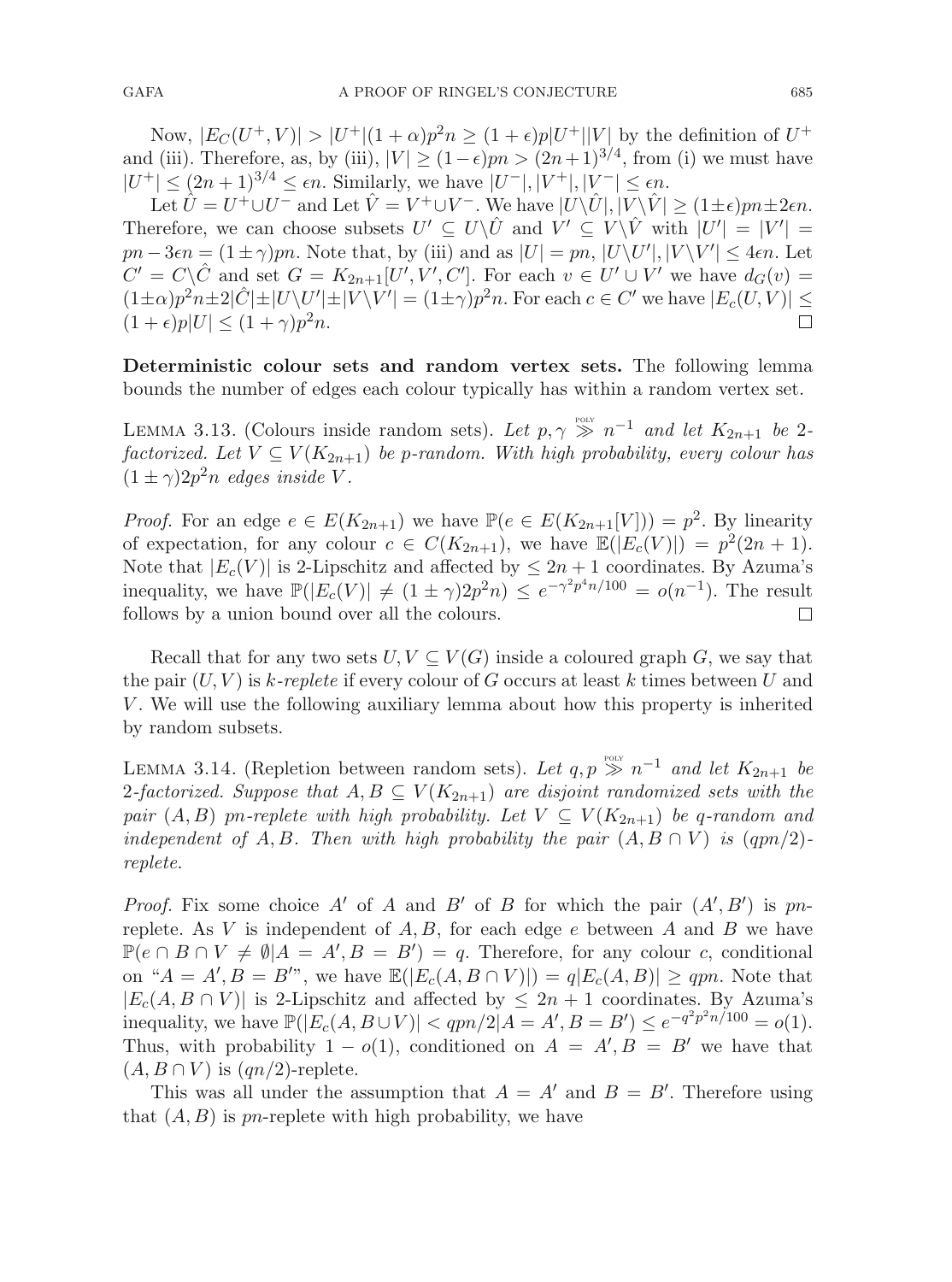$\mathbb{P}((A, B \cap V)$  is  $(qn/2)$ -replete)

$$
\geq \sum_{\substack{(A',B')\\pn-replete}} \mathbb{P}((A,B \cap V) \text{ is } (qn/2)\text{-replete}|A = A', B = B') \cdot \mathbb{P}(A = A', B = B')
$$
  

$$
\geq \sum_{\substack{(A',B')\\pn-replete}} (1 - o(1)) \cdot \mathbb{P}(A = A', B = B') = 1 - o(1).
$$

**Independent vertex/colour sets.** The setting of the next three lemmas is the same: we independently choose a p-random set of vertices  $V$  and a q-random set of colours C. For such a pair V, C we expect all vertices of the vertices v in  $K_{2n+1}$  to have many C-edges going into V. Each of the following lemmas is a variation on this theme.

<span id="page-23-0"></span>LEMMA 3.15. (Degrees into independent vertex/colour sets). Let  $p, q \gg n^{-1}$  and *let*  $K_{2n+1}$  *be* 2-factorized. Let  $V \subseteq V(K_{2n+1})$  *be* p-random, and let  $C \subseteq C(K_{2n+1})$ *be* q-random and independent of V. With probability  $1 - o(n^{-1})$ *, every vertex*  $v \in$  $V(K_{2n+1})$  has  $|N_C(v) \cap V| \geq pqn$ .

*Proof.* Let  $v \in V(K_{2n+1})$ . For any vertex  $x \neq v$ , we have  $\mathbb{P}(x \in N_C(v) \cap V) = pq$ and so  $\mathbb{E}(|N_C(v) \cap V|) = 2pqn$ . Also  $|N_C(v) \cap V|$  is 2-Lipschitz and affected by 3n coordinates. By Azuma's Inequality, we have that  $\mathbb{P}(|N_C(v) \cap V| \leq pqn) \leq$  $2e^{-p^2q^2n/1000} = o(n^{-2})$ . The result follows by taking a union bound over all  $v \in V(K_{2n+1})$ .  $V(K_{2n+1}).$ 

<span id="page-23-1"></span>LEMMA 3.16. Let  $1/n \ll n \ll \mu$ . Let  $K_{2n+1}$  be 2-factorized. Suppose that  $V_0 \subseteq$  $V(K_{2n+1})$  *and*  $D_0 \subseteq C(K_{2n+1})$  *are*  $\mu$ -random subsets which are independent. With *high probability, for each distinct*  $u, v \in V(K_{2n+1})$ *, there are at least*  $\eta n$  *colours*  $c \in D_0$  *for which there are colour-c neighbours of both* u and v *in*  $V_0$ *.* 

*Proof.* Let  $u, v \in V(K_{2n+1})$  be distinct, and let  $X_{u,v}$  be the number of colours  $c \in D_0$  for which there are colour-c neighbours of both u and v in  $V_0$ . Note that  $\mathbb{E}(X_{u,v}) \geq \mu^3 n$ ,  $X_{u,v}$  is 2-Lipschitz and affected by  $3n-1$  coordinates. By Azuma's Inequality, we have that  $\mathbb{P}(X_{u,v} \leq \mu^3 n/2) \leq 2e^{-\mu^6 n/1000} = o(n^{-2})$ . The result follows by taking a union bound over all distinct pairs  $u, v \in V(K_{2n+1})$ . by taking a union bound over all distinct pairs  $u, v \in V(K_{2n+1})$ .

Lemma [3.15](#page-23-0) says that, with high probability, every vertex  $v$  has many colours  $c \in C$  for which there is a c-edge into V. The following lemma is a strengthening of this. It shows that, for any set Y of 100 vertices, there are many colours  $c \in C$  for which *each*  $v \in Y$  has a *c*-edge into V.

LEMMA 3.17. (Edges into independent vertex/colour sets). Let  $p \gg q \gg n^{-1}$  and *let*  $K_{2n+1}$  *be* 2-factorized. Let  $V \subseteq V(K_{2n+1})$  and  $C \subseteq C(K_{2n+1})$  be p-random and *independent. Then, with high probability, for any set* Y *of* 100 *vertices, there are* qn *colours*  $c \in C$  *for which each*  $y \in Y$  *has a c-neighbour in* V.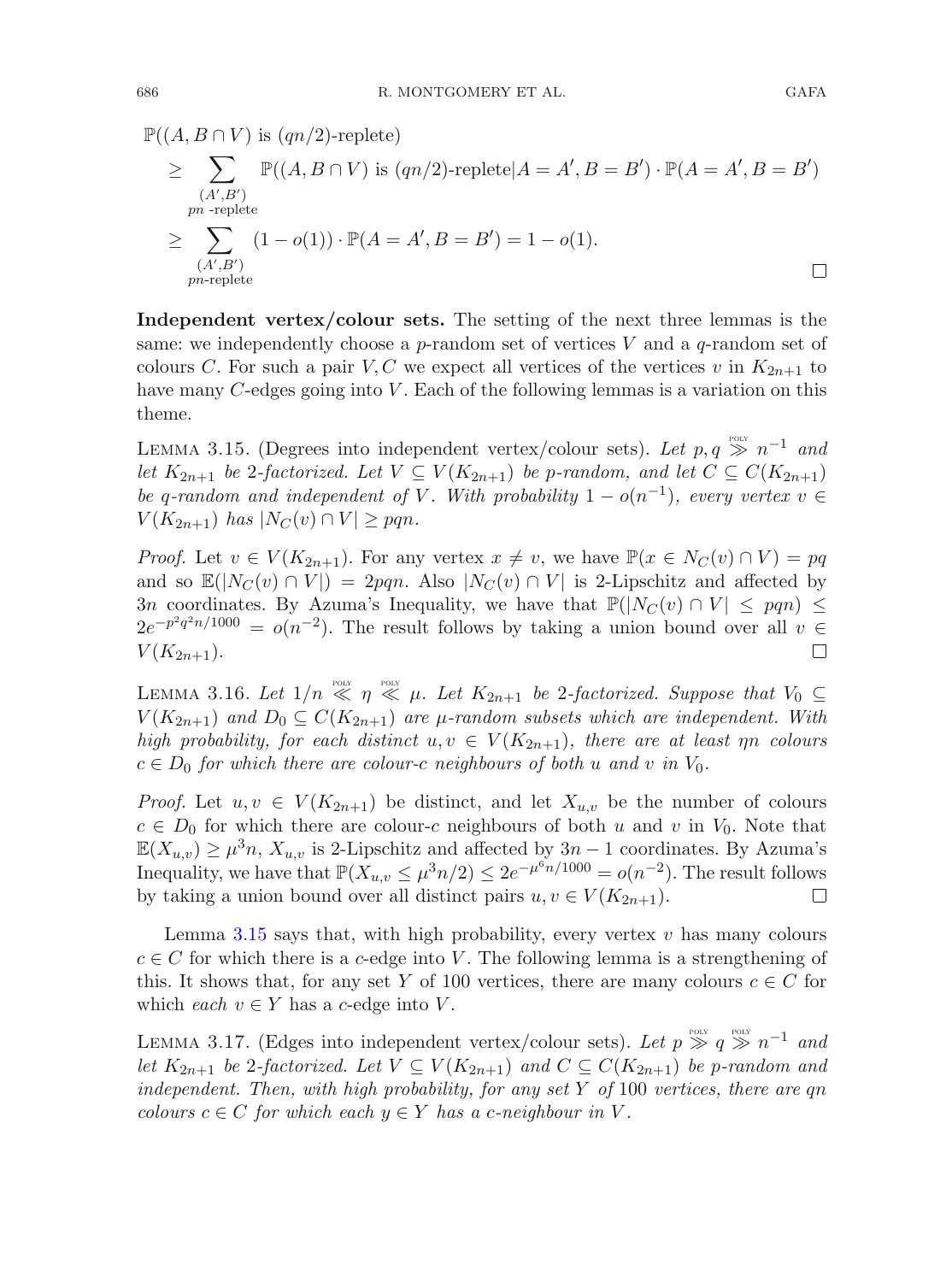*Proof.* Fix  $Y \subseteq V(K_{2n+1})$  with  $|Y| = 100$ . Let  $C_Y = \{c \in C : \text{eachy} \in Y \text{ has ac-}$ neighbour in V }. For any colour c without edges inside Y, we have  $\mathbb{P}(c \in C_Y) \geq p^{101}$ and so  $\mathbb{E}(|C_Y|) \geq p^{101}(n - {|\mathcal{Y}| \choose 2}) \geq 2qn$ . Notice that  $|C_Y|$  is 100-Lipschitz and affected by  $3n + 1$  coordinates. By Azuma's inequality, we have that  $\mathbb{P}(|C_Y| \leq$  $qn \leq e^{-q^2 n/10^6} = o(n^{-100})$ . The result follows by taking a union bound over all sets  $Y \subseteq V(K_{2n+1})$  with  $|Y| = 100$ .  $\Box$ 

**3.5 Rainbow matchings.** We now gather lemmas for finding large rainbow matchings in random subsets of coloured graphs, despite dependencies between the colours and the vertices that we use. Simple greedy embedding strategies are insufficient for this, and instead we will use a variant of Rödl's Nibble proved by the authors in [\[MPS19](#page-56-14)].

<span id="page-24-0"></span>LEMMA 3.18. ([\[MPS19\]](#page-56-14)). *Suppose that we have*  $\delta, p, \gamma, n, \ell \text{ with } 1 \geq \delta \gg p \gg \gamma \gg$  $n^{-1}$  *and*  $n \gg \ell$ .

Let G be a locally  $\ell$ -bounded, globally  $(1 + \gamma)\delta n$ -bounded, coloured, balanced bi*partite graph with*  $|G| = (1 \pm \gamma)2n$  *and*  $d_G(v) = (1 \pm \gamma)\delta n$  *for all*  $v \in V(G)$ *. Then* G *has a random rainbow matching* M *which has size*  $\geq (1-2p)n$  *where* 

$$
\mathbb{P}(e \in E(M)) \ge (1 - 9p)\frac{1}{\delta n} \quad \text{for each } e \in E(G). \tag{1}
$$

We remark that in the statement of this lemma [\[MPS19](#page-56-14)], the conditions " $|G|$  =  $(1 \pm \gamma)2n$  and  $d_G(v) = (1 \pm \gamma)\delta n$  for all  $v \in V(G)$ " are referred to collectively as "G is  $(\gamma, \delta, n)$ -regular". The following lemma is at the heart of the proofs in this paper. It shows there is typically a nearly-perfect rainbow matching using random vertex/colour sets. Moreover, it allows *arbitrary* dependencies between the sets of vertices and colours. As mentioned before, when embedding high degree vertices such dependencies are unavoidable. Because of this, after we have embedded the high degree vertices, the remainder of the tree will be embedded using variants of this lemma.

<span id="page-24-1"></span>LEMMA 3.19. (Nearly-perfect matchings). Let  $p \in [0,1]$ ,  $\beta \gg n^{-1}$ , and let  $K_{2n+1}$ *be* 2-factorized. Let  $V \subseteq V(K_{2n+1})$  *be*  $p/2$ -random and let  $C \subseteq C(K_{2n+1})$  *be* p*random (possibly depending on each other). Then, with probability*  $1 - o(n^{-1})$ *, for every*  $U \subseteq V(K_{2n+1}) \backslash V$  *with*  $|U| \leq pn$ ,  $K_{2n+1}$  *has a C-rainbow matching of size*  $|U| - \beta n$  *from U to V*.

*Proof.* The lemma is vacuous when  $p < \beta$ , so suppose  $p \geq \beta$ . We will first prove the lemma in the special case when  $p \leq 1-\beta$ . Choose  $p \geq \beta \gg \alpha \gg \gamma \gg n^{-1}$ . With probability  $1 - o(n^{-1})$ , V and C satisfy the conclusion of Lemma [3.12](#page-21-1) with p,  $\gamma$ , n. Using Chernoff's bound and  $p \leq 1-\beta$ , with probability  $1-o(n^{-1})$  we have  $|V| \leq n$ . By the union bound, both of these simultaneously occur. Notice that it is sufficient to prove the lemma for sets U with  $|U| = pn$  (since any smaller set U is contained in a set of this size which is disjoint from V as  $|V| \leq n$ . From Lemma [3.12,](#page-21-1) we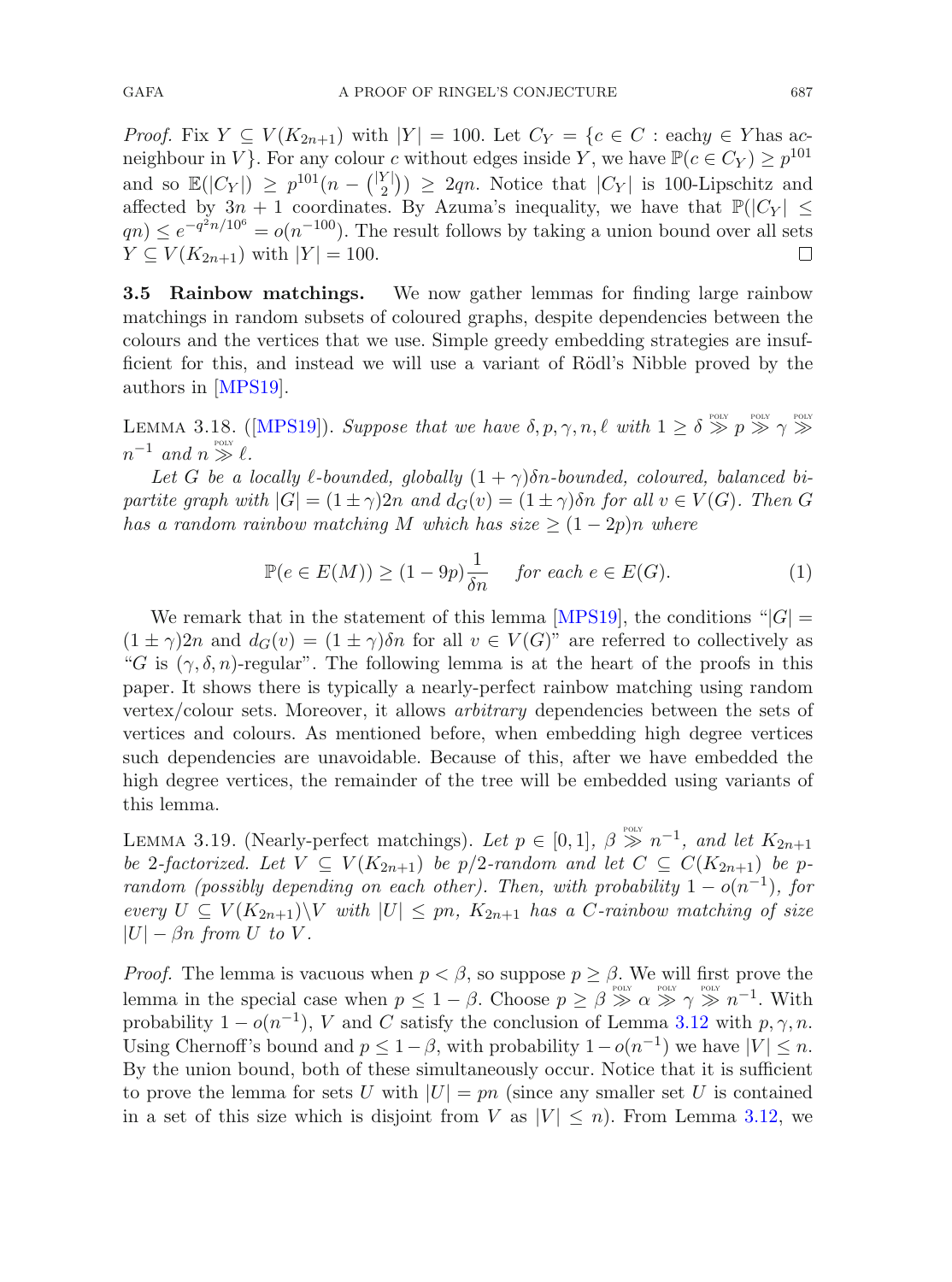have that, for U of order pn, there are subsets  $U' \subseteq U, V' \subseteq V, C' \subseteq C$  with  $|U'| = |V'| = (1 \pm \gamma)pn$  so that  $G = K_{2n+1}[U', V', C']$  is globally  $(1+\gamma)p^2n$ -bounded, and every vertex  $v \in V(G)$  has  $d_G(v) = (1 \pm \gamma)p^2n$ . Now G satisfies the assumptions of Lemma [3.18](#page-24-0) (with  $n' = pn$ ,  $\delta = p$ ,  $p' = \alpha$ ,  $\gamma' = 2\gamma$  and  $\ell = 2$ ), so it has a rainbow matching of size  $(1 - 2\alpha)pn \ge pn - \beta n$ .

Now suppose that  $p \geq 1 - \beta$ . Choose a  $(1 - \beta/2)p/2$ -random subset  $V' \subseteq V$  and a  $(1-\beta/2)p$ -random subset  $C' \subseteq C$ . Fix  $p' = (1-\beta/2)p$  and  $\beta' = \beta/2$  and note that  $p' \leq 1 - \beta'$ . By the above argument again, with high probability the conclusion of the " $p' \leq (1 - \beta')$ " version of the lemma applies to  $V', C', p', \beta'$ . Let U be a set with  $|U| \leq pn$ . Choose  $U' \subseteq U$  with  $|U'| = |U| - \beta n/2$ . Then  $|U'| \leq pn - \beta n/2 \leq p'n$ . From the " $p' \leq (1 - \beta')$ " version of the lemma we get a C'-rainbow matching M from U' to V' of size  $|U'| - \beta n/2 = |U| - \beta n$ .  $\Box$ 

<span id="page-25-1"></span>The following variant of Lemma [3.19](#page-24-1) finds a rainbow matching which completely covers the deterministic set U. To achieve this we introduce a small amount of independence between the vertices/colours which are used in the matching.

LEMMA 3.20. (Perfect matchings). Let  $1 \ge \gamma \gg n^{-1}$ , let  $p \in [0,1]$ , and let  $K_{2n+1}$ *be* 2-factorized. Suppose that we have disjoint sets  $V_{dep}$ ,  $V_{ind} \subseteq V(K_{2n+1})$ , and  $C_{dep}, C_{ind} \subseteq C(K_{2n+1})$  *with*  $V_{dep}$  p/2-random,  $C_{dep}$  p-random, and  $V_{ind}, C_{ind}$   $\gamma$ *random. Suppose that*  $V_{ind}$  *and*  $C_{ind}$  *are independent of each other. Then, the following holds with probability*  $1 - o(n^{-1})$ *.* 

*For every*  $U \subseteq V(K_{2n+1})\backslash (V_{den} \cup V_{ind})$  *of order*  $\leq pn$ *, there is a perfect*  $(C_{den} \cup$  $C_{ind}$ *)*-rainbow matching from U into  $(V_{den} \cup V_{ind})$ .

*Proof.* Choose  $\beta$  such that  $1 \ge \gamma \gg \beta \gg n^{-1}$ . With probability  $1 - o(n^{-1})$ , we can assume the conclusion of Lemma [3.19](#page-24-1) holds for  $V = V_{dep}$ ,  $C = C_{dep}$  with  $p = p, \beta =$  $\beta, n = n$ , and, by Lemma [3.15](#page-23-0) applied to  $V = V_{ind}$ ,  $C = C_{ind}$  with  $p = q = \gamma$ ,  $n = n$ that the following holds. For each  $v \in V(K_{2n+1})$ , we have  $|N_{C_{ind}}(v) \cap V_{ind}| \geq \gamma^2 n >$  $\beta n$ . We will show that the property in the lemma holds.

Let then  $U \subseteq V(K_{2n+1})\setminus (V_{dep} \cup V_{ind})$  have order  $\leq pn$ . From the conclusion of Lemma [3.19,](#page-24-1) there is a  $C_{dep}$ -rainbow matching  $M_1$  of size  $|U| - \beta n$  from U to  $V_{dep}$ . Since  $|N_{C_{ind}}(v) \cap V_{ind}| > \beta n$  for each  $v \in U \setminus V(M_1)$  we can construct a  $C_{ind}$ -rainbow matching  $M_2$  into  $V_{ind}$  covering  $U\setminus V(M_1)$  (by greedily choosing this matching one edge at a time). The matching  $M_1 \cup M_2$  then satisfies the lemma. edge at a time). The matching  $M_1 \cup M_2$  then satisfies the lemma.

We will also use a lemma about matchings using most of an exact set of colours.

<span id="page-25-0"></span>LEMMA 3.21. (Matchings into random sets using specified colours). Let  $p \gg q \gg$  $\beta \gg n^{-1}$  *and let*  $K_{2n+1}$  *be* 2-factorized. Let  $V \subseteq V(K_{2n+1})$  *be* (p/2)-random. With *high probability, for any*  $U \subseteq V(K_{2n+1}) \backslash V$  *with*  $|U| \geq pn$ *, and any*  $C \subseteq C(K_{2n+1})$ *with*  $|C| \leq qn$ , there is a C-rainbow matching of size  $|C| - \beta n$  from U to V.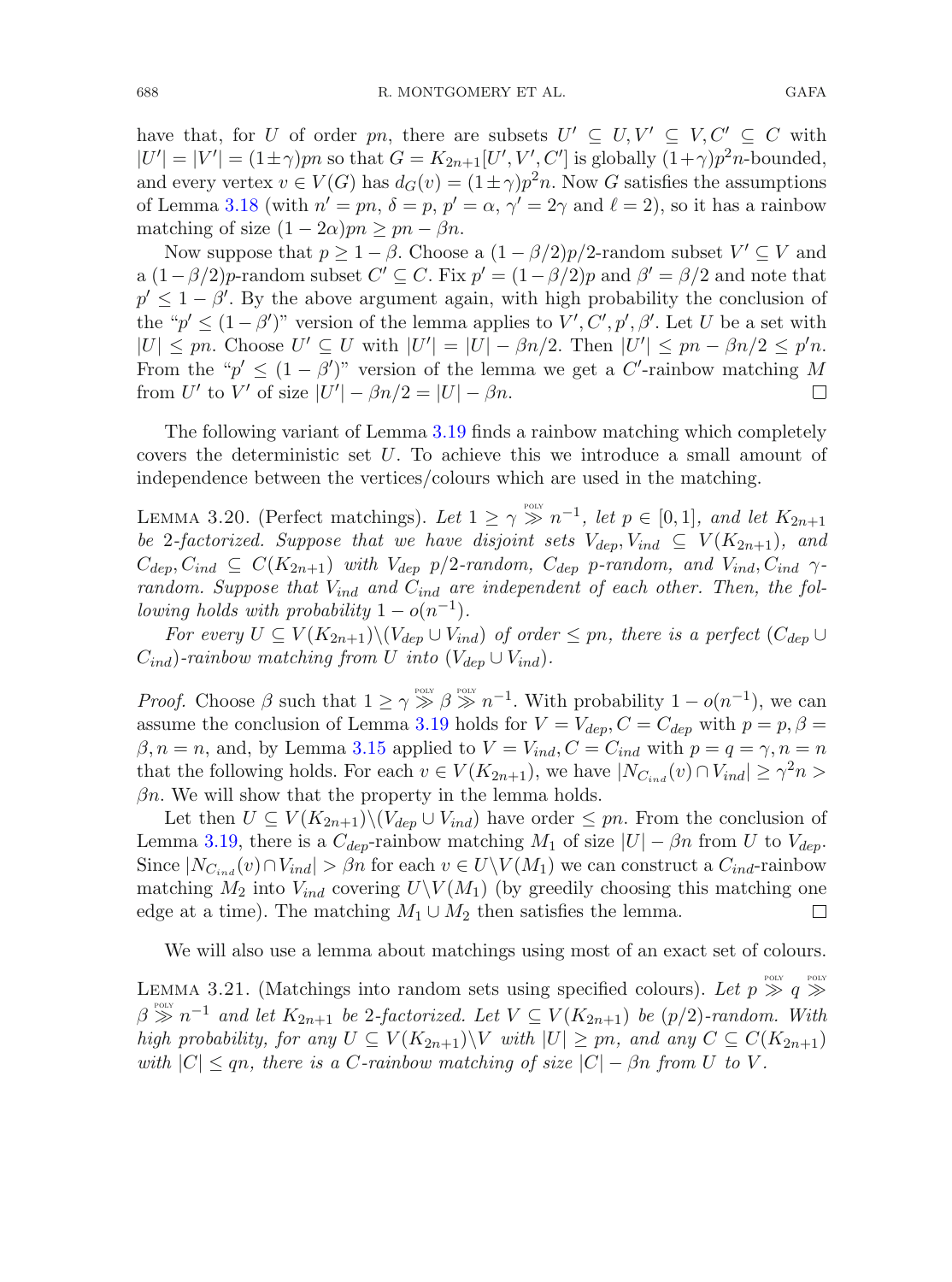*Proof.* Choose  $\gamma$  such that  $\beta \gg \gamma \gg n^{-1}$ . By Lemma [3.11](#page-21-0) (applied with  $n' =$  $2n + 1$ , with high probability, we have that, for any set  $A \subseteq V(K_{2n+1})\backslash V$  with  $|A| \geq pn \geq (2n+1)^{1/4}$ , for all but at most  $\gamma n$  colours there are at most  $(1+\gamma)p|A|$ edges of that colour between  $A$  and  $V$ . By Chernoff's bound, with high probability  $|V| = (1 \pm \gamma)pn$ . Assuming these, we will show that the property in the lemma holds.

Fix then an arbitrary pair  $U, C$  as in the lemma. Without loss of generality,  $|U| = pn$ . Let M be a maximal C-rainbow matching from U to V. We will show that  $|M| \geq |C|-\beta n$ , so that the matching required in the lemma must exist (by removing edges if necessary). Now, let  $C' = C \setminus C(M)$ . For each  $c \in C'$ , any edge between U and V with colour c must have a vertex in  $V(M)$ , by maximality. Therefore, there are at most  $2|V(M)| \leq 4qn$  edges of colour c between U and V. From the property from Lemma [3.10,](#page-20-0) there are at most  $\gamma n$  colours with more than  $(1 + \gamma)p|U|$  edges between U and V. Therefore, using  $|V| = (1 \pm \gamma)pn$ ,

$$
|U||V| \le 4qn|C'| + (2n+1)\gamma n + (1+\gamma)p|U|(n-|C'|)
$$
  
\n
$$
\le (4qn - p^2n)|C'| + 3\gamma n^2 + (1+\gamma)(1+2\gamma)|U||V|,
$$

and hence

$$
|C'|p^2n/2 \le |C'|(p^2 - 4q)n \le ((1 + \gamma)(1 + 2\gamma) - 1)|U||V| + 3\gamma n^2 \le 7\gamma n^2.
$$

It follows that  $|C'| \leq 14\gamma n/p^2 \leq \beta n$ . Thus,  $|M| = |C| - |C'| \geq |C| - \beta n$ , as required.

**3.6 Rainbow star forests.** Here we develop techniques for embedding the high degree vertices of trees, based on our previous methods in [\[MPS20](#page-56-12)]. We will do this by proving lemmas about large star forests in coloured graphs. In later sections, when we find rainbow trees, we isolate a star forest of edges going through high degree vertices, and embed them using the techniques from this section. We start from the following lemma.

<span id="page-26-0"></span>LEMMA 3.22. ([\[MPS20\]](#page-56-12)). Let  $0 < \epsilon < 1/100$  and  $\ell \leq \epsilon^2 n/2$ . Let G be an n-vertex *graph with minimum degree at least*  $(1 - \epsilon)n$  *which contains an independent set on the distinct vertices*  $v_1, \ldots, v_\ell$ . Let  $d_1, \ldots, d_\ell \geq 1$  *be integers satisfying*  $\sum_{i \in [\ell]} d_i \leq$  $(1-3\epsilon)n/k$ , and suppose G has a locally k-bounded edge-colouring.

*Then, G contains* disjoint stars  $S_1, \ldots, S_\ell$  so that, for each  $i \in [\ell], S_i$  *is a star centered at*  $v_i$  *with*  $d_i$  *leaves, and*  $\cup_{i \in [\ell]} S_i$  *is rainbow.* 

<span id="page-26-1"></span>The following version of the above lemma will be more convenient to apply.

LEMMA 3.23. (Star forest). Let  $1 \gg \eta \gg \gamma \gg n^{-1}$  and let  $K_{2n+1}$  be 2-factorized. Let F be a star forest with degrees  $\geq 1$  whose set of centers is  $I = \{i_1, \ldots, i_\ell\}$  with  $e(F) \leq (1-\eta)n$ *. Suppose we have disjoint sets*  $J, V \subseteq V(K_{2n+1})$  *and*  $C \subseteq C(K_{2n+1})$ *with*  $|V| \ge (1 - \gamma)2n$ ,  $|C| \ge (1 - \gamma)n$  *and*  $J = \{j_1, \ldots, j_\ell\}.$ 

*Then, there is a C-rainbow copy of* F with  $i_t$  *copied to*  $j_t$ *, for each*  $t \in [\ell]$ *, whose vertices outside of* I *are copied to vertices in* V *.*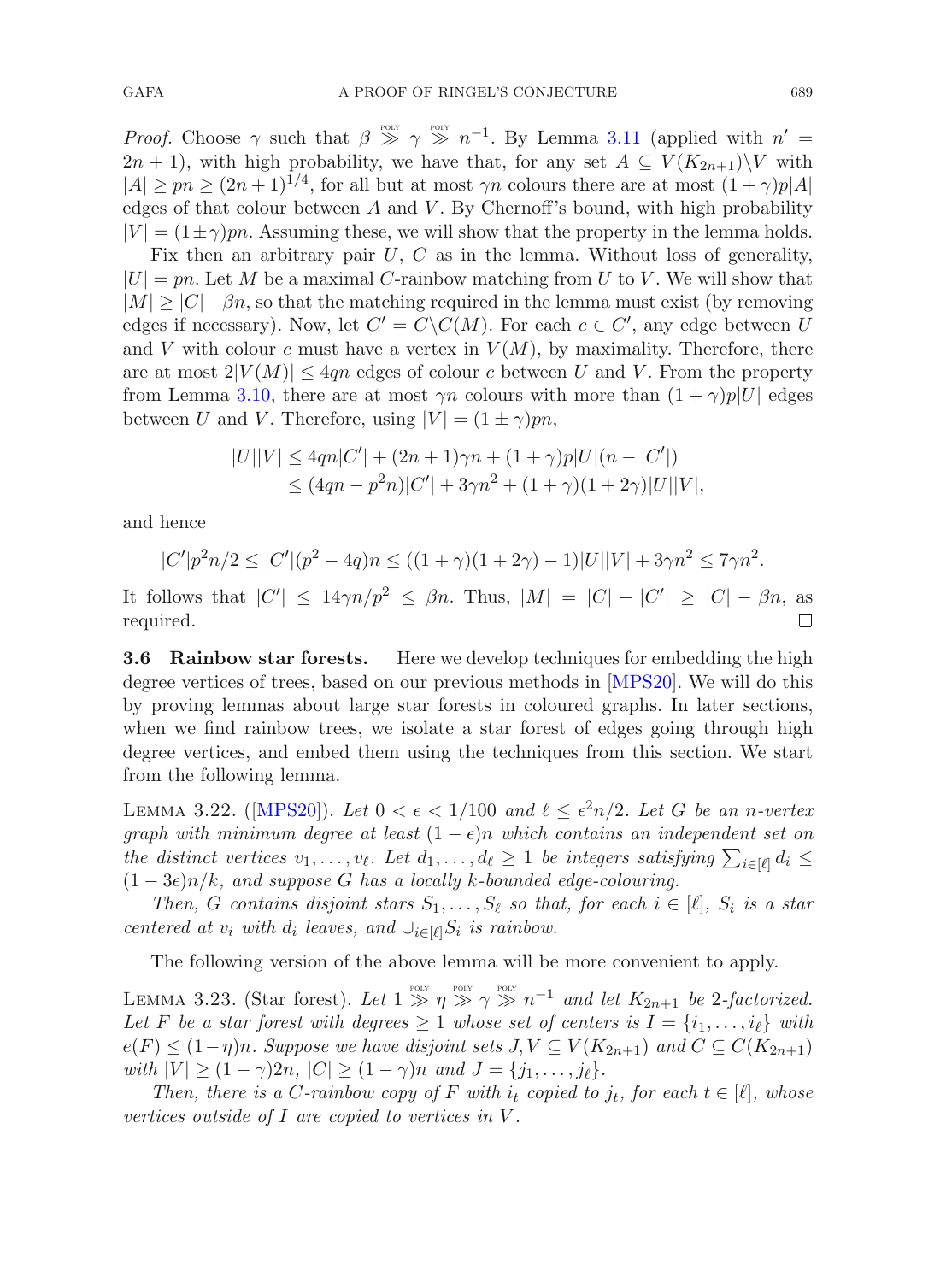690 R. MONTGOMERY ET AL. GAFA

*Proof.* Choose  $\epsilon$  such that  $\eta \gg \epsilon \gg \gamma$ . Let G be the subgraph of  $K_n$  consisting of edges touching V with colours in C. Notice that  $\delta(G) \geq (1-4\gamma)2n \geq (1-\epsilon)(2n+1)$ . Since  $V$  and  $J$  are disjoint,  $J$  contains no edges in  $G$ . Notice that, as  $J$  and  $V$  are disjoint,  $\epsilon \gg \gamma$ , and  $|V| \ge (1 - \gamma)2n$ , we have  $\ell = |J| \le 2\gamma n + 1 \le \epsilon^2 (2n + 1)/2$ . Let  $k = 2$  and let  $d_1, \ldots, d_\ell \geq 1$  be the degrees of  $i_1, \ldots, i_\ell$  in F. Notice that  $\eta \gg \epsilon$ implies  $\sum_{i=1}^{\ell} d_i = e(F) \le (1-\eta)n \le (1-3\epsilon)(2n+1)/k$ . Applying Lemma [3.22](#page-26-0) to G with  $\{v_1, \ldots, v_\ell\} = J$ ,  $n' = 2n + 1$ ,  $k = 2$ ,  $\ell = \ell$ ,  $\epsilon = \epsilon$  we find the required rainbow star forest.

The above lemma can be used to find a rainbow copy of any star forest  $F$  in a 2-factorization as long as there are more than enough colours for a rainbow copy of F. However, we also want this rainbow copy to be suitably randomized. This is achieved by finding a star forest larger than  $F$  and then randomly deleting each edge independently. The following lemma is how we embed rainbow star forests in this paper. It shows that we can find a rainbow copy of any star forest so that the unused vertices and colours are  $p$ -random sets. Crucially, and unavoidably, the sets of unused vertices/colours depend on each other. This is where the need to consider dependent sets arises.

<span id="page-27-0"></span>LEMMA 3.24. (Randomized star forest). Let  $1 \ge p, \alpha \gg \gamma \gg d^{-1}, n^{-1}$  and  $\log^{-1} n \gg$  $d^{-1}$ . Let  $K_{2n+1}$  be 2-factorized. Let F be a star forest with degrees  $\geq d$  with  $e(F)$  $(1-p)n$  whose set of centers is  $I = \{i_1, \ldots, i_\ell\}$ . Suppose we have disjoint sets  $V, J \subseteq V(K_{2n+1})$  *and*  $C \subseteq C(K_{2n+1})$  *with*  $|V| \ge (1 - \gamma)2n$ ,  $|C| \ge (1 - \gamma)n$  *and*  $J = \{j_1, \ldots, j_\ell\}.$ 

*Then, there is a randomized subgraph*  $F'$  which is with high probability a C*rainbow copy of*  $F$ *, with*  $i_t$  *copied to*  $j_t$  *for each*  $t$  *and whose vertices outside*  $I$  *are copied to vertices in* V. Additionally there are randomized sets  $U \subseteq V \backslash V(F')$ ,  $D \subseteq$  $C\setminus C(F')$  *such that* U *is a*  $(1 - \alpha)p$ *-random subset of* V *and* D *is a*  $(1 - \alpha)p$ *-random subset of* C *(with* U *and* D *allowed to depend on each other).*

*Proof.* Choose  $\eta$  such that  $p, \alpha \gg \eta \gg \gamma$ . Let  $\hat{F}$  be a star forest obtained from F by replacing every star S with a star  $\hat{S}$  of size  $e(\hat{S}) = e(S)(1 - \eta)/(1 - p)$ . Notice that  $e(F) = (1 - \eta)n$ , and, for each vertex v at the centre of a star, S say, in F, we have  $d_{\hat{F}}(v) = e(\hat{S}) = e(S)(1 - \eta)/(1 - p) = d_{F}(v)(1 - \eta)/(1 - p)$ . By Lemma [3.23,](#page-26-1) there is a C-rainbow embedding  $\hat{F}'$  of  $\hat{F}$  with  $i_t$  copied to  $j_t$  for each t and whose vertices outside  $I$  are contained in  $V$ .

Let U be a  $(1-\alpha)p$ -random subset of V. Let  $F' = \hat{F}' \setminus U$ . By Chernoff's Bound and  $\log^{-1} n, p, \gamma \gg d^{-1}$ , we have  $\mathbb{P}(d_{F'}(v) < (1-\gamma)(1-p+\alpha p)d_{\hat{F}'}(v)) \leq e^{-(1-p+\alpha p)\gamma^2 d/3} \leq$  $e^{-\log^5 n}$  for each center v in F. Note that, for each centre  $v, (1-\gamma)(1-p+\alpha p)d_{\hat{F}'}(v) =$  $(1 - \gamma)(1 - p + \alpha p)d_F(v)(1 - \eta)/(1 - p) \ge d_F(v)$ , where this holds as  $p, \alpha \gg \eta \gg \gamma$ . Taking a union bound over all the centers shows that, with high probability,  $F'$ contains a copy of F. Since  $\hat{F}'$  was rainbow, we have that  $C(\hat{F}')\backslash C(F')$  is a  $(1-\alpha)p$ random subset of  $C(\hat{F}')$ . Let  $\hat{C}$  be a  $(1 - \alpha)p$ -random subset of  $C\setminus C(\hat{F}')$  and set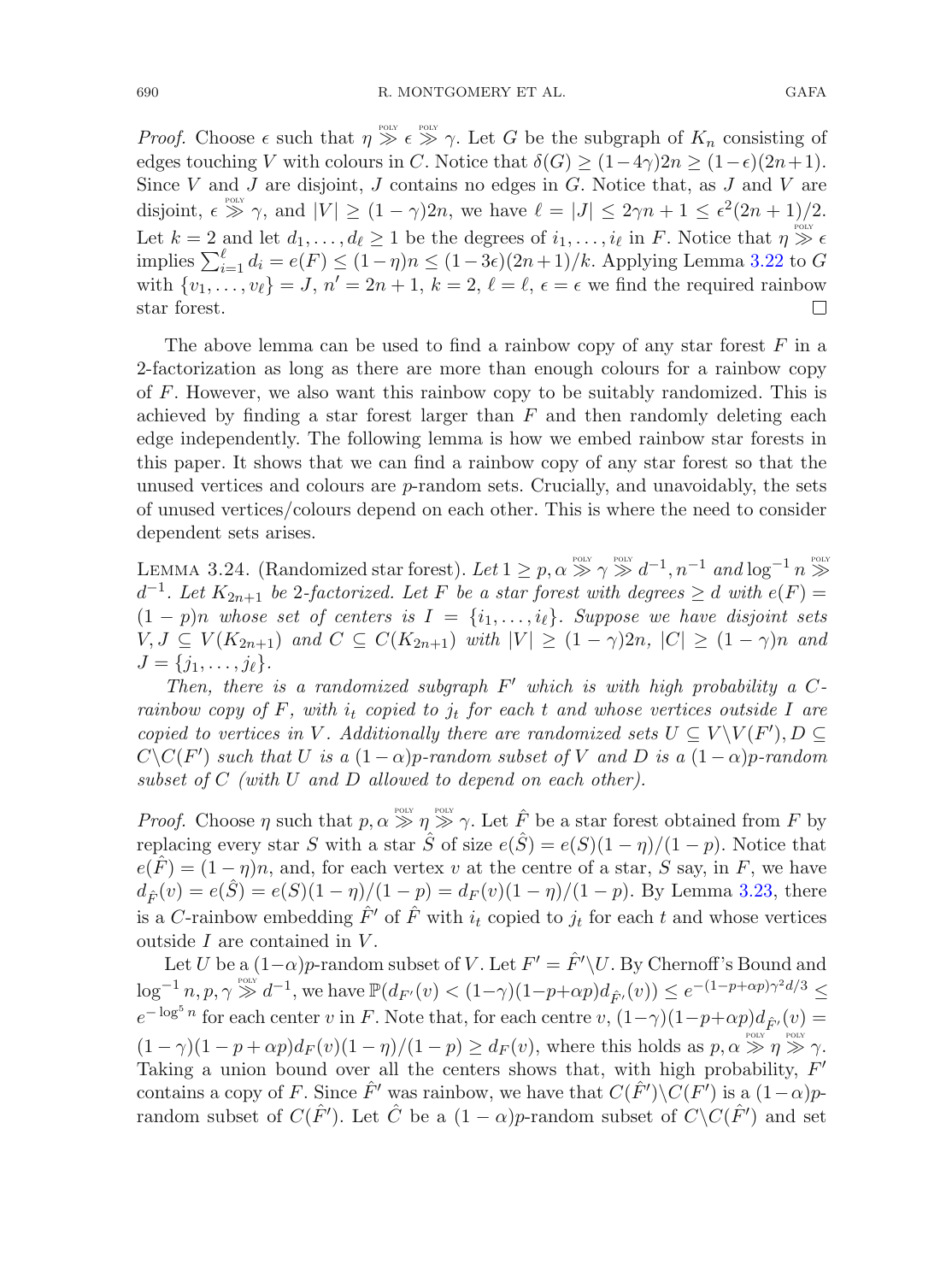$D = \hat{C} \cup (C(\hat{F}') \backslash C(F'))$ . Now D and U are both  $(1 - \alpha)p$ -random subsets of C and V respectively.

**3.7 Rainbow paths.** Here we collect lemmas for finding rainbow paths and cycles in random subgraphs of  $K_{2n+1}$ . First we prove two lemmas about short paths between prescribed vertices. These lemmas are later used to incorporate larger paths into a tree.

<span id="page-28-0"></span>LEMMA 3.25. (Short paths between two vertices). Let  $p \gg \mu \gg n^{-1} > 0$  and *suppose*  $K_{2n+1}$  *is* 2-factorized. Let  $V \subseteq V(K_{2n+1})$  and  $C \subseteq C(K_{2n+1})$  be p-random *and independent. Then, with high probability, for each pair of distinct vertices*  $u, v \in$  $V(K_{2n+1})$  *there are at least*  $\mu n$  *internally vertex-disjoint* u, v-paths with length 3 and *internal vertices in* V *whose union is* C*-rainbow.*

*Proof.* Choose  $p \gg \mu \gg n^{-1} > 0$ . Randomly partition  $C = C_1 \cup C_2 \cup C_3$  into three p/3-random sets and  $V = V_1 \cup V_2$  into two p/2-random sets. With high probability the following simultaneously hold.

- By Lemma [3.10](#page-20-0) applied to  $C_3$  with  $p = p/3, \epsilon = 1/2, n = 2n+1$ , for any disjoint vertex sets U, V of order at least  $p^2n/10 \ge (2n+1)^{3/4}$ , we have  $e_{C_3}(U, V) \ge$  $p|U||V|/6 > 10^{-3} p^5 n^2$ .
- By Lemma [3.15](#page-23-0) applied to  $C_i, V_j$  with  $p = p/2, q = p/3, n = n$  we have  $|N_{C_i}(v) \cap V_j| \geq p^2n/6$  for every  $v \in V(K_{2n+1}), i \in [3]$ , and  $j \in [2]$ .

We claim the property holds. Indeed, pick an arbitrary distinct pair of vertices  $u, v \in V(K_{2n+1})$ . Let M be a maximum C<sub>3</sub>-rainbow matching between  $N_{C_1}(v)$  $(V_1\backslash\{u\})$  and  $N_{C_2}(u)\cap(V_2\backslash\{v\})$  (these sets have size at least  $p^2n/6+1\geq p^2n/10$ ). Each of the  $2e(M)$  vertices in M has 2n neighbours in  $K_{2n+1}$ , and each colour in M is on  $2n+1$  edges in  $K_{2n+1}$ . The number of edges of  $K_{2n+1}$  sharing a vertex or colour with M is thus  $\leq 7ne(M)$ . By maximality, and the property from Lemma [3.10,](#page-20-0) we have  $7n e(M) \ge e_{C_3}(U, V) \ge 10^{-3} p^5 n^2$ , which implies that  $e(M) \ge 10^{-4} p^5 n \ge 4 \mu n$ . For any edge  $v_1v_2$  in the matching M, the path  $uv_1v_2v$  is a rainbow path. In the union of these paths, the only colour repetitions can happen at u or v. Since  $K_{2n+1}$ is 2-factorized, there is a subfamily of  $\mu n$  paths which are collectively rainbow.  $\Box$ 

<span id="page-28-1"></span>We can use this lemma to find many disjoint length 3 connecting paths.

LEMMA 3.26. (Short connecting paths). Let  $p \gg q \gg n^{-1} > 0$  and let  $K_{2n+1}$  be 2*-factorized. Let* V *be a* p*-random set of vertices, and* C *a* p*-random set of colours independent from* V. Then, with high probability, for any set of  $\{x_1, y_1, \ldots, x_{qn}, y_{qn}\}$ *of vertices, there is a collection*  $P_1, \ldots, P_{qn}$  *of vertex-disjoint paths with length* 3*, having internal vertices in* V, where  $P_i$  *is an*  $x_i, y_i$ -path, for each  $i \in [qn]$ , and  $P_1 \cup \cdots \cup P_{qn}$  *is C-rainbow.* 

*Proof.* By Lemma [3.25](#page-28-0) applied to  $C, V$  with  $p = p, \mu = 10q, n = n$ , with high probability, between any  $x_i$  and  $y_i$ , there is a collection of  $10qn$  internally vertex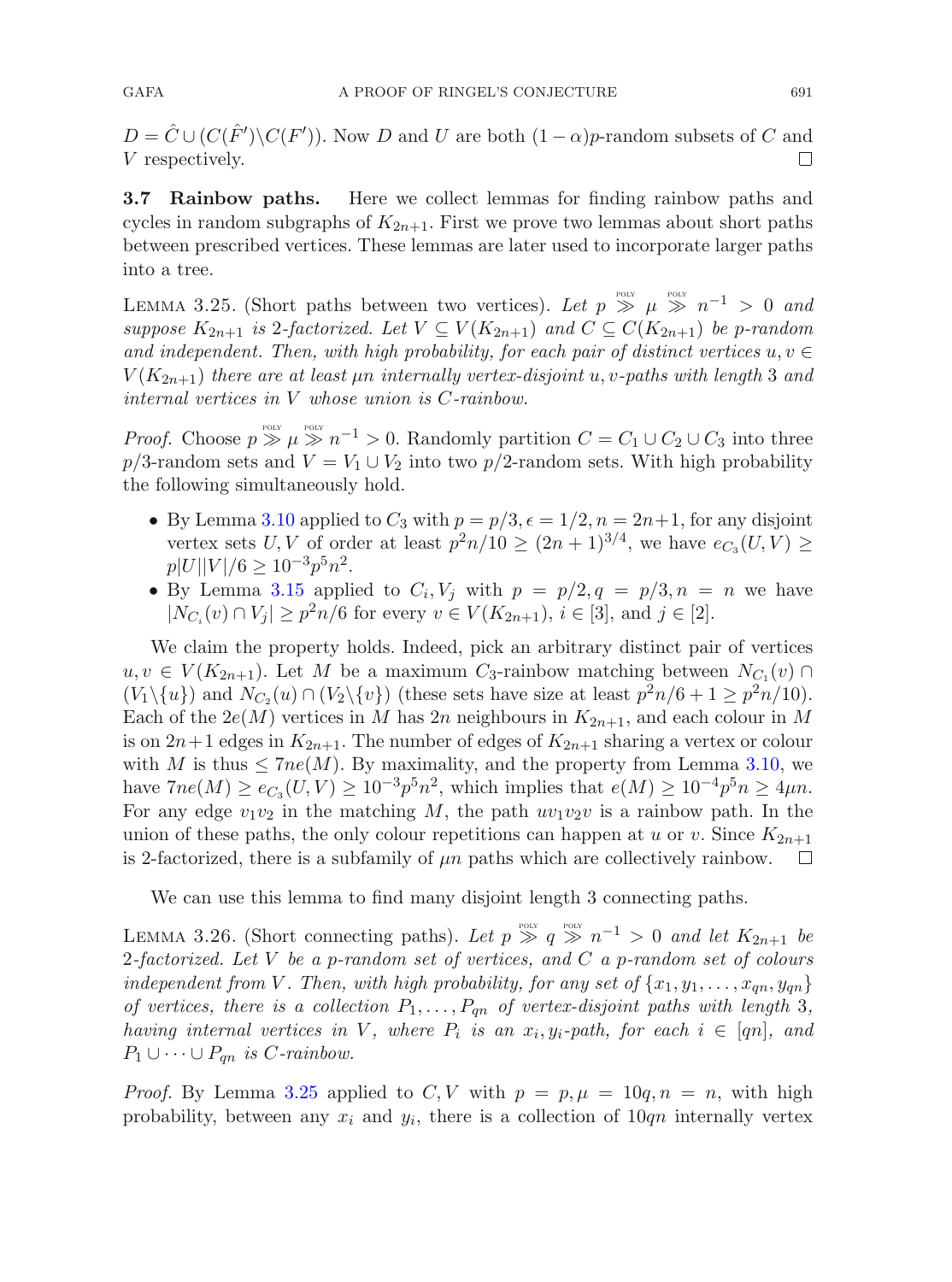disjoint  $x_i, y_i$ -paths, which are collectively C-rainbow, and internally contained in V . By choosing such paths greedily one by one, making sure never to repeat a colour or vertex, we can find the required collection of paths.  $\Box$ 

## **4 The Finishing Lemma in Case A**

<span id="page-29-0"></span>The proof of our finishing lemmas uses *distributive* absorption, a technique introduced by the first author in [\[MON19](#page-56-17)]. For the finishing lemma in Case A, we start by constructing colour switchers for sets of  $\leq 100$  colours of C. These are |C| perfect rainbow matchings, each from the same small set  $X$  into a larger set  $V$  which use the same colours except for one different colour from  $C$  per matching (see Lemma [4.1\)](#page-29-2). This gives us a small amount of local variability, but we can build this into a global variability property (see Lemma [4.3\)](#page-30-1). This will allow us to choose colours to use from a large set of colours, but not all the colours, so we will need to find matchings which ensure any colours outside of this are used (see Lemma [4.4\)](#page-31-0). To find the switchers we use a small proportion of colours in a random set. We will have to cover the colours not used in this, with no random properties for the colours remaining (see Lemma [4.5\)](#page-32-0). We put this all together to prove Lemma [2.6](#page-13-0) in Section [4.5.](#page-33-0)

<span id="page-29-2"></span><span id="page-29-1"></span>**4.1 Colour switching with matchings.** We start by constructing colour switchers using matchings.

LEMMA 4.1. Let  $1/n \ll \beta \ll \xi, \mu$ . Let  $K_{2n+1}$  be 2*-factorized. Suppose that*  $V_0 \subseteq$  $V(K_{2n+1})$  *and*  $D_0 \subseteq C(K_{2n+1})$  *are*  $\mu$ -random subsets which are independent. With *high probability, the following holds.*

Let  $C, \overline{C} \subseteq C(K_{2n+1})$  and  $X, \overline{V}, Z \subseteq V(K_{2n+1})$  *satisfy*  $|\overline{C}|, |\overline{V}| \leq \beta n$ ,  $|C| \leq 100$ *and suppose that*  $(X, Z)$  *is*  $(\xi n)$ *-replete. Then, there are sets*  $X' \subseteq X \backslash \overline{V}$ *, C'*  $\subseteq D_0 \backslash \overline{C}$ *and*  $V' \subseteq (V_0 \cup Z) \setminus \overline{V}$  *with sizes* |C|, |C| − 1 *and*  $\leq$  3|C| *respectively such that, for every*  $c \in C$ *, there is a perfect*  $(C' \cup \{c\})$ *-matching from*  $X'$  to  $V'$ *.* 

*Proof.* With high probability, by Lemma [3.16](#page-23-1) we have the following property.

**I** For each distinct  $u, v \in V(K_{2n+1})$ , there are at least  $100\beta n$  colours  $c \in D_0$  for which there are colour-c neighbours of both u and v in  $V_0$ .

We will show the property in the lemma holds. Let  $C, \overline{C} \subseteq C(K_{2n+1})$  and  $X, \bar{V}, Z \subseteq V(K_{2n+1})$  be sets with  $|\bar{C}|, |\bar{V}| \leq \beta n, |C| \leq 100$  and suppose that  $(X, Z)$  is  $(\xi n)$ -replete. Let  $\ell = |C| \leq 100$  and label  $C = \{c_1, \ldots, c_\ell\}$ . For each  $i \in [\ell],$  using that there are at least  $\xi n$  edges with colour  $c_i$  between X and Z, and  $\xi \geq \beta$ ,  $\ell \leq 100$  and  $|\bar{V}| \leq \beta n$ , pick a vertex  $x_i \in X \setminus (\bar{V} \cup \{x_1, \ldots, x_{i-1}\})$ which has a  $c_i$ -neighbour  $y_i \in Z \setminus (\bar{V} \cup \{y_1,\ldots,y_{i-1}\})$ . For each  $1 \leq i \leq \ell - 1$ , using **I**, pick a colour  $d_i \in D_0 \setminus (\overline{C} \cup C \cup \{d_1, \ldots, d_{i-1}\})$  and (not necessarily distinct) vertices  $z_i, z'_i \in V_0 \setminus (\bar{V} \cup \{y_1, \ldots, y_\ell, z_1, \ldots, z_{i-1}, z'_1, \ldots, z'_{i-1}\})$  such that  $x_i z_i$ and  $x_{i+1}z'_i$  are both colour  $d_i$ . Let  $C' = \{d_1, ..., d_{\ell-1}\}, X' = \{x_1, ..., x_{\ell}\}\$ and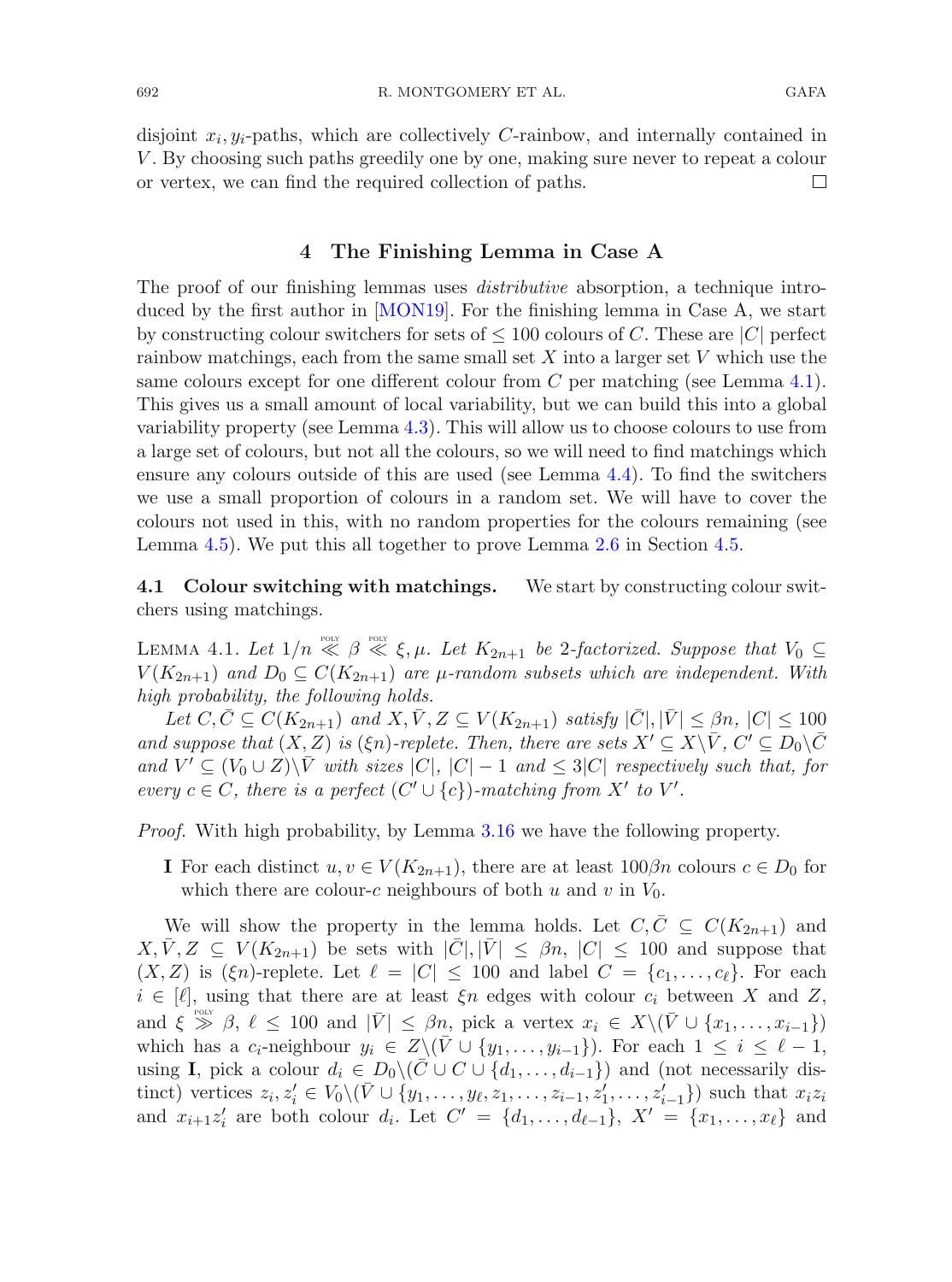

<span id="page-30-2"></span>Figure 3: An example of the graph we find in Lemma [4.1](#page-29-2) when  $\ell = 5$ . The key property it has is that for any colour  $c_i$ , there is a matching covering  $x_1, \ldots, x_\ell$  using  $c_i$  and all the colours  $d_1, \ldots, d_{\ell-1}$ .

 $V' = \{y_1, \ldots, y_\ell, z_1, \ldots, z_{\ell-1}, z'_1, \ldots, z'_{\ell-1}\}.$  See Figure [3](#page-30-2) for an example of the edges that we find.

Now, for each  $j \in [\ell]$ , let  $M_j = \{x_j y_j\} \cup \{x_i z_i : i < j\} \cup \{x_{i+1} z'_i : j \le i \le \ell - 1\}.$ Note that  $M_j$  is a perfect  $(C \cup \{c_j\})$ -matching from X' to V', and thus X', C' and  $V'$  have the property required.  $\Box$ 

**4.2 Distributive absorption with matchings.** We now put our colour switchers together to create a global flexibility property. To do this, we find certain disjoint colour switchers, governed by a suitable *robustly matchable bipartite graph*. This is a bipartite graph which has a lot of flexibility in how one of its parts can be covered by matchings. It exists by the following lemma.

<span id="page-30-0"></span>Lemma 4.2. (Robustly matchable bipartite graphs, [\[MON19](#page-56-17)]). *There is a constant*  $h_0 \in \mathbb{N}$  *such that, for every*  $h \geq h_0$ *, there exists a bipartite graph* H *with maximum degree at most* 100 *and vertex classes* X *and*  $Y \cup Y'$ , *with*  $|X| = 3h$ *, and*  $|Y| = |Y'| =$ 2h, so that the following is true. If  $Y_0 \subseteq Y'$  and  $|Y_0| = h$ , then there is a matching *between*  $X$  *and*  $Y \cup Y_0$ *.* 

<span id="page-30-1"></span>LEMMA 4.3. Let  $1/n \ll \beta \ll \eta \ll \xi, \mu$ . Let  $K_{2n+1}$  be 2-factorized. Suppose that  $V_0 \subseteq V(K_{2n+1})$  *and*  $D_0 \subseteq C(K_{2n+1})$  *are*  $\mu$ - *and*  $\eta$ -random respectively, *and* suppose *that they are independent. With high probability, the following holds.*

*Suppose*  $X, Z \subseteq V(K_{2n+1})$  *are disjoint subsets such that*  $(X, Z)$  *is*  $(\xi_n)$ *-replete,*  $\alpha \leq \beta$  and  $C \subseteq C(K_{2n+1}) \backslash D_0$  *is a set of at most*  $2\beta n$  *colours. Then, there is a set*  $X_0$  *of*  $|D_0| + \alpha n$  *vertices in* X *such that, for every set*  $C' \subseteq C$  *of*  $\alpha n$  *colours, there is a perfect*  $(D_0 \cup C')$ -rainbow matching from  $X_0$  *into*  $V_0 \cup Z$ *.* 

*Proof.* With high probability, by Lemmas [3.3](#page-17-1) and [4.1](#page-29-2) (applied with  $\beta' = 10^3 \beta$ ,  $\mu' =$  $\eta$ ,  $\xi' = \xi/2$ , and an  $\eta$ -random subset of  $V(K_{2n+1})$  contained in  $V_0$ ) we have the following properties.

- **J1**  $\eta n/2 \leq |D_0| \leq 2\eta n$ .
- **J2** Let  $\bar{C}, \hat{C} \subseteq C(K_{2n+1})$  and  $X, \bar{V}, \bar{Z} \subseteq V(K_{2n+1})$  satisfy  $|\bar{C}|, |\bar{V}| \leq 10^3 \beta n$ ,  $|\hat{C}| \leq 100$  and suppose that  $(X,\bar{Z})$  is  $(\xi n/2)$ -replete. Then, there are sets  $X' \subseteq Y \backslash \bar{V}$ ,  $C' \subseteq D_0 \backslash \bar{C}$  and  $V' \subseteq V \cup \bar{Z} \backslash \bar{V}$  with sizes  $|\hat{C}|$ ,  $|\hat{C}| - 1$  and  $\leq 3|\hat{C}|$ such that, for every  $c \in \hat{C}$ , there is a perfect  $(C' \cup \{c\})$ -matching from Y' to  $V'.$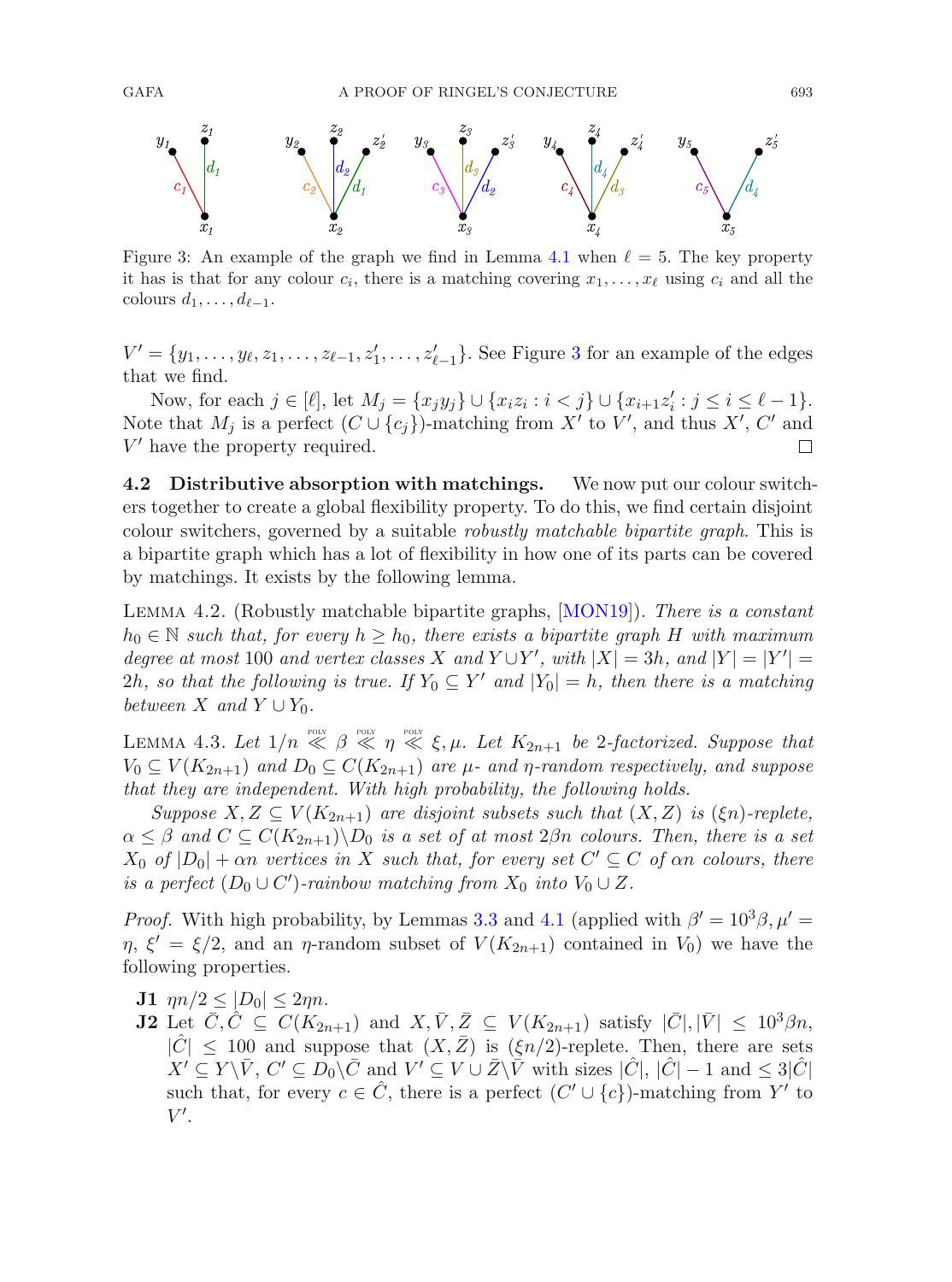We will show that the property in the lemma holds. For this, let  $X, Z \subseteq V(K_{2n+1})$ be disjoint subsets such that  $(X, Z)$  is  $(\xi n)$ -replete, let  $\alpha \leq \beta$  and let  $C \subseteq C(K_{2n+1})\backslash D_0$  be a set of at most  $2\beta n$  colours. Let  $h = 2\beta n$ , and, using **J1**, pick a set  $D_1 \subseteq D_0$  of  $(3h - \alpha n)$  colours. Noting that  $|D_1| \geq 2h$  and  $|D_1 \cup C| \leq 4h$ , we can define sets Y, Y' of order 2h with  $Y \subseteq D_1$  and  $D_1 \cup C \subseteq Y \cup Y'$  (where any extra elements of  $Y'$  are arbitrary dummy colours which will not be used in the arguments). Using Lemma [4.2,](#page-30-0) let H be a bipartite graph with vertex classes  $[3h]$ and  $Y \cup Y'$ , which has maximum degree at most 100, and is such that for any  $\overline{Y} \subseteq Y'$ with  $|Y| = h$ , there is a perfect matching between [3h] and  $Y \cup Y$ . In particular, since  $|D_1| = 3h - \alpha n$  and  $Y \subseteq D_1$ , we have the following.

**J3** For each set  $C' \subseteq C$  of an colours, there is a perfect matching between [3h] and  $D_1 \cup C'$  in H.

For each  $i \in [3h]$ , let  $D_i = N_H(i) \cap C(K_{2n+1})$  (i.e.  $D_i$  is the set of non-dummy colours in  $N_H(i)$ ). Using **J2** repeatedly, find sets  $X_i \subseteq X \setminus (X_1 \cup \cdots \cup X_{i-1}), C_i \subseteq$  $D_0 \setminus (D_1 \cup C_1 \cup \cdots \cup C_{i-1})$  and  $V_i \subseteq (V_0 \cup Z) \setminus (V_1 \cup \cdots \cup V_{i-1}),$  with sizes  $|D_i|$ ,  $|D_i| - 1$  and at most 300, such that the following holds. (To see that we can repeat this application of **J2** this many times, note that  $h = 2\beta n$  and  $\xi \gg \beta$  and so at each application we delete  $O(h)$  vertices from X or Z, leaving a pair which is still  $(\xi n/2)$ -replete.)

**J4** For every  $c \in D_i$ , there is a perfect  $(C_i \cup \{c\})$ -rainbow matching from  $X_i$  into  $V_i$ .

Greedily, using **J1**, that  $h = 2\beta n$ ,  $\beta, \eta \ll \xi$  and  $(X, Z)$  is  $(\xi n)$ -replete, find a  $(D_0\setminus (D_1\cup C_1\cup\cdots\cup C_{3h})$ -rainbow matching M with  $|D_0\setminus (D_1\cup C_1\cup\cdots\cup C_{3h})|$  edges from  $X\setminus (X_1\cup\cdots\cup X_{3h})$  into  $Z\setminus (X_1\cup\cdots\cup X_h)$ . Let  $X_0 = (X\cap V(M))\cup X_1\cup\cdots\cup X_{3h}$ . Note that  $|X_0| = |D_0| - |D_1| - \sum_{i=1}^{3h} (|X_i| - |C_i|) = |D_0| - |D_1| + 3h = |D_0| + \alpha n$ . We claim this has the property required. Indeed, suppose  $C' \subseteq C$  is a set of  $\alpha n$  colours. Using **J3**, let M' be a perfect matching between [3h] and  $D_1 \cup C'$  in H, and label  $D_1 \cup C' = \{c_1, \ldots, c_{3h}\}\$  so that, for each  $i \in [3h]$ ,  $c_i$  is matched to i in M'. Note that the colours  $c_i$  are not dummy colours. By the definition of each  $D_i$ ,  $c_i \in D_i$  for each  $i \in [3h]$ .

By **J4**, for each  $i \in [3h]$ , there is a perfect  $(C_i \cup \{c_i\})$ -matching,  $M_i$  say, from  $X_i$  to  $V_i$ . Then,  $M \cup M_1 \cup \cdots \cup M_{3h}$  is a perfect matching from  $X_0$  into  $V_0 \cup Z$ which is  $(C(M) \cup D_1 \cup C' \cup C_1 \cup \cdots \cup C_{3h})$ -rainbow, and hence  $(D_0 \cup C')$ -rainbow, as required.  $\Box$ 

<span id="page-31-0"></span>**4.3 Covering small colour sets with matchings.** We find perfect rainbow matchings covering a small set of colours using the following lemma.

LEMMA 4.4. Let  $1/n \ll \nu \ll \lambda \ll 1$ . Let  $K_{2n+1}$  be 2-factorized. Suppose that  $X, V \subseteq V(K_{2n+1})$  are disjoint,  $(X, V)$  is  $(10\nu n)$ -replete and  $|X| \leq \lambda n$ . Suppose *that*  $C \subseteq C(K_{2n+1})$  *is such that every vertex*  $v \in V(K_{2n+1})$  *has at least*  $3\lambda n$  *colour-*C neighbours in V. Then, given any set  $C' \subseteq C(K_{2n+1})$  with at most vn colours,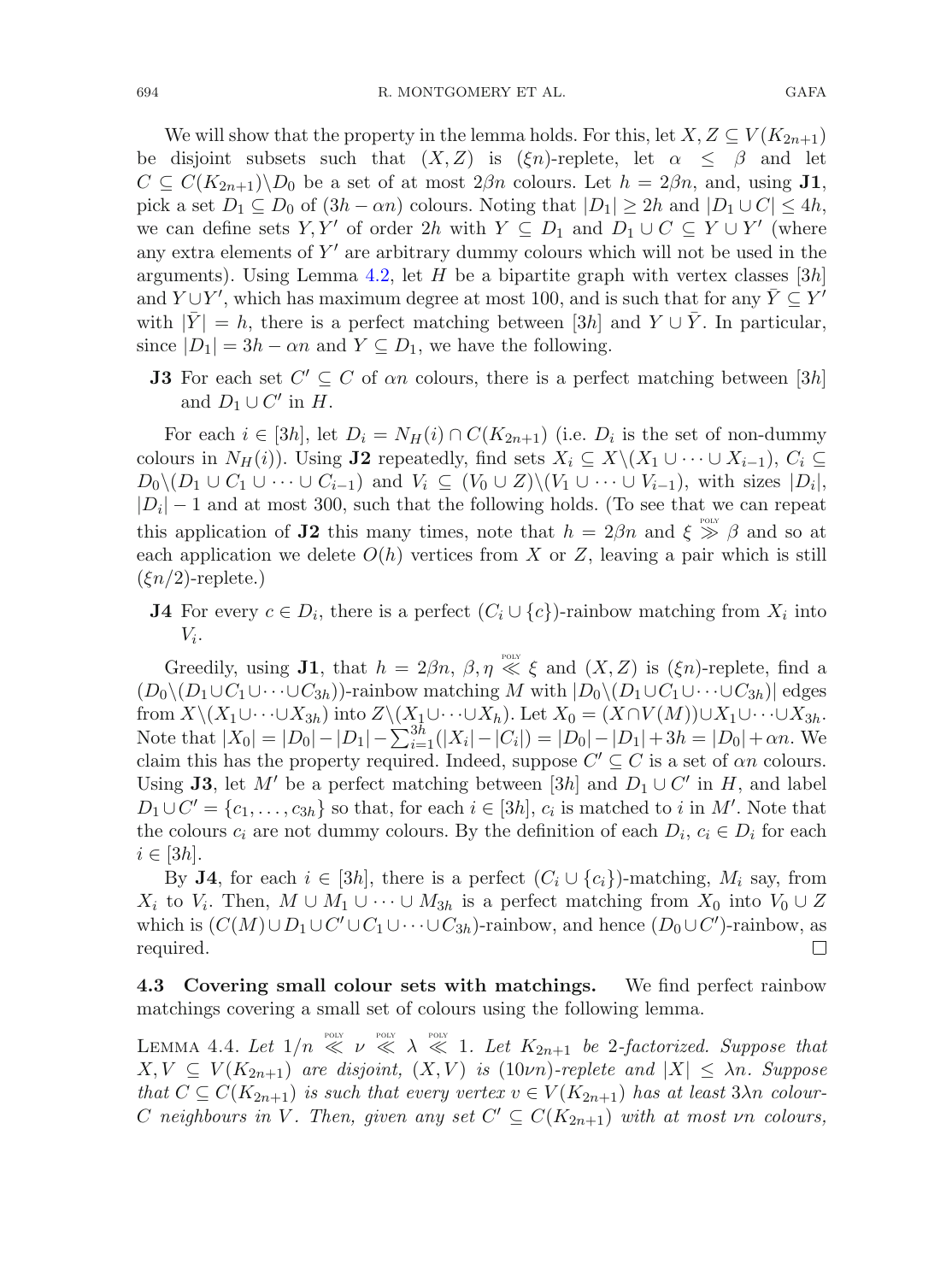*there is a perfect*  $(C' \cup C)$ *-rainbow matching from X to* V which uses every colour *in* C *.*

*Proof.* Using that  $(X, V)$  is  $(10\nu n)$ -replete, greedily find a matching  $M_1$  with  $|C'|$ edges from X to V which is C'-rainbow. Then, using that every vertex  $v \in V(K_{2n+1})$ has at least  $3\lambda n$  colour-C neighbours in V, greedily find a perfect C-rainbow matching  $M_2$  from  $X \backslash V(M_1)$  to  $V \backslash V(M_1)$ . This is possible as, when building  $M_2$  greedily, each vertex in  $X\setminus V(M_1)$  has at most  $2|X| \leq 2\lambda n$  neighbouring edges with colour used in  $C \cap C(M_1 \cup M_2)$  (as the colouring is 2-bounded) and at most  $|X| \leq \lambda n$ colour-C neighbours in  $V(M_1) \cup V(M_2)$ . The matching  $M_1 \cup M_2$  then has the re-<br>quired property. quired property.

<span id="page-32-0"></span>**4.4 Almost-covering colours with matchings.** We find rainbow matchings using almost all of a set of colours using the following lemma.

LEMMA 4.5. Let  $1 \geq p \gg q \gg \gamma, \eta \gg \gamma$  poly  $\nu \gg 1/n$  and let  $K_{2n+1}$  be 2-factorized. *Suppose we have disjoint sets*  $V, V_0 \subseteq V(K_{2n+1})$ *, and*  $D, D_0 \subseteq C(K_{2n+1})$  *with* V p*random,* D q-random, and  $V_0$ ,  $D_0$   $\gamma$ -random. Furthermore, suppose that  $V_0$  *and*  $D_0$ *are independent of each other. Then, the following holds with probability*  $1-o(n^{-1})$ *.* 

*For every*  $U \subseteq V(K_{2n+1})\setminus (V \cup V_0)$  *with at most*  $(q+\gamma+\eta-\nu)n$  *vertices, and any*  $C \subseteq C(K_{2n+1})$  *with*  $D \cup D_0 \subseteq C$  *with*  $|C| \geq |U| + \nu n$ *, there is a perfect* C-rainbow *matching from*  $U$  *into*  $V \cup V_0$ *.* 

*Proof.* Choose  $\beta$  such that  $\nu \gg \beta \gg n^{-1}$ . Partition  $V = V_1 \cup V_2$  so that  $V_1$  and  $V_2$  are  $(p/2)$ -random. Partition  $D_0 = D_1 \cup D_2$  with  $D_1 (\gamma - \nu/4)$ -random and  $D_2$ ( $\nu/4$ )-random. We now find properties  $\mathbf{K1} - \mathbf{K4}$ , which all hold with probability  $1-o(n^{-1})$ , as follows.

By Lemma [3.21](#page-25-0) with  $V = V_1$ ,  $p' = q/2$ ,  $q = \gamma + 2\eta$ ,  $\beta = \beta$ , and  $n = n$ , we have the following.

**K1** For any  $U \subseteq V(K_{2n+1})\backslash V_1$  with  $|U| \geq qn/2$  and any  $C' \subseteq C(K_{2n+1})$  with  $|C'| \leq (\gamma + 2\eta)n$ , there is a C'-rainbow matching of size  $|C'| - \beta n$  from U into  $V_1$ .

By Lemma [3.19](#page-24-1) with  $V = V_2$ ,  $C = D$ ,  $p = q$ ,  $\beta = \beta$ , and  $n = n$ , we have the following.

**K2** For any  $U \subseteq V(K_{2k+1})\backslash V_2$  with  $|U| \leq qn$ , there is a D-rainbow matching from U into  $V_2$  with size  $|U| - \beta n$ .

By Lemma [3.15](#page-23-0) with  $V = V_0$ ,  $C = D_2$ ,  $p = \gamma$ ,  $q = \nu/4$ , and  $n = n$  we have the following.

**K3** Every vertex  $v \in V(K_{2n+1})$  has  $|N_{D_2}(v) \cap V_0| \geq \gamma \nu n/4$ .

By Lemma [3.3,](#page-17-1) we have the following.

**K4**  $|D_1| = (\gamma - \nu/4 \pm \beta)n \leq \gamma n$ ,  $|D| = (q \pm \beta)n$  and  $|D_2| \leq \nu n/3$ .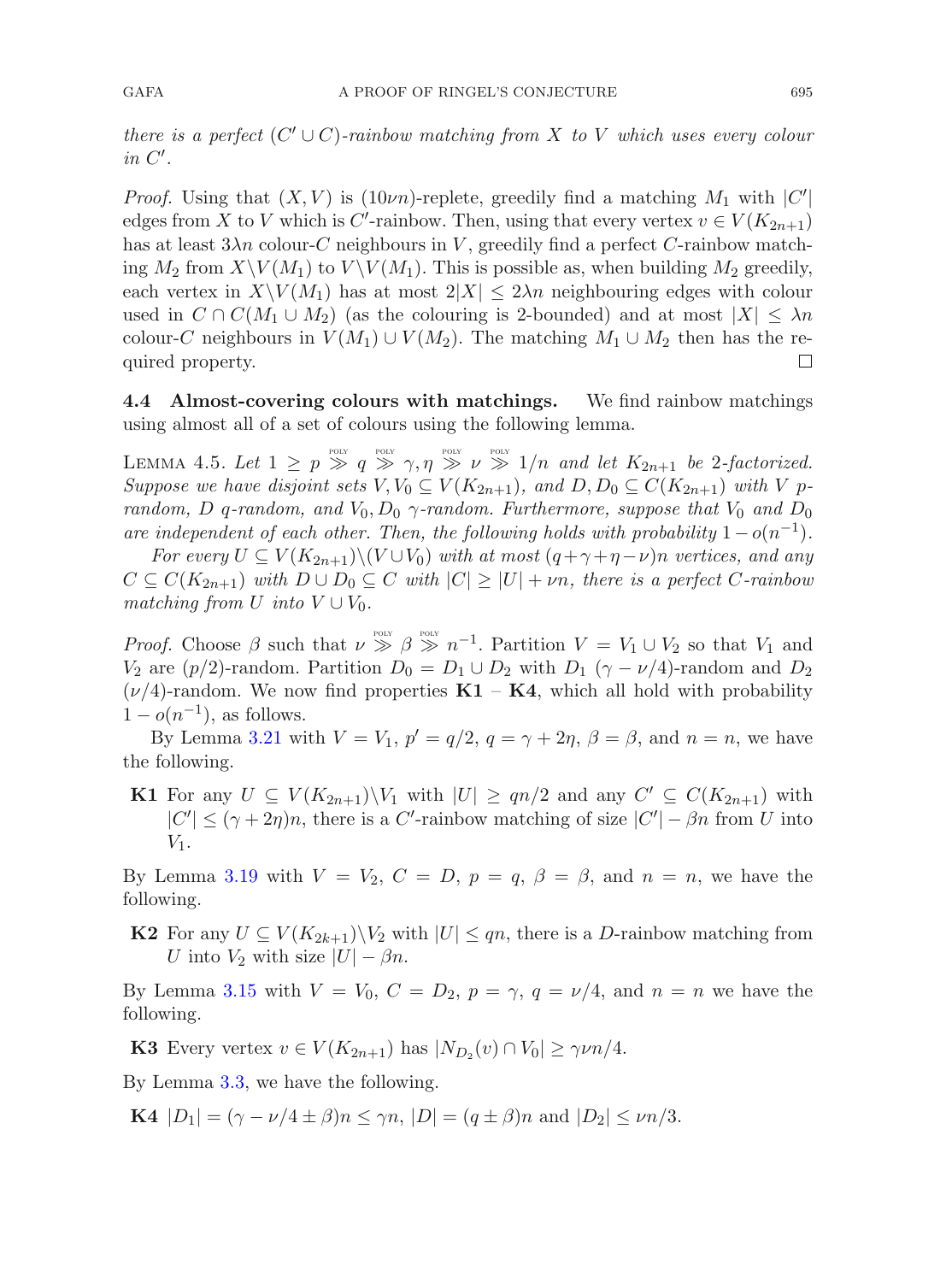We now show that the property in the lemma holds. For this, let  $U \subseteq V(K_{2n+1})\setminus (V \cup V_0)$  have at most  $(q+\gamma+\eta-\nu)n$  vertices, and let  $C \subseteq C(K_{2n+1})$ satisfy  $D \cup D_0 \subseteq C$  and  $|C| \geq |U| + \nu n$ . Note that we can assume that  $|C| = |U| + \nu n$ , so that, using **K4**,  $|C \setminus (D \cup D_2)| \leq |U| + \nu n - |D| \leq (q + \gamma + \eta - \nu)n + \nu n - (q - \nu)n$  $\beta$ )n =  $(\gamma + \eta + \beta)n \leq (\gamma + 2\eta)n$ . Notice that, by **K4** and as  $D \subseteq C$ , we have  $|U| \ge |C| - \nu n \ge qn/2$ . Therefore, by **K1**, there is a  $(C \setminus (D \cup D_2))$ -rainbow matching  $M_1$  of size  $|C \setminus (D \cup D_2)| - \beta n$  from U into  $V_1$ . Now, using **K4**,  $|U \setminus V(M_1)| =$  $|U| - |C \setminus (D \cup D_2)| + \beta n \leq |D| + |D_2| - \nu n + \beta n \leq (q + \beta)n + \nu n/3 - \nu n + \beta n \leq qn.$ By **K2**, there is a D-rainbow matching  $M_2$  of size  $|U \setminus V(M_1)| - \beta n$  from  $U \setminus V(M_1)$ into  $V_2$ . Notice that  $|U\setminus (V(M_1)\cup V(M_2))|\leq \beta n$ . From **K3**, we have that  $|N_{D_2}(v)\cap V(M_2)|$  $|V_0| \geq \gamma \nu n/4 > 3\beta n \geq 3|U\setminus (V(M_1) \cup V(M_2))|$  for every vertex  $v \in V(K_{2n+1})$ . By greedily choosing neighbours of  $u \in U\setminus (V(M_1) \cup V(M_2))$  one at a time (making sure to never repeat colours or vertices) we can find a  $D_2$ -rainbow matching  $M_3$  into  $V_0$ covering  $U\setminus (V(M_1) \cup V(M_2))$ . Indeed, when we seek a new colour- $D_2$  neighbour of a vertex  $u \in U \setminus (V(M_1) \cup V(M_2))$  there are at most 2 neighbours of u of each colour used from  $D_2$  in  $V_0$ , ruling out at most  $2|U\setminus (V(M_1)\cup V(M_2))|$  colour- $D_2$  neighbours

of u in  $V_0$ , while at most  $|U\setminus (V(M_1) \cup V(M_2))|$  vertices have been used in  $V_0$  in the matching. Now the matching  $M_1 \cup M_2 \cup M_3$  satisfies the lemma. matching. Now the matching  $M_1 \cup M_2 \cup M_3$  satisfies the lemma.

<span id="page-33-0"></span>**4.5 Proof of the finishing lemma in Case A.** Finally, we can put all this together to prove Lemma [2.6.](#page-13-0)

*Proof of Lemma [2.6.](#page-13-0)* Pick  $\nu, \lambda, \beta$  and  $\alpha$  so that  $1/n \ll \nu \ll \lambda \ll \beta \ll \alpha \ll \xi$  and recall that  $\xi \ll \mu \ll \eta \ll \epsilon \ll p \le 1$ . Let  $V'_1, V'_2, V'_3$  be disjoint  $(p/3)$ -random subsets in V and let  $W_1, W_2, W_3$  be disjoint  $(\mu/3)$ -random subsets in  $V_0$ . Let  $D_1, D_2, D_3$  be disjoint  $(\mu/3)$ -,  $\beta$ - and  $\alpha$ -random disjoint subsets in  $C_0$  respectively.

We now find properties **L1**–**L4**, which collectively hold with high probability as follows. First note that  $(1 - \eta)\epsilon + (\mu/3) + \eta - \nu \geq \epsilon$ . Thus, by Lemma [4.5](#page-32-0) applied with  $V = V'_1$ ,  $V_0 = W_1$ ,  $D = C$ ,  $D_0 = D_1$ ,  $p' = p/3$ ,  $q = (1 - \eta)\epsilon$ ,  $\gamma = \mu/3$ ,  $\eta = \eta$ and  $\nu = \nu$  we get the following.

**L1** For any  $U \subseteq V(K_{2n+1}) \setminus (V'_1 \cup W_1)$  with  $|U| \leq \epsilon n$  and any set of colours  $C' \subseteq$  $C(K_{2n+1})$  with  $C \cup D_1 \subseteq C'$ , and  $|C'| \geq |U| + \nu n$ , there is a perfect  $C'$ -rainbow matching from U into  $V'_1 \cup W_1$ .

By Lemma [3.15,](#page-23-0) we get the following.

**L2** Each  $v \in V(K_{2n+1})$  has at least  $\beta^2 n$  colour- $D_2$  neighbours in  $W_2$ .

By Lemma [4.3](#page-30-1) applied with  $V_0 = W_3$ ,  $D_0 = D_3$ ,  $\mu' = \mu/3$ ,  $\xi' = \xi/3$ ,  $\eta' = \alpha$ ,  $\alpha' = \gamma$ and  $\beta' = 2\beta$ , we have the following.

**L3** For any disjoint vertex sets  $Y, Z \subseteq V(K_{2n+1})\backslash W_3$  for which  $(Y, Z)$  is  $(\xi n/3)$ replete, any  $\gamma \leq 2\beta$  and any set  $\hat{C} \subseteq C(K_{2n+1})\backslash D_3$  of at most  $4\beta n$  colours, the following holds. There is a subset  $Y' \subseteq Y$  of  $|D_3| + \gamma n$  vertices so that, for any  $C' \subseteq \hat{C}$  with  $|C'| = \gamma n$ , there is a perfect  $(D_3 \cup C')$ -rainbow matching from  $Y'$ into  $Z \cup W_3$ .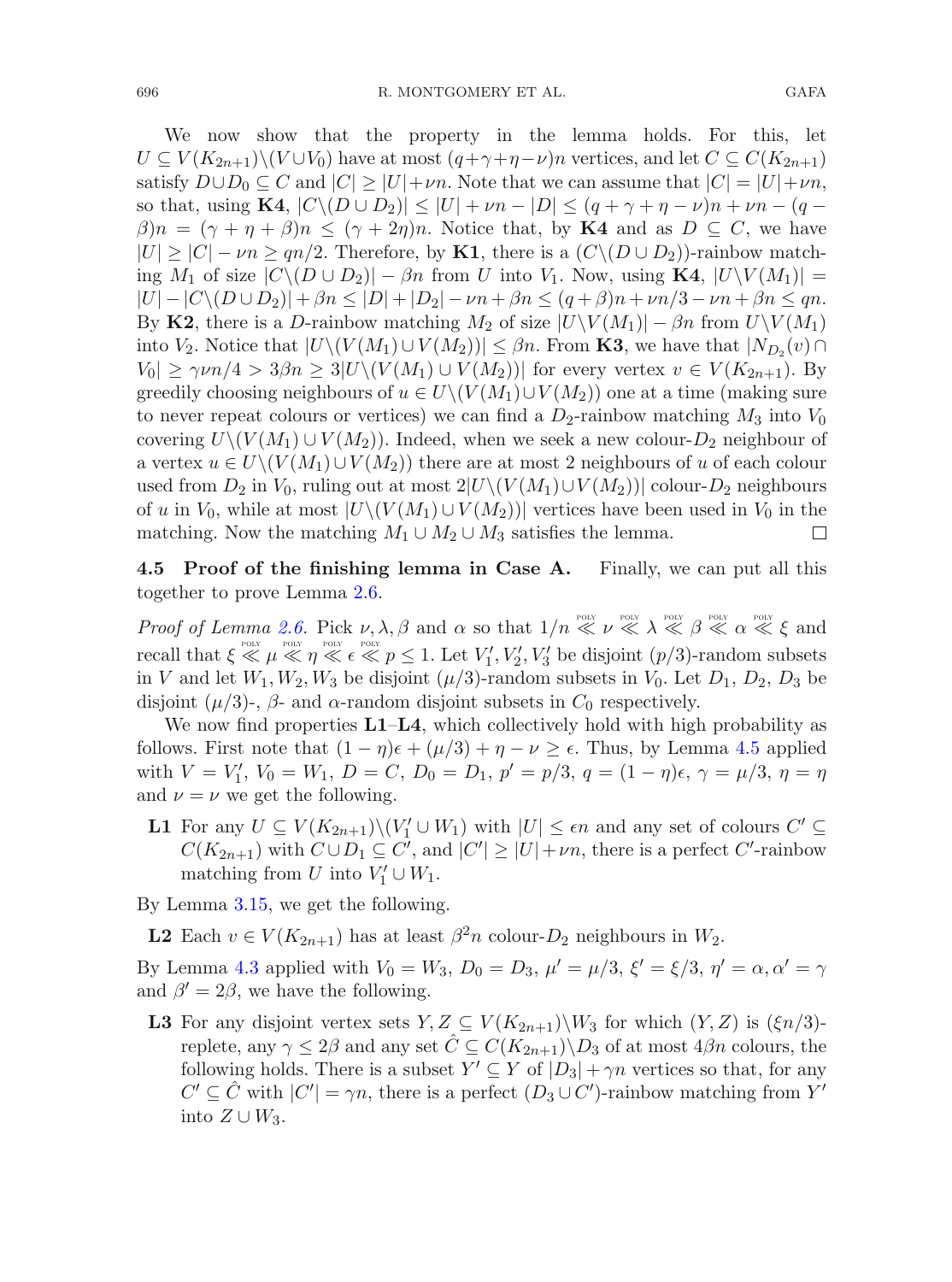Finally, by Lemma [3.3,](#page-17-1) the following holds.

**L4**  $2\beta n \geq |D_2| \geq \beta n/2$  and  $2\alpha n \geq |D_3| \geq \alpha n/2$ .

We will now show that the property in the lemma holds. Let then  $X, Z \subseteq$  $V(K_{2n+1})\setminus (V\cup V_0)$  be disjoint and let  $D\subseteq C(K_{2n+1}),$  so that  $|X|=|D|=\epsilon n$ ,  $C_0 \cup C \subseteq D$  and  $(X, Z)$  is  $(\xi n)$ -replete. Let  $Z_1, Z_2$  be disjoint  $(1/2)$ -random sub-sets of Z. Note that, by Lemma [3.3,](#page-17-1)  $(X, Z_1)$  and  $(X, Z_2)$  are with high probability  $(\xi/3)$ -replete. Thus, we can pick an instance of  $Z_1$  and  $Z_2$  for which this holds. Let  $V_1 = V_1' \cup W_1, V_2 = V_2' \cup W_2 \cup Z_1$  and  $V_3 = V_3' \cup W_3 \cup Z_2$ . Set  $\gamma = (|D_2|/n) - \lambda$ , so that, by **L4**,  $2\beta \ge \gamma > 0$ . Then, by **L4** and **L3** applied with  $\hat{C} = D_2$ ,  $Y = X_1, Z = Z_2$ there is a set  $X_3 \subseteq X$  with size  $|D_3| + \gamma n = |D_3| + |D_2| - \lambda n$  and the following property.

**L5** For any  $C' \subseteq D_2$  with  $|C'| = \gamma n = |D_2| - \lambda n$ , there is a perfect  $(D_3 \cup C')$ rainbow matching from  $X_3$  into  $V_3$ .

Let  $C_1 = D \setminus (D_2 \cup D_3)$ ,  $C_2 = D_2$  and  $C_3 = D_3$ , and note that  $C \cup D_1 \subseteq C_1$ . Let  $X' = X \setminus X_3$ , so that  $|X'| = (\epsilon + \lambda)n - |D_3| - |D_2| = |C_1| + \lambda n$ . Using **L4**, we have  $|X_3| \leq |D_2| + |D_3| \leq \xi n/10$ , and hence  $(X', Z_1)$  is  $(\xi n/6)$ -replete. Let  $X'_2 \subseteq X_2$  be a  $(\lambda n / |X'|)$ -random subset of X'. By Lemma [3.3,](#page-17-1)  $|X'_2| \leq (\lambda + \nu)n$ and  $(X'_2, Z_1)$  is  $(10\nu n)$ -replete. Choose disjoint sets  $X_1$  and  $X_2$  of  $X'$  with size  $|X'|-(\lambda+\nu)n=|C_1|-\nu n$  and  $(\lambda+\nu)n$  respectively, and so that  $X'_2\subseteq X_2$ . Note that  $(X_2, Z_1)$  is  $(10\nu n)$ -replete. Therefore, by Lemma [4.4](#page-31-0) (with  $\nu = \nu, \lambda' = \lambda + \nu \ll \beta$ ,  $X = X_2, V = V_2$ , and  $C = C_2 = D_2$  and **L2**, the following holds.

**L6** For any set  $C' \subseteq C(K_n)$  of at most  $\nu_n$  colours, there is a perfect  $(C' \cup C_2)$ rainbow matching from  $X_2$  to  $V_2$  which uses every colour in  $C'$ .

We thus have partitions  $X = X_1 \cup X_2 \cup X_3$ ,  $C = C_1 \cup C_2 \cup C_3$  and  $V = V_1 \cup V_2 \cup V_3$ , for which, by **L1**, **L6** and **L5**, we have that **C1**–**C3** hold. Therefore, by the discussion after  $C1-C3$ , we have a perfect C-rainbow matching from X into V.  $\Box$ 

## **5 The Finishing Lemma in Case B**

<span id="page-34-0"></span>Our proof of the finishing lemma in Case B has the same structure as the finishing lemma in Case A, except we first construct the colour switchers in the ND-colouring in two steps, before showing this can be done with random vertices and colours. In overview, in this section we do the following, noting the lemmas in which the relevant result is given and the comparable lemmas in Section [4.](#page-29-0)

- Lemma [5.2:](#page-35-1) We construct colour switchers in the ND-colouring for any pair of colours  $(c_1, c_2)$  – that is, two short rainbow paths with the same length between the same pair of vertices, whose colours are the same except that one uses  $c_1$ and one uses  $c_2$ .
- Lemma [5.3:](#page-37-0) We use Lemma [5.2](#page-35-1) to construct a similar colour switcher in the ND-colouring that can use 1 of a set of 100 colours.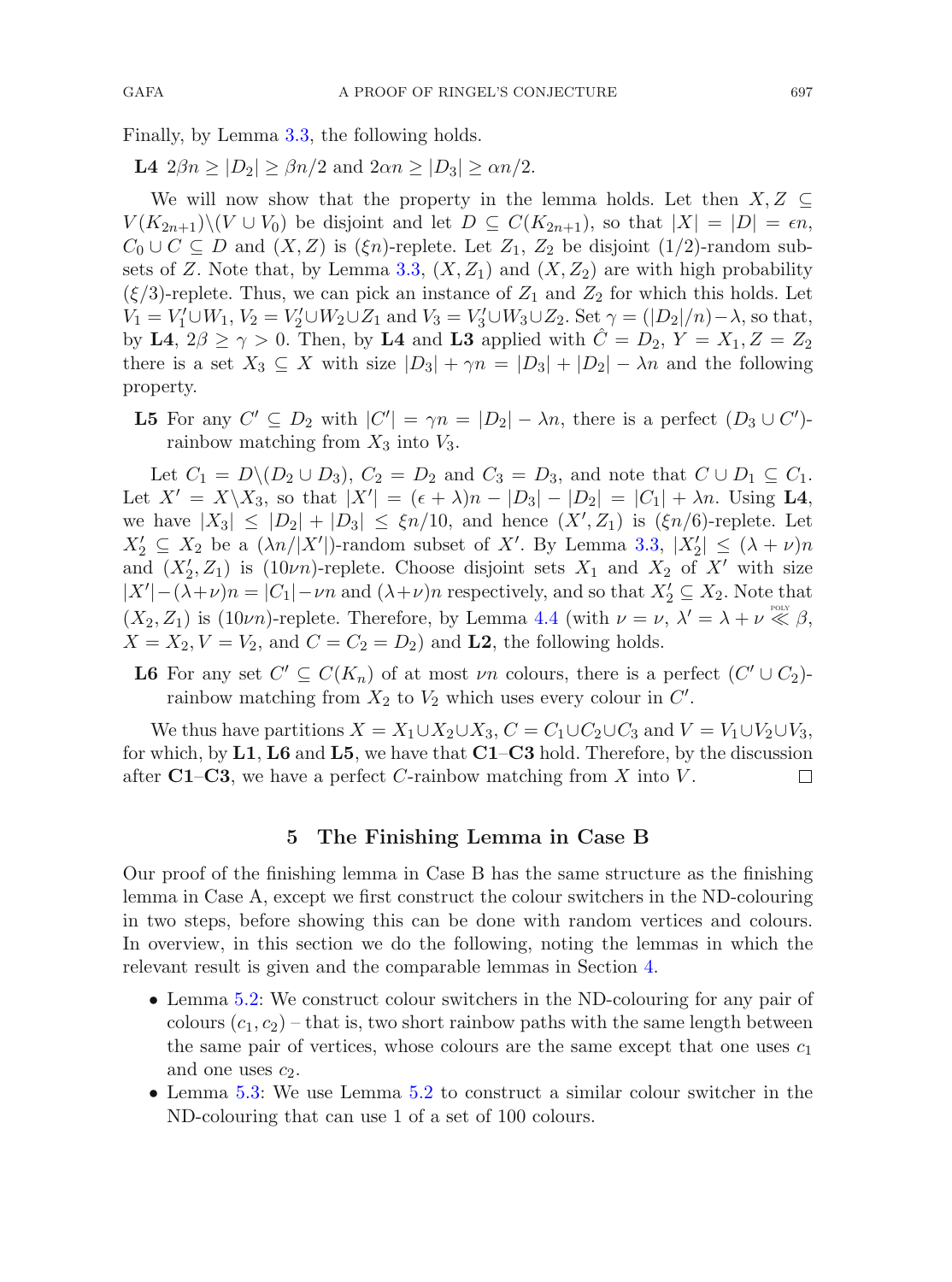

<span id="page-35-2"></span>Figure 4: Two  $x, y$ -paths used to switch colours between  $c_1$  and  $c_2$ .

- Lemma [5.5:](#page-38-0) We show that, given a pair of independent random vertex and colour subsets, many of these switchers use only vertices and (non-switching) colours in the subsets (cf. Lemma [4.1\)](#page-29-2).
- Lemma [5.6:](#page-38-1) We use distributive absorption to convert this into a larger scale absorption property (cf. Lemma [4.3\)](#page-30-1).
- Lemma [5.8:](#page-40-0) We embed paths while ensuring that an (arbitrary) small set of colours is used (cf. Lemma [4.4\)](#page-31-0).
- Lemma [5.9:](#page-41-0) We embed paths using almost all of a set of colours, in such a way that this can reduce the number of 'non-random' colours (cf. Lemma [4.5\)](#page-32-0).
- Finally, we put this all together to prove Lemma [2.7,](#page-13-1) the finishing lemma in Case B (cf. the proof of Lemma [2.6\)](#page-13-0).

<span id="page-35-0"></span>**5.1 Colour switching with paths.** We start by constructing colour switchers in the ND-colouring capable of switching between 2 colours. We use switchers consisting of two paths with length 7 between the same two vertices. By using one path or the other we can choose which of two colours  $c_1$  and  $c_2$  are used, as the other colours used appear on both paths.

DEFINITION 5.1. In a complete graph  $K_{2n+1}$  with vertex set  $|2n+1|$ , let  $(x_0, a_1, \ldots, a_n)$  $a_{\ell}$  denote the path with length  $\ell$  with vertices  $x_0x_1 \ldots x_{\ell}$  where, for each  $i \in [\ell],$  $x_i = x_{i-1} + a_i \pmod{2n+1}.$ 

<span id="page-35-1"></span>LEMMA 5.2. (1 in 2 colour switchers). Let  $1 \gg n^{-1}$  *and suppose that*  $K_{2n+1}$  *is NDcoloured. Suppose we have a pair of distinct vertices*  $x, y \in V(K_{2n+1})$ *, a pair of* distinct colours  $c_1, c_2 \in C(K_{2n+1})$ , and sets  $X \subseteq V(K_{2n+1})$  and  $C \subseteq C(K_{2n+1})$  with  $|X| \leq n/25$  *and*  $|C| \leq n/25$ *.* 

*Then, there is some set*  $C' \subseteq C(K_{2n+1}) \setminus (C \cup \{c_1, c_2\})$  *with size* 6 *so that, for each*  $i \in \{1,2\}$ , there is a  $(C' \cup \{c_i\})$ -rainbow x, y-path with length 7 and interior *vertices in*  $V(K_{2n+1})\X$ .

*Proof.* Since  $2n + 1$  is odd we can relabel  $c_1$  and  $c_2$  such that  $c_1 + 2k = c_2$  for some  $k \in [n]$  (here and later in this proof all the additions are (mod  $2n + 1$ )). We will construct a switcher as depicted in Figure [4.](#page-35-2) Find distinct  $d_1, d_2, d_3, d_4 \in$  $[n]\setminus (C\cup \{c_1, c_2\})$  such that  $d_1 + d_2 = d_3 + d_4 + k$  and  $(1, c_1, d_1, d_2, -d_3, -d_4)$  and  $(1, c_1 + k, d_1, d_2, -d_3, -d_4)$  are both valid paths (that is, they have distinct vertices) starting at 1. This is possible, as follows.

Pick  $d_1, d_2, d_3 \in [n] \setminus (C \cup \{c_1, c_2\})$  distinctly in turn so that  $(1, c_1, d_1, d_2, -d_3)$ and  $(1, c_1 + k, d_1, d_2, -d_3)$  are both valid paths with the first one avoiding  $1 + c_1 + k$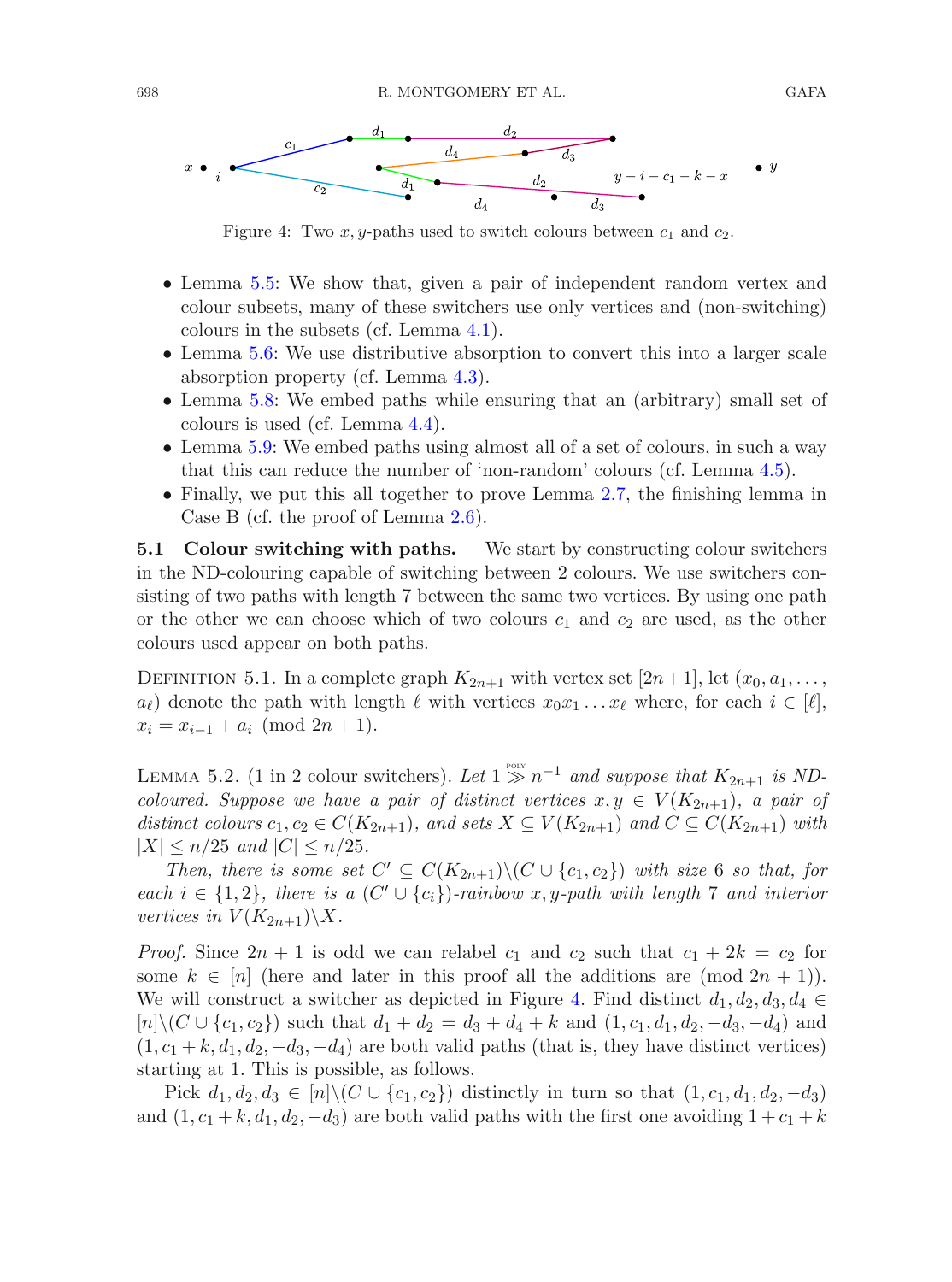and the second one avoiding  $1 + c_2$ . Note that, as we choose each  $d_i$ , we add one more vertex to each of these paths, which have at most 4 vertices already, so at most 12 colours are ruled out by the requirement these paths are valid and avoid the mentioned vertices. Furthermore, there are at most  $|C| + 4 \leq n/20$  colours in  $C \cup \{c_1, c_2\}$  or already chosen as some  $d_j$ ,  $j < i$ . Thus, there are at least  $n/2$  choices for each  $d_i$ , and therefore at least  $(n/2)^3$  choices in total.

Now, let  $d_4 := d_1 + d_2 - d_3 - k$ . Note that there are at most  $n^2(|C|+5) \leq n^3/20$ choices for  $\{d_1, d_2, d_3\}$  so that  $d_4 \in C \cup \{c_1, c_2, d_1, d_2, d_3\}$ . Therefore, we can choose distinct  $d_1, d_2, d_3 \in [n] \backslash (C \cup \{c_1 \cup c_2\})$  so that  $d_4 \notin C \cup \{c_1, c_2, d_1, d_2, d_3\}$ , in addition to  $(1, c_1, d_1, d_2, -d_3)$  and  $(1, c_1 + k, d_1, d_2, -d_3)$  both being valid paths which avoid  $1 + c_1 + k$  and  $1 + c_2$ , respectively. Noting that  $1 + c_1 + d_1 + d_2 - d_3 - d_4 = 1 + c_1 + k$ ,  $(1, c_1, d_1, d_2, -d_3, -d_4)$  is therefore a valid path. Noting that  $1 + c_1 + k + d_1 + d_2$  $d_3 - d_4 = 1 + c_1 + 2k = 1 + c_2$ ,  $(1, c_1 + k, d_1, d_2, -d_3, -d_4)$  is therefore a valid path, with endvertex  $1 + c_2$ . Therefore, its reverse,  $(1 + c_2, d_4, d_3, -d_2, -d_1, -c_1 - k)$ , is a valid path that ends with 1. Moving the vertex 1 to the start of the path, we get the valid path  $(1, c_2, d_4, d_3, -d_2, -d_1)$ .

Let I be the set of  $i \in [n] \setminus (C \cup \{c_1, c_2, d_1, d_2, d_3, d_4\})$  such that x and y are not on  $(x+i, c_1, d_1, d_2, -d_3, -d_4)$ , or  $(x+i, c_2, d_4, d_3, -d_2, -d_1)$ , and that  $y-i-c_1-k-x \notin$  $C \cup \{c_1, c_2, d_1, d_2, d_3, d_4\}$ . Note that these conditions rule out at most 12, 12, and  $|C| + 6$  values of i respectively, so that  $|I| \ge n - 2|C| - 12 - 24 \ge n/2$ .

For each  $i \in I$ , add x and y as the start and end of  $(x + i, c_1, d_1, d_2, -d_3, -d_4)$ respectively, giving, as  $k = d_1 + d_2 - d_3 - d_4$  the path

$$
P_i:=(x,i,c_1,d_1,d_2,-d_3,-d_4,y-i-c_1-k-x).
$$

Then, add x and y as the start and end of  $(x + i, c_2, d_4, d_3, -d_2, -d_1)$  respectively, giving, as  $d_4 + d_3 - d_1 - d_2 = -k = c_1 - c_2 + k$  the path

$$
Q_i:=(x,i,c_2,d_4,d_3,-d_2,-d_1,y-i-c_1-k-x).
$$

Let  $C_i = \{i, d_1, d_2, d_3, d_4, y - i - c_1 - k\}$ . Note that  $P_i$  and  $Q_i$  are both rainbow x, y-paths with length 7, with colour sets  $(C_i \cup \{c_1\})$  and  $(C_i \cup \{c_1\})$  respectively (indeed, when we add  $-d_i, 1 \leq i \leq 4$  to get the next vertex of the path the colour of this edge is  $d_i$  and "−" just indicates in which direction we are moving).

Each vertex in  $X$  can appear as the interior vertex of at most 6 different paths  $P_i$  and 6 different paths  $Q_i$ . As  $|I| \geq n/2 > 12|X|$ , there must be some  $j \in I$  for which the interior vertices of  $P_j$  and  $Q_j$  avoid X. Then,  $C' = C_j$  is a colour set as required by the lemma, as demonstrated by the paths  $P_i$  and  $Q_i$ .  $\Box$ 

The following lemma uses this to find colour switchers for an arbitary set of 100 colours  $\{c_1,\ldots,c_{100}\}\$  in the ND-colouring between an arbitrary vertex pair  $\{x,y\}$ . sketch of its proof is as follows. First, we select a vertex  $x_1$  and colours  $d_1, \ldots, d_{100}$ so that  $c_i + d_i = x_1 - x$  for each  $i \in [100]$ . By choosing the vertex between x and  $x_1$  appropriately, we can find a  $\{c_i, d_i\}$ -rainbow  $x, x_1$ -path with length 2 for each  $i \in [100]$ . This allows us to use any pairs of colours  $\{c_i, d_i\}$ , so we need only construct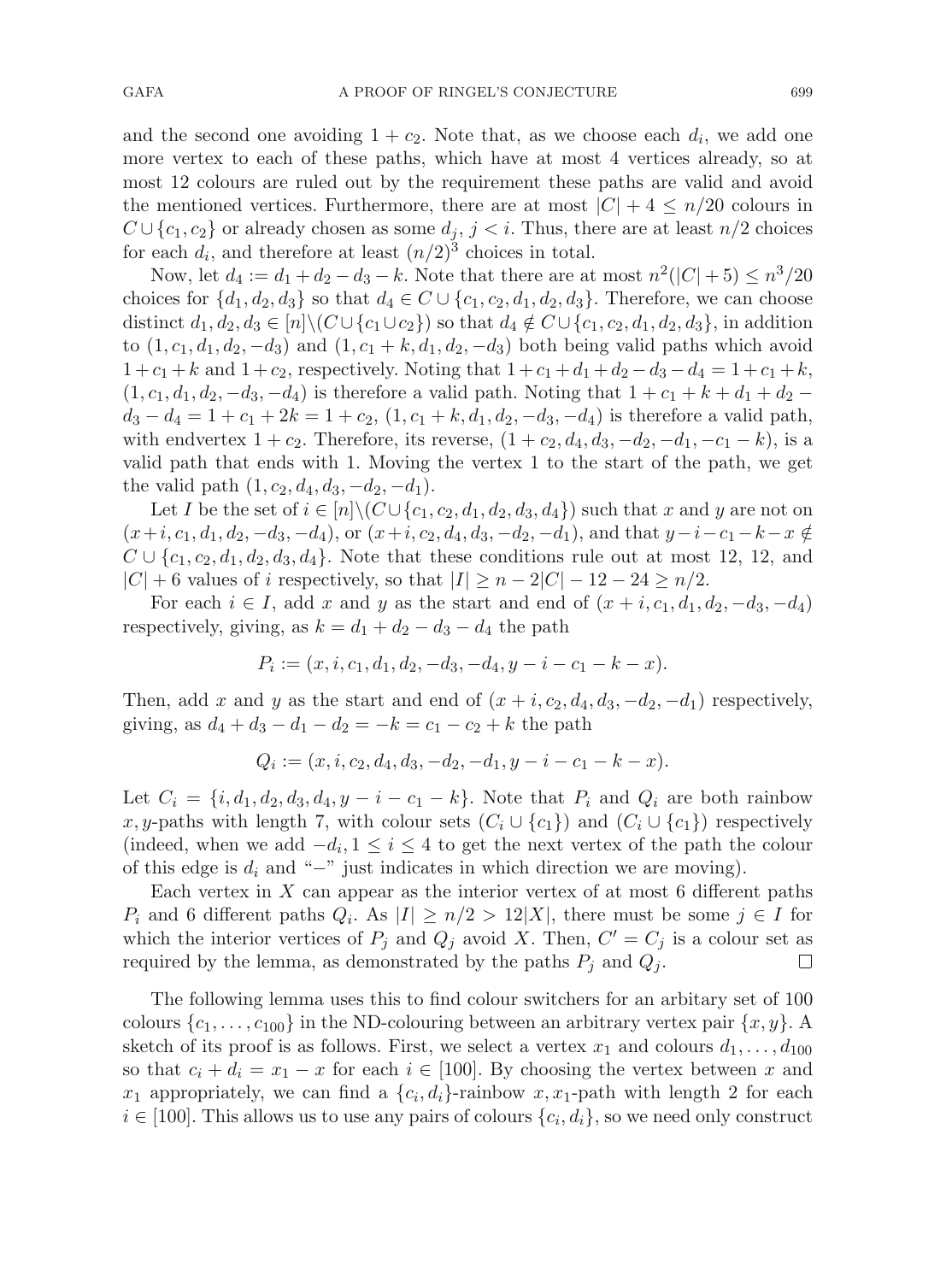a path which can switch between using any set of 99 colours from  $\{d_1,\ldots,d_{100}\}.$ This we do by constructing a sequence of  $(d_i, d_{i+1})$ -switchers for each  $i \in [99]$  and putting them together between  $x_1$  and y.

<span id="page-37-0"></span>LEMMA 5.3. (1 in 100 colour absorbers). Let  $1 \gg n^{-1}$ . Suppose  $K_{2n+1}$  is ND*coloured. Suppose we have a pair of distinct vertices*  $x, y \in V(K_{2n+1})$ *, a set*  $C \subseteq$  $C(K_{2n+1})$  *of* 100 *colours, and sets*  $X \subseteq V(K_{2n+1})$  *and*  $C' \subseteq C(K_{2n+1})$  *with*  $|X| \leq$  $n/10^3$  and  $|C'| \le n/10^3$ .

*Then, there is a set*  $\overline{C} \subseteq C(K_{2n+1}) \setminus (C \cup C')$  *of* 694 *colours and a set*  $\overline{X} \subseteq$  $V(K_{2n+1})\ X$  *of at most* 1500 *vertices so that, for each*  $c \in C$ *, there is a*  $(\bar{C} \cup \{c\})$ *rainbow* x, y-path with length 695 and internal vertices in  $\bar{X}$ .

*Proof.* Let  $\ell = 100$ ,  $x_0 = x$ , and  $x_{\ell} = y$ , and label  $C = \{c_1, \ldots, c_{\ell}\}$ . Pick  $x_1 \in$  $[2n+1]\setminus (X\cup \{x_0, x_\ell\})$  so that  $x_1 - x_0 + c_i \in [n]\setminus (C\cup C')$  and  $x_1 - c_i \in [2n+1]\setminus X$ for each  $i \in [\ell]$ . Each such condition forbids at most  $n/10^3 + 100$  vertices and we have at most  $2\ell = 200$  conditions so we can indeed find  $x_1$  satisfying all of them. For each  $i \in [\ell]$ , let  $d_i = x_1 - x_0 + c_i$  and  $y_i = x_1 - c_i = x_0 + d_i$ . Then,

- $c_1, \ldots, c_\ell, d_1, \ldots, d_\ell$  are distinct colours in  $C \cup ([n] \backslash C'),$
- $x_0, x_1, x_\ell, y_1, \ldots, y_\ell$  are distinct vertices in  $\{x, y\} \cup ([2n + 1]\setminus X)$ , and
- for each  $i \in [\ell], x_0 y_i x_1$  is a  $\{c_i, d_i\}$ -rainbow path.

Let  $C'' = \{d_1, \ldots, d_\ell\}$ . Pick distinct vertices  $x_2, \ldots, x_{\ell-1} \in [2n+1] \setminus (X \cup \{x_0, x_1, x_1\})$  $x_{\ell}, y_1, \ldots, y_{\ell}$  and let  $X' = \{x_0, x_1, \ldots, x_{\ell}, y_1, \ldots, y_{\ell}\}.$ 

Next, iteratively, for each  $1 \leq i \leq \ell - 1$ , using Lemma [5.2](#page-35-1) find a set  $X_i$  of at most 12 vertices in  $[2n+1]\setminus (X\cup X'\cup (\cup_{j and a set  $C_i$  of 6 colours in$  $[n]\setminus (C\cup C'\cup C''\cup (\cup_{j so that there is a  $(C_i\cup\{d_i\})$ -rainbow  $x_i, x_{i+1}$ -path with$ length 7 and internal vertices in  $X_i$  and a  $(C_i \cup \{d_{i+1}\})$ -rainbow  $x_i, x_{i+1}$ -path with length 7 and internal vertices in  $X_i$ .

Let  $\overline{C} = C'' \cup (\cup_{i \in [\ell-1]} C_i)$  and  $\overline{X} = X' \cup (\cup_{i \in [\ell-1]} X_i)$ , and note that  $|\overline{C}| =$  $\ell + 6(\ell - 1) = 694$  and  $|\bar{X}| \leq 2\ell + 1 + 12(\ell - 1) \leq 1500$ . We will show that C and X satisfy the condition in the lemma.

Let then  $j \in [\ell]$ . For each  $1 \leq i < j$ , let  $P_i$  be a  $(C_i \cup \{d_i\})$ -rainbow  $x_i, x_{i+1}$ path with length 7 and internal vertices in  $X_i$ . For each  $j \leq i \leq \ell - 1$ , let  $P_i$  be a  $(C_i \cup \{d_{i+1}\})$ -rainbow  $x_i, x_{i+1}$ -path with length 7 and internal vertices in  $X_i$ . Thus, the paths  $P_i$ ,  $i \in [\ell - 1]$ , cover all the colours in  $C''$  except for  $d_j$ , as well as the colours in each set  $C_i$ . Therefore, as  $x_0 = x$  and  $x_\ell = y$ ,

<span id="page-37-1"></span>
$$
x_0y_jx_1P_1x_2P_2x_3P_3\dots P_{\ell-1}x_\ell
$$

is a  $(\bar{C} \cup \{c_j\})$ -rainbow  $x, y$ -path with length  $2 + 7 \times 99 = 695$  whose interior vertices are all in  $\bar{X}$ , as required. are all in  $X$ , as required.

The following corollary of this will be convenient to apply.

COROLLARY 5.4. Let  $1 \geq n^{-1}$  and suppose that  $K_{2n+1}$  is ND-coloured. For each *pair of distinct vertices*  $x, y \in V(K_{2n+1})$  *and each set*  $C \subseteq C(K_{2n+1})$  *of* 100 *colours,*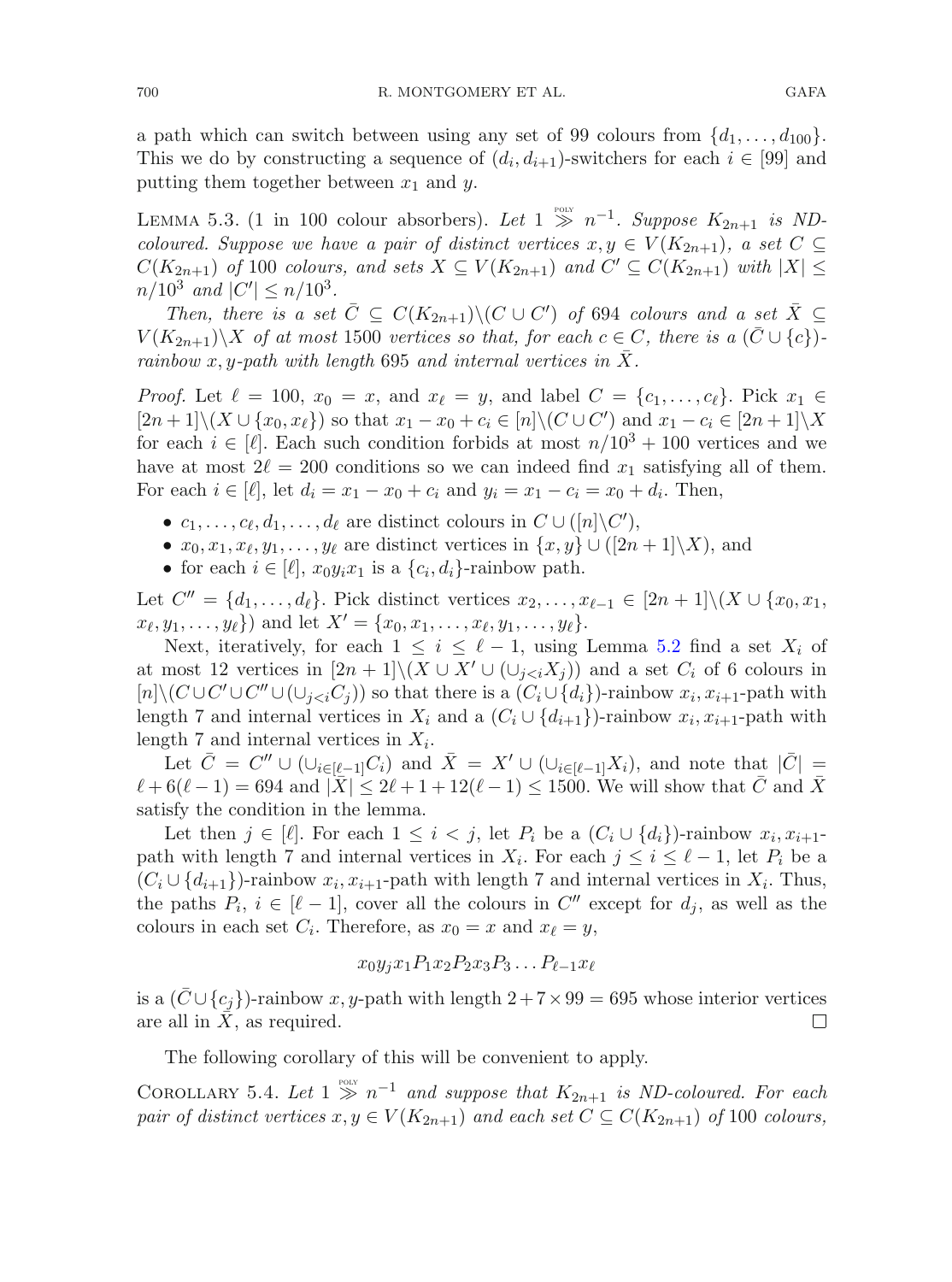*there are*  $\ell = n/10^7$  *disjoint vertex sets*  $X_1, \ldots, X_\ell \subseteq V(K_{2n+1})\backslash\{x, y\}$  *with size at most* 1500 *and disjoint colour sets*  $C_1, \ldots, C_\ell \subseteq [n] \backslash C$  *with size* 694 *such that the following holds.*

*For each*  $i \in [\ell]$  *and*  $c \in C$ *, there is a*  $C_i \cup \{c\}$ *-rainbow* x, y-path with length 695 and interior vertices in  $X_i$ .

*Proof.* Iteratively, for each  $i = 1, \ldots, \ell$ , choose sets  $X_i$  and  $C_i$  using Lemma [5.3](#page-37-0) (at the *i*th iteration letting  $X = X_1 \cup \cdots \cup X_{i-1}$ ,  $C' = C_1 \cup \cdots \cup C_{i-1}$ . П

<span id="page-38-0"></span>The following lemma finds 1-in-100 colour switchers in a random set of colours and vertices.

LEMMA 5.5. (Colour switchers using random vertices and colours). Let  $p, q \gg \mu \gg$  $n^{-1}$  *and suppose that*  $K_{2n+1}$  *is ND-coloured. Let*  $X \subseteq V_{2k+1}$  *be p-random and*  $C \subseteq$ C(K2n+1) q*-random, and such that* X *and* C *are independent. With high probability the following holds.*

*For every distinct*  $x, y \in V(K_{2n+1}), C' \subseteq C(K_{2n+1})$  *with*  $|C'| = 100$ *, and*  $X' \subseteq$  $X, C'' \subseteq C$  with  $|X'|, |C''| \leq \mu n$ , there is a set  $\overline{C} \subseteq C \setminus (C' \cup C'')$  of 694 colours *and a set*  $X'' \subseteq X \backslash X'$  *of at most* 1500 *vertices with the following property. For each*  $c \in C'$ , there is a ( $\overline{C} \cup \{c\}$ )-rainbow x, y-path with length 695 and internal vertices  $in X$ .

*Proof.* We will show that for any distinct pair  $x, y \in V(K_{2n+1})$  of vertices and set  $C' \subseteq C(K_{2n+1})$  of 100 colours the property holds with probability  $1-o(n^{-102})$  so that the lemma holds by a union bound.

Fix then distinct  $x, y \in V(K_{2n+1})$  and a set  $C' \subseteq C(K_{2n+1})$  with size 100. Fix  $\ell = n/10^7$  and use Corollary [5.4](#page-37-1) to find disjoint vertex sets  $X_i \subseteq V(K_{2n+1}), i \in [\ell],$ with size at most 1500 and disjoint colours sets  $C_i \subseteq C(K_{2n+1}), i \in [\ell]$ , with size 694 so that for each  $c \in C'$  and  $i \in [\ell]$  there is a  $C_i \cup \{c\}$ -rainbow  $x, y$ -path with length 695 and internal vertices in  $X_i$ .

Let  $I \subseteq [\ell]$  be the set of  $i \in [\ell]$  for which  $X_i \subseteq X$  and  $C_i \subseteq C$ . Note that  $|I|$  is 1-Lipschitz, and, for each  $i \in [\ell]$ , we have  $\mathbb{P}(X_i \subseteq X, C_i \subseteq C) \geq p^{1500} q^{695} \gg \mu$ . By Azuma's inequality, with probability  $1 - o(n^{-102})$  we have  $|I| \geq 10^4 \mu n$ .

Take then any  $X' \subseteq X$  and  $C'' \subseteq C$  with size at most  $\mu n$  each. There must be some  $j \in I$  for which  $X' \cap X_j = \emptyset$  and  $C'' \cap C_j = \emptyset$ . Let  $\overline{C} = C_j \subseteq C \setminus (C' \cup C'')$  and  $X'' = X_j \subseteq X \backslash X'$ . Then, as required, for each  $c \in C'$  there is a  $(\bar{C} \cup \{c\})$ -rainbow x, y-path with interior vertices in  $X''$ .

**5.2 Distributive absorption with paths.** We now use Lemma [5.5](#page-38-0) and distributive absorption to get a larger scale absorption property, as follows.

<span id="page-38-1"></span>LEMMA 5.6. Let  $1/n \ll n \ll \mu \ll \epsilon$ . Let  $K_{2n+1}$  be 2-factorized. Suppose that  $V_0$  is *an*  $\epsilon$ -random subset of  $V(K_{2n+1})$  and  $C_0$  is an  $\epsilon$ -random subset of  $C(K_{2n+1})$ , which *is independent of*  $V_0$ *. Suppose*  $\ell = \mu n/695$  *and that*  $\ell/3 \in \mathbb{N}$ *. With high probability, the following holds.*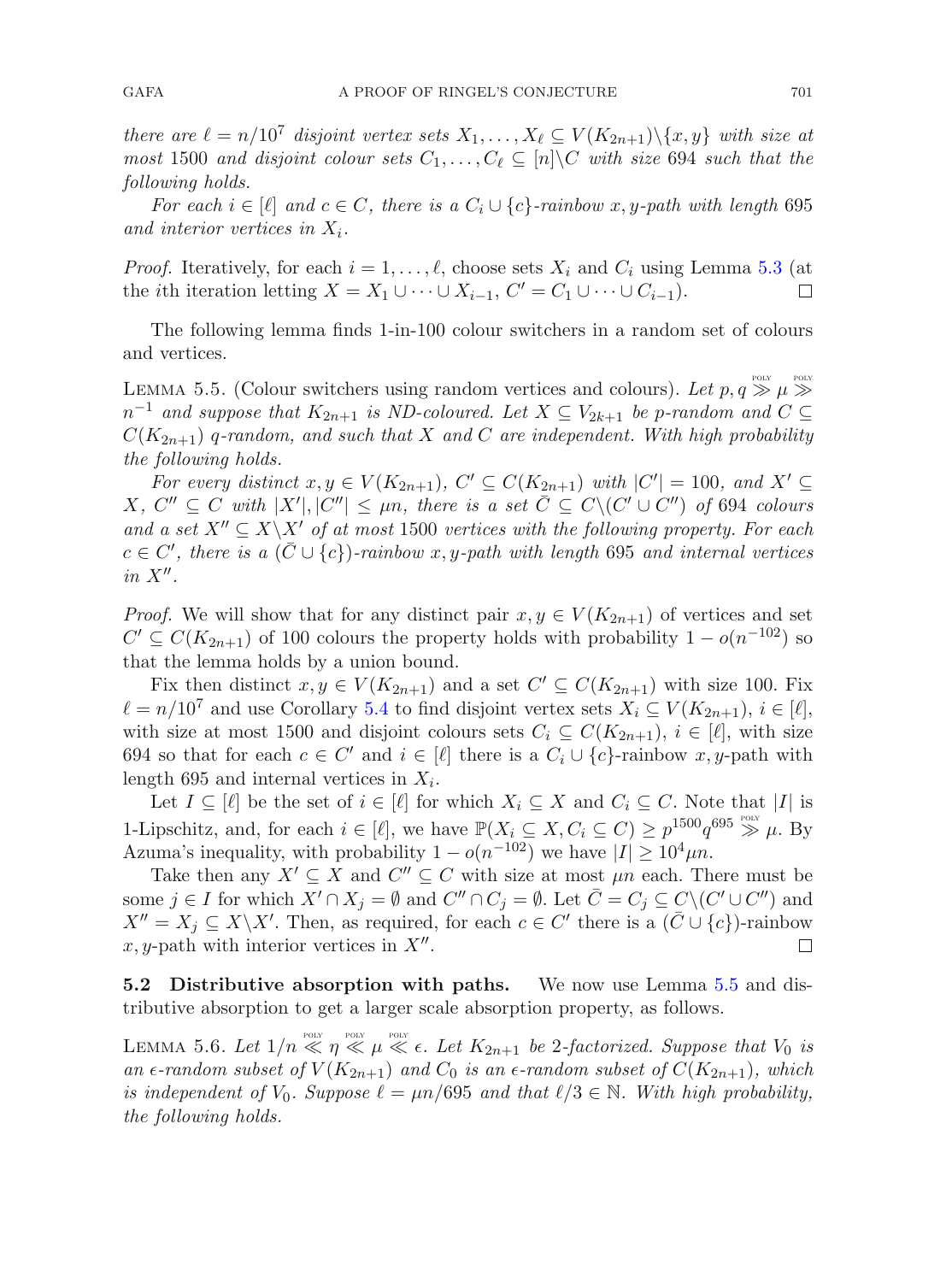$Suppose that \{x_1, \ldots, x_\ell, y_1, \ldots, y_\ell\} \subseteq V(K_{2n+1}), \alpha \leq \eta \text{ and } C \subseteq C(K_{2n+1})\backslash C_0$ *is a set of at most*  $\eta n$  *colours. Then, there is a set*  $\hat{C} \subseteq C_0$  *of* 695 $\ell - \alpha n$  *colours such that, for every set*  $C' \subseteq C$  *of*  $\alpha n$  *colours, there is a set of vertex disjoint*  $x_i, y_i$ -paths *which are collectively*  $(\hat{C} \cup C')$ -rainbow, have length 695, and internal vertices in  $V_0$ .

*Proof.* By Lemma [5.5](#page-38-0) (applied to  $X = V_0$ ,  $C = C_0$  with  $p = q = \epsilon$  and  $\mu' = 3\mu$ ), we have the following property with high probability.

**N1** For each distinct  $x, y \in V(K_{2n+1})$ , and every  $C' \subseteq C(K_{2n+1})$  with  $|C'| = 100$ , and  $X' \subseteq V_0$ ,  $C'' \subseteq C_0$  with  $|X'|, |C''| \leq 3\mu n$ , there is a set  $\overline{C} \subseteq C_0 \setminus (C' \cup C'')$ of 694 colours and a set  $X'' \subseteq V_0 \backslash X'$  of at most 1500 vertices with the following property.

For each  $c \in C'$ , there is a  $(\bar{C} \cup \{c\})$ -rainbow x, y-path with length 695 and internal vertices in  $X''$ .

We will show that the property in the lemma holds. Suppose then that  $\{x_1, \ldots,$  $\{x_{\ell}, y_1, \ldots, y_{\ell}\} \subseteq V(K_{2n+1}), \alpha \leq \eta \text{ and } C \subseteq C(K_{2n+1})$  is a set of at most  $\eta n$  colours. Let  $h = \ell/3$ . By Lemma [3.3,](#page-17-1) with high probability  $|C_0| \ge \epsilon n/2 > \mu n$ . Therefore we can pick a set  $C_0 \subseteq C_0$  of  $(3h - \alpha n)$  colours. Note that  $|\tilde{C}_0| \geq 2h$  and  $|\tilde{C}_0 \cup C| \leq 4h$ . By the same reasoning as just before **J3**, by Lemma [4.2](#page-30-0) there is a bipartite graph, H with maximum degree 100 say, with vertex classes [3h] and  $\ddot{C}_0 \cup C$  such that the following holds.

**N2** For each set  $C' \subseteq C$  of an colours, there is a perfect matching between [3h] and  $\hat{C}_0 \cup C'$  in H.

Iteratively, for each  $1 \leq i \leq 3h$ , let  $D_i = N_H(i)$  and, using **N1**, find sets  $C_i \subseteq$  $C_0\backslash (C_1\cup\cdots\cup C_{i-1})$  and  $V_i\subseteq V_0\backslash (V_1\cup\cdots\cup V_{i-1}),$  with sizes 694 and at most 1500, such that the following holds.

**N3** For each  $c \in D_i$ , there is a  $(C_i \cup \{c\})$ -rainbow  $x_i, y_i$ -path with length 695 with internal vertices in  $V_i$ .

Note that in the *i*th application of **N1**, we have  $X' = V_1 \cup \cdots \cup V_{i-1}$  and  $C'' =$  $C_1 \cup \cdots \cup C_{i-1}$ , so that  $|X'| \leq 1500 \ell \leq 3\mu n$  and  $|C'| \leq 694 \ell \leq 3\mu n$ , as required.

Let  $C = C_0 \cup C_1 \cup \cdots \cup C_{3h}$ . We claim C has the property required. Indeed, suppose  $C' \subseteq C$  is a set of an colours. Using **N2**, let M be a perfect matching between [3h] and  $\hat{C}_0 \cup C'$  in H, and label  $\hat{C}_0 \cup C' = \{c_1, \ldots, c_{3h}\}$  so that, for each  $i \in [3h]$ ,  $c_i$  is matched to i in M.

By **N3**, for each  $i \in [3h]$ , there is an  $x_i, y_i$ -path,  $P_i$  say, with length 695 which is  $(C_i \cup \{c\})$ -rainbow with internal vertices in  $V_i$ . Then,  $P_1, \ldots, P_{3h}$  are the paths required. required.

<span id="page-39-0"></span>The following corollary of Lemma [5.6](#page-38-1) will be convenient to apply.

COROLLARY 5.7. Let  $1/n \ll n \ll \mu \ll \epsilon$  and  $1/k \ll 1$ . Let  $K_{2n+1}$  be 2-factorized. *Suppose that*  $V_0$  *is an*  $\epsilon$ -random subset of  $V(K_{2n+1})$  *and*  $C_0$  *is an*  $\epsilon$ -random subset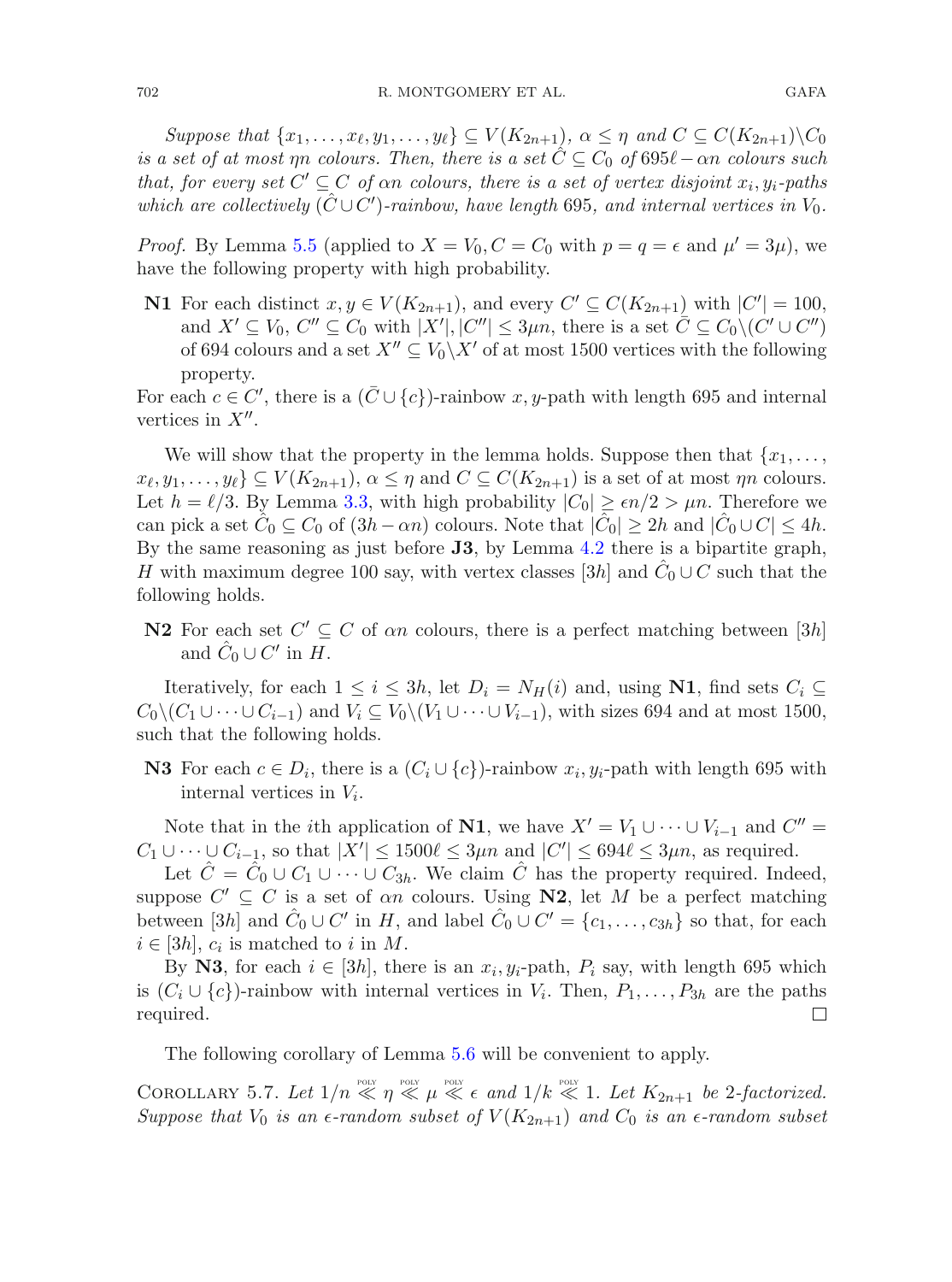*of*  $C(K_{2n+1})$ *, which is independent of*  $V_0$ *. Suppose that*  $\ell = \mu n/k$  *and* 695|k. With *high probability, the following holds.*

*Suppose that*  $\{x_1, \ldots, x_\ell, y_1, \ldots, y_\ell\} \subseteq V(K_{2n+1}), \alpha \leq \eta$  and  $C \subseteq C(K_{2n+1})$  *is a set of at most*  $\eta n$  *colours. Then, there is a set*  $\tilde{C} \subseteq C_0$  *of*  $k\ell - \alpha n$  *colours such that, for every set*  $C' \subseteq C$  *of*  $\alpha n$  *colours, there is a set of vertex disjoint*  $x_i, y_i$ -paths *which are collectively*  $(\hat{C} \cup C')$ -rainbow, have length k, and internal vertices in  $V_0$ .

*Proof.* Let  $V_1, V_2 \subseteq V_0$  be disjoint and  $(\epsilon/2)$ -random and let  $C'_0 \subseteq C_0$  be  $(\epsilon/2)$ random. Let  $\ell' = \mu n/695 = \ell \cdot k/695$ . We can assume that  $3\ell'$ , as discussed in Section [3.1.](#page-15-1) By Lemma [5.6](#page-38-1) (applied with  $\epsilon' = \epsilon/2$ ,  $\mu = \mu$ ,  $\eta = \eta$ ,  $C'_0 = C'_0$  and  $V'_0 = V_1$ ) and Lemma [3.3,](#page-17-1) with high probability we have the following properties.

- **O1** Let  $\{x_1, \ldots, x_{\ell'}, y_1, \ldots, y_{\ell'}\} \subseteq V(K_{2n+1}), \alpha' \leq \eta$  and let  $C' \subseteq C(K_{2n+1})$  be a set of at most  $\eta n$  vertices. Then, there is a set  $\hat{C}$  of 695 $\ell' - \alpha' n$  colours such that, for every set  $C'' \subseteq C$  of  $\alpha' n$  colours, there is a set of vertex disjoint  $x_i, y_i$ . paths which are collectively  $(\hat{C} \cup C'')$ -rainbow, have length 695, and internal vertices in  $V_1$ .
- **O2**  $|V_2| \ge \mu n/4$ .

We will show that the property in the lemma holds. Suppose therefore that  ${x_1, \ldots,$  $x_{\ell}, y_1, \ldots, y_{\ell} \} \subseteq V(K_{2n+1}), \alpha \leq \eta \text{ and } C \subseteq C(K_{2n+1})$  is a set of at most  $\eta n$  colours. Let  $k' = k/695 \in \mathbb{N}$  and, let  $\{z_{i,j} : i \in [\ell], j \in [k']\}$  be a set of vertices in  $V_2$ , using **O2**. Apply **O1** to the pairs  $(x_i, z_{i,1}), (z_{i,j}, z_{i,j+1})$  and  $(z_{i,k}, y_i), i \in [\ell], 1 \leq j \leq k'$ , and take their union, to get the required paths. П

**5.3 Covering small colour sets with paths.** We now show that paths can be found using every colour in an arbitrary small set of colours.

<span id="page-40-0"></span>LEMMA 5.8. Let  $1/n \ll \xi \ll \beta$ , let  $1/n \ll 1/k \ll 1$  with  $k = 3 \mod 4$ . Let  $K_{2n+1}$ *be* 2-factorized. Suppose that  $V_0 \subseteq V(K_{2n+1})$  and  $C_0 \subseteq C(K_n)$  are  $\beta$ -random and *independent of each other. With high probability, the following holds with*  $m = 5\xi n/k$ .

*For any set*  $C \subseteq C(K_{n+1}) \backslash C_0$  *of at most*  $\xi n$  *colours, and any set*  $\{x_1, \ldots, x_m, y_1,$  $\ldots, y_m$   $\subseteq V(K_{2n+1})\backslash V_0$ , there is a set of vertex-disjoint paths  $x_i, y_i$ -paths,  $i \in [m]$ , *each with length* k and interior vertices in  $V_0$ , which are collectively  $(C \cup C_0)$ *-rainbow and use all the colours in* C*.*

*Proof.* Let  $V_1, V_2 \subseteq V_0$  be disjoint and  $(\beta/2)$ -random. Let  $C_1, C_2 \subseteq C_0$  be disjoint and  $(\beta/2)$ -random. By Lemma [3.3,](#page-17-1) and Lemma [3.13,](#page-22-1) with high probability, the following properties hold.

**P1**  $|C_1| \geq \beta n/3$ .

**P2**  $V_1$  is  $(\beta^2 n/4)$ -replete.

By Lemma [3.26](#page-28-1) applied with  $p = \beta/2$ ,  $q = 4\xi$ ,  $V = V_2$  and  $C = C_2$ , with high probability, we have the following property.

**P3** For any  $m' \leq 4\xi n$  and set  $\{x_1, y_1, \ldots, x_{m'}\} \subseteq V(K_{2n+1})$  there is a collection  $P_1, \ldots, P_{m'}$  of vertex-disjoint paths with length 3, with internal vertices in  $V_2$ , where  $P_i$  is an  $x_i, y_i$ -path, for each  $i \in [m']$ , and  $P_1 \cup \cdots \cup P_{m'}$  is  $C_2$ -rainbow.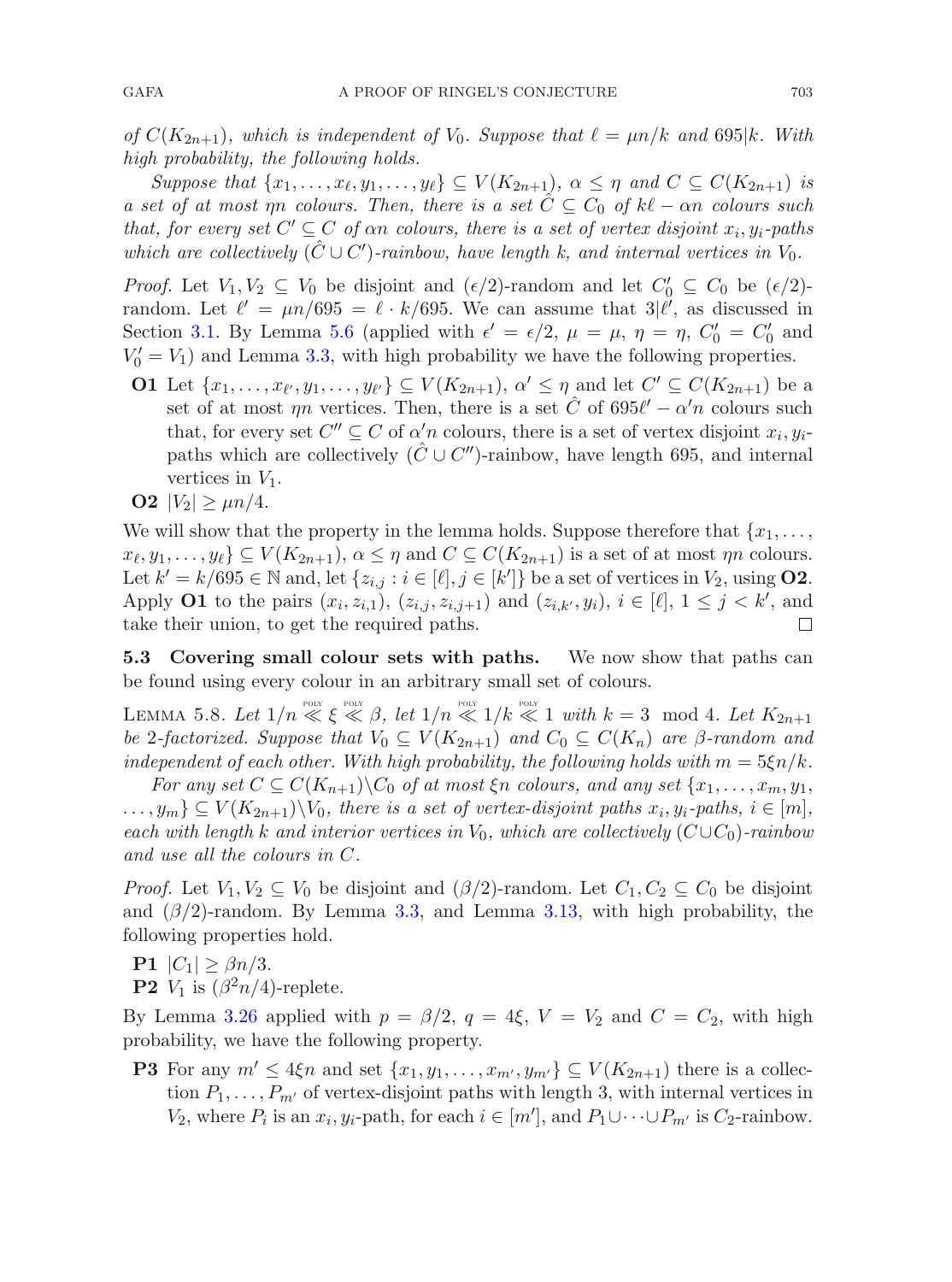We will now show that the property in the lemma holds. Let then  $C \subseteq C(K_{n+1})$  $\setminus C_0$  have at most  $\xi n$  colours and let  $X := \{x_1, \ldots, x_m, y_1, \ldots, y_m\} \subseteq V(K_{2n+1})\setminus V_0$ . Take  $\ell = (k-3)/4$ , and note that this is an integer and  $\ell m \geq \xi n$ . Using **P1**, take an order  $\ell m$  set  $C' \subseteq C \cup C_1$  with  $C \subseteq C'$  and label  $C' = \{c_{i,j} : i \in [m], j \in [\ell]\}.$ 

Using **P2**, greedily find independent edges  $s_{i,j} t_{i,j}, i \in [m], j \in [\ell]$ , with vertices in  $V_1$ , so that each edge  $s_{i,j} t_{i,j}$  has colour  $c_{i,j}$ . Note that, when the edge  $s_{i,j} t_{i,j}$  is chosen at most  $2m\ell \leq 2mk \leq 10\xi n$  vertices in  $V_1$  are in already chosen edges.

Using **P3** with  $m' = m(\ell + 1)$ , find vertex-disjoint paths  $P_{i,j}$ ,  $i \in [m], 0 \leq j \leq \ell$ , with length 3 and internal vertices in  $V_2$  so that these paths are collectively  $C_2$ rainbow and the following holds for each  $i \in [m]$ .

- $P_{i,0}$  is a  $x_i s_{i,1}$ -path.
- For each  $1 \leq j \leq \ell$ ,  $P_{i,j}$  is a  $t_{i,j}$ ,  $s_{i,j+1}$ -path.
- $P_{i,\ell}$  is a  $t_{i,\ell}, y_i$ -path.

Then, the paths  $P_i = \bigcup_{0 \leq j \leq \ell} P_{i,j}, i \in [m]$ , use each colour in  $C' \subseteq C \cup C_1$ , and hence C, and otherwise use colours in  $C_2$ , have interior vertices in  $V_0$  and, for each  $i \in [m]$ ,  $P_i$  is a length  $3(\ell + 1) + \ell = k$  path from  $x_i$  to  $y_i$ . That is, the paths  $P_i$ ,  $i \in [m]$ , satisfy the condition in the lemma. satisfy the condition in the lemma.

<span id="page-41-0"></span>**5.4 Almost-covering colour sets with paths.** We now show that paths can be found using almost every colour in a set of mostly-random colours.

LEMMA 5.9. Let  $1 \geq p \gg q \gg \gamma, \eta \gg 1/k \gg 1/n$  with  $k = 1 \mod 3$ , and let  $m \leq 1.01qn/k$ *. Let*  $K_{2n+1}$  *be* 2-factorized. Suppose we have disjoint sets  $V, V_0 \subseteq$  $V(K_{2n+1})$ *, and*  $D, D_0 \subseteq C(K_{2n+1})$  *with* V p-random, D q-random, and  $V_0, D_0 \sim$ *random. Suppose further that*  $V_0$  *and*  $D_0$  *are independent of each other. Then, the following holds with high probability.*

*For any set*  $C \subseteq C(K_{n+1})$  *with*  $D \cup D_0 \subseteq C$  *of*  $mk + \eta n$  *colours, and any set*  $X := \{x_1,\ldots,x_m,y_1,\ldots,y_m\} \subseteq V(K_{2n+1})\setminus (V\cup V_0)$ , there is a set of vertex-disjoint *paths*  $x_i, y_i$ -paths with length k,  $i \in [m]$ , which have interior vertices in  $V \cup V_0$  and *which are collectively* C*-rainbow.*

*Proof.* Let  $\ell = (k-4)/3$  and note that this is an integer. Let  $m' = m + \eta n/6k$ . Using that  $p \gg q, \eta$ , take in V vertex disjoint sets  $V', V_1, \ldots, V_\ell$ , such that V' is (p/2)-random and, for each  $i \in [\ell], V_i$  is  $(m'/2n)$ -random. Take an  $(\eta \gamma)$ -random subset  $D'_0 \subseteq D_0$ . Take in D vertex disjoint sets  $C_1, \ldots, C_{2\ell}$  so that, and, for each  $1 \leq i \leq 2\ell$ ,  $C_i$  is  $(m'/n)$ -random. Note that this latter division is possible as  $2\ell$ .  $m'/n \leq 2\ell \cdot 1.02qn/k \leq q.$ 

By Lemma [3.13,](#page-22-1) with high probability the following holds.

**Q1** V' is  $(p^2n/4)$ -replete.

By Lemma [3.26,](#page-28-1) applied with  $p' = \gamma \eta$  and  $q' = 2q/k$  to  $D'_0$  and a  $(\gamma \eta)$ -random subset of  $V_0$ , with high probability the following holds.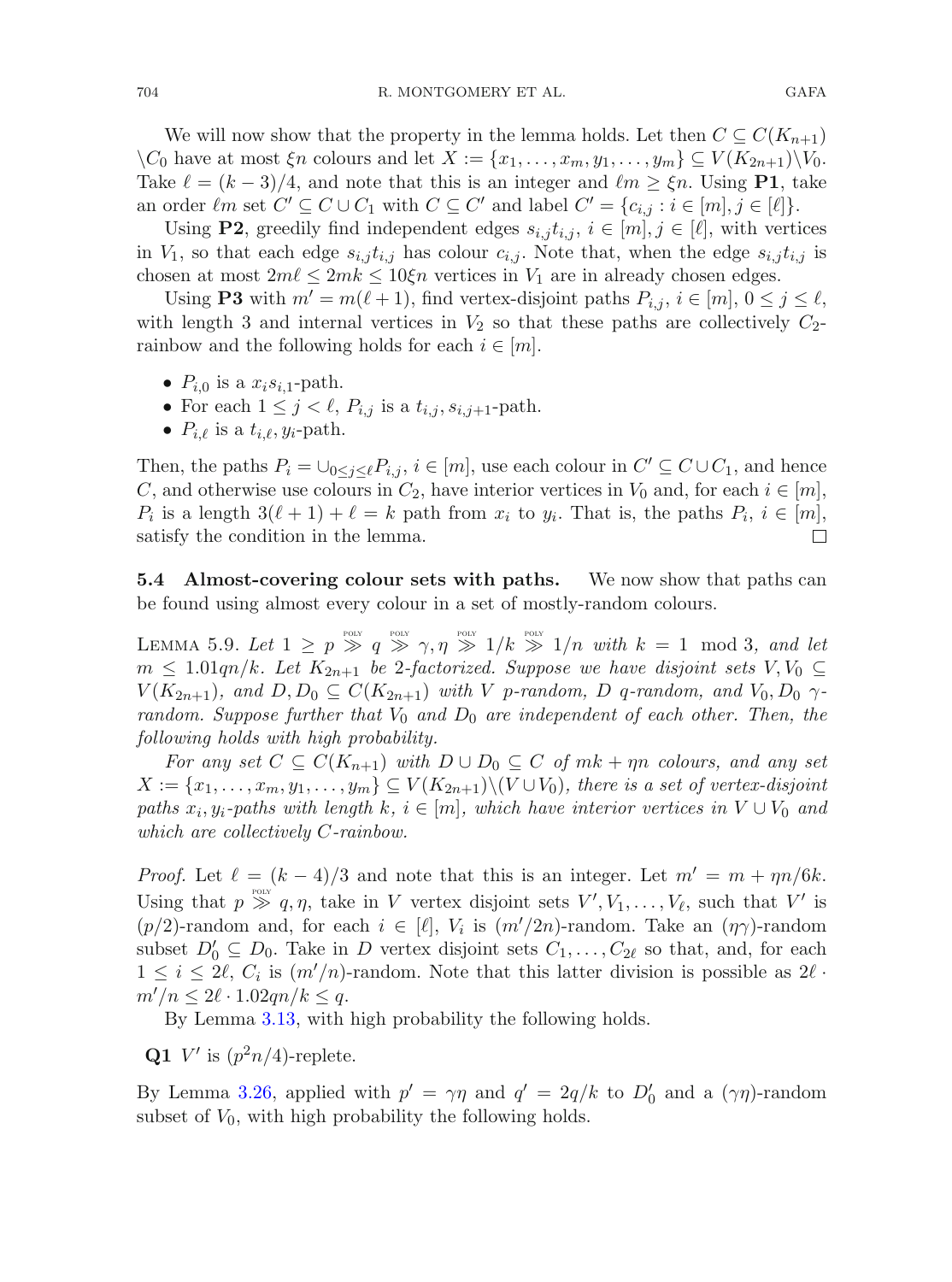**Q2** For any set  $\{x_1, y_1, \ldots, x_{2m}, y_{2m}\} \subseteq V(K_{2n+1})$  there is a collection  $P_1, \ldots, P_{2m}$ of vertex-disjoint paths with length 3, having internal vertices in  $V_0$ , where  $P_i$ is an  $x_i, y_i$ -path, for each  $i \in [2m]$ , and  $P_1 \cup \cdots \cup P_{2m}$  is  $D'_0$ -rainbow.

By Lemma [3.3,](#page-17-1) with high probability the following holds.

**Q4**  $|D'_0 \cup C_1 \cup \cdots \cup C_{2\ell}| \leq 2m'\ell + \eta n/2.$ **Q5** For each  $j \in [\ell], |V_j| \leq m' + n^2 n/k^2$ .

By Lemma [3.19,](#page-24-1) applied for each  $i \in [2\ell]$  and  $j \in [\ell]$  with  $p' = m'/n$  and  $\beta = \eta^2/k^2$ , with high probability the following holds.

**Q6** For each  $i \in [2\ell]$  and  $j \in [\ell]$  and any vertex set  $Y \subseteq V(K_{2n+1})\backslash V$  with  $|Y| \leq m'$ there is a  $C_i$ -rainbow matching from Y into  $V_j$  with at least  $|Y| - \eta^2 n/k^2$  edges.

We will show that the property in the lemma holds. Set then  $C \subseteq C(K_{n+1})$  with  $D \cup D_0 \subseteq C$  so that  $|C| = mk + \eta n$  and let  $X := \{x_1, \ldots, x_m, y_1, \ldots, y_m\} \subseteq$  $V(K_{2n+1})\backslash (V_0\cup V)$ .

Note that, using **Q4**,

$$
|C\setminus (D'_0 \cup C_1 \cup \cdots \cup C_{2\ell})| \ge mk + \eta n - 2m'\ell - \eta n/2
$$
  
= (3\ell + 4)m + \eta n/2 - 2m'\ell \ge 3\ell(m - m') + \eta n/2 + m'\ell  
= -3\ell\eta n/6k + \eta n/2 + m'\ell \ge m'\ell,

and take disjoint sets  $C'_1, \ldots, C'_{\ell} \subseteq C \setminus (D'_0 \cup C_1 \cup \cdots \cup C_{2\ell})$  with size  $m'$ . Let  $C' =$  $C'_1 \cup \cdots \cup C'_\ell$ . Greedily, using **Q1**, take vertex disjoint edges  $x_c y_c$ ,  $c \in C'$ , with vertices in  $V'$  so that the edge  $x_c y_c$  has colour c. Note that these edges have  $2m'\ell \leq qn$ vertices in total, so that this greedy selection is possible. Let  $M$  be the matching  ${x_c y_c : c \in C'}$ . For each  $i \in [\ell]$ , let  $Z_i = {x_c : c \in C'_i}$  and  $Y_i = {y_c : c \in C'_i}$ .

For each  $i \in [\ell - 1]$ , use **Q6** to find a  $C_i$ -rainbow matching  $M_i$  with  $m' - \eta^2 n/k^2$ edges from  $Z_i$  into  $V_i$ , and a  $C_{i+\ell}$ -rainbow matching,  $M'_i$  say, with  $m'-\eta^2n/k^2$  edges from  $Y_i$  into  $V_{i-1}$ . Note that, by **Q5** these matchings overlap in at least  $m' - 4\eta^2 n/k^2$ vertices. Therefore, putting together M with the matchings  $M_i$ ,  $M'_i$ ,  $i \in [\ell]$  gives at least  $m' - \ell \cdot 4\eta^2 n/k^2 \ge m$  vertex disjoint paths with length  $3\ell - 2$ . Furthermore, these paths are collectively rainbow with colours in  $(C\setminus D'_0)$ . Take m such paths,  $Q_i$ ,  $i \in [m]$ . Apply **Q2**, to connect one endpoint of  $Q_i$  to  $x_i$  and another endpoint to  $y_i$ using two paths of length 3 and new vertices and colours in  $V_0$  and  $D'_0$  respectively to get the paths with length  $k = 3\ell + 4$  as required. П

#### **5.5 Proof of the finishing lemma in Case B.** We can now prove Lemma [2.7.](#page-13-1)

*Proof of Lemma [2.7.](#page-13-1)* Pick  $\xi, \beta, \lambda, \alpha$  so that  $1/k \ll \xi \ll \beta \ll \lambda \ll \alpha \ll \mu \ll \eta \ll$  $\epsilon \ll p \leq 1$ . Let  $V'_1, V'_2, V'_3 \subseteq V$  be disjoint sets which are each  $(p/3)$ -random. Let  $W_1, W_2, W_3 \subseteq V_0$  be disjoint sets which are each  $(\mu/3)$ -random. Let  $D_1, D_2, D_3 \subseteq C_0$ be disjoint and  $(\mu/3)$ -,  $\beta$ - and  $\alpha$ -random respectively.

Set  $m_1 = (\epsilon - 5\xi - \lambda)n/k$ ,  $m_2 = 5\xi n/k$  and  $m_3 = \lambda n/k$ . By Lemma [3.3,](#page-17-1) with high probability we have that  $|D_2| \leq 2\beta n$ . By Lemma [5.9,](#page-41-0) applied with  $p' = p/3$ ,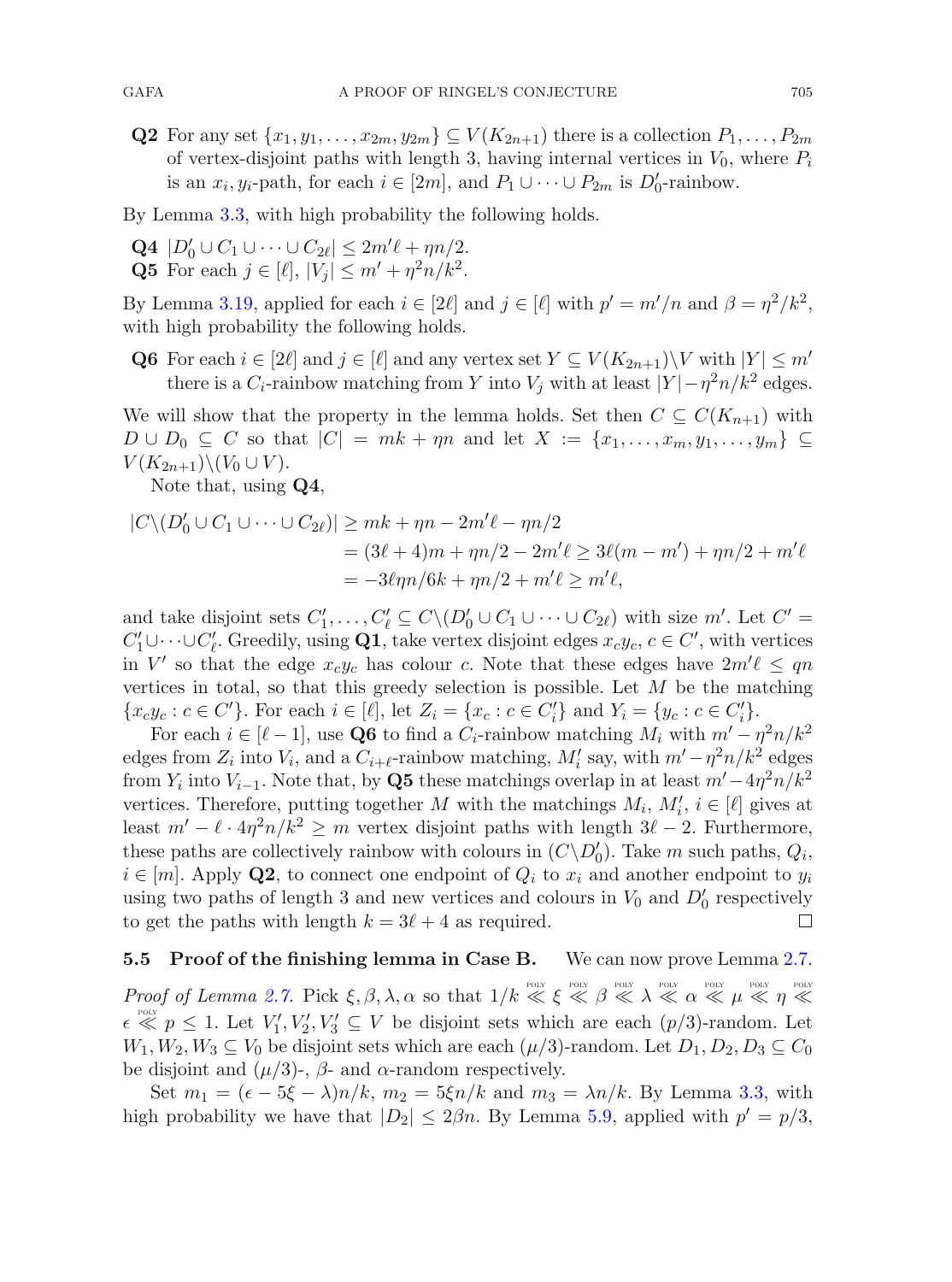$q = (1 - \eta)\epsilon, \gamma = \mu/3, \eta' = \xi, n = n, k = k, m = m_1, V' = V'_1, V_0 = W_1, D = C,$  $D_0 = D_1$ , with high probability we have the following.

**R1** For any set  $\overline{C} \subseteq C(K_{n+1})$  with  $C \cup D_1 \subseteq \overline{C}$  of  $m_1k + \xi n = (\epsilon - 4\xi - \lambda)n$  colours, and any collection of vertices  $\{x_1,\ldots,x_{m_1},y_1,\ldots,y_{m_1}\} \subseteq V(K_{2n+1})\setminus (V'_1\cup W_1),$ there is a set of vertex-disjoint  $x_i, y_i$ -paths,  $i \in [m_1]$ , each with length k, which have interior vertices in  $V_1' \cup W_1$  and which are collectively  $\bar{C}$ -rainbow.

By Lemma [5.8,](#page-40-0) applied with  $m = m_2$ ,  $V_0 \subseteq W_2$  a  $\beta$ -random subset and  $C_0 = D_2$ , with high probability, we have the following.

**R2** For any set  $\overline{C} \subseteq C(K_{n+1}) \backslash D_2$  of at most  $\xi_n$  colours, and any set  $\{x_1, \ldots, x_{m_2},$  $y_1,\ldots,y_{m_2} \} \subseteq V(K_{2n+1}) \backslash W_2$ , there is a set of vertex-disjoint  $x_i, y_i$ -paths,  $i \in$  $[m_2]$ , each with length k and interior vertices in  $W_2$ , which are collectively  $(C \cup D_2)$ -rainbow and use all the colours in C.

By Corollary [5.7,](#page-39-0) applied with  $\eta' = 2\beta$ ,  $\mu' = \lambda$ ,  $\epsilon' = \alpha$ ,  $n = n$ ,  $k = k$ ,  $\ell = m_3$ ,  $V_0 \subseteq W_3$  an  $\alpha$ -random subset and  $C_0 = D_3$ , with high probability we have the following.

**R3** For any  $\{x_1,\ldots,x_{m_3},y_1,\ldots,y_{m_3}\}, \bar{\beta} \leq 2\beta$  and  $\bar{C} \subseteq C(K_{2n+1})$  with  $|\bar{C}| \leq 2\beta n$ , there is a set  $D'_3 \subseteq D_3$  of  $m_3k - \bar{\beta}n$  colours such that, for every set  $C' \subseteq \bar{C}$ of  $\bar{\beta}n$  colours, there is a set of vertex-disjoint  $x_i, y_i$ -paths,  $i \in [m_3]$ , which are collectively  $(D'_3 \cup C')$ -rainbow, have length k, and internal vertices in  $W_3$ .

Let  $m = \epsilon n/k$ , so that  $m = m_1 + m_2 + m_3$ . We will show that the property in the lemma holds.

Suppose then that  $x_1, \ldots, x_m, y_1, \ldots, y_m$  are distinct vertices in  $V(K_{2n+1})\setminus (V \cup$  $V_0$ ) and  $D \subseteq C(K_{2n+1})$  so that  $|D| = \epsilon n$  and  $C \cup C_0 \subseteq D$ . Let  $V_1 = V'_1 \cup W_1$ ,  $V_2 = V_2' \cup W_2$  and  $V_3 = V_3' \cup W_3$ . Let  $[m] = I_1 \cup I_2 \cup I_3$  be a partition with  $|I_i| = m_i$ for each  $i \in [3]$ . By **R3** (applied with  $C = D_2$  and  $\beta = (|D_2|/n) - 4\xi$ ), there is a set  $D'_3 \subseteq D_3$  of  $m_3k - |D_2| + 4\xi n$  colours with the following property.

**R4** For every set  $C' \subseteq D_2$  of  $|D_2| - 4\xi n$  colours, there is a set of vertex disjoint  $x_i, y_i$ -paths,  $i \in I_3$ , which are collectively  $(D'_3 \cup C')$ -rainbow, have length k, and internal vertices in  $W_3$ .

Let  $C_1 = D \setminus (D_2 \cup D'_3)$ ,  $C_2 = D_2$  and  $C_3 = D'_3$ . We now reason analogously to the discussion after **C1–C3**. Note that  $C \cup D_1 \subseteq C_1$  and

<span id="page-43-0"></span>
$$
|C_1| = |D| - |D_2| - (m_3k - |D_2| + 4\xi n) = mk - m_3k - 4\xi n
$$
  
=  $(m_1 + m_2)k - 4\xi n = m_1k + \xi n.$  (2)

Therefore, using **R1**, we can find  $m_1$  paths  $\{P_1,\ldots,P_{m_1}\}\$  such that  $P_i$  is an  $x_i, y_i$ path with length k, for each  $i \in I_1$ , so that these paths are vertex disjoint with internal vertices in  $V_1 = V_1' \cup W_1$  and are collectively  $C_1$ -rainbow.

Let  $C' = C_1 \setminus (\cup_{i \in X_1} C(P_i))$ , so that, by [\(2\)](#page-43-0),  $|C'| = \xi n$ . Using **R2**, we can find  $m_2$ paths  $\{P_1,\ldots,P_{m_2}\}\$  such that  $P_i$  is an  $x_i, y_i$ -path with length k, for each  $i \in I_2$ , so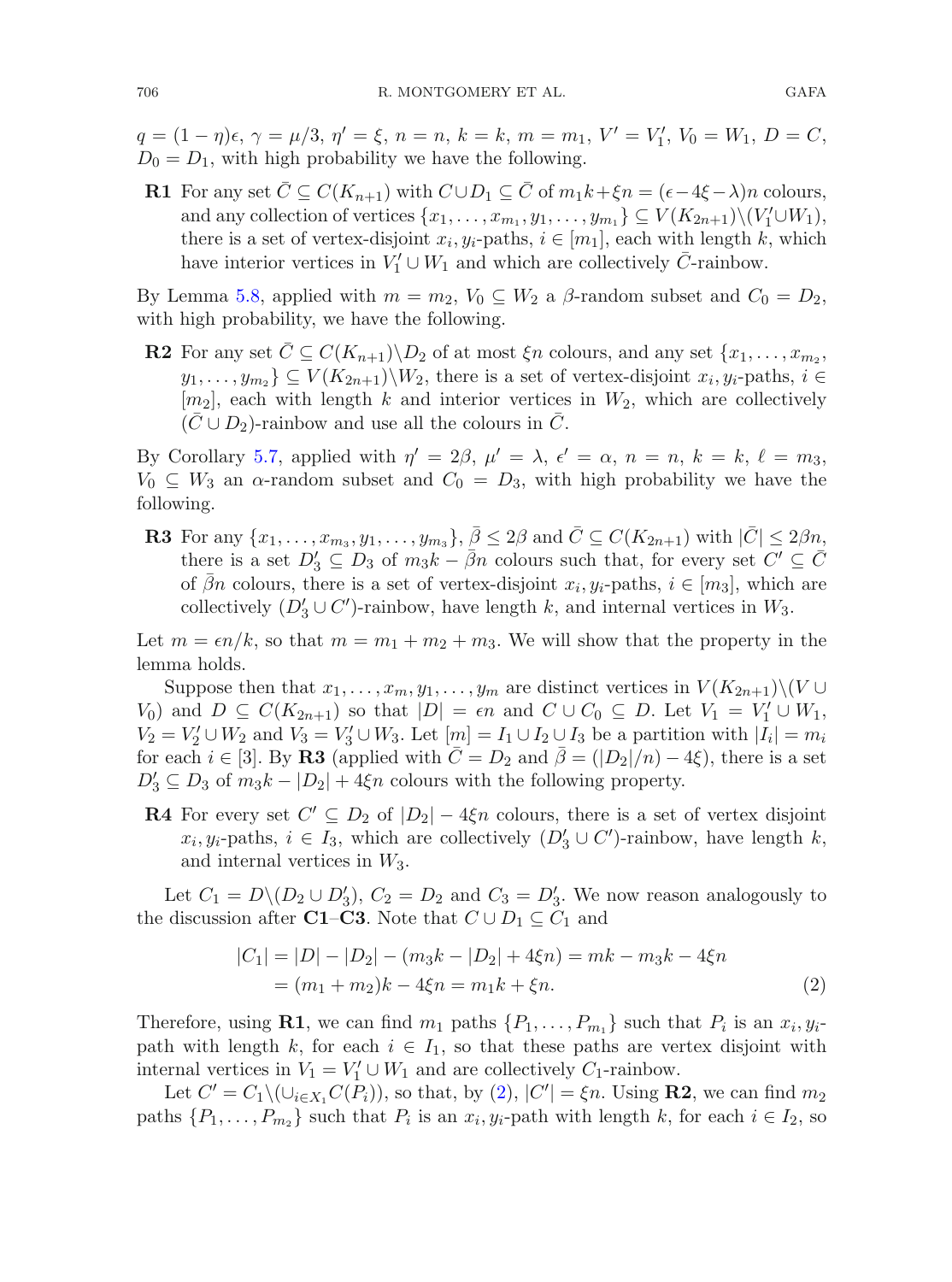that these paths are vertex disjoint with internal vertices in  $V_2 = V_2' \cup W_2$  and are collectively  $(C_2 \cup C')$ -rainbow and use every colour in  $C'$ .

Let  $C'' = C_2 \setminus (\cup_{i \in X_2} C(P_i))$ , and note that  $|C''| = |C_2 \cup C'| - m_2 k = |D_2| + \xi n$  $m_2 k = |D_2| - 4\xi n$ . Using **R4** and that  $C_3 = D'_3$ , we can find  $m_3$  paths  $\{P_1, \ldots, P_{m_3}\}$ such that  $P_i$  is an  $x_i, y_i$ -path with length k, for each  $i \in I_3$ , so that the paths are vertex disjoint with internal vertices in  $V_3 = V'_3 \cup W_3$  which are collectively  $(C_3 \cup C'')$ -rainbow.

Then, for each  $i \in [\ell]$ , the path  $P_i$  is an  $x_i, y_i$ -path with length k, so that all the paths are vertex disjoint with internal vertices in  $V_1 \cup V_2 \cup V_3 \subseteq V_0 \cup V$  and which are collectively D-rainbow, as required. are collectively D-rainbow, as required.

#### **6 Randomized Tree Embedding**

<span id="page-44-0"></span>In this section, we prove Theorem [2.5.](#page-12-1) We start by formalising what we mean by a random rainbow embedding of a tree.

DEFINITION 6.1. For a probability space  $\Omega$ , tree T and a coloured graph G, a randomized rainbow embedding of T into G is a triple  $\phi = (V_{\phi}, C_{\phi}, T_{\phi})$  consisting of a random set of vertices  $V_{\phi}: \Omega \to V(G)$ , a random set of colours  $C_{\phi}: \Omega \to C(G)$ , and a random subgraph  $T_{\phi} : \Omega \to E(G)$  such that:

- $V(T_{\phi}) \subseteq V_{\phi}$  and  $C(T_{\phi}) \subseteq C_{\phi}$  always hold.
- <span id="page-44-1"></span>• With high probability,  $T_{\phi}$  is a rainbow copy of T.

We will embed a tree bit by bit, starting with a randomized rainbow embedding of a small tree and then extending it gradually. For this, we need a concept of one randomized embedding *extending* another.

DEFINITION 6.2. Let G be a graph and  $T_1 \subseteq T_2$  two nested trees. Let  $\phi_1 = (V_{\phi_1}, C_{\phi_1},$  $S_{\phi_1}$ ) and  $\phi_2 = (V_{\phi_2}, C_{\phi_2}, S_{\phi_2})$  be randomized rainbow embeddings of  $T_1$  and  $T_2$ respectively into G. We say that  $\phi_2$  extends  $\phi_1$  if

- $T_{\phi_1} \subseteq T_{\phi_2}, C_{\phi_1} \subseteq C_{\phi_2}$ , and  $V_{\phi_1} \subseteq V_{\phi_2}$  always hold.
- $V(T_{\phi_2})\backslash V(T_{\phi_1}) \subseteq V_{\phi_2}\backslash V_{\phi_1}$  and  $C(T_{\phi_2})\backslash C(T_{\phi_1}) \subseteq C_{\phi_2}\backslash C_{\phi_1}$  always hold.

The above definition implicitly assumes that the two randomized embeddings are defined on the same probability space, which is the case in our lemmas, except for Lemma [6.3.](#page-45-0) When  $\phi_1$  and  $\phi_2$  are defined on different probability spaces  $\Omega_{\phi_1}$  and  $\Omega_{\phi_2}$  respectively, we use the following definition. We say that an extension of  $\phi_1$  is a measure preserving transformation  $f : \Omega_{\phi_2} \to \Omega_{\phi_1}$  (i.e.  $\mathbb{P}(f^{-1}(A)) = \mathbb{P}(A)$  for any  $A \subseteq \Omega_{\phi_1}$ . We say that  $\phi_2$  extends  $\phi_1$  if "for every  $\omega \in \Omega_{\phi_2}$  we have  $T_{\phi_1}(f(\omega)) \subseteq$  $T_{\phi_2}$ ,  $C_{\phi_1}(f(\omega)) \subseteq C_{\phi_2}$ ,  $V_{\phi_1}(f(\omega)) \subseteq V_{\phi_2}$ , and  $V(T_{\phi_2})\backslash V(T_{\phi_1}(f(\omega)))$  is contained in  $V_{\phi_2} \backslash V_{\phi_1} (f(\omega))$  and  $C(T_{\phi_2}) \backslash C(T_{\phi_1} (f(\omega)))$  is contained in  $C_{\phi_2} \backslash C_{\phi_1} (f(\omega))$ ". Such a measure preserving transformation ensures that  $\phi'_1 = (T_{\phi_1} \circ f, C_{\phi_1} \circ f, V_{\phi_1} \circ f)$  is a randomized embedding of  $T_1$  defined on  $\Omega_{\phi_2}$  which is equivalent to  $\phi_1$  (i.e. the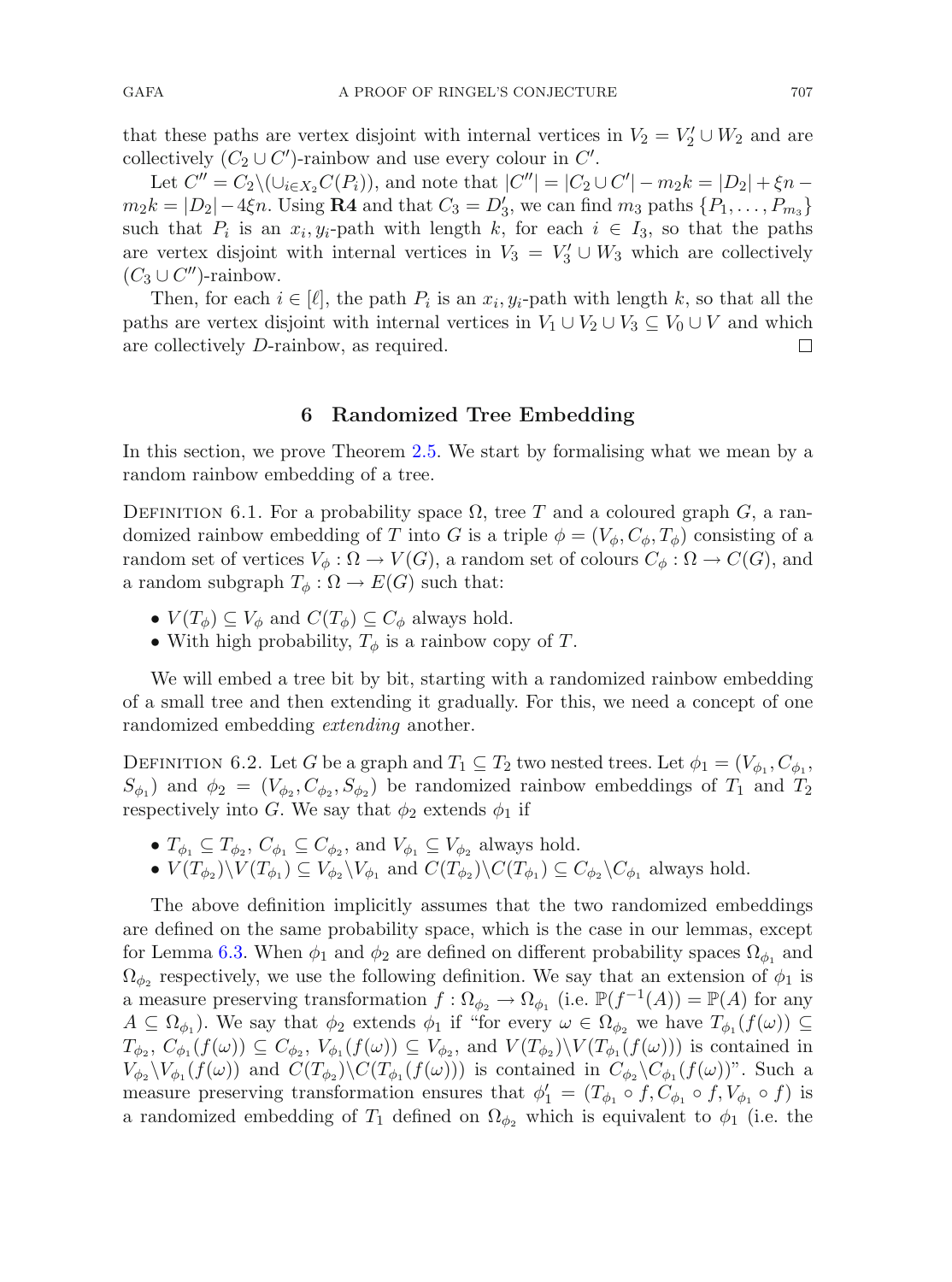probability of any outcomes  $\phi_1$  and  $\phi'_1$  are the same). It also ensures that  $\phi_2$  is an extension of  $\phi'_1$  as in Definition [6.2.](#page-44-1)

The following lemma extends randomized embeddings of trees by adding a large star forest. Recall that a p-random subset of some finite set is formed by choosing every element of it independently with probability p.

<span id="page-45-0"></span>LEMMA 6.3. (Extending with a large star forest). Let  $p \gg \beta \gg \gamma \gg d^{-1}, n^{-1}$  and  $\log^{-1} n \gg d^{-1}$ . Let  $T_1 \subseteq T_2$  *be forests such that*  $T_2$  *is formed by adding stars with*  $\geq d$ *leaves to vertices of*  $T_1$ *. Let*  $K_{2n+1}$  *be* 2-factorized and suppose that  $|T_2| = (1-p)n$ *.* Let  $\phi_1 = (V_{\phi_1}, C_{\phi_1}, T_{\phi_1})$  *be a randomized rainbow embedding of*  $T_1$  *into*  $K_{2n+1}$  *where*  $V_{\phi_1}$  *and*  $C_{\phi_1}$  *are both*  $\gamma$ *-random.* 

*Then,*  $\phi_1$  *can be extended into a randomized rainbow embedding*  $\phi_2 = (V_{\phi_2}, C_{\phi_2},$  $T_{\phi_2}$ ) *of*  $T_2$  *so that*  $V_{\phi_2}$  *and*  $C_{\phi_2}$  *are* (1−p+β)-random sets (with  $V_{\phi_2}$  *and*  $C_{\phi_2}$  *allowed to depend on each other).*

*Proof.* Choose  $\alpha$  such that  $\beta \gg \alpha \gg \gamma$ . Let  $\theta = |T_1|/n$  and  $F = T_2 \backslash T_1$ , noting that F is a star forest with degrees  $\geq d$  and  $e(F) = (1 - p - \theta)n$ . Let  $I \subseteq V(T_1)$  be the vertices to which stars are added to get  $T_2$  from  $T_1$ . Let  $\Omega$  be the probability space for  $\phi_1$ . We call  $\omega \in \Omega$  *successful* if  $T_{\phi_1}(\omega)$  is a copy of  $T_1$  and if we have  $|V_{\phi_1}(\omega)|, |C_{\phi_1}(\omega)| \leq 4\gamma n$  (using  $\theta \leq d^{-1} \ll \gamma$ ). Using Chernoff's bound and the fact that  $\phi_1$  is a randomized embedding of  $T_1$  we have that with high probability a random  $\omega \in \Omega$  is successful.

For every successful  $\omega$ , let  $J^{\omega}$  be the copy of I in  $T_{\phi_1}(\omega)$ . We can apply Lemma [3.24](#page-27-0) with  $F = F, J = J^{\omega}, V = V(K_{2n+1})\backslash V_{\phi_1}(\omega), C = C(K_{2n+1})\backslash C_{\phi_1}(\omega), p' = p + \theta, \alpha =$  $\alpha, \gamma' = 4\gamma, d = d$  and  $n = n$ . This gives a probability space  $\Omega^{\omega}$ , and a randomized subgraph  $F^{\omega}$ , and randomized sets  $U^{\omega} \subseteq V(K_{2n+1})\setminus (V_{\phi_1}(\omega) \cup V(F^{\omega}))$ ,  $D^{\omega} \subseteq C(K_{2n+1}) \backslash (C_{\phi_1}(\omega) \cup C(F^{\omega}))$  (so  $F^{\omega}$ ,  $U^{\omega}$ ,  $D^{\omega}$  are functions from  $\Omega^{\omega}$  to the families of subgraphs/subsets of vertices/sets of colours of  $K_{2n+1}$  respectively). From Lemma [3.24](#page-27-0) we know that, for each  $\omega$ ,  $F^{\omega}$  is with high probability a copy of F, and that  $U^{\omega}$  and  $D^{\omega}$  are  $(1 - \alpha)(p + \theta)$ -random subsets of  $V(K_{2n+1})\setminus V_{\phi_1}(\omega)$  and  $C(K_{2n+1})\backslash C_{\phi_1}(\omega)$  respectively which are always vertex/colour disjoint from  $F^{\omega}$ . Setting  $T^{\omega} = F^{\omega} \cup T_{\phi_1}(\omega)$  gives a subgraph which is a copy of  $T_2$  with high probability (for successful  $\omega$ ). For every unsuccessful  $\omega$ , set  $T^{\omega} = T_{\phi_1}(\omega)$ , and choose  $U^{\omega} \subseteq V(K_{2n+1})\backslash V_{\phi_1}(\omega), D^{\omega} \subseteq C(K_{2n+1})\backslash C_{\phi_1}(\omega)$  to be independent  $(1-\alpha)(p+\theta)$ random subsets (in this case letting  $\Omega^{\omega}$  be an arbitrary probability space on which such  $U^{\omega}$ ,  $D^{\omega}$  are defined).

Let  $\Omega_2 = \{(\omega, \omega') : \omega \in \Omega, \omega' \in \Omega^{\omega}\}\$ and set  $\mathbb{P}((\omega, \omega')) = \mathbb{P}(\omega)\mathbb{P}(\omega')$ . Notice that  $\Omega_2$  is a probability space. Let  $T_{\phi_2}$  be a random subgraph formed by choosing  $(\omega, \omega') \in \Omega_2$  (randomly with the above probability), and setting  $T_{\phi_2} = T^{\omega}(\omega')$ . Similarly define  $U = U^{\omega}(\omega')$  and  $D = D^{\omega}(\omega')$ . Notice that  $V \setminus V_{\phi_1}$  is  $(1 - \gamma)$ -random and that  $U|V_{\phi_1}$  is a  $(1-\alpha)(p+\theta)$ -random subset of  $V\setminus V_{\phi_1}$ . By Lemma [3.1,](#page-17-2) U is a  $(1-\alpha)(1-\gamma)(p+\theta)$ -random subset of  $V(K_{2n+1})$ . Similarly, D is a  $(1-\alpha)(1-\gamma)(p+\theta)$ random subset of  $C(K_{2n+1})$ . Since  $\beta \gg \alpha, \gamma$ , we have  $(1-\alpha)(1-\gamma)(p+\theta) \geq p-\beta$ ,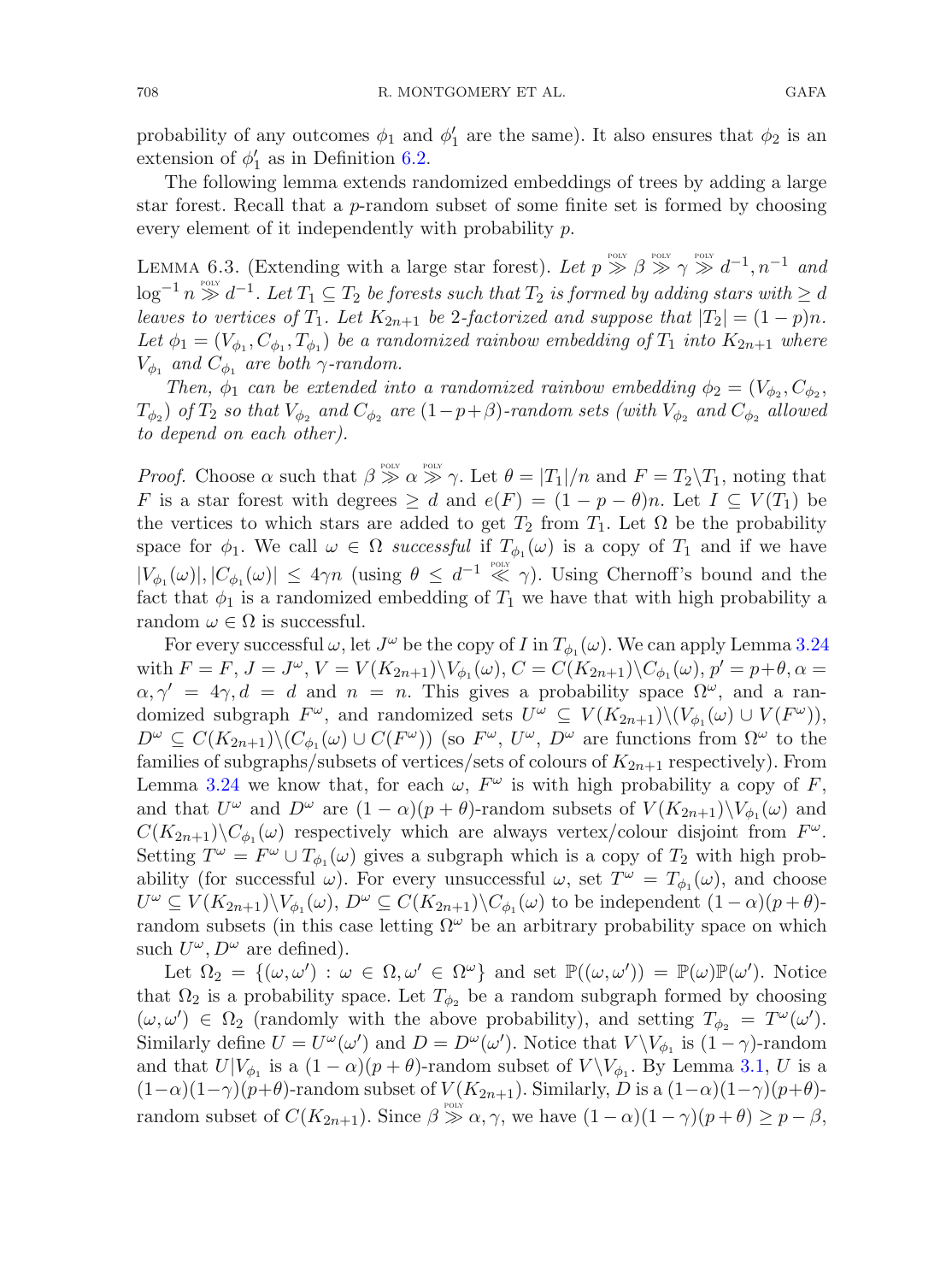and therefore can choose  $(p - \beta)$ -random subsets U' and D' such that  $U' \subseteq U$  and  $D' \subseteq D$ . Now  $V_{\phi_2} := V(K_{2n+1}) \backslash U'$  and  $C_{\phi_2} = C(K_{2n+1}) \backslash D'$  are  $(1 - p + \beta)$ -random sets of vertices/colours. We also have that with high probability  $T_{\phi_2}$  is a copy of  $T_2$ since

$$
\mathbb{P}(T_{\phi_2}(\omega,\omega')\text{is not a copy of }T_2)
$$
  
\$\leq\$  $\mathbb{P}(\omega \text{ unsuccessful}) + \mathbb{P}(\omega \text{ successful and } T_{\omega} \text{ not a copy of } T_2).$ 

Thus the required extension of  $\phi_1$  is  $\phi_2 = (T_{\phi_2}, V_{\phi_2}, C_{\phi_2})$  together with the measure preserving transformation  $f : \Omega_2 \to \Omega$  with  $f : (\omega, \omega') \to \omega$ .  $\Box$ 

<span id="page-46-1"></span>The following lemma extends randomized embeddings of trees by adding connecting paths.

LEMMA 6.4. (Extending with connecting paths). Let  $p \gg q \gg n^{-1}$ . Let  $T_1 \subseteq T_2$  be *forests such that*  $T_2$  *is formed by adding qn paths of length* 3 *connecting different components of*  $T_1$ *. Let*  $K_{2n+1}$  *be* 2-factorized. Let  $\phi_1 = (V_{\phi_1}, C_{\phi_1}, T_{\phi_1})$  *be a randomized rainbow embedding of*  $T_1$  *into*  $K_{2n+1}$  *and let*  $U \subseteq V(K_{2n+1}) \setminus V_{\phi_1}$ ,  $D \subseteq C(K_{2n+1}) \setminus C_{\phi_1}$ *be* p-random, independent subsets. Let  $V_{\phi_2} = V_{\phi_1} \cup U$  and  $C_{\phi_2} = C_{\phi_1} \cup D$ .

*Then,*  $\phi_1$  *can be extended into a randomized rainbow embedding*  $\phi_2 = (V_{\phi_2}, C_{\phi_2},$  $T_{\phi_2}$  of  $T_2$ .

*Proof.* Let  $\Omega$  be the probability space for  $\phi_1$ . We say that  $\omega \in \Omega$  is *successful* if  $T_{\phi_1}(\omega)$  is a copy of  $T_1$  and the conclusion of Lemma [3.26](#page-28-1) holds with  $V = U, C = D$ ,  $p = p$ ,  $q = q$  and  $n = n$ . As  $\phi_1$  is a randomized embedding of  $T_1$ , and by Lemma [3.26,](#page-28-1) we have that, with high probability,  $\omega$  is successful.

For each successful  $\omega$ , let  $x_1^{\omega}, y_1^{\omega}, \ldots, x_{qn}^{\omega}, y_{qn}^{\omega}$  be the vertices of  $T_{\phi_1}(\omega)$  which need to be joined by paths of length 3 to get a copy of  $T_2$ . From the conclusion of Lemma [3.26,](#page-28-1) for each successful  $\omega$ , we can find paths  $P_i^{\omega}$ ,  $i \in [qn]$ , so that the paths are vertex disjoint and collectively D-rainbow, and each path  $P_i^{\omega}$  is an  $x_i, y_i$ -path with length 3 and internal vertices in U. Letting  $T_{\phi_2} = T_{\phi_1}(\omega) \cup P_1^{\omega} \cup \cdots \cup P_m^{\omega}$  $(V_{\phi_2}, C_{\phi_2}, T_{\phi_2})$  gives the required randomized embedding of  $T_2$ .

<span id="page-46-0"></span>The following lemma extends randomized embeddings of trees by adding a sequence of matchings of leaves.

LEMMA 6.5. (Extending with matchings). Let  $\ell^{-1}$ , p,  $q \gg n^{-1}$ . Let  $T_1 \subseteq T_\ell$  be forests *such that*  $T_{\ell}$  *is formed by adding a sequence of*  $\ell$  *matchings of leaves to*  $T_1$ *. Let*  $K_{2n+1}$  *be* 2-factorized. Suppose  $|T_{\ell}| - |T_1| \leq pn$ . Let  $\phi_1 = (V_{\phi_1}, C_{\phi_1}, T_{\phi_1})$  *be a randomized rainbow embedding of*  $T_1$  *into*  $K_{2n+1}$ *. Let*  $U_{ind} \subseteq V(K_{2n+1})\backslash V_{\phi_1}$ *,*  $D_{ind} \subseteq$  $C(K_{2n+1})\backslash C_{\phi_1}$  *be* q-random, independent subsets. Let  $U_{dep} \subseteq V(K_{2n+1})\backslash (V_{\phi_1} \cup U_{ind})$ *be*  $p/2$ *-random, and*  $D_{dep} \subseteq C(K_{2n+1}) \setminus (C_{\phi_1} \cup D_{ind})$  *p*-random (possibly depending *on each other).*

*Then*  $\phi_1$  *can be extended into a randomized rainbow embedding*  $\phi_\ell = (V_{\phi_\ell}, C_{\phi_\ell}, T_{\phi_\ell})$ *of*  $T_{\ell}$  *into*  $V_{\phi_{\ell}} = V_{\phi_1} \cup U_{ind} \cup U_{dep}$  *and*  $C_{\phi_{\ell}} = C_{\phi_1} \cup D_{ind} \cup D_{dep}$ *.*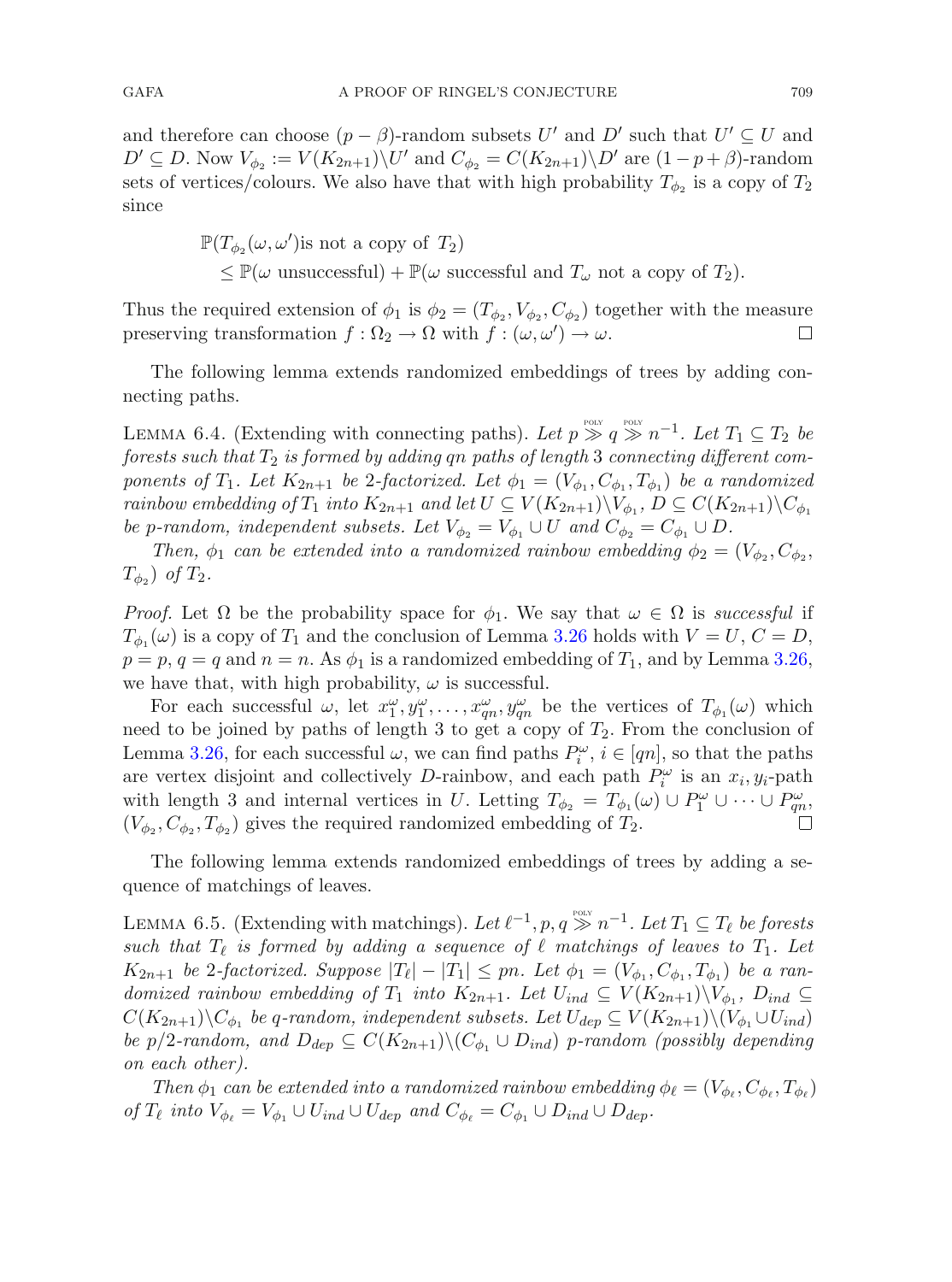*Proof.* Without loss of generality, suppose that  $|T_{\ell}| - |T_1| = pn$ . Define forests  $T_1, \ldots, T_\ell$ , and  $p_1, \ldots, p_\ell \in [0, 1]$  such that each  $T_{i+1}$  is constructed from  $T_i$  by adding a matching of  $p_i n$  leaves. Randomly partition  $U_{dep} = \{U_{dep}^1, \ldots, U_{dep}^{\ell}\}\$  and  $D_{dep} =$  $\{D^\mathbf{1}_{dep}, \ldots, D^\ell_{dep}\}\$  so that each set  $U^i_{dep} \subseteq V(K_{2n+1})$  is  $p_i/2$ -random and each set  $D_{dep}^i \subseteq C(K_{2n+1})$  is  $p_i$ -random. Randomly partition  $U_{ind} = \{U_{ind}^1, \ldots, U_{ind}^{\ell}\}, D_{ind} =$  $\{D_{ind}^{\hat{i}},\ldots,D_{ind}^{\ell}\}\$  so that each set  $U_{ind}^i$  and  $D_{ind}^i$  is  $(q/\ell)$ -random.

Let  $\Omega$  be the probability space for  $\phi_1$ . We say that  $\omega \in \Omega$  is *successful* if  $T_{\phi_1}(\omega)$  is a copy of  $T_1$  and, for each  $i \in [\ell]$ , the conclusion of Lemma [3.20](#page-25-1) holds for  $U_{dep}^i$ ,  $U_{ind}^i$ ,  $D_{dep}^i$ ,  $D_{ind}^i$ ,  $p = p_i$ ,  $\gamma = q/\ell$  and  $n = n$ . As  $\phi_1$  is a randomized embedding of  $T_1$ , and by Lemma [3.20,](#page-25-1) we have that, with high probability,  $\omega$  is successful. Note that, for this, we take a union bound over  $\ell$  events, using that the conclusion of Lemma [3.20](#page-25-1) holds with probability  $1 - o(n^{-1})$  in each application.

For each successful  $\omega$ , define a sequence of trees  $T_0^{\omega}, T_1^{\omega}, \ldots, T_{\ell}^{\omega}$ . Fix  $T_0^{\omega} = T_{\phi_1}(\omega)$ and recursively construct  $T_{i+1}^{\omega}$  from  $T_i^{\omega}$  by adding an appropriate  $(D_{dep}^i \cup D_{ind}^i)$ rainbow size  $p_i n$  matching into  $U_{dep}^i \cup U_{ind}^i$  to make  $T_i^{\omega}$  into a copy of  $T_{i+1}$  (which exists as the conclusion of Lemma [3.20](#page-25-1) holds because  $\omega$  is successful). Letting  $T_{\phi_{\ell}}(\omega) = T_{\ell}^{\omega}$  gives the required randomized embedding of  $T_{\ell}$ .  $\Box$ 

<span id="page-47-0"></span>The following lemma gives a randomized embedding of any small tree.

LEMMA 6.6. (Small trees with a replete subset). Let  $q \gg \gamma \geq \nu \gg \xi \gg n^{-1}$ . Let T be a tree with  $|T| = \gamma n$  containing a set  $U \subseteq V(T)$  with  $|U| = \nu n$ . Let  $K_{2n+1}$ *be* 2-factorized with  $V_{\phi}$ ,  $C_{\phi}$  q-random sets of vertices and colours respectively. Then, *there is a randomized rainbow embedding*  $\phi = (T_{\phi}, V_{\phi}, C_{\phi})$  *along with independent*  $q/2$ *-random sets*  $V_0 \subseteq V_\phi \backslash V(T_\phi)$ ,  $C_0 \subseteq C_\phi \backslash C(T_\phi)$  *with*  $(V_0, U_\phi)$   $\xi$ *n*-replete with high *probability (where*  $U_{\phi}$  *is the copy of* U *in*  $T_{\phi}$ ).

*Proof.* Choose  $\alpha$  such that  $q \gg \alpha \gg \gamma, \nu$ . Inside  $V_{\phi}$  choose disjoint sets  $V_0, V_1, V_2$ which are  $q/2$ -random,  $\alpha$ -random, and  $100\nu/q$ -random respectively. Inside  $C_{\phi}$  choose disjoint sets  $C_0, C_1, C_2$  which are  $q/2$ -random,  $q/4$ -random, and  $q/4$ -random respectively. Notice that the total number of edges of any particular colour is  $2n+1$  and the probability that any such edge is going from  $V_2$  to  $V_1 \cup V_2$  is  $2\alpha(100\nu/q)+(100\nu/q)^2 \leq$  $300\alpha(\nu/q)$ . Therefore by Lemmas [3.15](#page-23-0) and [3.2](#page-17-0) the following hold with high probability.

- **R1** Every vertex v has  $|N_{C_1}(v) \cap V_1| \ge \alpha q n/4 \ge 3|T|$  and  $|N_{C_2}(v) \cap V_2| \ge (100\nu/q)$ .  $qn/4 \geq 4|U|$ .
- **R2** Every colour has at most  $400\alpha(\nu/q)n \leq 0.1|U|$  edges from  $V_2$  to  $V_1 \cup V_2$ .

Using **R1**, we can greedily find a rainbow copy  $T_{\phi}$  of T in  $V_1 \cup V_2 \cup C_1 \cup C_2$  with U embedded into  $V_2$ . Indeed, embed one vertex at a time, always embedding a vertex which has one neighbour into preceding vertices. Moreover, put a vertex from  $T\backslash U$ into  $V_1$  using an edge of colour from  $C_1$  and put a vertex from U into  $V_2$  using an edge of colour from  $C_2$ . Let  $U_{\phi}$  be the copy of U in  $T_{\phi}$ . By **R2**, and as  $|U_{\phi}| = \nu n$ ,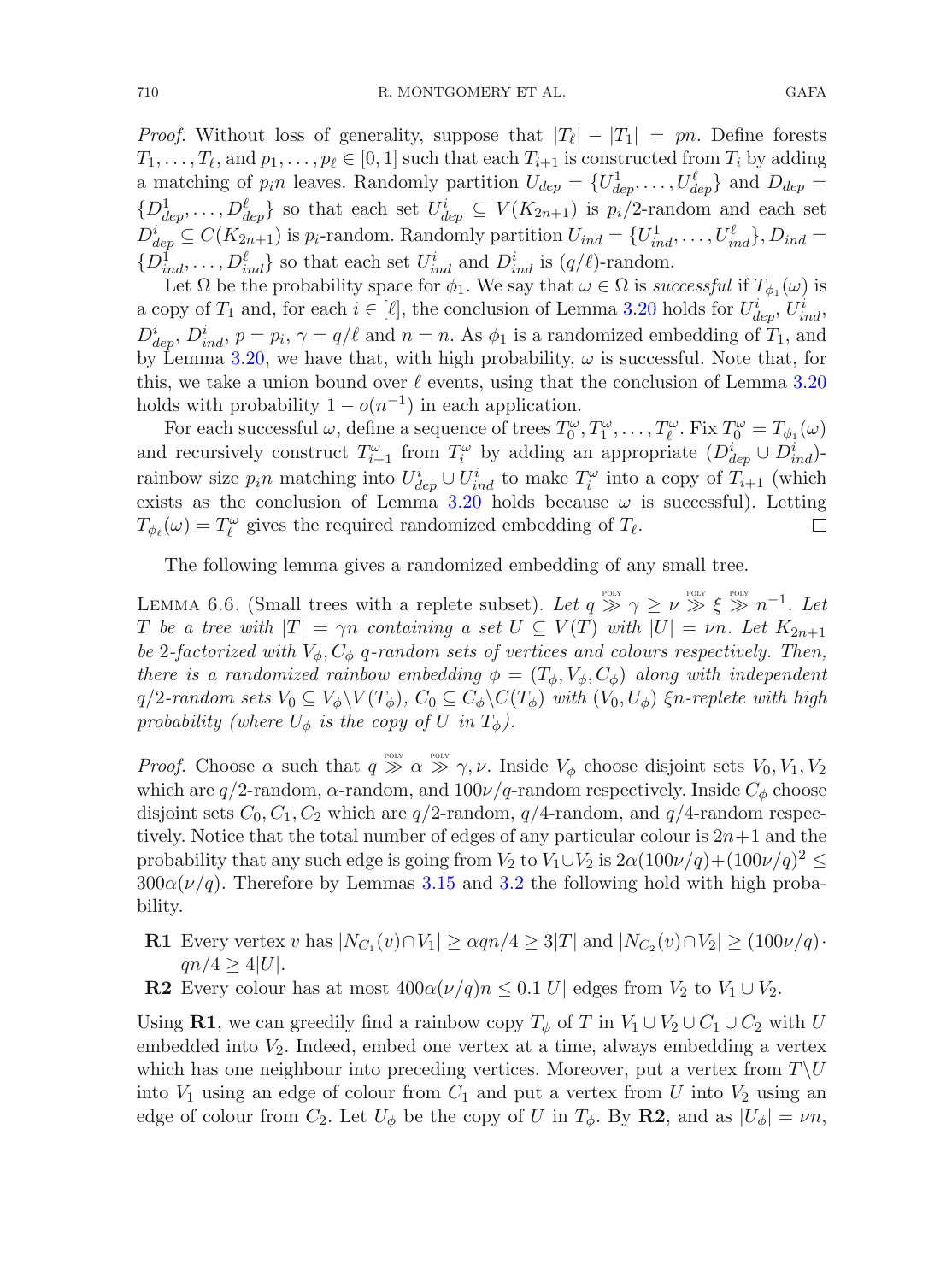$(U_{\phi}, V(K_{2n+1})\backslash (V_1\cup V_2))$  is 0.9*vn*-replete. Indeed, for every colour there are at least  $|U_{\phi}|$  edges of this colour incident to  $U_{\phi}$  and at most  $0.1|U_{\phi}|$  of them going to  $V_1 \cup V_2$ .

Consider a set  $V_0' \subseteq V(K_{2n+1})$  which is  $\left(\frac{1}{1-\alpha-100\nu/q}\right) \cdot (q/2)$ -random and independent of  $V_1, V_2, C_0, C_1, C_2$ . Notice that  $V_0' \setminus (V_1 \cup V_2)$  is  $q/2$ -random. Thus the joint distributions of the families of random sets  $\{V_0'\setminus (V_1 \cup V_2), V_1, V_2, C_0, C_1, C_2\}$ and  ${V_0, V_1, V_2, C_0, C_1, C_2}$  are exactly the same. By Lemma [3.14](#page-22-0) applied with  $A = U_{\phi}, B = V(K_{2n+1}) \setminus (V_1 \cup V_2), V = V'_0$ , the pair  $(U_{\phi}, V'_0 \setminus (V_1 \cup V_2))$  is  $\xi$ -replete with high probability. Since  $(U_\phi, V'_0 \setminus (V_1 \cup V_2))$  has the same distribution as  $(U_\phi, V_0)$ , the latter pair is also ξ-replete with high probability.

Now we prove the main result of this section—Theorem [2.5.](#page-12-1) It finds a rainbow embedding of every nearly-spanning tree. Given the preceding lemmas, the proof is quite simple. First, we decompose the tree into star forests, matchings of leaves, and connecting paths using Lemma [3.9.](#page-19-2) Then, we embed each of these parts using the preceding lemmas in this section.

*Proof of Theorem [2.5.](#page-12-1)* Choose  $\beta$  and d such that  $1 \geq \epsilon \gg \eta \gg \beta \gg \mu \gg d^{-1} \gg \xi$ with  $k^{-1} \gg d^{-1}$ . By Lemma [3.9,](#page-19-2) there are forests  $T_1^{\text{small}} \subseteq T_2^{\text{stars}} \subseteq T_3^{\text{match}} \subseteq$  $T_4^{\text{paths}} \subseteq T_5^{\text{match}} = T'$  satisfying **H1** – **H5** with  $d = d, n = (1 - \epsilon)n$  and  $U = U$ . Fix  $U' = U \cap T_1^{\text{small}}.$ 

Fix  $p' = 1 - |T_2^{\text{stars}}|/n = (|T'| - |T_2^{\text{stars}}|)/n + \epsilon$ . We claim that  $p' \ge (p + \epsilon)/2$ . To see this, let T'' be the tree with  $|T''| = pn$  formed by deleting leaves of vertices with  $\geq k$  leaves in T'. Let  $A \subseteq V(T_1^{\text{small}})$  be the vertices to which leaves need added to get  $T_2^{\text{stars}}$  from  $T_1^{\text{small}}$ , and, for each  $v \in A$ , let  $d_v \geq d$  be the number of such leaves that are added to v. Then we have that  $\sum_{v \in A} d_v = |T_2^{\text{stars}}| - |T_1^{\text{small}}|$ . Let  $d'_v$  be the number of these leaves added to v which are not themselves leaves in T'. Note that, for each  $v \in A$ , at least  $d'_v$  neighbours of v lie in  $V(T')\setminus V(T_2^{\text{stars}})$ . Thus, we have  $\sum_{v \in A} d'_v \le |T'| - |T_2^{\text{stars}}|$ . Moreover, for each  $v \in A$  with  $d_v - d'_v \ge k$ we deleted  $d_v - d'_v$  leaves attached to v when we formed T'' from T', otherwise we deleted nothing. In both cases we deleted at least  $d_v - d'_v - k$  leaves for each  $v \in A$ . Therefore, using that  $|A| \leq |T_1^{\text{small}}| \leq n/d$ , we have

$$
|T'| - |T''| \ge \sum_{v \in A} (d_v - d'_v - k) = |T_2^{\text{stars}}| - |T_1^{\text{small}}| - \sum_{v \in A} (d'_v + k)
$$
  
 
$$
\ge |T_2^{\text{stars}}| - (k+1)n/d - \sum_{v \in A} d'_v.
$$

Thus,

$$
pn = |T''| \le |T'| - |T_2^{\text{stars}}| + (k+1)n/d + \sum_{v \in A} d'_v
$$
  

$$
\le 2(|T'| - |T_2^{\text{stars}}|) + \epsilon n = 2p'n - \epsilon n,
$$

implying,  $p' \ge (p + \epsilon)/2$ .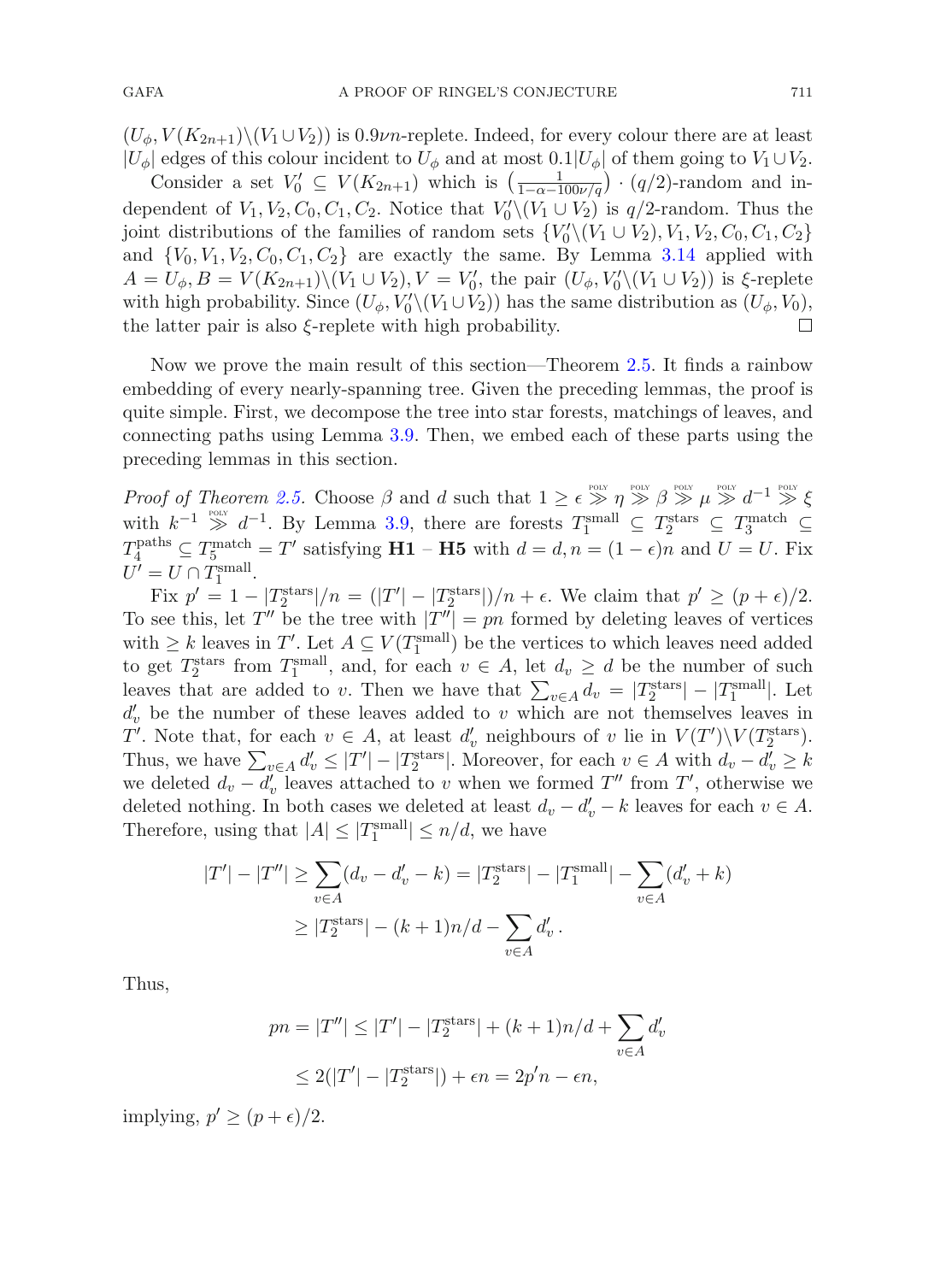For each  $i \in \{2,\ldots,5\}$  (and the label  $*$  meaning "small, stars, match or paths" appropriately), let  $p_i = (|T_i^*| - |T_{i-1}^*|)/n$ . Set  $p_6 = \epsilon - \beta$ . These constants represent the proportion of colours which are used for embedding each of the subtrees (with  $p_6$  representing the proportion of colours left over for the set C in the statement of the lemma). Notice that  $p' = p_3 + p_4 + p_5 + p_6 + \beta$ . For each  $i \in [6]$ , choose disjoint, independent 2 $\mu$ -random sets  $V_{ind}^i, C_{ind}^i$ . Do the following.

• Apply Lemma [6.6](#page-47-0) to  $T_1^{\text{small}}$ ,  $U = U'$ ,  $V_{\phi} = V_1^{\text{ind}}$ ,  $C_{\phi} = C_1^{\text{ind}}$ ,  $q = 2\mu$ ,  $\gamma = |T_1^{small}|/n, \nu = |U'|/n$  and  $\xi = \xi$ . This gives a randomized rainbow embedding  $\phi_1 = (T_{\phi_1}, V_1^{ind}, C_1^{ind})$  of  $T_1^{small}$  and  $\mu$ -random, independent sets  $V_0 \subseteq V_1^{ind} \backslash V(T_{\phi_1}), \ C_0 \subseteq C_1^{ind} \backslash C(T_{\phi_1})$  with  $(U'_{\phi_1}, V_0)$   $\xi$ n-replete with high probability (where  $U'_{\phi_1}$  is the copy of  $U'$  in  $T_{\phi_1}$ ).

Notice that  $\phi'_1 = (V_1^{ind} \cup \cdots \cup V_6^{ind}, C_1^{ind} \cup \cdots \cup C_6^{ind}, T_{\phi_1})$  is also a randomized embedding of  $T_1^{\text{small}}$ . Then, do the following.

• Apply Lemma [6.3](#page-45-0) with  $T_1 = T_1^{\text{small}}$ ,  $T_2 = T_2^{\text{stars}}$ ,  $\phi_1 = \phi'_1$ ,  $p = p'$ ,  $\beta = \beta, \gamma = \beta$  $12\mu$ ,  $d = d$ ,  $n = n$ . This gives a randomized embedding  $\phi_2 = (V_{\phi_2}, C_{\phi_2}, T_{\phi_2})$  of  $T_2^{\text{stars}}$  extending  $\phi'_1$ , with  $V_{dep} = V(K_{2n+1}) \setminus V_{\phi_2}$ ,  $C_{dep} = C(K_{2n+1}) \setminus C_{\phi_2}$   $(p' - \beta)$ random sets of vertices/colours.

Notice that  $\phi_2' = (V_{\phi_2} \setminus (V_{3}^{ind} \cup \cdots \cup V_{6}^{ind}), C_{\phi_2} \setminus (C_{3}^{ind} \cup \cdots \cup C_{6}^{ind}), T_{\phi_2})$  is also a randomized embedding of  $T_2^{\text{stars}}$ . Indeed, recall that by our definition of extension we embed vertices of  $T_2^{\text{stars}}\setminus T_1^{\text{small}}$  outside of the set  $V_1^{ind} \cup \cdots \cup V_6^{ind}$  using the edges whose colours are also outside of  $C_1^{ind} \cup \cdots \cup C_6^{ind}$ . Moreover, by our constriction,  $V(T_{\phi_1})$  is disjoint from  $V_2^{ind} \cup \cdots \cup V_6^{ind}$  and  $C(T_{\phi_1})$  is disjoint from  $C_2^{ind} \cup \cdots \cup C_6^{ind}$ .

Using that  $p_3 + p_4 + p_5 + p_6 = p' - \beta$  and Lemma [3.1,](#page-17-2) randomly partition  $C_{dep} = C_{dep}^3 \cup C_{dep}^4 \cup C_{dep}^5 \cup C_{dep}^6$  with the sets  $C_{dep}^i$  p<sub>i</sub>-random subsets of  $C(K_{2n+1})$ .

Using that  $p^{\prime -}\beta = (p_3+p_4+p_5+p_6)/2+(p^{\prime}-\beta)/2 \geq p_3/2+p_4/2+p_5/2+(p+\epsilon)/6,$ inside  $V_{dep}$  we can choose disjoint sets  $V_{dep}^3$ ,  $V_{dep}^4$ ,  $V_{dep}^5$ ,  $V_{dep}^6$  which are  $\rho$ -random for  $\rho = p_3/2, p_4/2, p_5/2, (p+\epsilon)/6$  respectively. We remark that some of the random sets  $(V_{ind}^2, C_{ind}^2, V_{ind}^6, C_{ind}^6, V_{dep}^4, \text{ and } C_{dep}^4)$  will not actually be used in the embedding, and are defined only for notational convenience.

- Apply Lemma [6.5](#page-46-0) with  $T_{\ell} = T_3^{\text{match}}, T_1 = T_2^{\text{stars}}, V_{dep} = V_{dep}^3, C_{dep} = C_{dep}^3$  $V_{ind} = V_{ind}^3$ ,  $C_{ind} = C_{ind}^3$ ,  $\phi_1 = \phi_2'$ ,  $\ell = d, p = p_3, q = 2\mu, n = n$ . This gives a randomized embedding  $\phi_3 = (V_{\phi_3}, C_{\phi_3}, T_{\phi_3})$  of  $T_3^{\text{match}}$  into  $V_{ind}^3 \cup V_{dep}^3 \cup V_{\phi'_2}^3$ ,  $V_{dep}^3 \cup V_{ind}^3 \cup C_{\phi'_2}$  extending  $\phi_2$ .
- Apply Lemma [6.4](#page-46-1) with  $T_2 = T_4^{\text{paths}}, T_1 = T_3^{\text{match}}, V_{ind} = V_{ind}^4, C_{ind} = C_{ind}^4$  $\phi_1 = \phi_3$ ,  $p = 2\mu$ ,  $q = (2k)^{-1}$ ,  $n = n$ . This gives a randomized embedding  $\phi_4 = (V_{\phi_4}, C_{\phi_4}, T_{\phi_4})$  of  $T_4^{\text{paths}}$  into  $V_{ind}^4 \cup V_{\phi_3}, C_{ind}^4 \cup C_{\phi_3}$  extending  $\phi_3$ .
- By Lemma [6.5](#page-46-0) with  $T_{\ell} = T_5^{\text{match}}, T_1 = T_4^{\text{paths}}, V_{dep} = V_{dep}^5, C_{dep} = C_{dep}^5$  $V_{ind} = V_{ind}^5$ ,  $C_{ind} = C_{ind}^5$ ,  $\phi_1 = \phi_4$ ,  $\ell = d, p = p_5, q = 2\mu, n = n$ , we get a randomized embedding  $\phi_5 = (V_{\phi_5}, C_{\phi_5}, T_{\phi_5})$  of  $T_5^{\text{match}}$  into  $V_{ind}^5 \cup V_{dep}^5 \cup V_{\phi_4}$ ,  $C^5_{dep} \cup C^5_{ind} \cup V_{\phi_4}$  extending  $\phi_4$ .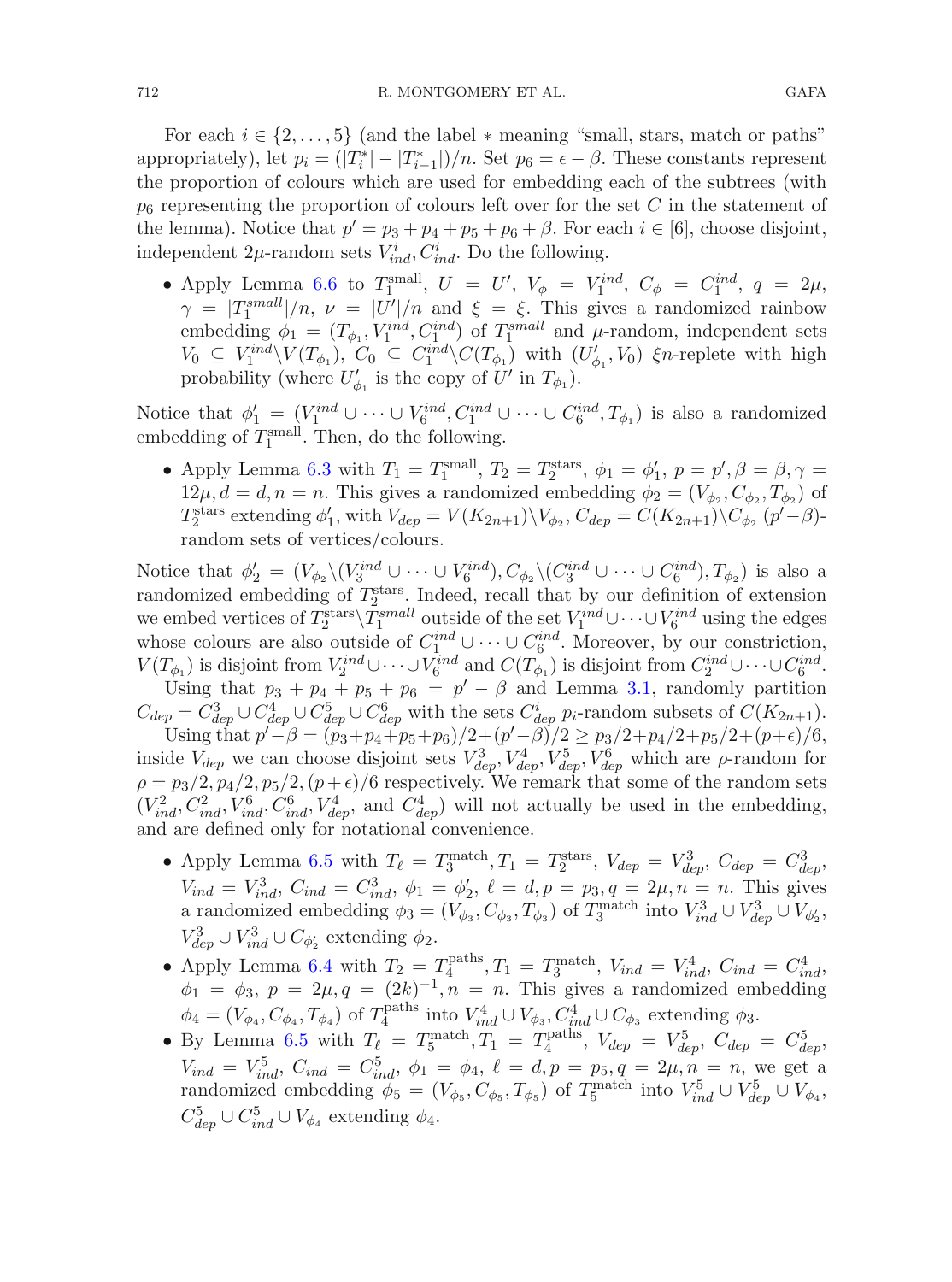Now the lemma holds with  $\hat{T}' = T_{\phi_5}$ ,  $V_0 = V_0$ ,  $C_0 = C_0$  (recall that these sets are from the application of Lemma [6.6](#page-47-0) above),  $V = V_{dep}^6$ , and  $C \subseteq C_{dep}^6$  a  $(1-\eta)\epsilon$ -random subset.

## **7 The Embedding in Case C**

<span id="page-50-0"></span>For our embedding in Case C, we distinguish between those trees with one very high degree vertex, and those trees without. The first case is covered by Theorem [2.3.](#page-11-1) In this section, we prove Lemma [7.1,](#page-50-1) which covers the second case and thus completes the proof of Theorem [2.8.](#page-13-2)

For trees with no very high degree vertex, we start with the following lemma which embeds a small tree in the  $ND$ -colouring in a controlled fashion. In particular, we wish to embed a prescribed small portion of the tree into an interval in the cyclic ordering of  $K_{2n+1}$  so that the distance between any two consecutive vertices in the image of the embedding is small.

<span id="page-50-1"></span>LEMMA 7.1. (Embedding a small tree into prescribed intervals). Let  $n \geq 10^5$ . Let  $K_{2n+1}$  *be* ND-coloured, and let T *be a tree with at most*  $n/100$  *vertices whose vertices are partitioned as*  $V(T) = V_0 \cup V_1 \cup V_2$  *with*  $|V_1|, |V_2| \leq 2n/\log^4 n$ . Let  $I_0, I_1, I_2$ *be disjoint intervals in*  $V(K_{2n+1})$  *with*  $|I_0| \ge 7|V_0|$ ,  $|I_1| \ge 8|V_1|\log^3 n$  *and*  $|I_2| \ge 8|V_1|\log^3 n$  $8|V_2| \log^3 n$ .

*Then, there is a rainbow copy* S of T in  $K_{2n+1}$  such that, for each  $0 \le i \le 2$ *, the image of*  $V_i$  *is contained in*  $I_i$ *, and, furthermore, any consecutive pair of vertices of* S in  $I_1$ , or in  $I_2$ , are within distance 16  $\log^3 n$  of each other.

*Proof.* Let  $k \in \{2 \log n\}, \lfloor 2 \log n \rfloor - 1\}$  be odd. Choose consecutive subintervals  $I_1^1, \ldots, I_1^{|V_1|}$  in  $I_1$  of length  $k^3$ , and choose consecutive subintervals  $I_2^1, \ldots, I_2^{|V_2|}$  in  $I_2$ of length  $k^3$ . Partition  $C(K_{2n+1})$  as  $C_0 \cup C_1^1 \cup \cdots \cup C_1^k \cup C_2^1 \cup \cdots \cup C_2^k$  so that, for each  $m \in [n]$  and  $i \in [k]$ ,

> $m \in$  $\sqrt{ }$  $\overline{J}$  $\sqrt{2}$  $C_0$  if m is odd,  $C_1^i$  if m is even and  $m \equiv i \mod 2k + 1$ ,<br>  $C_2^i$  if m is even and  $m \equiv i + k \mod 2k + 1$ .

Note that, for every  $p \in [2], i \in [k], j \in [|V_p|],$  and  $v \notin I_p^j$ , the vertex v has at least  $\lfloor |I_p^j|/2(2k+1)\rfloor \geq k$  colour- $C_p^i$  neighbours in  $I_p^j$  (since  $C_p^i$  contains only even colours and k is odd). Here we call a vertex u a colour- $C_p^i$  neighbour of v if the colour of the edge vu belongs to  $C_p^i$ .

Order  $V(T)$  arbitrarily as  $v_1, \ldots, v_m$  such that  $\{v_1, \ldots, v_i\}$  forms a subtree of T for each  $i \in [m]$ . We embed the vertices  $v_1, \ldots, v_m$  one by one, in m steps, so that, in step i, we embed  $v_i$  to some  $u_i \in V(K_{2n+1})$ . Since  $T[v_1,\ldots,v_i]$  is a tree, for each i, there is a unique  $f(i) < i$  for which  $v_{f(i)}v_i \in E(T)$ . We will maintain that the edges  $u_i u_{f(i)}$  have different colours for each i. At step i (the step in which  $u_1, \ldots, u_{i-1}$  have already been chosen and we are choosing  $u_i$ ) we say that a vertex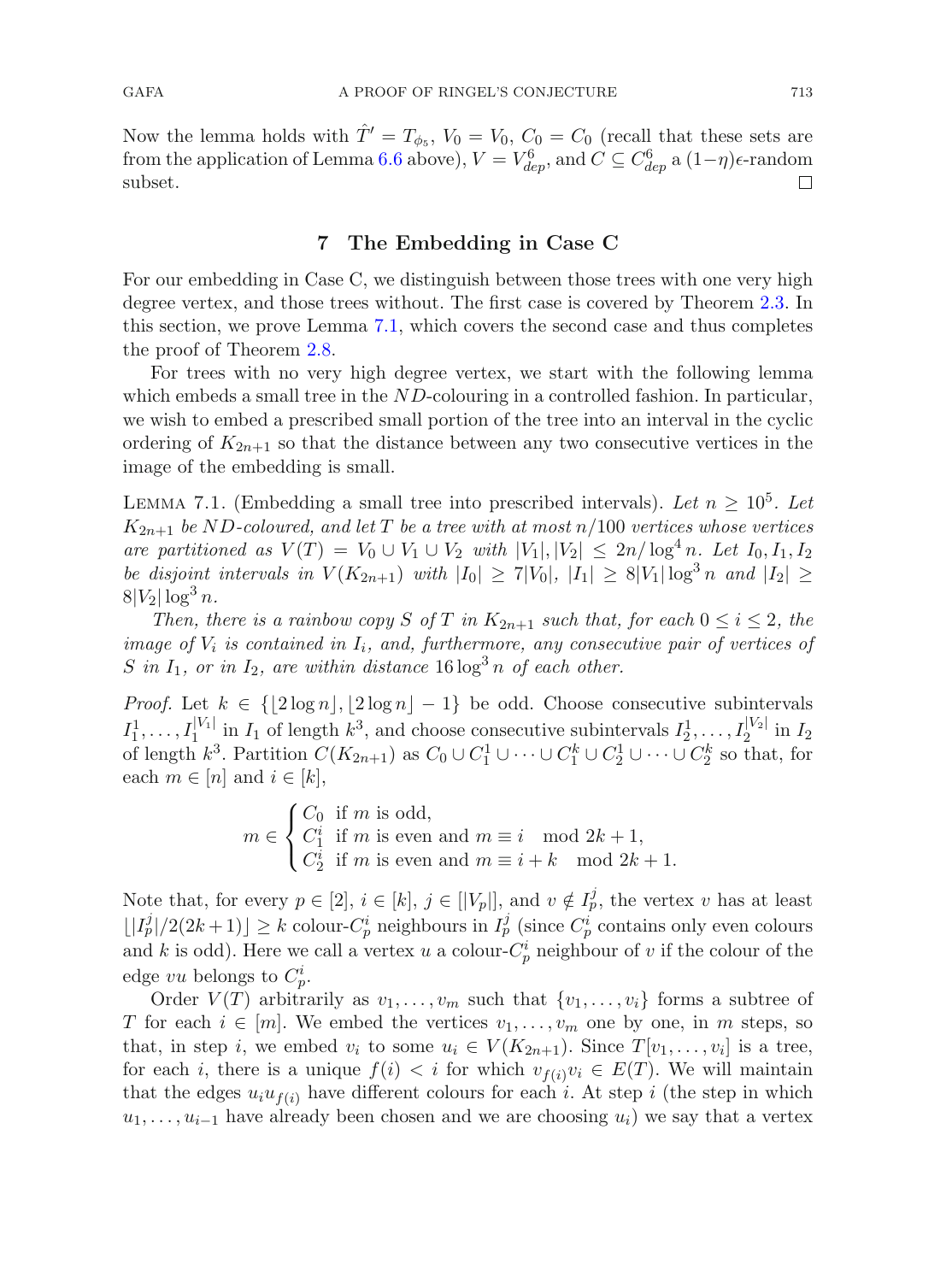x is *free* if  $x \notin \{u_1, \ldots, u_{i-1}\}$ . We say that an interval  $I_s^t$  is *free*, if it contains no vertices from  $\{u_1,\ldots,u_{i-1}\}$ . We say that a colour is *free* if it does not occur on  $\{u_{f(i)}u_i : 2 \leq j \leq i-1\}$ . The procedure to choose  $u_i$  at step i is as follows.

- If  $v_i \in V_0$ , then  $u_i$  is embedded to any free vertex in  $I_0$  so that, if  $i \geq 2$ ,  $u_{f(i)}u_i$ is any free colour in  $C_0$ .
- For  $p \in [2]$ , if  $v_i \in V_p$ , then  $u_i$  is embedded into any free interval  $I_p^i$  so that, if  $i \geq 2$ ,  $u_{f(i)}u_i$  uses any free colour in  $C_p^j$ , for j as small as possible.

The lemma follows if we can embed all the vertices in this way. Indeed, as we have exactly the right number of intervals to embed one vertex per interval, consecutive vertices in  $I_1$  (or  $I_2$ ) are in consecutive intervals  $I_1^i$ , and hence at most 16 log<sup>3</sup> n apart. Since  $C_0$  contains all the odd colours, vertex  $u_{f(i)}$  has  $\geq \lfloor |I_0|/2 \rfloor - 1 > 3|V_0|$  colour- $C_0$  neighbours in  $I_0$ . At each step at most  $|V_0|$  of the vertices in  $I_0$  are occupied, and at most  $|V_0|$  colours are used. Since the ND-colouring is locally 2-bounded, this forbids at most  $3|V_0|$  vertices. Therefore, there is always room to embed each  $v_i \in V_0$ into  $I_0$ . To finish the proof of the lemma, it is sufficient to show that, throughout the process, for each  $p \in [2]$ , there will always be sets  $C_p^j$  which are never used.

CLAIM 7.2. Let  $p \in [2]$ ,  $i \in [m]$  and  $s \in [k]$ . At step i, if there are  $\geq |V_p|/2^s$  free *intervals*  $I_p^j$ , then no colour from  $C_p^s$  has been used up to step i.

*Proof.* The proof is by induction on i. The initial case  $i = 0$  is trivial. Suppose it is true for steps  $1,\ldots,i-1$  and suppose that there are still at least  $|V_p|/2^s$  free intervals  $I_p^j$ . Now, by the induction hypothesis for  $p' = p$ ,  $i' = i-1$  and  $s' = s-1$ , colours from  $C_p^{s-1}$  were only used when there were fewer than  $|V_p|/2^{s-1}$  free intervals  $I_p^j$ , and hence at most  $|V_p|/2^{s-1}$  vertices were embedded using colours from  $C_p^{s-1}$ . In each free interval,  $u_{f(i)}$  has at least k colour- $C_p^{s-1}$  neighbours. and hence at least  $k|V_p|/2^s$  colour- $C_p^{s-1}$  neighbours in the free intervals in total. As the ND-colouring is locally 2bounded, this gives at least  $k|V_p|/2^{s+1} > |V_p|/2^{s-1}$  colour- $C_p^{s-1}$  neighbours adjacent to  $u_{f(i)}$  by edges of different colours. Therefore  $u_{f(i)}$  has some colour  $C_p^{s-1}$ -neighbour  $u_i$  in a free interval so that  $u_{f(i)}u_i$  is a free colour. Thus, no colour from  $C_p^s$  is used in step i.

Taking  $s = k$ , we see that colours from  $C_1^k$  and  $C_2^k$  never get used while there is at least one free interval. As there are exactly as many intervals as vertices we seek to embed, the colours from  $C_1^k$  and  $C_2^k$  are never used, and hence the procedure successfully embeds T.  $\Box$ 

Now we are ready to prove Case C. Letting  $T'$  be a tree T in Case C with the neighbouring leaves of vertices with  $\geq \log^4 n$  leaves removed, we embed T' using the above lemma. Then, much like in the proof of Theorem [2.3,](#page-11-1) leaves are added to high degree vertices one at a time. In order to make sure we use all the colours, these leaves are located in particular intervals of the ND-colouring. In the proof, for technical reasons, we have three different kinds of high degree vertices (called type 1, type 2 and type 3 vertices), with vertices of a particular type having its neighbours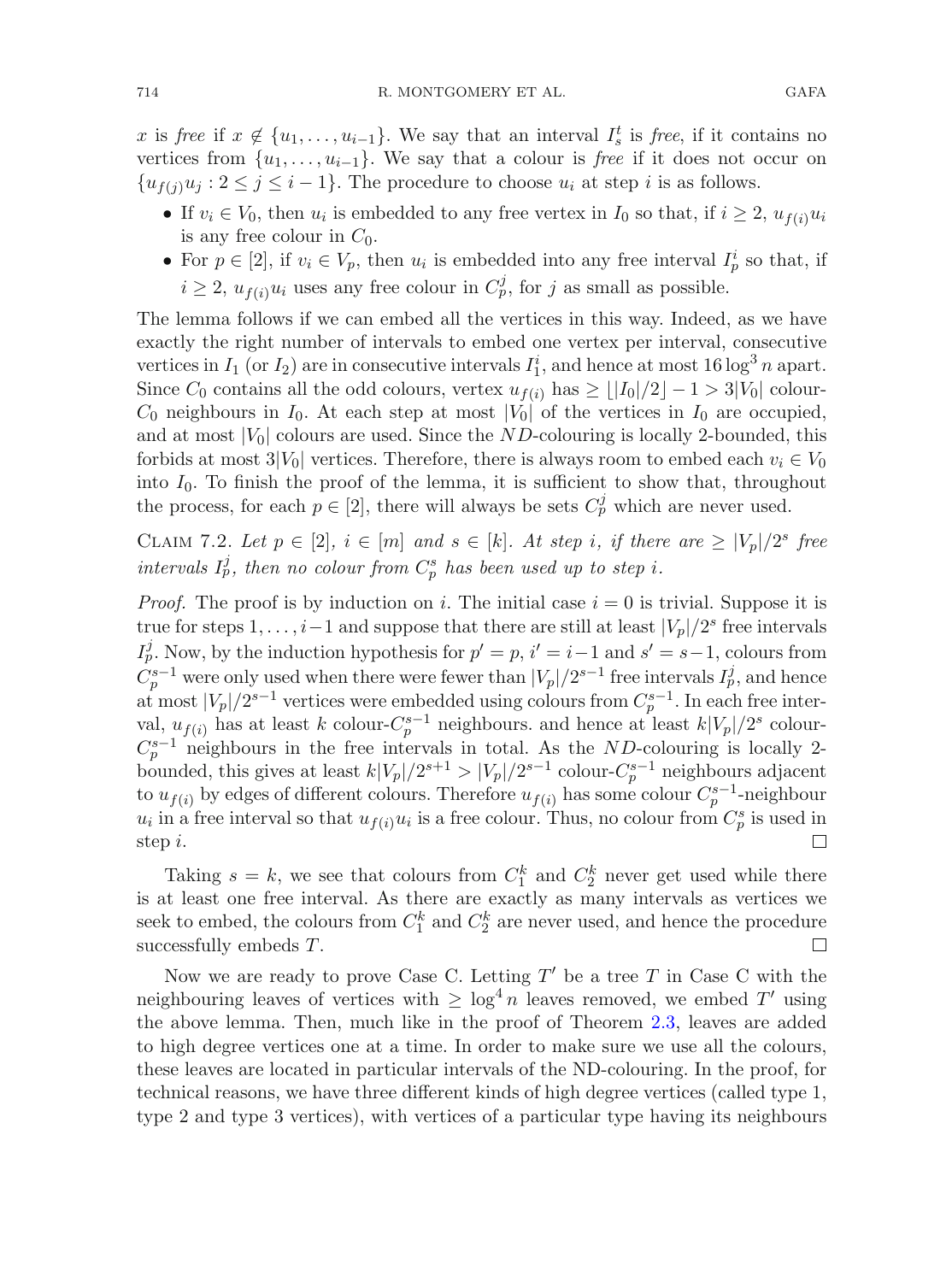

<span id="page-52-0"></span>Figure 5: Embedding the tree in Case C.

chosen by a particular rule. (We note that we may have no type 2 vertices.) We embed the vertices of different types into 3 disjoint intervals.

*Proof of Theorem [2.8.](#page-13-2)* See Figure [5](#page-52-0) for an illustration of this proof. If  $d_i \geq 2n/3$  for some *i*, then the result follows from Theorem [2.3.](#page-11-1) Assume then that  $v_1, \ldots, v_\ell$  are ordered so that  $2n/3 \geq d_1 \geq \ldots \geq d_{\ell}$ . Note that  $d_1 + \ldots + d_{\ell} = n + 1 - |T'| \geq$  $99n/100+1$ . Choose the smallest m with  $0.05n < d_1+\ldots+d_m$ . From minimality, we have  $d_1 + \ldots + d_m \leq d_1 + 0.05n$ . Let  $V_1 = \{v_1, \ldots, v_m\}$ ,  $V_2 = \{v_{m+1}, \ldots, v_\ell\}$ , and  $V_0 = \{v_1, \ldots, v_m\}$  $V(T')\setminus (V_1 \cup V_2)$ . Let  $I_0 = [0.83n, 0.9n], I_1 = [0.7n, 0.71n],$  and  $I_2 = [0.91n, 0.92n].$ Then, it is easy to check that  $|I_0| \ge 7|V_0|, |I_1| \ge 8|V_1|\log^3 n$  and  $|I_2| \ge 8|V_2|\log^3 n$ (for the last two this comes from the fact that each  $v_i \in V_1 \cup V_2$  is joined to  $d_i \geq \log^4 n$ leaves. Therefore, using  $n \ge 10^6$ , we have  $|V_i| \le n/\log^4 n \le 0.1n/\log^3 n$ .

By Lemma [7.1,](#page-50-1) there is a rainbow embedding of  $T'$  in  $I_0 \cup I_1 \cup I_2$  with  $V_i$  embedded to  $I_i$ , for each  $0 \le i \le 2$ , and consecutive embedded vertices in  $I_1$ , and in  $I_2$ , within distance  $16 \log^3 n$  of each other. Say the copy of T' from this is S'.

For odd m, relabel vertices in  $V_1$  so that, if  $u_i$  is the image of  $v_i$  under the embedding, then, for each  $i \in [m]$ , the vertices in the image of  $V_1$  appear in  $I_1$  in the following order:

$$
u_1, u_3, u_5, \ldots, u_{m-2}, u_m, u_{m-1}, u_{m-3}, \ldots, u_6, u_4, u_2.
$$

For even m, relabel vertices in  $V_1$  so that, if  $u_i$  is the image of  $v_i$  under the embedding, then, for each  $i \in [m]$ , the vertices in the image of  $V_1$  appear in  $I_1$  in the following order:

$$
u_1, u_3, u_5, \ldots, u_{u-3}, u_{m-1}, u_m, u_{m-2}, \ldots, u_6, u_4, u_2.
$$

Relabel the vertices in  $V_2$  so that, if  $u_i$  is the image of  $v_i$  under the embedding, then for each  $i \in [\ell] \setminus [m]$ , the vertices in the image of  $V_2$  appear in  $I_2$  in the order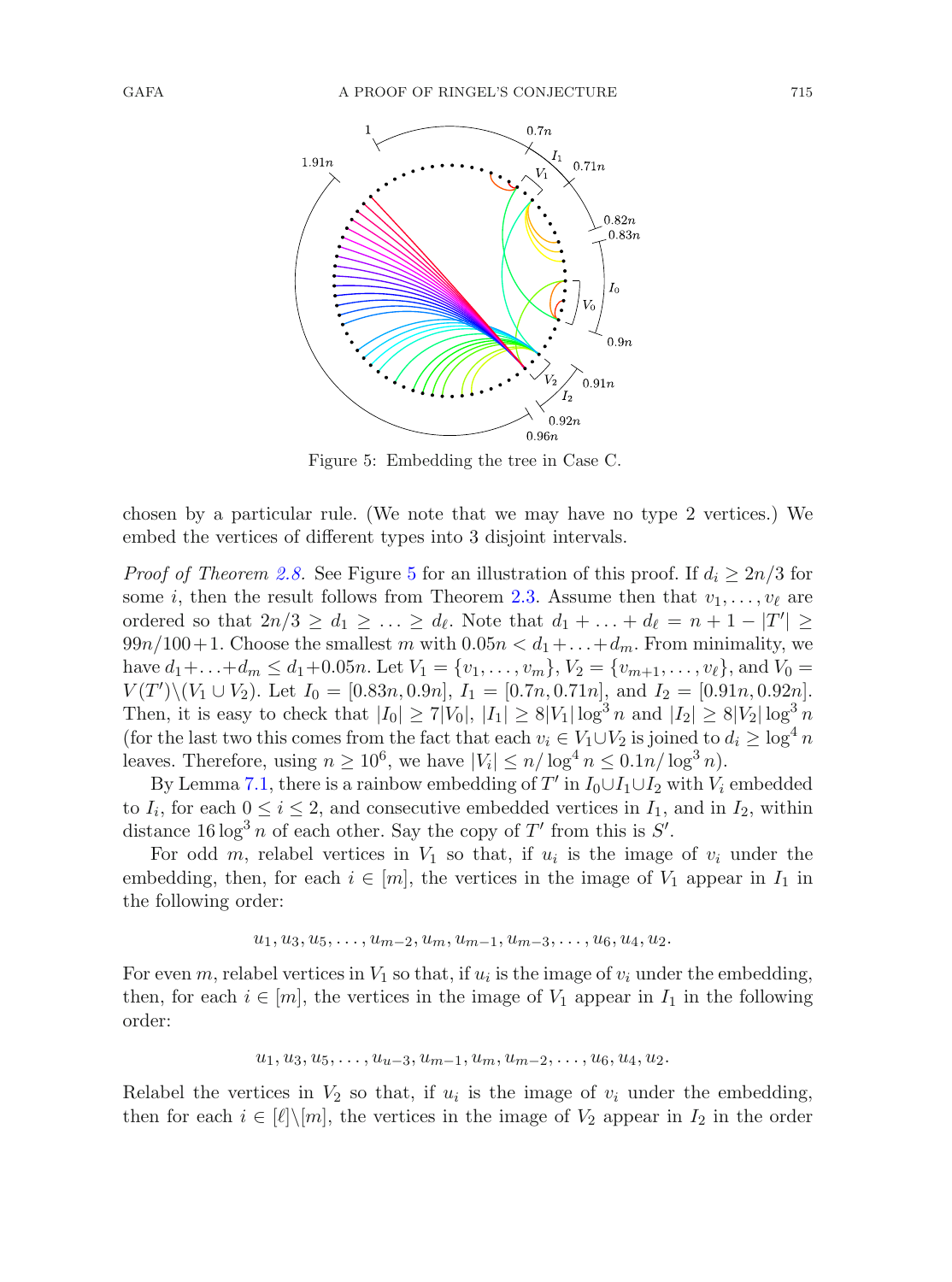$u_{m+1}, \ldots, u_{\ell}$ . Finally, relabel the integers  $d_i, i \in [\ell]$ , to match this relabelling of the vertices  $v_i, i \in [\ell]$ . We uses this new labelling to embed neighbours of  $u_i, i \leq \ell$  into three disjoint intervals (that are also disjoint from  $V(S')$ ):  $[1, u_1)$  if  $i \leq m$  is odd,  $(u_2, 0.82n]$  if  $i \leq m$  is even and [0.96n, 1.92n] if  $m < i \leq \ell$ .

For each  $1 \leq i \leq m$ , if i is odd we say that  $u_i$  is type 1, and if i is even we say that  $u_i$  is *type 2*. For each  $m < i \leq \ell$ , we say that  $u_i$  is *type 3*. Note that, if  $m = 1$ , then there are no type 2 vertices. Furthermore, note that, if  $m = 1$ , then  $V(S') \subseteq \{u_1\} \cup I_0 \cup I_2 \subseteq \{u_1\} \cup [0.83n, 0.92n]$ , while, if  $m > 1$ , then  $V(S') \subseteq$  $[u_1, u_2] \cup I_0 \cup I_2 \subseteq [u_1, u_2] \cup [0.83n, 0.92n].$ 

Let  $C(K_{2n+1})\backslash C(S') = C_1 \cup \cdots \cup C_\ell$  so that, for each  $i \in [\ell], |C_i| = d_i$ , and, if  $i < j$ , then all the colours in  $C_i$  are smaller than all the colours in  $C_j$ . Note that this is possible as  $|C(K_{2n+1})\backslash C(S')| = n - |E(T')| = d_1 + \ldots + d_\ell$ . Futhermore, note that, if  $i, j \in [\ell]$  with  $i \leq j - 2$ , then  $\max(C_i) \leq \min(C_j) - d_{i+1} \leq \min(C_j) - \log^4 n$ . For each  $i \in [\ell]$ , do the following.

- If  $u_i$  is a type 1 vertex, embed the vertices in  $U_i := \{u_i c : c \in C_i\}$  as neighbours of  $u_i$ .
- If  $u_i$  is a type 2 or 3 vertex, embed the vertices in  $U_i := \{u_i + c : c \in C_i\}$  as neighbours of  $u_i$ .

Notice that, from the definition of the ND-colouring, we use edges with colour in  $C_i$  to attach the neighbours of  $u_i$ , for each  $i \in [\ell]$ . Therefore, by design, the graph formed is rainbow. We need to show that the sets  $U_i$ ,  $i \in [\ell]$ , are disjoint from each each other and from  $V(S')$ , so that we have a copy of T.

CLAIM 7.3. If  $m = 1$ , then  $\max(C_m) \leq 0.68n$ , while, if  $m > 1$ , then  $\max(C_m) \leq$ 0.11n*.*

*Proof.* If  $m = 1$ , then, as at most  $0.01n$  colours are used to embed T' and  $d_1 \leq 2n/3$ , we have  $\max(C_m) \leq 0.67n + 0.01n = 0.68n$ . Suppose then that  $m > 1$ , and hence  $d_1 < 0.05n$ . By the minimality in the choice of m, we have that  $d_1 + \ldots + d_m \le$  0.05 $n + 0.05n = 0.1n$ . Therefore,  $\max(C_m) \le 0.1n + 0.01n = 0.11n$ .  $0.05n + 0.05n = 0.1n$ . Therefore,  $\max(C_m) \leq 0.1n + 0.01n = 0.11n$ .

From the claim, as the vertices  $u_1, \ldots, u_m$  are in [0.7n, 0.71n] and max $(C_i) \leq$  $\max(C_m)$ , for each  $i \in [m]$ , for each type 1 vertex  $u_i$ , we have  $U_i \subseteq [u_i-\max(C_i), u_i-\min(C_i)]$  $\min(C_i) \subseteq [0.02n, 0.71n] \subseteq [1, 0.71n]$ . For each type 2 vertex  $u_i$ , we have  $U_i \subseteq$  $[u_i + \min(C_i), u_i + \max(C_i)] \subseteq [0.7n, 0.82n].$ 

Now, for each type 3 vertex  $u_i$ , we have, as  $i>m$ , that  $\min(C_i) \geq 0.05n$ . Therefore, as  $\max(C_i) \leq n$ , we have  $U_i \subseteq [u_i + \min(C_i), u_i + \max(C_i)] \subseteq [0.96n, 1.92n]$ . Furthermore, by the ordering of  $u_{m+1}, \ldots, u_{\ell}$ , for each  $m + 1 \leq i < j \leq \ell$ , we have  $u_i < u_j$  and  $\max(C_i) < \min(C_j)$  so that  $u_i + \max(C_i) < u_j + \min(C_j)$ . Thus, the sets  $U_i$ ,  $m + 1 \leq i \leq \ell$  are disjoint sets in [0.96*n*, 1.92*n*].

CLAIM 7.4. If  $u_i$  is a type 1 vertex with  $i \leq m-2$ , then  $\min(U_i) < \max(U_{i+2})$ . If  $u_i$  *is a* type 2 *vertex with*  $i \leq m-2$ , *then*  $\max(U_i) < \min(U_{i+2})$ *.*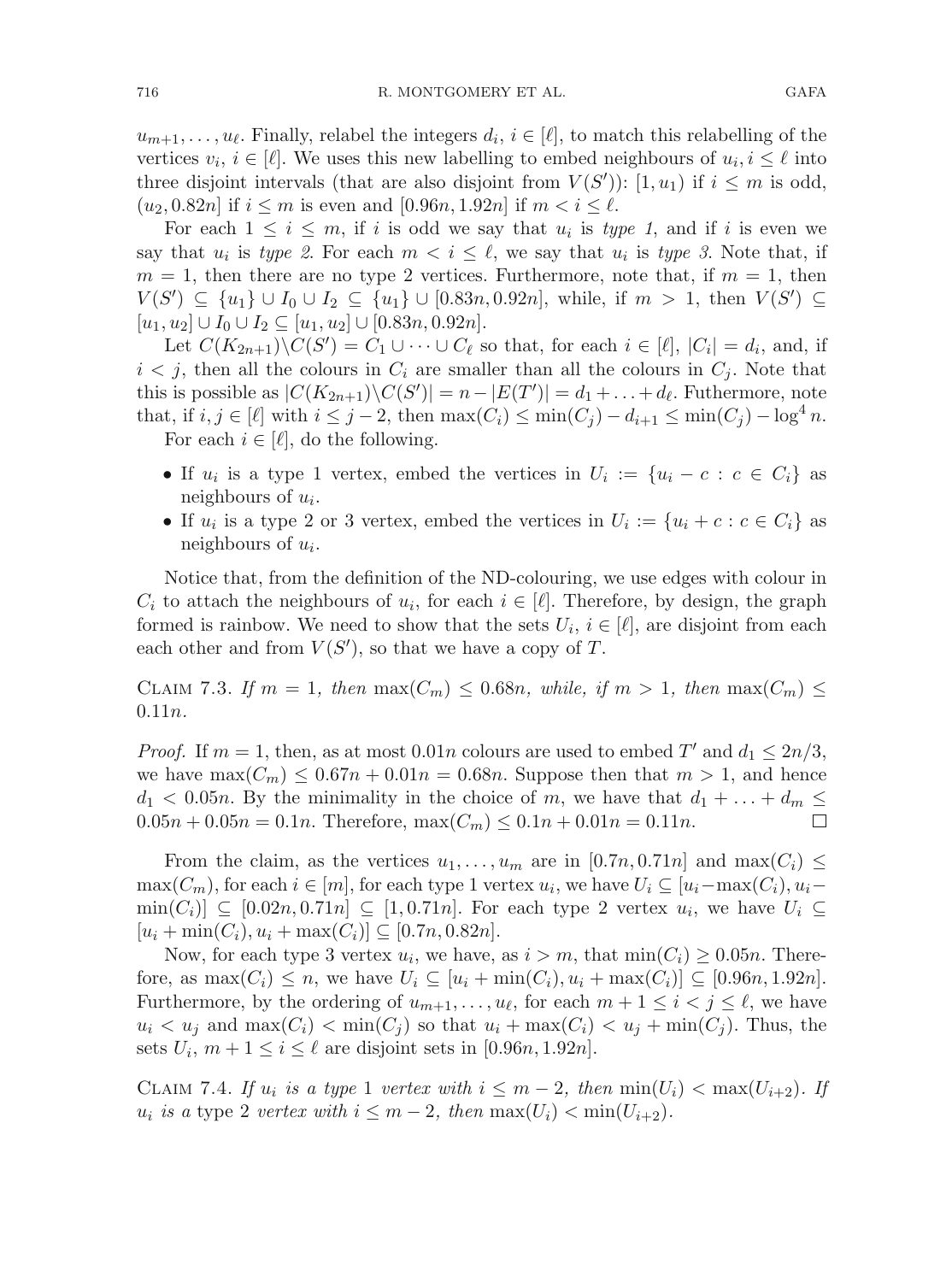*Proof.* If  $u_i$  is a type 1 vertex with  $i \leq m-2$ , then  $u_{i+2}$  is also a type 1 vertex, which appears consecutively with  $u_i$  in the interval  $I_1$  in the embedding of  $T'$ , and hence  $u_{i+2} - u_i \leq 16 \log^3 n < \log^4 n$ . Therefore,

$$
\min(U_i) = u_i - \max(C_i) \ge u_i - \min(C_{i+2}) + \log^4 n
$$
  
>  $u_{i+2} - \min(C_{i+2}) = \max(U_{i+2}).$ 

On the other hand, if  $u_i$  is a type 2 vertex with  $i \leq m-2$ , then  $u_{i+2}$  is also a type 2 vertex, which appears consecutively with  $u_i$  in the interval  $I_1$  in the embedding of T', and hence  $u_i - u_{i+2} \leq 16 \log^3 n < \log^4 n$ . Therefore,

$$
\max(U_i) = u_i + \max(C_i) \le u_i + \min(C_{i+2}) - \log^4 n < u_{i+2} + \min(C_{i+2}) = \min(U_{i+2}).
$$

By the claim, the sets  $U_i$ ,  $i \leq m$  and i is odd, are disjoint and lie in the interval  $[1, \max(U_1)] \subseteq [1, u_1)$ . If  $m \geq 2$ , then, by the claim again, the sets  $U_i$ ,  $i \leq m$  and i is even, are disjoint and lie in the interval  $[\min(U_2), 0.82n] \subseteq (u_2, 0.82n]$ .

In summary, we have shown the following.

- The sets  $U_i$ ,  $i \leq m$  and i is odd are disjoint sets in [1,  $u_1$ ].
- If  $m \geq 2$ , then the sets  $U_i$ ,  $i \leq m$  and i is even, are disjoint sets in  $(u_2, 0.82n]$ .
- The sets  $U_i$ ,  $m < i \leq \ell$ , are disjoint sets in [0.96n, 1.92n].
- If  $m = 1$ , then  $V(S') \subseteq \{u_1\} \cup [0.83n, 0.92n]$ , while, if  $m \geq 2$ , then  $V(S') \subseteq$  $[u_1, u_2] \cup [0.83n, 0.92n].$

Thus, both when  $m = 1$  and when  $m \ge 2$ , we have that  $U_i$ ,  $i \in [\ell]$ , are disjoint sets in  $[2n+1] \setminus V(S')$ , as required. in  $[2n+1]\backslash V(S')$ , as required.

## <span id="page-54-1"></span>**8 Concluding Remarks**

<span id="page-54-0"></span>Many powerful techniques have been developed to decompose graphs into bounded degree graphs [\[BHPT16,](#page-56-4) [MRS16](#page-56-5), [FLM17,](#page-56-6) [KKOT19,](#page-56-7) [JKKO19](#page-56-8)]. On the other hand, all these techniques encounter some barrier when dealing with trees with arbitrarily large degrees. Having overcome this "bounded degree barrier" for Ringel's Conjecture, we hope that our ideas might be useful for other problems as well. Here we mention two such questions.

The closest relative of Ringel's conjecture is the following conjecture on graceful labellings, which is also mentioned in the introduction. This is a very natural problem to apply our techniques to.

CONJECTURE 8.1. (Kötzig–Ringel–Rosa, [\[ROS66\]](#page-57-3)). *The vertices of every n-vertex tree* T *can be labelled by the numbers*  $1, \ldots, n$ *, such that the differences*  $|u - v|$ *,*  $uv \in E(T)$ *, are distinct.*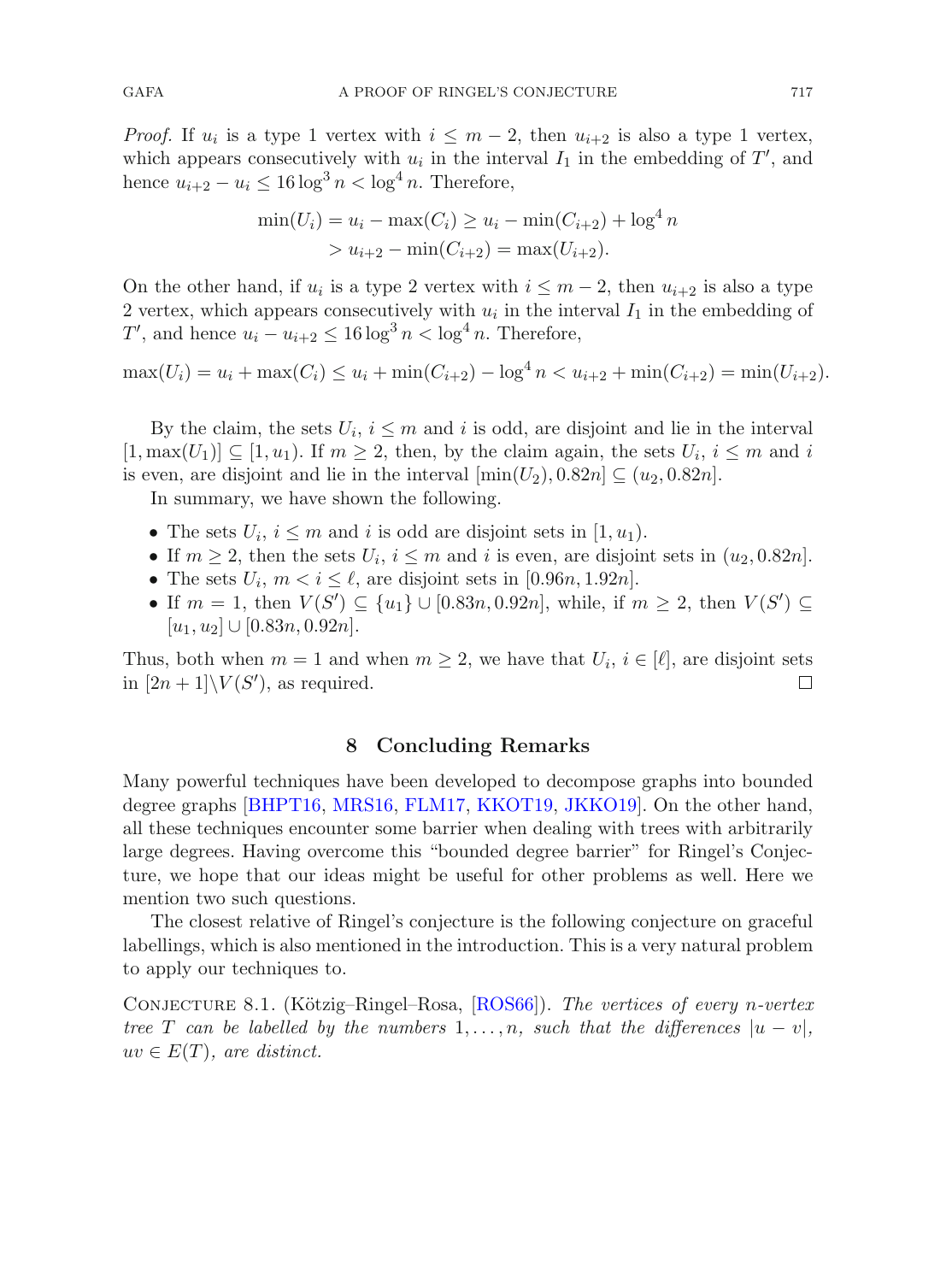This conjecture was proved for many isolated classes of trees like caterpillars, trees with  $\leq 4$  leaves, firecrackers, diameter  $\leq 5$  trees, symmetrical trees, trees with  $\leq 35$ vertices, and olive trees (see Chapter 2 of [\[GAL09](#page-56-2)] and the references therein). Conjecture [8.1](#page-54-1) is also known to hold asymptotically for trees of maximum degree at most  $n/\log n$  [\[AAGH20](#page-55-0)] but solving it for general trees, even asymptotically, is already wide open.

Another very interesting related problem is the G $\check{\gamma}$ arfás Tree Packing Conjecture. This also concerns decomposing a complete graph into specified trees, but the trees are allowed to be different from each other.

CONJECTURE 8.2. (Gyárfás, [\[GL78\]](#page-56-19)). Let  $T_1, \ldots, T_n$  be trees with  $|T_i| = i$  for each  $i \in [n]$ . The edges of  $K_n$  can be decomposed into n trees which are isomorphic to  $T_1,\ldots,T_n$  *respectively.* 

This conjecture has been proved for bounded degree trees by Joos, Kim, Kühn and Osthus [\[JKKO19](#page-56-8)] but in general it is wide open. It would be interesting to see if any of our techniques can be used here to make further progress.

## **Acknowledgments**

Parts of this work were carried out when the first two authors visited the Institute for Mathematical Research (FIM) of ETH Zurich. We would like to thank FIM for its hospitality and for creating a stimulating research environment.

**Note added in proof.** After this paper was released as arXiv preprint [arXiv:2001.02665,](http://arxiv.org/abs/2001.02665) a different proof of Ringel's conjecture was given by Keevash and Staden, see arXiv preprint [arXiv:2004.09947.](http://arxiv.org/abs/2004.09947)

**Funding** Open Access funding provided by ETH Zurich.

**Open Access** This article is licensed under a Creative Commons Attribution 4.0 International License, which permits use, sharing, adaptation, distribution and reproduction in any medium or format, as long as you give appropriate credit to the original author(s) and the source, provide a link to the Creative Commons licence, and indicate if changes were made. The images or other third party material in this article are included in the article's Creative Commons licence, unless indicated otherwise in a credit line to the material. If material is not included in the article's Creative Commons licence and your intended use is not permitted by statutory regulation or exceeds the permitted use, you will need to obtain permission directly from the copyright holder. To view a copy of this licence, visit <http://creativecommons.org/licenses/by/4.0/>.

**Publisher's Note** Springer Nature remains neutral with regard to jurisdictional claims in published maps and institutional affiliations.

## **References**

<span id="page-55-0"></span>[AAGH20] A. ADAMASZEK, P. ALLEN, C. GROSU, and J. HLADKÝ. Almost all trees are almost graceful. *Random Structures & Algorithms*, 56(4) (2020), 948–987.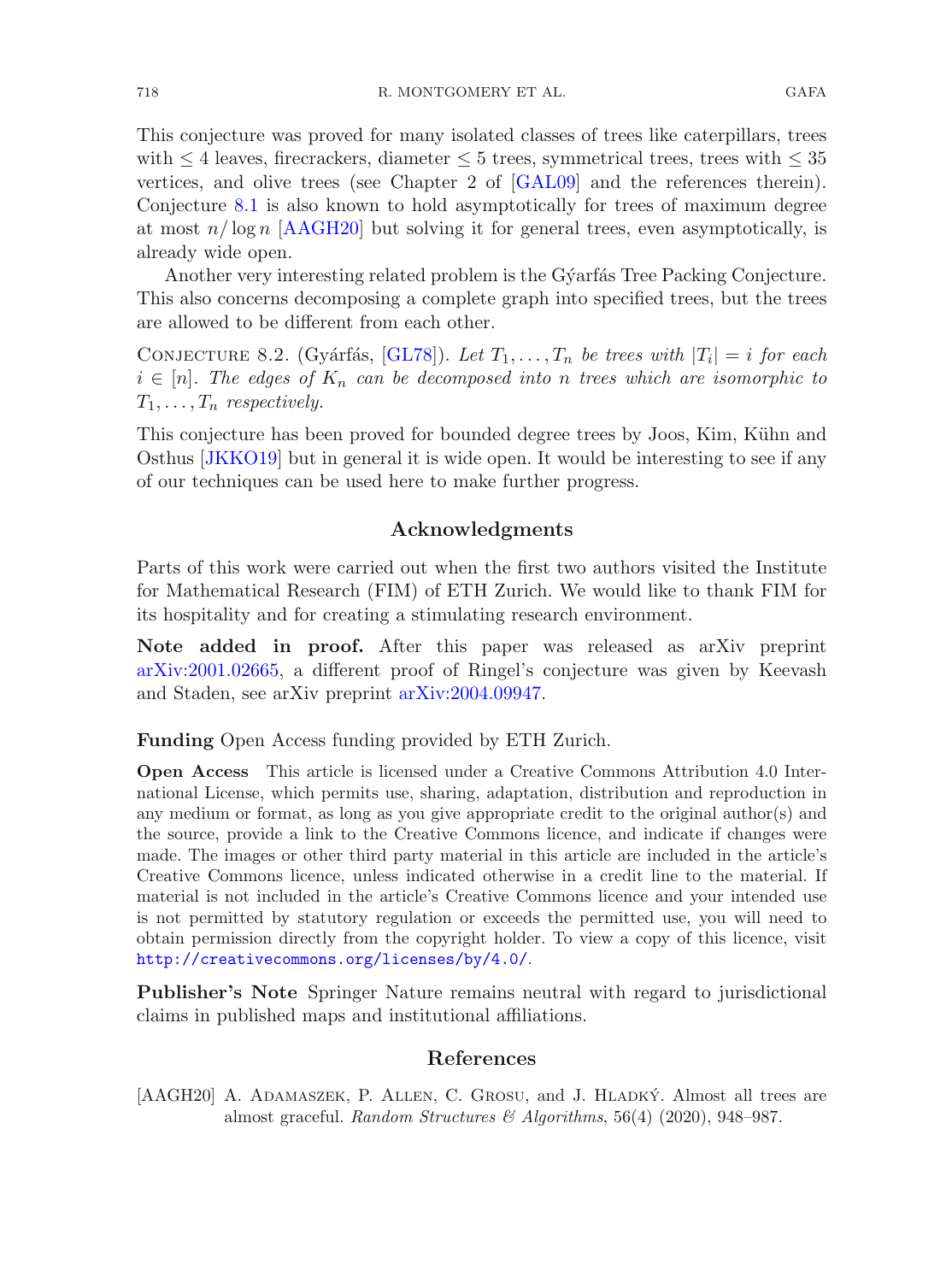- <span id="page-56-11"></span>[ABCT19] P. ALLEN, J. BÖTTCHER, D. CLEMENS, and A. TARAZ. Perfectly packing graphs with bounded degeneracy and many leaves. arXiv preprint [arXiv:1906.11558](http://arxiv.org/abs/1906.11558) (2019).
- <span id="page-56-10"></span>[ABHP19] P. ALLEN, J. BÖTTCHER, J. HLADKÝ, and D. PIGUET. Packing degenerate graphs. *Advances in Mathematics*, 354 (2019), 106739.
- <span id="page-56-18"></span>[APS17] N. ALON, A. POKROVSKIY, and B. SUDAKOV. Random subgraphs of properly edge-coloured complete graphs and long rainbow cycles. *Israel Journal of Mathematics*, 222(1) (2017), 317–331.
- <span id="page-56-4"></span>[BHPT16] J. BÖTTCHER, J. HLADKÝ, D. PIGUET, and A. TARAZ. An approximate version of the tree packing conjecture. *Israel Journal of Mathematics*, 211(1) (2016), 391–446.
- <span id="page-56-15"></span>[EGP91] P. ERDŐS, A. GYÁRFÁS, and L. PYBER. Vertex coverings by monochromatic cycles and trees. *Journal of Combinatorial Theory, Series B*, 51(1) (1991), 90– 95.
- <span id="page-56-6"></span>[FLM17] A. Ferber, C. Lee, and F. Mousset. Packing spanning graphs from separable families. *Israel Journal of Mathematics*, 219(2) (2017), 959–982.
- <span id="page-56-9"></span>[FS16] A. FERBER and W. SAMOTIJ. Packing trees of unbounded degrees in random graphs. *J. Lond. Math. Soc.*
- <span id="page-56-2"></span>[GAL09] J. A. Gallian. A dynamic survey of graph labeling. *The Electronic Journal of Combinatorics*, 16(6) (2009), 1–219.
- <span id="page-56-1"></span>[GKLO] S. GLOCK, D. KÜHN, , A. LO, and D. OSTHUS. The existence of designs via iterative absorption. *Memoirs of the American Mathematical Society* (to appear).
- <span id="page-56-19"></span> $\left| \text{GL78} \right|$  A. GYÁRFÁS and J. LEHEL. Packing trees of different order into  $K_n$ . In *Combinatorics (Proc. Fifth Hungarian Colloq., Keszthely, 1976)*, Vol. 1 (1978), pp. 463–469.
- <span id="page-56-8"></span>[JKKO19] F. JOOS, J. KIM, D. KÜHN, and D. OSTHUS. Optimal packings of bounded degree trees. *Journal of the European Mathematical Society*, 21(12) (2019), 3573–3647.
- <span id="page-56-0"></span>[KEE14] P. Keevash. The existence of designs. arXiv preprint [arXiv:1401.3665](http://arxiv.org/abs/1401.3665) (2014).
- <span id="page-56-7"></span>[KKOT19] J. KIM, D. KÜHN, D. OSTHUS, and M. TYOMKYN. A blow-up lemma for approximate decompositions. *Trans. Amer. Math. Soc.*, 371(7) (2019), 4655–4742.
- <span id="page-56-16"></span>[KRI97] M. Krivelevich. Triangle factors in random graphs. *Combinatorics, Probability and Computing*, 6(3) (1997), 337–347.
- <span id="page-56-5"></span>[MRS16] S. MESSUTI, V. RÖDL, and M. SCHACHT. Packing minor-closed families of graphs into complete graphs. *Journal of Combinatorial Theory, Series B*, 119 (2016), 245–265.
- <span id="page-56-17"></span>[MON19] R. Montgomery. Spanning trees in random graphs. *Advances in Mathematics*, 356 (2019), 106793.
- <span id="page-56-14"></span>[MPS19] R. Montgomery, A. Pokrovskiy, and B. Sudakov. Decompositions into spanning rainbow structures. *Proceedings of the London Mathematical Society*, 119(4) (2019), 899–959.
- <span id="page-56-12"></span>[MPS20] R. MONTGOMERY, A. POKROVSKIY, and B. SUDAKOV. Embedding rainbow trees with applications to graph labelling and decomposition. *J. European Math. Soc.*, 22 (2020), 3101–3132.
- <span id="page-56-3"></span>[RIN63] G. Ringel. Theory of graphs and its applications. In *Proceedings of the Symposium Smolenice* (1963).
- <span id="page-56-13"></span>[RRS06] V. RÖDL, A. RUCIŃSKI, and E. SZEMERÉDI. A dirac-type theorem for 3-uniform hypergraphs. *Combin. Probab. Comput.* 15 (2006), 229–251.